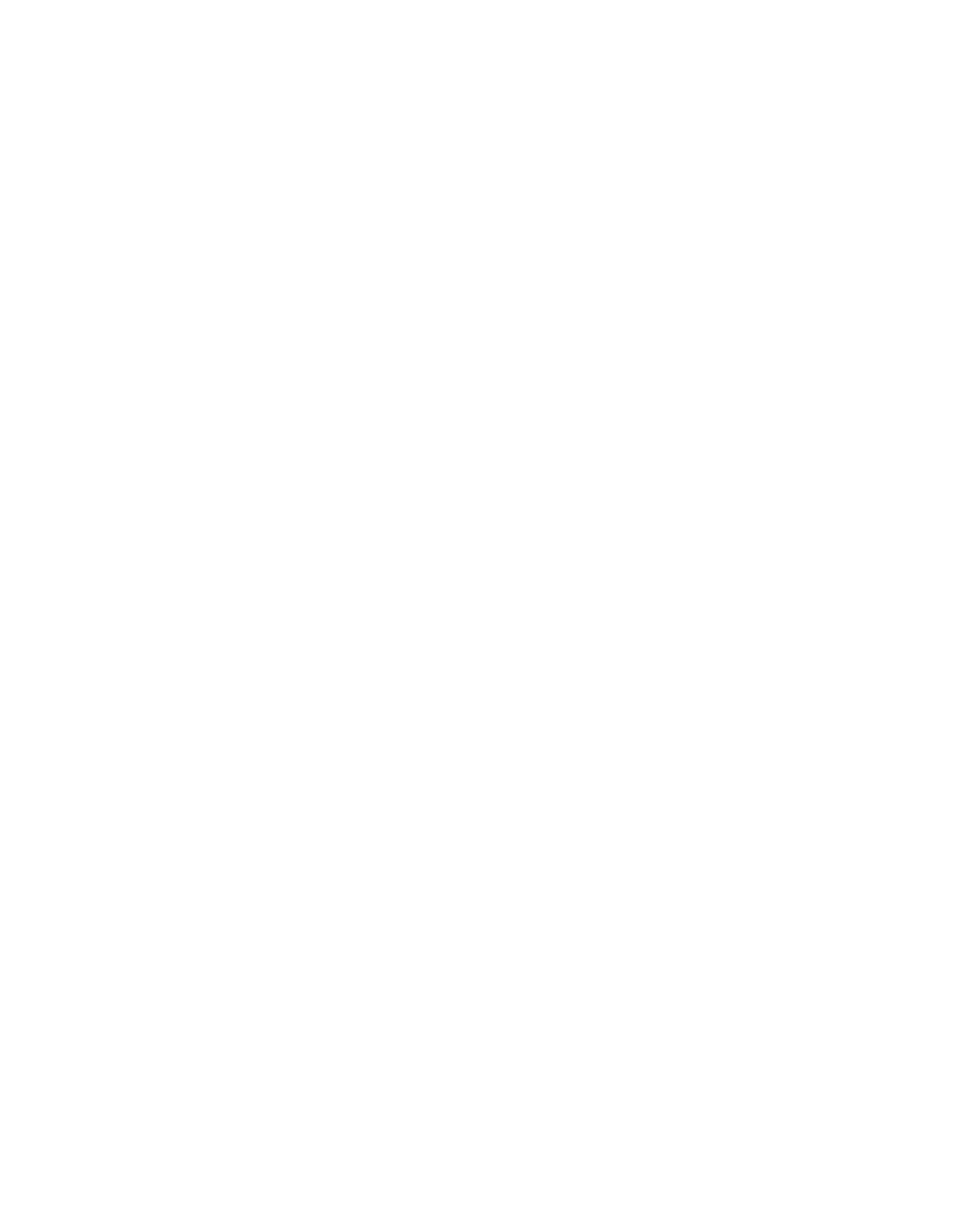## **Table of Contents**

| $\mathbf{1}$   |  |
|----------------|--|
| 2              |  |
| 2.1            |  |
| 2.2            |  |
| $\mathbf{3}$   |  |
| 3.1            |  |
| 3.1.1          |  |
| 3.1.2          |  |
| 3.2            |  |
| 3.3            |  |
| 3.3.1          |  |
| 3.3.2          |  |
| $\overline{4}$ |  |

# **List of Tables**

| HND - LAS Metroplex Itinerant IFR AAD Aircraft Operations by Aircraft Category, Type of<br>LAS - LAS Metroplex Itinerant IFR AAD Aircraft Operations by Aircraft Category, Type of<br>VGT - LAS Metroplex Itinerant IFR AAD Aircraft Operations by Aircraft Category, Type of<br>Percentage Increases of Annual Itinerant Aircraft Operations by Aircraft Category 3-5<br>HND - LAS Metroplex Itinerant IFR AAD Aircraft Operations by Aircraft Category, Type of<br>LAS - LAS Metroplex Itinerant IFR AAD Aircraft Operations by Aircraft Category, Type of<br>VGT - LAS Metroplex Itinerant IFR AAD Aircraft Operations by Aircraft Category, Type of<br>Itinerant IFR AAD Aircraft Operations by Aircraft Category - 20253-12<br>HND - LAS Metroplex Itinerant IFR AAD Aircraft Operations by Aircraft Category, Type of<br>LAS - LAS Metroplex Itinerant IFR AAD Aircraft Operations by Aircraft Category, Type of<br>VGT - LAS Metroplex Itinerant IFR AAD Aircraft Operations by Aircraft Category, Type of<br>HND - AAD Itinerant IFR Aircraft Operations, by Aircraft Category, Aircraft Type, and Time | Table 1  | 2016/2017 Itinerant IFR Annual and AAD Aircraft Operations by Aircraft Category 2-2 |
|-----------------------------------------------------------------------------------------------------------------------------------------------------------------------------------------------------------------------------------------------------------------------------------------------------------------------------------------------------------------------------------------------------------------------------------------------------------------------------------------------------------------------------------------------------------------------------------------------------------------------------------------------------------------------------------------------------------------------------------------------------------------------------------------------------------------------------------------------------------------------------------------------------------------------------------------------------------------------------------------------------------------------------------------------------------------------------------------------------------------|----------|-------------------------------------------------------------------------------------|
|                                                                                                                                                                                                                                                                                                                                                                                                                                                                                                                                                                                                                                                                                                                                                                                                                                                                                                                                                                                                                                                                                                                 | Table 2  |                                                                                     |
|                                                                                                                                                                                                                                                                                                                                                                                                                                                                                                                                                                                                                                                                                                                                                                                                                                                                                                                                                                                                                                                                                                                 | Table 3  |                                                                                     |
|                                                                                                                                                                                                                                                                                                                                                                                                                                                                                                                                                                                                                                                                                                                                                                                                                                                                                                                                                                                                                                                                                                                 | Table 4  |                                                                                     |
|                                                                                                                                                                                                                                                                                                                                                                                                                                                                                                                                                                                                                                                                                                                                                                                                                                                                                                                                                                                                                                                                                                                 | Table 5  |                                                                                     |
|                                                                                                                                                                                                                                                                                                                                                                                                                                                                                                                                                                                                                                                                                                                                                                                                                                                                                                                                                                                                                                                                                                                 | Table 6  |                                                                                     |
|                                                                                                                                                                                                                                                                                                                                                                                                                                                                                                                                                                                                                                                                                                                                                                                                                                                                                                                                                                                                                                                                                                                 | Table 7  |                                                                                     |
|                                                                                                                                                                                                                                                                                                                                                                                                                                                                                                                                                                                                                                                                                                                                                                                                                                                                                                                                                                                                                                                                                                                 | Table 8  |                                                                                     |
|                                                                                                                                                                                                                                                                                                                                                                                                                                                                                                                                                                                                                                                                                                                                                                                                                                                                                                                                                                                                                                                                                                                 | Table 9  |                                                                                     |
|                                                                                                                                                                                                                                                                                                                                                                                                                                                                                                                                                                                                                                                                                                                                                                                                                                                                                                                                                                                                                                                                                                                 | Table 10 |                                                                                     |
|                                                                                                                                                                                                                                                                                                                                                                                                                                                                                                                                                                                                                                                                                                                                                                                                                                                                                                                                                                                                                                                                                                                 | Table 11 |                                                                                     |
|                                                                                                                                                                                                                                                                                                                                                                                                                                                                                                                                                                                                                                                                                                                                                                                                                                                                                                                                                                                                                                                                                                                 | Table 12 |                                                                                     |
|                                                                                                                                                                                                                                                                                                                                                                                                                                                                                                                                                                                                                                                                                                                                                                                                                                                                                                                                                                                                                                                                                                                 | Table 13 |                                                                                     |
|                                                                                                                                                                                                                                                                                                                                                                                                                                                                                                                                                                                                                                                                                                                                                                                                                                                                                                                                                                                                                                                                                                                 | Table 14 |                                                                                     |
|                                                                                                                                                                                                                                                                                                                                                                                                                                                                                                                                                                                                                                                                                                                                                                                                                                                                                                                                                                                                                                                                                                                 | Table 15 |                                                                                     |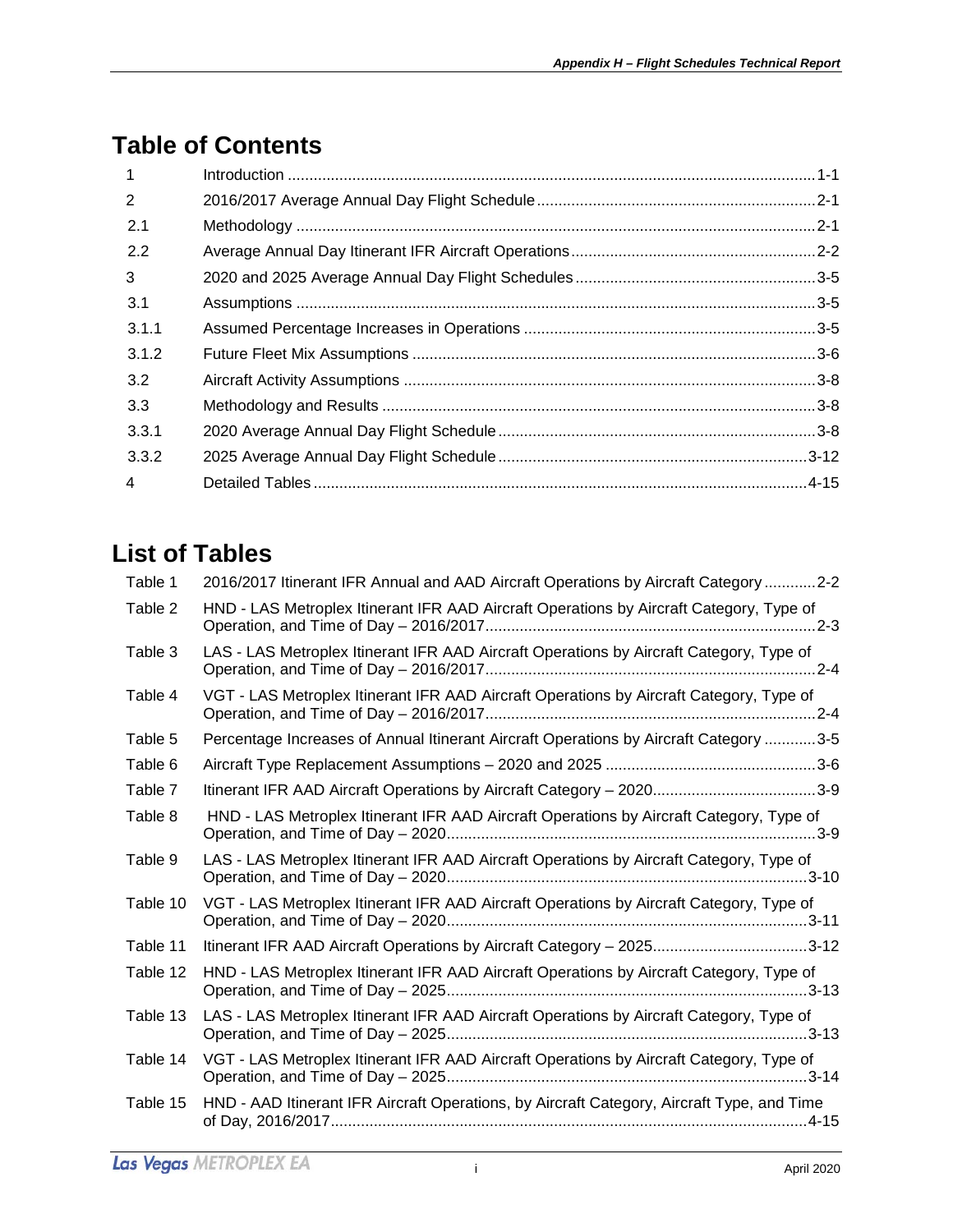| Table 16 | LAS - AAD Itinerant IFR Aircraft Operations, by Aircraft Category, Aircraft Type, and Time of |
|----------|-----------------------------------------------------------------------------------------------|
| Table 17 | VGT - AAD Itinerant IFR Aircraft Operations, by Aircraft Category, Aircraft Type, and Time of |
| Table 18 | HND - AAD Itinerant IFR Aircraft Operations, by Aircraft Category, Aircraft Type, and Time    |
| Table 19 | LAS - AAD Itinerant IFR Aircraft Operations, by Aircraft Category, Aircraft Type, and Time of |
| Table 20 | VGT - AAD Itinerant IFR Aircraft Operations, by Aircraft Category, Aircraft Type, and Time of |
| Table 21 | HND - AAD Itinerant IFR Aircraft Operations, by Aircraft Category, Aircraft Type, and Time    |
| Table 22 | LAS - AAD Itinerant IFR Aircraft Operations, by Aircraft Category, Aircraft Type, and Time of |
| Table 23 | VGT - AAD Itinerant IFR Aircraft Operations, by Aircraft Category, Aircraft Type, and Time of |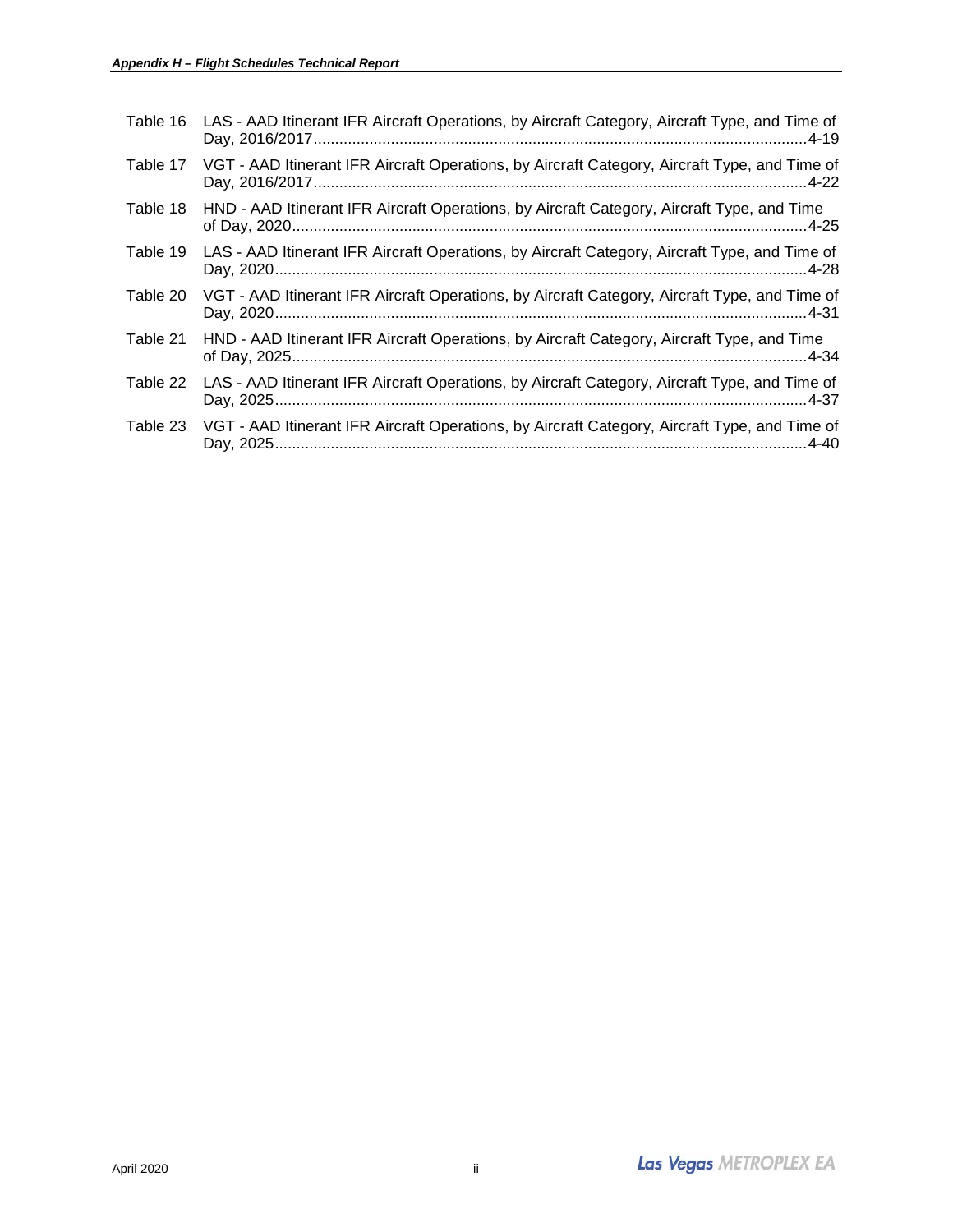## <span id="page-4-0"></span>**1 Introduction**

Aircraft flight schedules were prepared to support the aircraft noise analysis for the Las Vegas (LAS) Metroplex Project Environmental Assessment (EA) (see the Aircraft Noise Technical Report). A flight schedule lists aircraft activity (number of operations by arrival/departure, time of day, aircraft type, and destination/origin) for a design day, which, for the purposes of this EA, is an average annual day (AAD)<sup>[1](#page-4-1)</sup> at Henderson Executive Airport (HND), McCarran International Airport (LAS), and North Las Vegas Airport (VGT). The flight schedules serve as aircraft activity input to the aircraft noise analysis discussed in the Aircraft Noise Technical Report for the LAS Metroplex EA.

Three flight schedules were developed to represent AAD flight activity at the Study Airports, corresponding to the years assessed for aircraft noise conditions:

- The 2016/2017 AAD flight schedule was developed based on actual 2016/2017 activity (11/1/2016-10/31/2017) and used to model aircraft noise exposure under 2016/2017 conditions (see Section 4.3.7.1 of the LAS Metroplex EA).
- Two future AAD flight schedules were developed to represent activity for the years 2020 and 2025 and used to model future aircraft noise exposure (see Section 5.1.2 of the LAS Metroplex EA). The two future AAD flight schedules were developed based on the 2019 Federal Aviation Administration (FAA) Terminal Area Forecast (TAF), which was accessed in May 2019. The TAF is the official forecast of aviation activity at FAA facilities and is updated annually.

The following key assumptions are relevant to the development of the AAD flight schedules:

- The FAA tracks three types of aircraft operations in the TAF: local operations (those that depart from and land at the same airport), overflight operations (those that pass in the vicinity of but do not land at a Study Airport), and itinerant operations (those that either depart from or arrive at a Study Airport, operating to or from airports located outside of the local area airspace). The AAD flight schedules developed for this EA include only itinerant operations because the Proposed Action involves the design of standard instrument arrival and departure procedures that are only used by aircraft performing itinerant operations.
- The AAD flight schedules only include operations conducted by aircraft operating under Instrument Flight Rules (IFR) because the Proposed Action involves the design of standard instrument arrival and departure procedures, which are only used by aircraft operating under IFR.[2](#page-4-2)

<span id="page-4-1"></span> $\overline{a}$ 1 An average annual day (AAD) represents all the aircraft operations for every day in a study year divided by 365, the number of days in a year. The AAD does not reflect a particular day but is meant to represent a typical day over a period of a year.

<span id="page-4-2"></span><sup>2</sup> Aircraft operate under two distinct categories of flight rules: Visual Flight Rules (VFR) and Instrument Flight Rules (IFR). These flight rules generally correspond with two categories of weather conditions: Visual Meteorological Conditions (VMC) and Instrument Meteorological Conditions (IMC). VMC generally exist during fair to good weather with good visibility. IMC occur during periods when visibility falls to less than three statute miles or the ceiling (the distance from the ground to the bottom layer of clouds when the clouds cover more than 50 percent of the sky) drops to lower than 1,000 feet. Under VFR, pilots are able to fly whatever route they choose and are responsible to "see and avoid" other aircraft and obstacles such as terrain to maintain safe separation. Under IFR, ATC is responsible for providing separation from other aircraft and terrain, and pilots use cockpit instruments and radar to fly routes specified by ATC and to comply with ATC instructions. Pilots must follow IFR during IMC; however, due to various factors such as the general requirement for aircraft to operate under IFR in Class A airspace [i.e., en route airspace between 18,000 and 60,000 feet Mean Sea Level (MSL)], the majority of commercial air traffic operates under IFR regardless of weather conditions.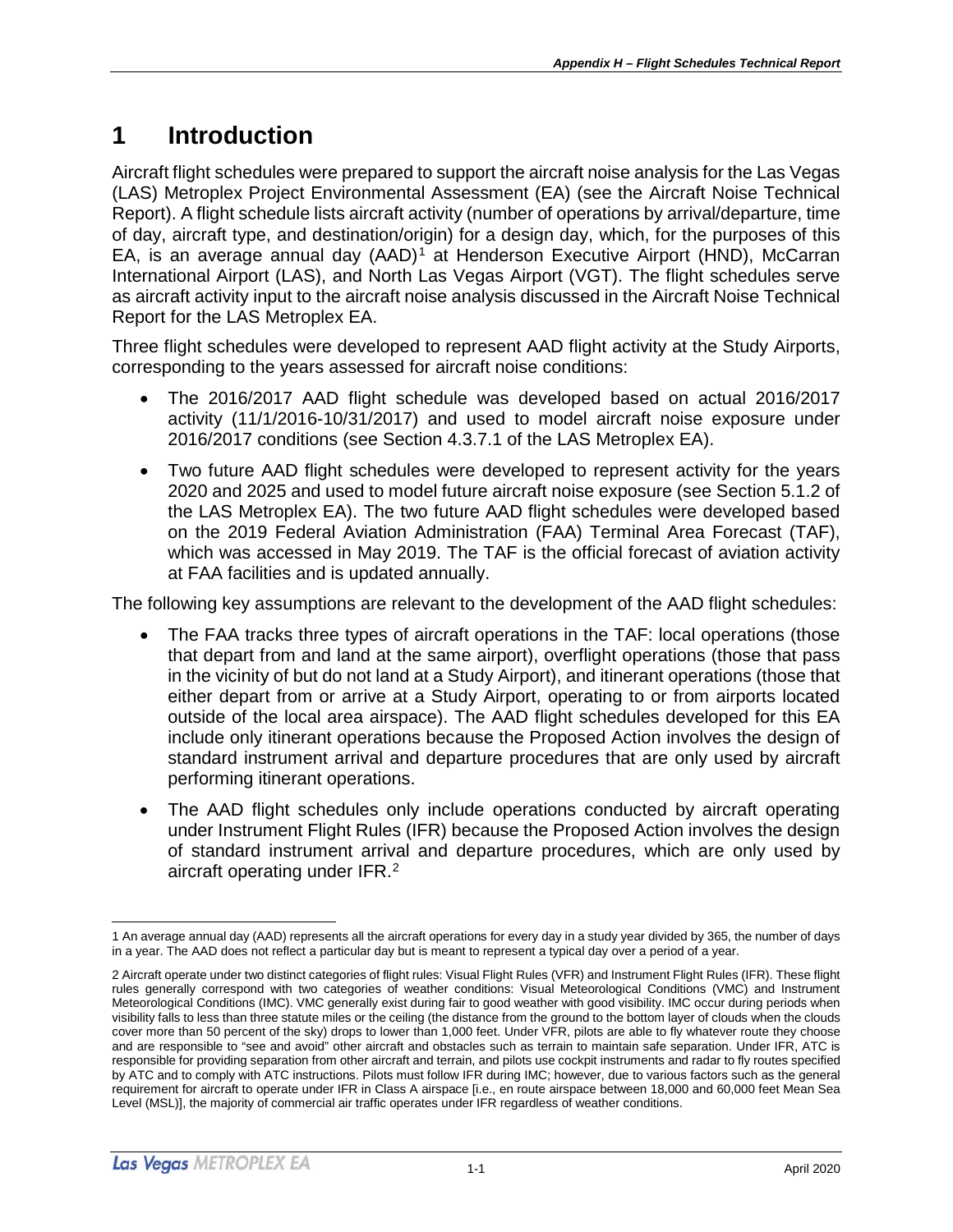The 2020 and 2025 flight schedules represent future itinerant IFR AAD activity for both the Proposed Action and the No Action Alternative. As stated in Section 2.4 of the LAS Metroplex EA, the Proposed Action would not result in an increase in the number of aircraft operations at the Study Airports but would increase the throughput of the terminal airspace to better reach the throughput for which the Study Airport runways were designed. In other words, the total numbers of aircraft operations for the future itinerant IFR AADs are expected to be the same under both the Proposed Action and the No Action Alternative.

This technical report presents the methodology used to develop the itinerant IFR AAD flight schedules, as well as summary data for the itinerant IFR AAD flight schedules for each Study Airport.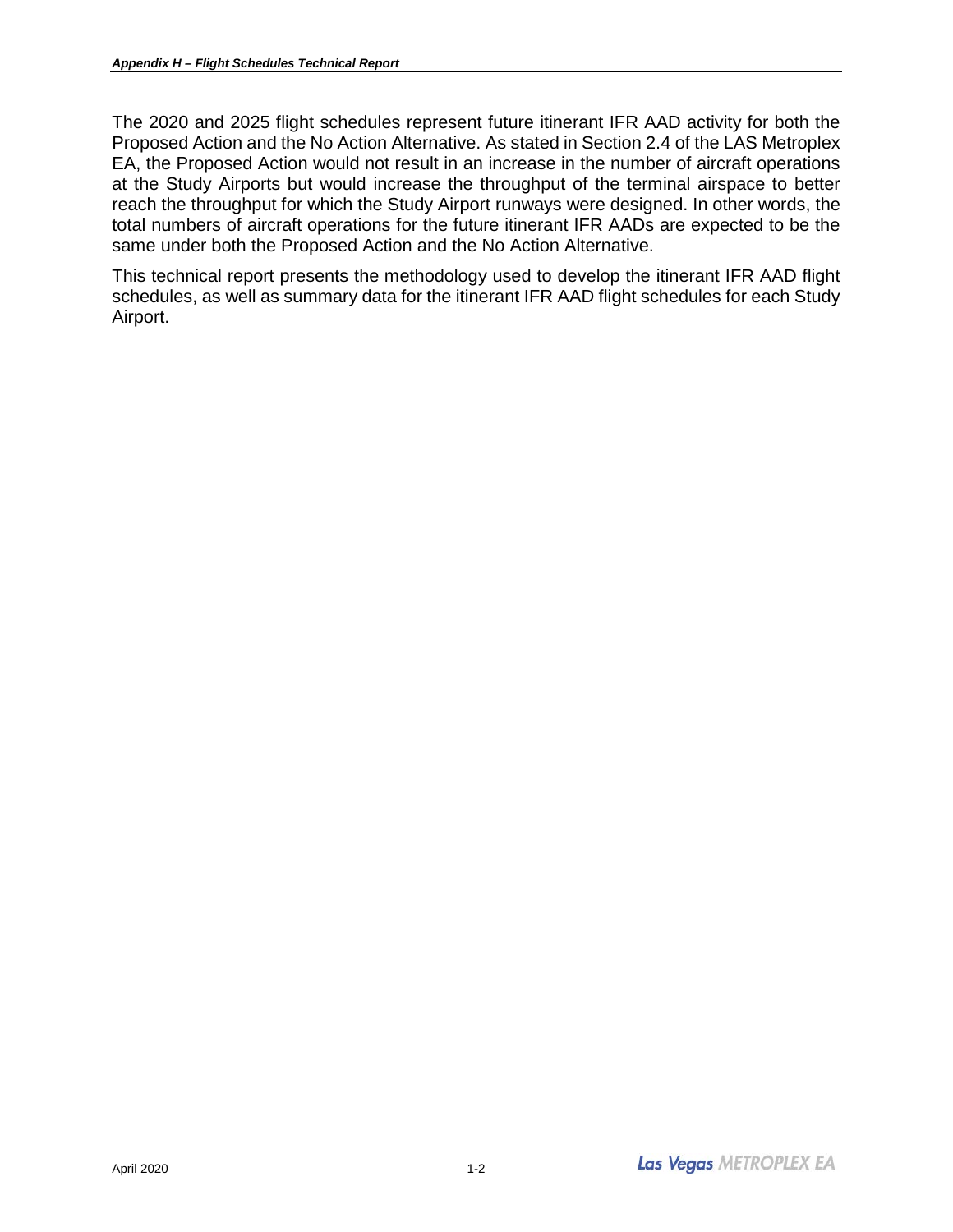## <span id="page-6-0"></span>**2 2016/2017 Average Annual Day Flight Schedule**

The 2016/2017 itinerant IFR AAD flight schedule was developed from a dataset of IFR flight activity for the Study Airports from 11/1/2016-10/31/2017. This dataset was derived utilizing radar data obtained from the FAA's Performance Data Analysis and Reporting System (PDARS). The PDARS database was queried for the aforementioned time period for all IFRfiled flights that operated at the Study Airports within the General Study Area as described in Section 4.3.7.1 of the EA. The 365 days of data span all seasons and runway usage configurations for the study airports in the General Study Area. This data was used to develop the 2016/2017 AAD flight schedule.

### <span id="page-6-1"></span>**2.1 Methodology**

Processing the full 2016/2017 itinerant IFR dataset included the following steps:

- 1. Dataset coding using data in the 2016/2017 dataset, several additional fields were coded to provide additional information to aid in the analysis, as follows:
	- Type of operation arrival or departure, coded using the origin/destination cities listed in the original dataset.
	- Time of day daytime (departing or arriving between 7:00 a.m. and 9:59 p.m.) or nighttime (departing or arriving between 10:00 p.m. and 6:59 a.m.), coded using the arrival/departure time listed in the original dataset.
	- Aircraft category per categories defined by the FAA, coded using the aircraft identifier in the dataset:
		- $\circ$  Air Carrier an aircraft with seating capacity of more than 60 seats or a maximum payload capacity of more than 18,000 pounds, carrying passengers or cargo for hire or compensation, and having a company three-letter code designator in the dataset. This includes U.S. and foreign flag carriers.
		- $\circ$  Air Taxi an aircraft designed to have a maximum seating capacity of 60 or fewer seats or a maximum payload capacity of 18,000 pounds or less, carrying passengers or cargo for hire or compensation, and having a company threeletter code designator in the dataset.
		- o General Aviation all civil aircraft, except those classified as air carriers or air taxis.
		- o Military all classes of military aircraft operating at FAA facilities.
- 2. Aircraft type for noise modeling per the aircraft database included in the FAA's Aviation Environmental Design Tool model (AEDT) 2d, were coded based on the aircraft identifier in the dataset. AEDT is an FAA-approved computer model that evaluates aircraft noise in the vicinity of airports and is used to evaluate changes in noise exposure related to air traffic procedure changes. The AEDT aircraft database includes most, but not all, aircraft types. If an aircraft in the 2016/2017 dataset was included in the AEDT aircraft database, the matching aircraft type was used; however, if an aircraft in the 2016/2017 dataset was not included in the AEDT aircraft dataset, it was necessary to identify an equivalent, representative aircraft approved for use by the FAA, referred to as an aircraft substitution. Because the 2016/2017 dataset consisted of a full year of data, the 2016/2017 dataset included a wide range of unique aircraft types, not all of which were in the AEDT aircraft database, requiring some FAA-approved aircraft substitutions.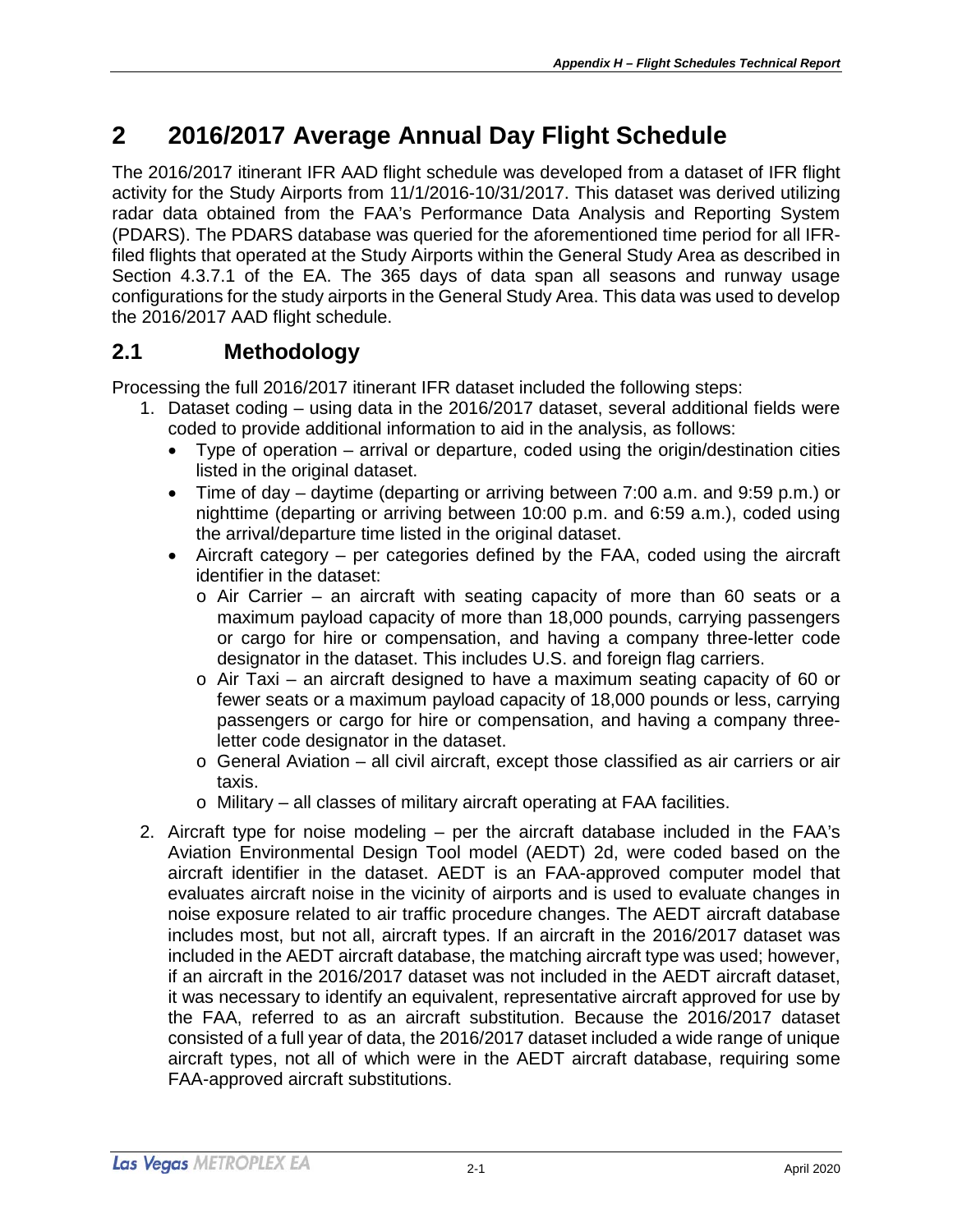- 3. Terminal airspace arrivals and departures operations were coded using a spatial analysis that assigned each departure operation to a Standard Instrument Departure (SID) exiting a specific LAS Terminal Radar Approach Control (TRACON) gate, and each arrival operation to a Standard Terminal Arrival (STAR) entering a specific LAS gate based on the location of the origin or destination airport.
- 4. Dataset normalization the numbers of operations in the 2016/2017 dataset were adjusted to match the actual numbers of operations by Study Airport for the time period spanning from 11/1/2016-10/31/2017. The source for the actual numbers of aircraft operations by Study Airport was data published by the FAA in the Operations Network (OPSNET) and the Traffic Flow Management System Counts (TFMSC). This adjustment allowed the 2016/2017 dataset (following the deletion of incomplete entries) to reflect the total annual itinerant IFR operations at the Study Airports as reported by FAA. Adjustments were also made to ensure that arrivals and departures were balanced (i.e., each type of operation representing 50 percent of the total operations). Through the normalization process, the fleet mix percentages within each aircraft category remained unchanged.

### <span id="page-7-0"></span>**2.2 Average Annual Day Itinerant IFR Aircraft Operations**

**Table 1** presents the 2016/2017 annual and AAD numbers of itinerant IFR aircraft operations for each of the Study Airports by aircraft category (air carrier, air taxi, general aviation, and military). The numbers of itinerant IFR AAD aircraft operations for each category at each airport were derived by dividing the numbers of annual itinerant IFR aircraft operations by 365 days.

| <b>HND</b>                 |        |                  | <b>LAS</b> |                  | <b>VGT</b> |                  |  |
|----------------------------|--------|------------------|------------|------------------|------------|------------------|--|
| Aircraft                   | Annual | AAD <sup>1</sup> | Annual     | AAD <sup>1</sup> | Annual     | AAD <sup>1</sup> |  |
| Category                   | Ops.   | Ops.             | Ops.       | Ops.             | Ops.       | Ops.             |  |
| <b>Air Carrier</b>         | 3      | 0                | 362573     | 993              | 18         | $\Omega$         |  |
| Air Taxi                   | 2485   | ⇁                | 27608      | 76               | 1163       | 3                |  |
| General<br><b>Aviation</b> | 11858  | 32               | 38500      | 105              | 10284      | 28               |  |
| <b>Military</b>            | 0      | 0                | 761        | $\overline{2}$   | 470        |                  |  |
| <b>Total</b>               | 14346  | 39               | 429442     | 1177             | 11935      | 33               |  |

<span id="page-7-1"></span>**Table 1 2016/2017 Itinerant IFR Annual and AAD Aircraft Operations by Aircraft Category**

*Notes:*

*Ops. = Operations*

*AAD = Annual Average Day*

*1 The numbers of itinerant IFR AAD operations were derived by dividing the numbers of annual operations by 365 days of available radar data, totals may not equal due to rounding to the nearest whole operation.*

Source: PDARS Data (11/1/2016-10/31/2017), OPSNET (accessed June 2018), ATAC Corporation, June 2018.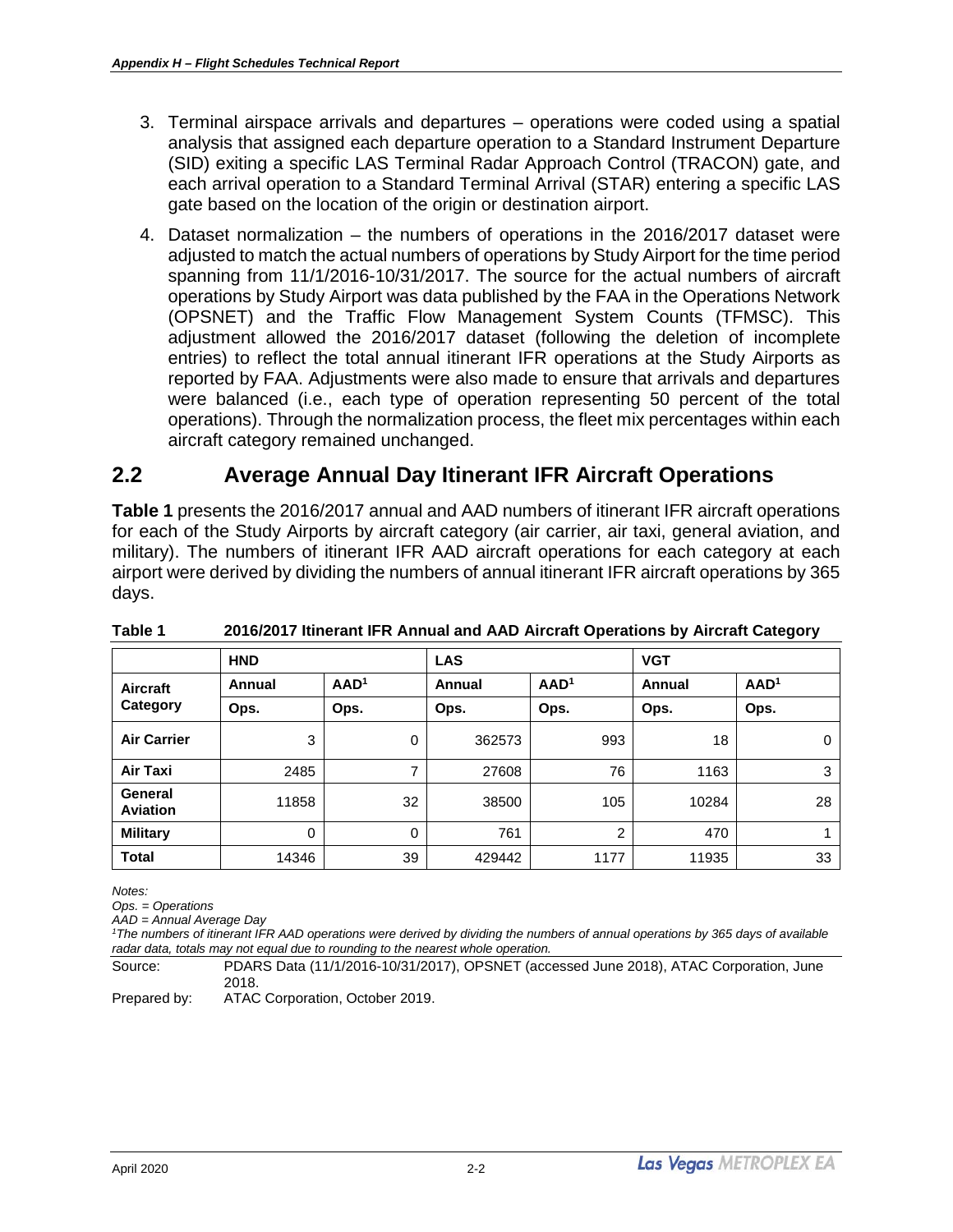**Tables 2** through **4** present the 2016/2017 numbers of itinerant IFR AAD aircraft operations for each aircraft category (air carrier, air taxi, general aviation, and military) by type of operation (arrivals and departures) and time of day (daytime and nighttime) for each of the Study Airports. **Tables 2** through **4** also present the percentages of daytime and nighttime operations by type of operation and total aircraft operations for each aircraft category at each Study Airport. For example, as shown in **Table 2**, approximately 96.12 percent of all arrivals at HND were daytime arrivals, the remaining 3.88 percent being nighttime arrivals.

| <b>HND</b>           | <b>AAD Arrivals</b> |              |              | <b>AAD Departures</b> |              |         | <b>Total AAD Operations</b> |              |         |
|----------------------|---------------------|--------------|--------------|-----------------------|--------------|---------|-----------------------------|--------------|---------|
| Aircraft<br>Category | Day                 | <b>Night</b> | <b>Total</b> | Day                   | <b>Night</b> | Total   | Day                         | <b>Night</b> | Total   |
| Air                  | 0.00                | 0.00         | 0.00         | 0.00                  | 0.00         | 0.00    | 0.01                        | 0.00         | 0.01    |
| <b>Carrier</b>       | 100.00%             | 0.00%        | 100.00%      | 100.00%               | $0.00\%$     | 100.00% | 100.00%                     | 0.00%        | 100.00% |
| Air                  | 3.28                | 0.12         | 3.40         | 3.21                  | 0.20         | 3.41    | 6.49                        | 0.32         | 6.81    |
| Taxi                 | 96.47%              | 3.53%        | 100.00%      | 94.11%                | 5.89%        | 100.00% | 95.29%                      | 4.71%        | 100.00% |
| General              | 15.60               | 0.64         | 16.24        | 15.39                 | 0.86         | 16.24   | 30.99                       | 1.50         | 32.49   |
| <b>Aviation</b>      | 96.05%              | 3.95%        | 100.00%      | 94.73%                | 5.27%        | 100.00% | 95.39%                      | 4.61%        | 100.00% |
| <b>Military</b>      | 0.00                | 0.00         | 0.00         | 0.00                  | 0.00         | 0.00    | 0.00                        | 0.00         | 0.00    |
|                      | $0.00\%$            | $0.00\%$     | $0.00\%$     | $0.00\%$              | 0.00%        | 0.00%   | $0.00\%$                    | 0.00%        | 0.00%   |
| <b>Totals</b>        | 18.89               | 0.76         | 19.65        | 18.60                 | 1.06         | 19.65   | 37.49                       | 1.82         | 39.30   |
|                      | 96.12%              | 3.88%        | 100.00%      | 94.62%                | 5.38%        | 100.00% | 95.37%                      | 4.63%        | 100.00% |

<span id="page-8-0"></span>

| Table 2 | HND - LAS Metroplex Itinerant IFR AAD Aircraft Operations by Aircraft Category, |
|---------|---------------------------------------------------------------------------------|
|         | Type of Operation, and Time of Day - 2016/2017                                  |

*Notes:*

*Daytime operations arrive or depart between 7:00 a.m. and 9:59 p.m.; nighttime operations arrive or depart between 10:00 p.m. and 6:59 a.m.*

*For documentation purposes, the numbers of operations are presented to a precision of two digits after the decimal point to show numbers of operations that are greater than zero but less than 1.*

*Totals may not add up due to rounding.*

Source: PDARS Data (11/1/2016-10/31/2017), OPSNET (accessed June 2018), ATAC Corporation, June 2018.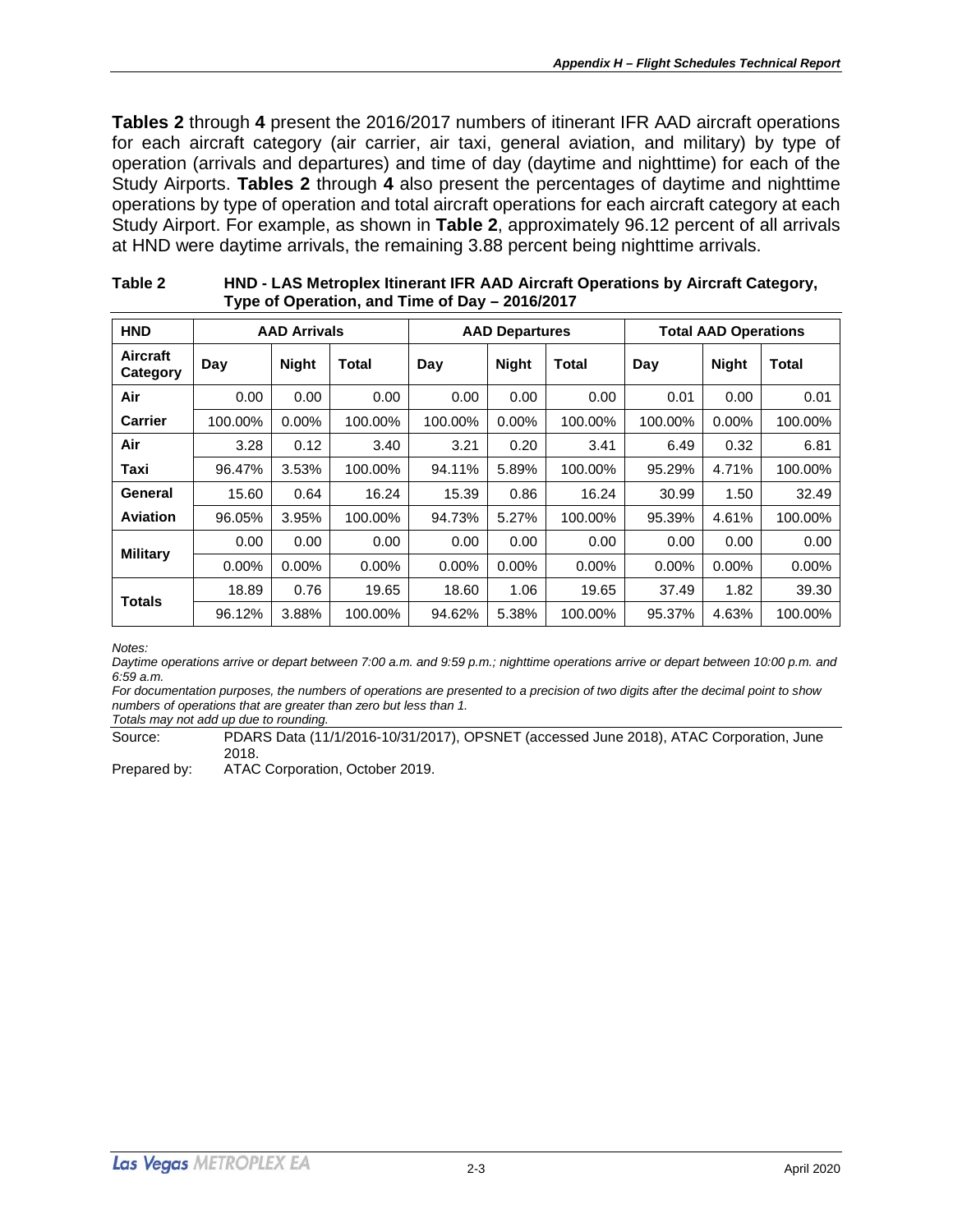| <b>LAS</b>           | <b>AAD Arrivals</b> |              |         | <b>AAD Departures</b> |              |         | <b>Total AAD Operations</b> |              |         |
|----------------------|---------------------|--------------|---------|-----------------------|--------------|---------|-----------------------------|--------------|---------|
| Aircraft<br>Category | Day                 | <b>Night</b> | Total   | Day                   | <b>Night</b> | Total   | Day                         | <b>Night</b> | Total   |
| Air                  | 428.40              | 68.28        | 496.68  | 410.23                | 86.45        | 496.68  | 838.62                      | 154.73       | 993.35  |
| <b>Carrier</b>       | 86.25%              | 13.75%       | 100.00% | 82.59%                | 17.41%       | 100.00% | 84.42%                      | 15.58%       | 100.00% |
| Air                  | 35.78               | 2.04         | 37.82   | 35.04                 | 2.77         | 37.82   | 70.82                       | 4.82         | 75.64   |
| Taxi                 | 94.60%              | 5.40%        | 100.00% | 92.66%                | 7.34%        | 100.00% | 93.63%                      | 6.37%        | 100.00% |
| General              | 48.29               | 4.45         | 52.74   | 46.91                 | 5.83         | 52.74   | 95.20                       | 10.28        | 105.48  |
| <b>Aviation</b>      | 91.56%              | 8.44%        | 100.00% | 88.95%                | 11.05%       | 100.00% | 90.25%                      | 9.75%        | 100.00% |
|                      | 0.89                | 0.15         | 1.04    | 0.79                  | 0.25         | 1.04    | 1.68                        | 0.40         | 2.08    |
| <b>Military</b>      | 85.62%              | 14.38%       | 100.00% | 76.01%                | 23.99%       | 100.00% | 80.81%                      | 19.19%       | 100.00% |
| <b>Totals</b>        | 513.35              | 74.92        | 588.28  | 492.97                | 95.30        | 588.28  | 1006.33                     | 170.23       | 1176.55 |
|                      | 87.26%              | 12.74%       | 100.00% | 83.80%                | 16.20%       | 100.00% | 85.53%                      | 14.47%       | 100.00% |

#### <span id="page-9-0"></span>**Table 3 LAS - LAS Metroplex Itinerant IFR AAD Aircraft Operations by Aircraft Category, Type of Operation, and Time of Day – 2016/2017**

#### <span id="page-9-1"></span>**Table 4 VGT - LAS Metroplex Itinerant IFR AAD Aircraft Operations by Aircraft Category, Type of Operation, and Time of Day – 2016/2017**

| <b>VGT</b>                  | <b>AAD Arrivals</b> |              |         | <b>AAD Departures</b> |              |         | <b>Total AAD Operations</b> |              |         |
|-----------------------------|---------------------|--------------|---------|-----------------------|--------------|---------|-----------------------------|--------------|---------|
| <b>Aircraft</b><br>Category | Day                 | <b>Night</b> | Total   | Day                   | <b>Night</b> | Total   | Day                         | <b>Night</b> | Total   |
| Air                         | 0.02                | 0.00         | 0.02    | 0.02                  | 0.00         | 0.02    | 0.05                        | 0.00         | 0.05    |
| <b>Carrier</b>              | 100.00%             | $0.00\%$     | 100.00% | 100.00%               | $0.00\%$     | 100.00% | 100.00%                     | $0.00\%$     | 100.00% |
| Air                         | 1.51                | 0.08         | 1.59    | 1.46                  | 0.13         | 1.59    | 2.97                        | 0.21         | 3.19    |
| Taxi                        | 94.98%              | 5.02%        | 100.00% | 91.64%                | 8.36%        | 100.00% | 93.31%                      | 6.69%        | 100.00% |
| General                     | 13.63               | 0.46         | 14.09   | 13.23                 | 0.85         | 14.09   | 26.87                       | 1.31         | 28.18   |
| <b>Aviation</b>             | 96.76%              | 3.24%        | 100.00% | 93.94%                | 6.06%        | 100.00% | 95.35%                      | 4.65%        | 100.00% |
|                             | 0.64                | 0.00         | 0.64    | 0.43                  | 0.21         | 0.64    | 1.07                        | 0.21         | 1.29    |
| <b>Military</b>             | 100.00%             | $0.00\%$     | 100.00% | 66.67%                | 33.33%       | 100.00% | 83.33%                      | 16.67%       | 100.00% |
|                             | 15.81               | 0.54         | 16.35   | 15.15                 | 1.20         | 16.35   | 30.96                       | 1.74         | 32.70   |
| <b>Totals</b>               | 96.72%              | 3.28%        | 100.00% | 92.65%                | 7.35%        | 100.00% | 94.69%                      | 5.31%        | 100.00% |

*Notes:*

*Daytime operations arrive or depart between 7:00 a.m. and 9:59 p.m.; nighttime operations arrive or depart between 10:00 p.m. and 6:59 a.m.*

*For documentation purposes, the numbers of operations are presented to a precision of two digits after the decimal point to show numbers of operations that are greater than zero but less than 1.*

*Totals may not add up due to rounding.*

Source: PDARS Data (11/1/2016-10/31/2017), OPSNET (accessed June 2018), ATAC Corporation, June 2018.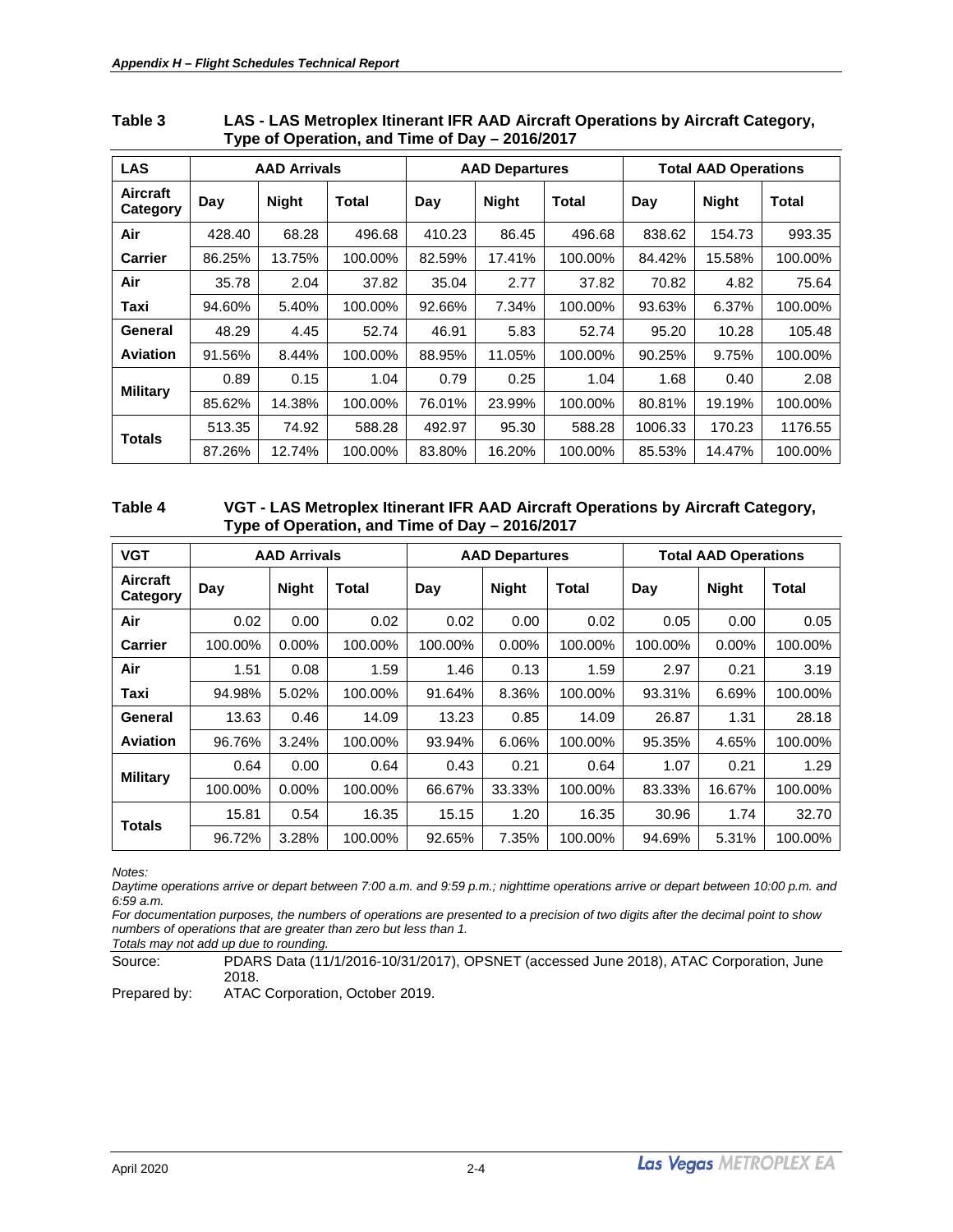## <span id="page-10-0"></span>**3 2020 and 2025 Average Annual Day Flight Schedules**

Aircraft activity growth rates by aircraft category at each of the Study Airports calculated from the 2019 TAF were used to derive the itinerant IFR AAD numbers of operations for 2020 and 2025. The 2020 itinerant IFR AAD schedule represents the year during which the Proposed Action would begin to be implemented, and 2025 serves as a five-year outlook after implementation. This section describes the assumptions and steps taken to derive the future itinerant IFR AAD schedules and presents summary flight schedule data for each Study Airport.

### <span id="page-10-1"></span>**3.1 Assumptions**

The assumptions used to develop the 2020 and 2025 itinerant IFR AAD flight schedules are presented in the following sections. Section 3.1.1 discusses the percentage increase of operations in the future years, and Section 3.1.2 discusses the changes to the fleet mix.

### <span id="page-10-2"></span>**3.1.1 Assumed Percentage Increases in Operations**

The 2019 TAF provided the forecast numbers of annual itinerant aircraft operations by aircraft category for future fiscal years (October to September). The TAF reports the numbers of total annual itinerant aircraft operations, but it does not include a breakdown of IFR versus non-IFR itinerant aircraft operations. Therefore, it was assumed that the proportion of IFR versus non-IFR itinerant aircraft operations would remain constant from 2016/2017 to 2020 and 2025, and percentage increases were calculated based on the total numbers of annual itinerant aircraft operations in the 2019 TAF and applied to the numbers of itinerant IFR aircraft operations in 2016/2017 at each Study Airport.

**Table 5** presents the projected numbers of annual itinerant aircraft operations for 2016/2017, 2020, and 2025 and associated calculated percentage increases for the periods of 2016/2017-2020, 2020-2025, and 2016/2017-2025 for each aircraft category at each of the Study Airports.

| <b>Calculated Percentage Increases over Period</b> |                |           |          |  |  |  |  |  |
|----------------------------------------------------|----------------|-----------|----------|--|--|--|--|--|
| <b>Aircraft Category</b>                           | 2016/2017-2025 | 2020-2025 |          |  |  |  |  |  |
| <b>HND</b>                                         |                |           |          |  |  |  |  |  |
| Air Carrier                                        | 1064.66%       | 1064.76%  | 0.01%    |  |  |  |  |  |
| Air Taxi                                           | 1.34%          | 6.38%     | 4.97%    |  |  |  |  |  |
| <b>General Aviation</b>                            | $-1.56%$       | 8.68%     | 10.40%   |  |  |  |  |  |
| Military                                           | 0.00%          | $0.00\%$  | $0.00\%$ |  |  |  |  |  |
| <b>LAS</b>                                         |                |           |          |  |  |  |  |  |
| Air Carrier                                        | 5.53%          | 16.87%    | 10.75%   |  |  |  |  |  |
| Air Taxi                                           | $-1.13%$       | 2.83%     | 4.00%    |  |  |  |  |  |
| <b>General Aviation</b>                            | 0.06%          | 1.57%     | 1.51%    |  |  |  |  |  |
| Military                                           | 10.75%         | 10.75%    | 0.00%    |  |  |  |  |  |
| <b>VGT</b>                                         |                |           |          |  |  |  |  |  |
| Air Carrier                                        | $-39.53%$      | $-39.53%$ | $0.00\%$ |  |  |  |  |  |

<span id="page-10-3"></span>**Table 5 Percentage Increases of Annual Itinerant Aircraft Operations by Aircraft Category**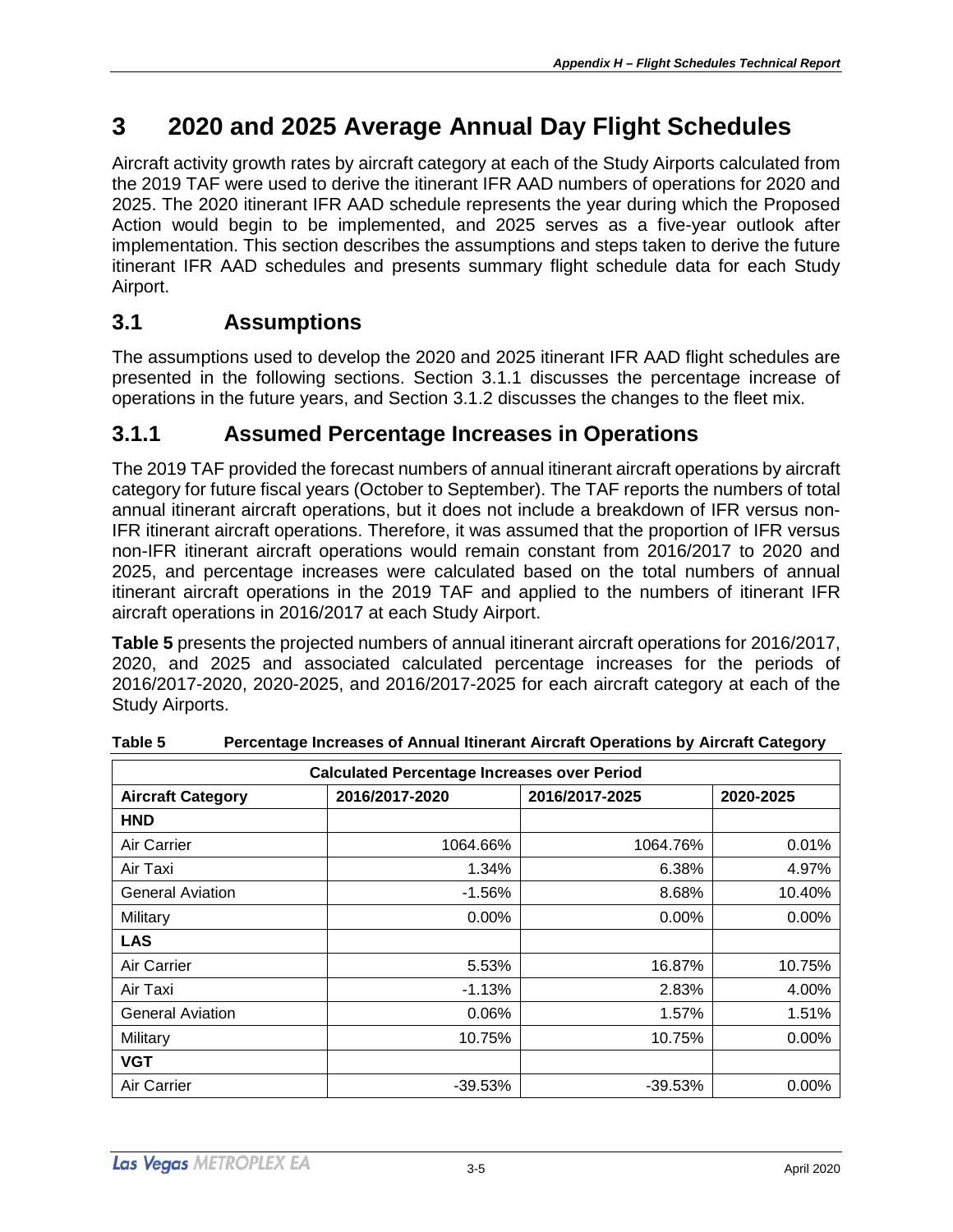| <b>Calculated Percentage Increases over Period</b>                        |            |            |          |  |  |  |  |
|---------------------------------------------------------------------------|------------|------------|----------|--|--|--|--|
| 2016/2017-2025<br>2016/2017-2020<br><b>Aircraft Category</b><br>2020-2025 |            |            |          |  |  |  |  |
| Air Taxi                                                                  | $-11.88\%$ | $-11.88\%$ | $0.00\%$ |  |  |  |  |
| <b>General Aviation</b>                                                   | $-1.02\%$  | $-0.28\%$  | 0.75%    |  |  |  |  |
| Military                                                                  | 3.91%      | 3.91%      | $0.00\%$ |  |  |  |  |

*Percentages are subjected to rounding.*

Source: Federal Aviation Administration, 2019 Terminal Area Forecast (accessed May 2019), ATAC Corporation, May 2019.

Prepared by: ATAC Corporation, October 2019.

### <span id="page-11-0"></span>**3.1.2 Future Fleet Mix Assumptions**

The future fleet mixes – the mix of aircraft types projected to operate at the Study Airports in 2020 and 2025 – were developed beginning with the 2016/2017 itinerant IFR AAD fleet mix. The fleet mix was subsequently updated using one year of data from 1/1/2018 through 12/31/2018. In addition, assumptions were made regarding fleet mix changes as a result of anticipated aircraft retirements of older and less fuel-efficient aircraft types as well as new aircraft acquisitions.

Planned acquisition of new aircraft by operators, as well as general professional judgment and expertise related to industry trends, was used to identify the types of aircraft that would be assumed to be completely or partially replaced by newer and more fuel-efficient aircraft types by 2020 and 2025. Examples of those aircraft types being replaced include the A319 (Airbus A319), B733 (Boeing 737-300), and MD90 (McDonnell Douglas MD-80).

In the air carrier and air taxi aircraft categories, operations by aircraft types identified as newer or more fuel-efficient aircraft were maintained in the 2020 and 2025 flight schedules. In the general aviation and military aircraft categories, no new aircraft types were assumed in the 2020 and 2025 flight schedules when compared with those operated in 2016/2017.

**Table 6** presents a list of the aircraft types deemed to be completely or partially replaced in 2020 and 2025. It also identifies the percentages of total operations assumed to be replaced by newer and more fuel-efficient aircraft types identified in the columns named "Replacement Aircraft Type."

| <b>PDARS Aircraft</b><br><b>Types</b> | Percentage of<br><b>Operations</b><br><b>Replaced in</b><br>2020 | Replacement<br>Aircraft Type(s) in<br>2020 | Percentages of<br><b>Operations</b><br><b>Replaced in</b><br>2025 | Replacement<br>Aircraft Type(s) in<br>2025 |
|---------------------------------------|------------------------------------------------------------------|--------------------------------------------|-------------------------------------------------------------------|--------------------------------------------|
| A306                                  | 3.33%                                                            | B763                                       | 3.33%                                                             | B763                                       |
| A319                                  | 20.60%                                                           | A320, A321                                 | 20.60%                                                            | A320, A321                                 |
| A320                                  | 8.64%                                                            | A321, A319                                 | 8.64%                                                             | A321, A319                                 |
| A321                                  | 0.48%                                                            | A21N, B752                                 | 0.48%                                                             | A21N                                       |
| A332                                  | 0.30%                                                            | A333                                       | 32.37%                                                            | B789, A333                                 |
| B733                                  | 99.22%                                                           | B38M, B738                                 | 99.22%                                                            | B38M, B738                                 |
| <b>B734</b>                           | 20.00%                                                           | A319, B39M, B739,<br>A321                  | 20.00%                                                            | A319, B39M, B739,<br>A321                  |

<span id="page-11-1"></span>**Table 6 Aircraft Type Replacement Assumptions – 2020 and 2025**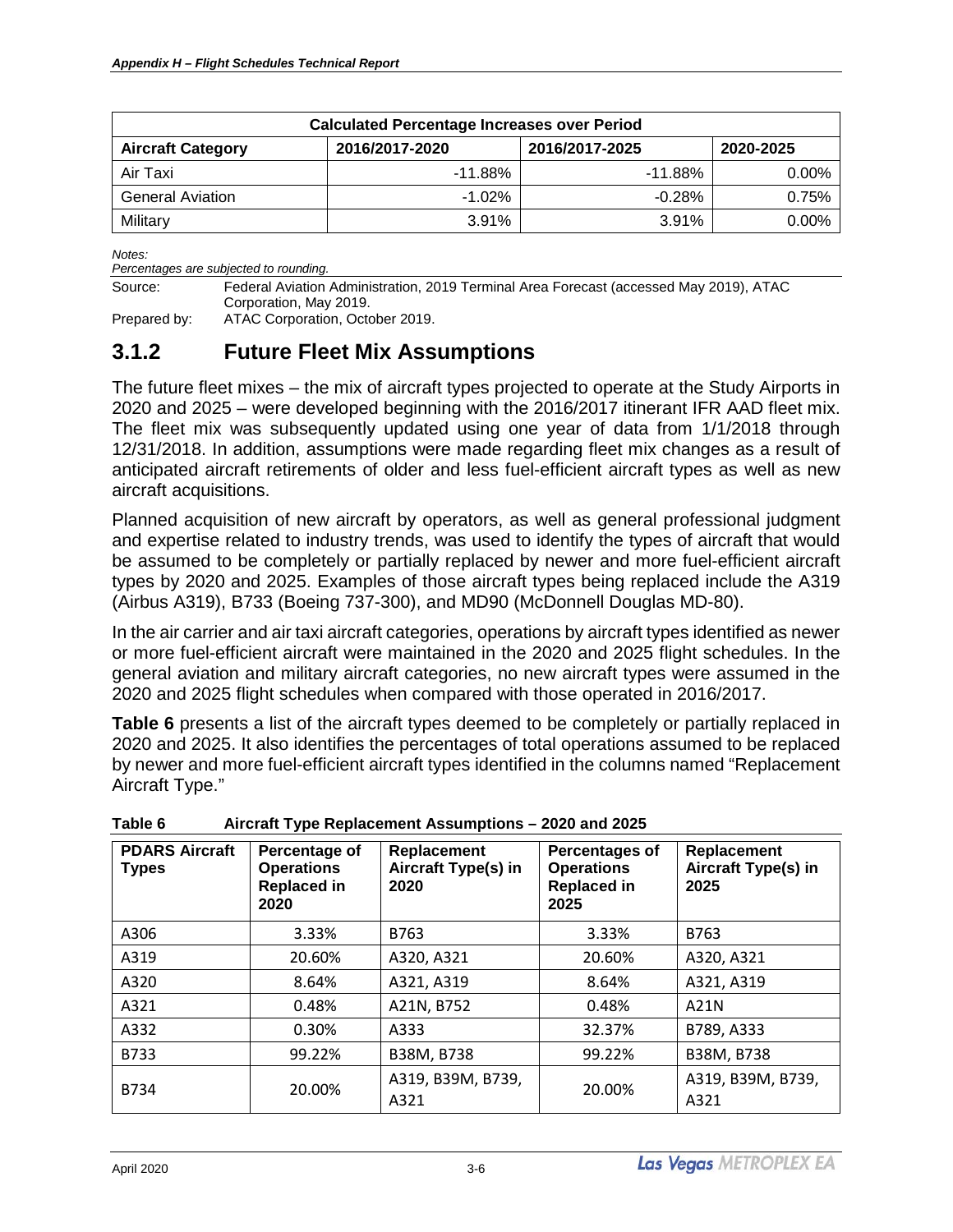| <b>PDARS Aircraft</b><br><b>Types</b> | Percentage of<br><b>Operations</b><br><b>Replaced in</b><br>2020 | Replacement<br>Aircraft Type(s) in<br>2020                                | Percentages of<br><b>Operations</b><br><b>Replaced in</b><br>2025 | Replacement<br>Aircraft Type(s) in<br>2025                 |
|---------------------------------------|------------------------------------------------------------------|---------------------------------------------------------------------------|-------------------------------------------------------------------|------------------------------------------------------------|
| B737                                  | 19.20%                                                           | B38M, B738, B37M,<br>A21N, B39M, A321,<br>B739, A319, B752,<br>B3JM       | 53.11%                                                            | B38M, B37M, B738,<br>A21N, A319, A321,<br>B39M, B739, B3JM |
| <b>B738</b>                           | 9.08%                                                            | A321, B789, B763,<br>B788, A21N, B38M,<br>A320, B39M, A319,<br>B739, B752 | 10.38%                                                            | A321, B38M, B789,<br>B788, A21N, B39M,<br>A319, B739, A320 |
| B739                                  | 11.82%                                                           | A320, B39M                                                                | 11.49%                                                            | A320, B39M                                                 |
| B744                                  | 61.84%                                                           | B78X, A35K, B772,<br>B788, A359                                           | 86.45%                                                            | A35K, B78X, B772,<br>B789, A359                            |
| B752                                  | 28.46%                                                           | A320, A21N, B3JM,<br><b>B39M</b>                                          | 84.83%                                                            | A320, A321, A21N,<br>B739, B3JM, B39M                      |
| B763                                  | 0.80%                                                            | B788, B772, A339,<br>B78X, A359, A321,<br>B789                            | 2.23%                                                             | B789, A339, B3JM,<br>A35K, B788, B772,<br>A321, B78X, A21N |
| B772                                  | 0.00%                                                            | N/A                                                                       | 21.11%                                                            | A359, A35K                                                 |
| <b>BE30</b>                           | 6.60%                                                            | <b>B350</b>                                                               | 6.60%                                                             | <b>B350</b>                                                |
| C25B                                  | 7.36%                                                            | E55P                                                                      | 7.36%                                                             | E55P                                                       |
| C525                                  | 1.88%                                                            | E55P                                                                      | 1.88%                                                             | E55P                                                       |
| C560                                  | 4.98%                                                            | C68A                                                                      | 4.98%                                                             | C68A                                                       |
| C56X                                  | 0.96%                                                            | C750                                                                      | 0.96%                                                             | C750                                                       |
| CL <sub>30</sub>                      | 2.55%                                                            | E545                                                                      | 2.55%                                                             | E545                                                       |
| CL60                                  | 0.83%                                                            | GLF5                                                                      | 0.83%                                                             | GLF5                                                       |
| CRJ2                                  | 0.00%                                                            | N/A                                                                       | 2.38%                                                             | MRJ9                                                       |
| CRJ7                                  | 63.86%                                                           | <b>EMB170, CRJ9</b>                                                       | 63.86%                                                            | <b>EMB170, CRJ9</b>                                        |
| CRJ9                                  | 81.42%                                                           | <b>EMB170</b>                                                             | 81.42%                                                            | <b>EMB170</b>                                              |
| <b>DC10</b>                           | 91.13%                                                           | B763, A306, B772,<br>MD11                                                 | 95.97%                                                            | B763, A306, B772,<br>MD11                                  |
| E35L                                  | 3.16%                                                            | E135                                                                      | 3.16%                                                             | E135                                                       |
| <b>H25B</b>                           | 6.92%                                                            | C68A                                                                      | 6.92%                                                             | C68A                                                       |
| LJ45                                  | 0.30%                                                            | LJ75                                                                      | 0.30%                                                             | LJ75                                                       |
| MD11                                  | 33.04%                                                           | B763                                                                      | 73.21%                                                            | B763, B772                                                 |
| <b>MD83</b>                           | 66.51%                                                           | A319, A320                                                                | 66.44%                                                            | A319, A320                                                 |
| <b>MD88</b>                           | 87.02%                                                           | A319                                                                      | 87.02%                                                            | A319                                                       |
| MD90                                  | 100.00%                                                          | A321, B739, A21N                                                          | 93.29%                                                            | A321, A21N, B739                                           |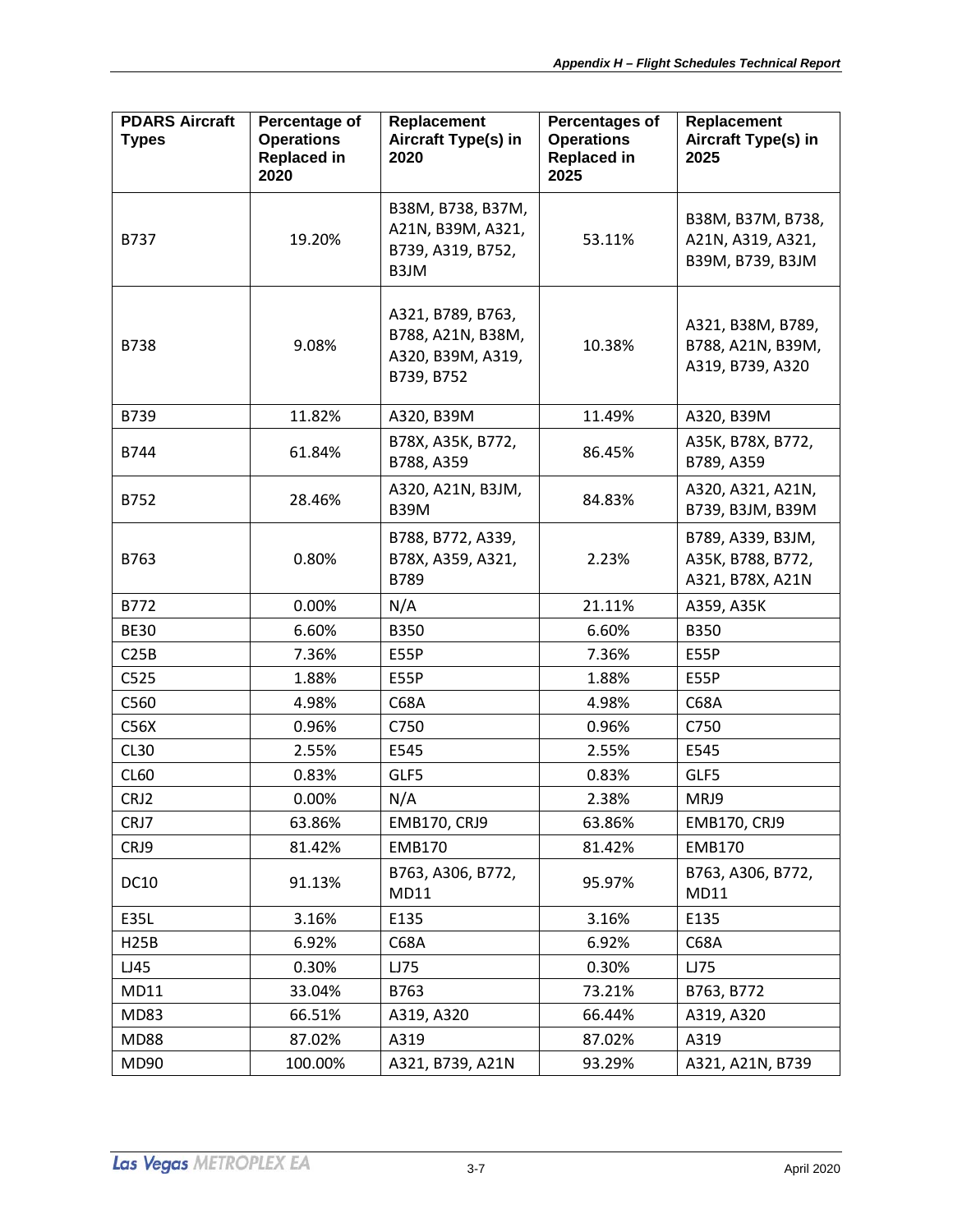Source: ATAC Corporation, May 2019.<br>Prepared by: ATAC Corporation, October 20 ATAC Corporation, October 2019.

### <span id="page-13-0"></span>**3.2 Aircraft Activity Assumptions**

Two major assumptions were used to develop the future itinerant IFR AAD flight schedules:

- It was assumed for noise modeling purposes that the numbers of itinerant IFR AAD arrivals and departures would be balanced (i.e., each type of operation representing 50 percent of the total operations). This assumption is consistent with the assumption made for the 2016/2017 itinerant IFR AAD flight schedule, as described in Section 2.1.
- It was assumed that the percentages of 2020 and 2025 itinerant IFR AAD operations occurring during daytime and nighttime hours by aircraft category and type of operation would remain constant for each Study Airport from 2016/2017 to 2020 and 2025.

### <span id="page-13-1"></span>**3.3 Methodology and Results**

Based on the assumptions listed in Section 3.1, the 2020 and 2025 itinerant IFR AAD flight schedules were developed following the methodology and steps described in the following sections.

### <span id="page-13-2"></span>**3.3.1 2020 Average Annual Day Flight Schedule**

The 2020 itinerant IFR AAD flight schedule was developed as follows:

(1) Calculation of the numbers of itinerant IFR AAD operations for 2020 – For each Study Airport, each itinerant IFR AAD aircraft operation (by aircraft category, aircraft type, and time of day) included in the 2016/2017 itinerant IFR AAD flight schedule was multiplied by the percentage increase for the period of 2016/2017-2020 identified in **Table 5**. **Table 7** presents the numbers of itinerant IFR AAD aircraft operations by airport and aircraft category for 2020, along with the 2016/2017 itinerant IFR AAD aircraft operations and percentage increases calculated for 2020. For example, the itinerant IFR AAD air carrier operations at LAS increased 5.53 percent, resulting in an increase of 54.9 operations from 2016/2017-2020

(2) Flight schedule verification – Summary results and tables were generated and verified throughout the process to ensure that the numbers of arrivals and departures remain balanced (i.e., each set representing 50 percent of the total operations) and that the percentages of day and night operations were consistent with the 2016/2017 itinerant IFR AAD flight schedule for each aircraft category at each of the Study Airports. **Tables 8** through **10** present the numbers of itinerant IFR AAD aircraft operations for 2020 by aircraft category and type of operation. **Tables 8** through **10** also present the percentages of daytime and nighttime operations by type of operation and total aircraft operations for each aircraft category at each Study Airport.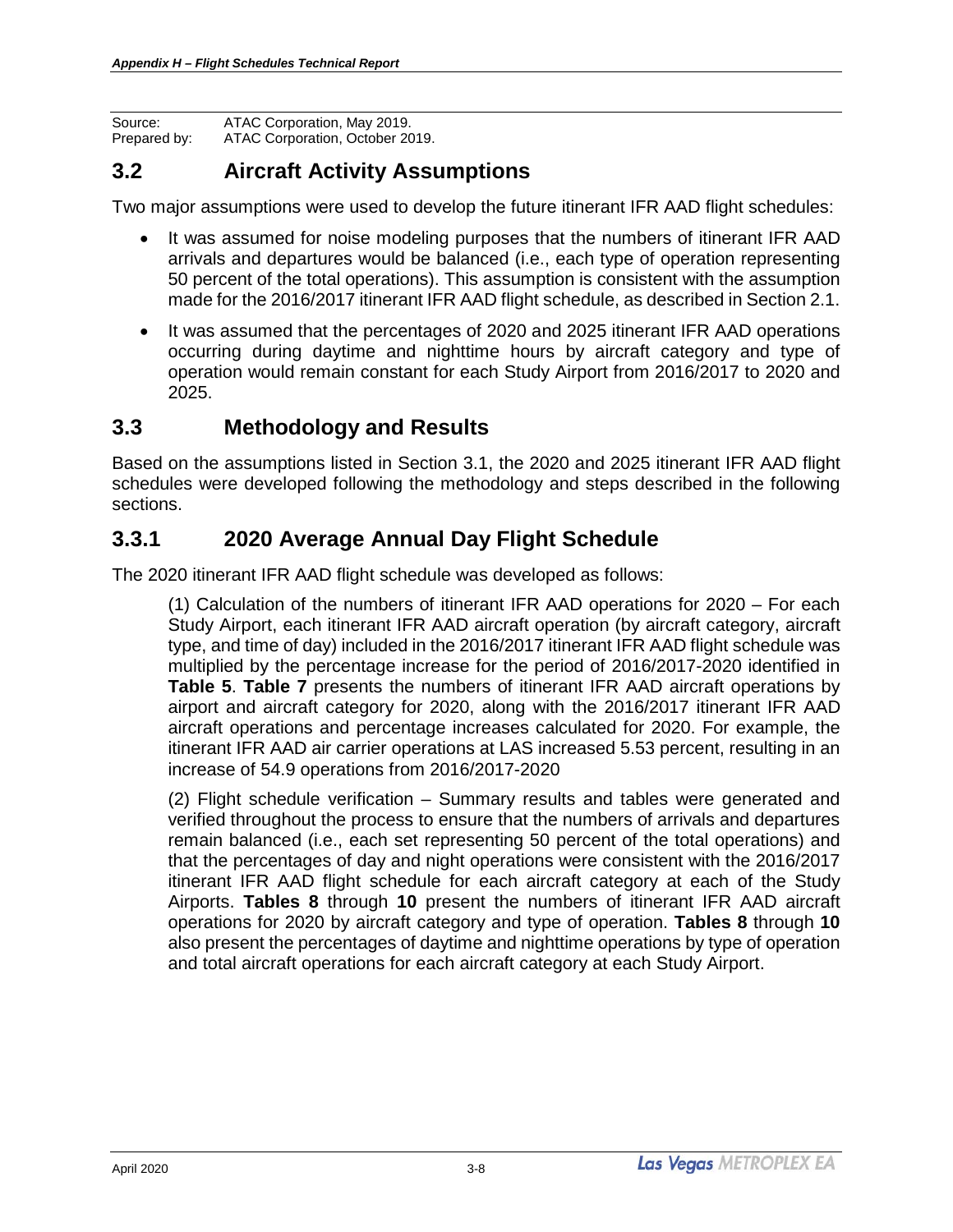| AAD Aircaft Operations By Aircraft Category 2020 |                      |                            |                 |  |  |  |  |  |  |  |
|--------------------------------------------------|----------------------|----------------------------|-----------------|--|--|--|--|--|--|--|
| <b>Aircraft Category</b>                         | 2016/2017 Operations | <b>Percentage Increase</b> | 2020 Operations |  |  |  |  |  |  |  |
| <b>HND</b>                                       |                      |                            |                 |  |  |  |  |  |  |  |
| Air Carrier                                      | 0.01                 | 1064.66%                   | 0.08            |  |  |  |  |  |  |  |
| Air Taxi                                         | 6.81                 | 1.34%                      | 6.90            |  |  |  |  |  |  |  |
| <b>General Aviation</b>                          | 32.49                | $-1.56%$                   | 31.98           |  |  |  |  |  |  |  |
| Military                                         | 0.00                 | 0.00%                      | 0.00            |  |  |  |  |  |  |  |
| <b>LAS</b>                                       |                      |                            |                 |  |  |  |  |  |  |  |
| Air Carrier                                      | 993.35               | 5.53%                      | 1048.25         |  |  |  |  |  |  |  |
| Air Taxi                                         | 75.64                | $-1.13%$                   | 74.79           |  |  |  |  |  |  |  |
| <b>General Aviation</b>                          | 105.48               | $0.06\%$                   | 105.54          |  |  |  |  |  |  |  |
| Military                                         | 2.08                 | 10.75%                     | 2.31            |  |  |  |  |  |  |  |
| <b>VGT</b>                                       |                      |                            |                 |  |  |  |  |  |  |  |
| Air Carrier                                      | 0.05                 | $-39.53%$                  | 0.03            |  |  |  |  |  |  |  |
| Air Taxi                                         | 3.19                 | -11.88%                    | 2.81            |  |  |  |  |  |  |  |
| <b>General Aviation</b>                          | 28.18                | $-1.02%$                   | 27.89           |  |  |  |  |  |  |  |
| Military                                         | 1.29                 | 3.91%                      | 1.34            |  |  |  |  |  |  |  |

<span id="page-14-0"></span>

| Table 7 | Itinerant IFR AAD Aircraft Operations by Aircraft Category - 2020 |  |  |
|---------|-------------------------------------------------------------------|--|--|
|         |                                                                   |  |  |

*Percentages and cell counts are subjected to rounding.*

Source: Federal Aviation Administration, 2019 Terminal Area Forecast (accessed May 2019), ATAC Corporation, May 2019.

<span id="page-14-1"></span>Prepared by: ATAC Corporation, October 2019.

#### **Table 8 HND - LAS Metroplex Itinerant IFR AAD Aircraft Operations by Aircraft Category, Type of Operation, and Time of Day – 2020**

| <b>HND</b>                  |          | <b>AAD Arrivals</b>                          |          |          | <b>AAD Departures</b> |              | <b>Total AAD Operations</b> |          |         |  |
|-----------------------------|----------|----------------------------------------------|----------|----------|-----------------------|--------------|-----------------------------|----------|---------|--|
| <b>Aircraft</b><br>Category | Day      | <b>Night</b><br><b>Night</b><br>Total<br>Day |          | Total    | Day                   | <b>Night</b> | Total                       |          |         |  |
| Air                         | 0.05     | 0.00                                         | 0.05     | 0.03     | 0.00                  | 0.03         | 0.08                        | 0.00     | 0.08    |  |
| <b>Carrier</b>              | 100.00%  | 0.00%                                        | 100.00%  | 100.00%  | $0.00\%$              | 100.00%      | 100.00%                     | $0.00\%$ | 100.00% |  |
| Air                         | 3.32     | 0.12                                         | 3.44     | 3.26     | 0.20                  | 3.46         | 6.58                        | 0.33     | 6.90    |  |
| Taxi                        | 96.47%   | 3.53%                                        | 100.00%  | 94.12%   | 5.88%                 | 100.00%      | 95.29%                      | 4.71%    | 100.00% |  |
| General                     | 15.36    | 0.63                                         | 15.99    | 15.15    | 0.84                  | 15.99        | 30.51                       | 1.47     | 31.98   |  |
| <b>Aviation</b>             | 96.05%   | 3.95%                                        | 100.00%  | 94.73%   | 5.27%                 | 100.00%      | 95.39%                      | 4.61%    | 100.00% |  |
| <b>Military</b>             | 0.00     | 0.00                                         | 0.00     | 0.00     | 0.00                  | 0.00         | 0.00                        | 0.00     | 0.00    |  |
|                             | $0.00\%$ | 0.00%                                        | $0.00\%$ | $0.00\%$ | 0.00%                 | $0.00\%$     | $0.00\%$                    | 0.00%    | 0.00%   |  |
| <b>Totals</b>               | 18.73    | 0.75                                         | 19.48    | 18.44    | 1.05                  | 19.48        | 37.16                       | 1.80     | 38.96   |  |
|                             | 96.13%   | 3.87%                                        | 100.00%  | 94.63%   | 5.37%                 | 100.00%      | 95.38%                      | 4.62%    | 100.00% |  |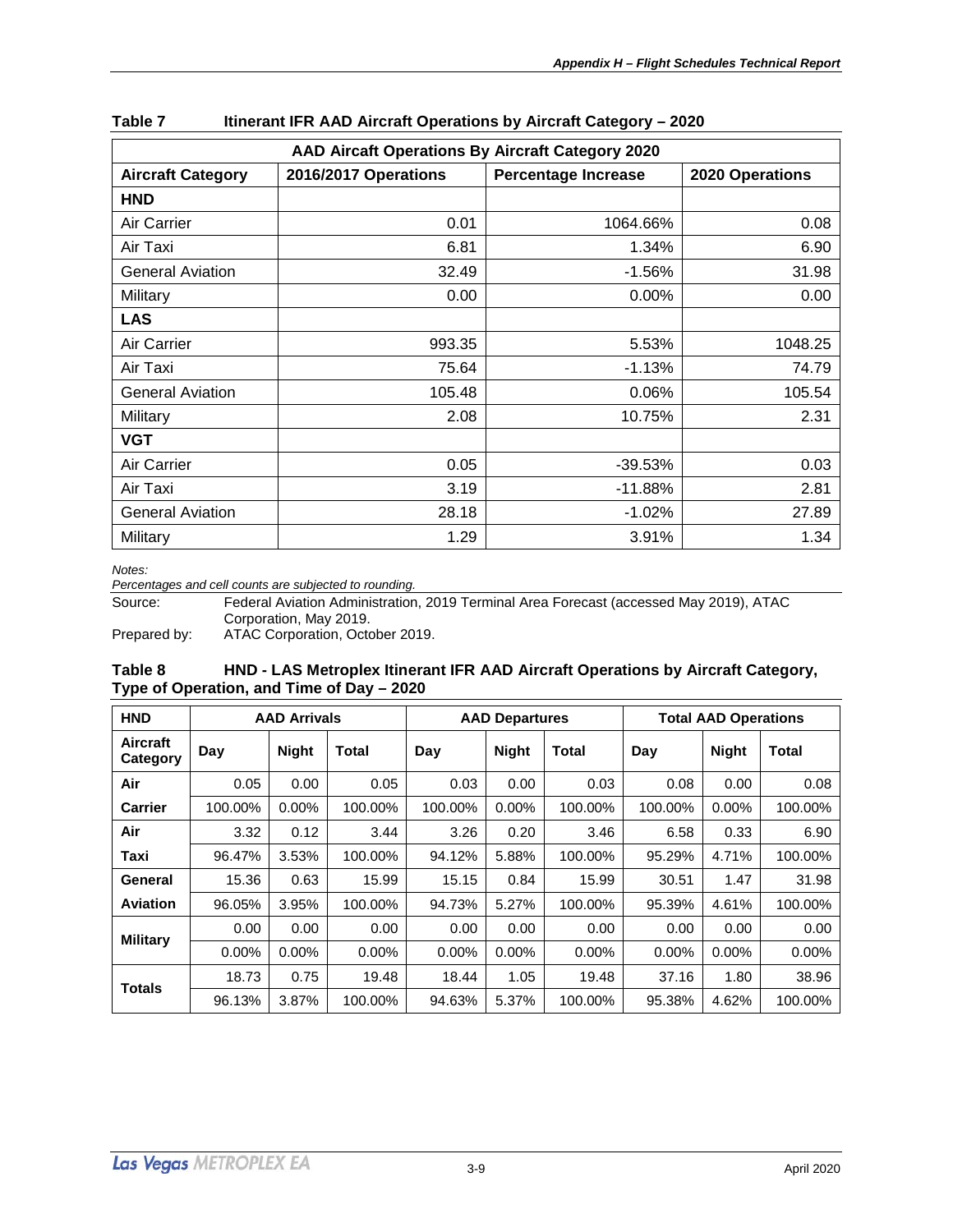| <b>LAS</b>                  |        | <b>AAD Arrivals</b> |         |                                     | <b>AAD Departures</b> |         | <b>Total AAD Operations</b> |        |         |  |
|-----------------------------|--------|---------------------|---------|-------------------------------------|-----------------------|---------|-----------------------------|--------|---------|--|
| <b>Aircraft</b><br>Category | Day    | <b>Night</b>        | Total   | <b>Night</b><br>Total<br>Day<br>Day |                       |         | <b>Night</b>                | Total  |         |  |
| Air                         | 452.71 | 71.41               | 524.13  | 433.27                              | 90.86                 | 524.13  | 885.98                      | 162.27 | 1048.25 |  |
| <b>Carrier</b>              | 86.37% | 13.63%              | 100.00% | 82.66%                              | 17.34%                | 100.00% | 84.52%                      | 15.48% | 100.00% |  |
| Air                         | 35.48  | 1.92                | 37.39   | 34.80                               | 2.59                  | 37.39   | 70.28                       | 4.51   | 74.79   |  |
| Taxi                        | 94.87% | 5.13%               | 100.00% | 93.06%                              | 6.94%                 | 100.00% | 93.97%                      | 6.03%  | 100.00% |  |
| General                     | 48.29  | 4.48                | 52.77   | 46.46                               | 6.32                  | 52.77   | 94.75                       | 10.79  | 105.54  |  |
| <b>Aviation</b>             | 91.52% | 8.48%               | 100.00% | 88.03%                              | 11.97%                | 100.00% | 89.77%                      | 10.23% | 100.00% |  |
| <b>Military</b>             | 1.04   | 0.12                | 1.15    | 0.83                                | 0.33                  | 1.15    | 1.86                        | 0.45   | 2.31    |  |
|                             | 89.83% | 10.17%              | 100.00% | 71.60%                              | 28.40%                | 100.00% | 80.71%                      | 19.29% | 100.00% |  |
| <b>Totals</b>               | 537.52 | 77.92               | 615.44  | 515.35                              | 100.10                | 615.44  | 1052.87                     | 178.02 | 1230.89 |  |
|                             | 87.34% | 12.66%              | 100.00% | 83.74%                              | 16.26%                | 100.00% | 85.54%                      | 14.46% | 100.00% |  |

#### <span id="page-15-0"></span>**Table 9 LAS - LAS Metroplex Itinerant IFR AAD Aircraft Operations by Aircraft Category, Type of Operation, and Time of Day – 2020**

*Notes:*

*Daytime operations arrive or depart between 7:00 a.m. and 9:59 p.m.; nighttime operations arrive or depart between 10:00 p.m. and 6:59 a.m.*

*For documentation purposes, the numbers of operations are presented to a precision of two digits after the decimal point to show numbers of operations that are greater than zero but less than 1.*

*Totals may not add up due to rounding.*

Source: PDARS Data (11/1/2016-10/31/2017), 2019 TAF (accessed May 2019), OPSNET (accessed June 2018), ATAC Corporation, May 2019.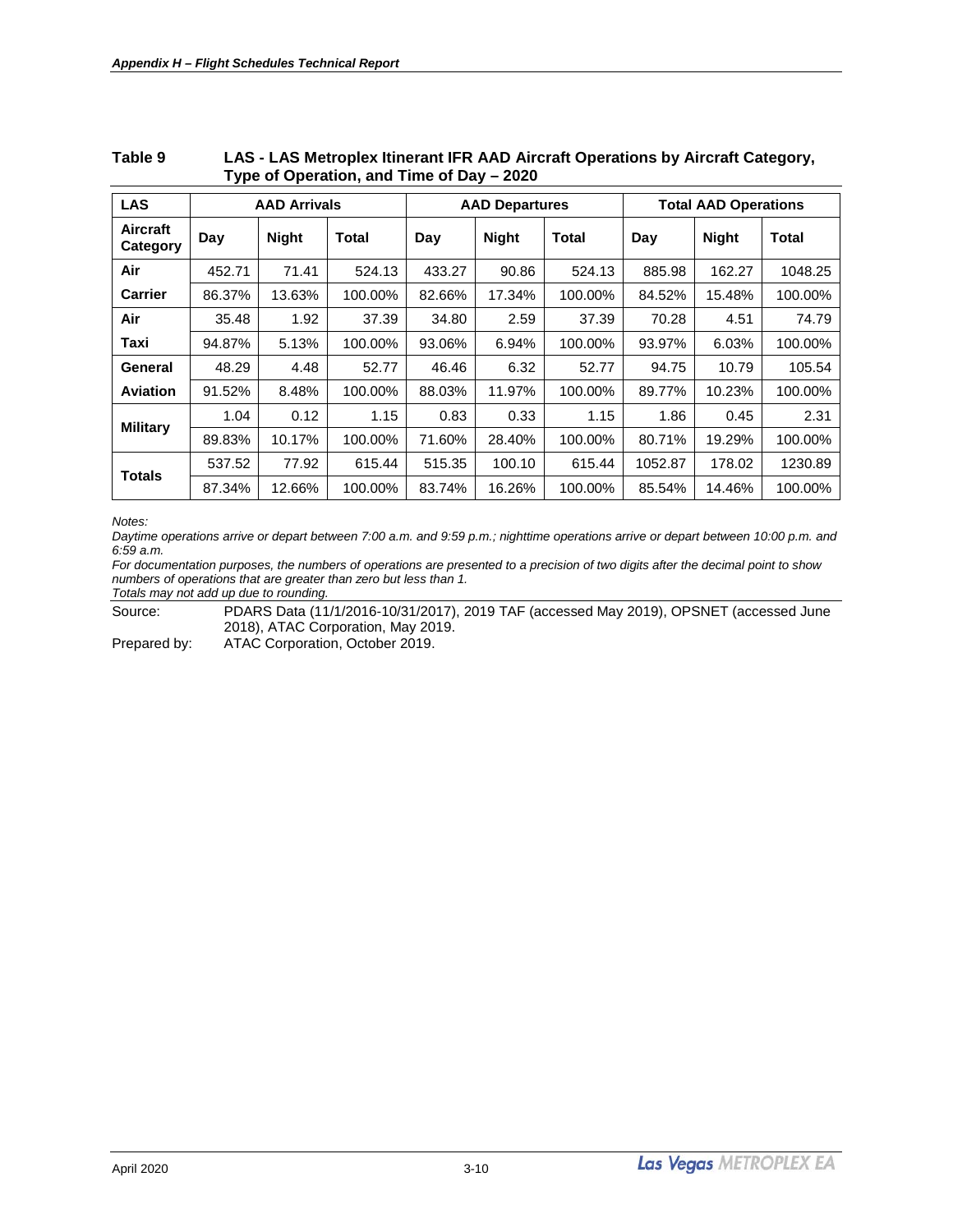| <b>VGT</b>           |         | <b>AAD Arrivals</b> |         |         | <b>AAD Departures</b> |         | <b>Total AAD Operations</b> |              |              |  |
|----------------------|---------|---------------------|---------|---------|-----------------------|---------|-----------------------------|--------------|--------------|--|
| Aircraft<br>Category | Day     | <b>Night</b>        | Total   | Day     | <b>Night</b>          | Total   | Day                         | <b>Night</b> | <b>Total</b> |  |
| Air                  | 0.01    | 0.00                | 0.01    | 0.01    | 0.00                  | 0.01    | 0.03                        | 0.00         | 0.03         |  |
| <b>Carrier</b>       | 100.00% | $0.00\%$            | 100.00% | 100.00% | 0.00%                 | 100.00% | 100.00%                     | 0.00%        | 100.00%      |  |
| Air                  | 1.33    | 0.07                | 1.40    | 1.29    | 0.12                  | 1.40    | 2.62                        | 0.19         | 2.81         |  |
| Taxi                 | 94.98%  | 5.02%               | 100.00% | 91.65%  | 8.35%                 | 100.00% | 93.31%                      | 6.69%        | 100.00%      |  |
| General              | 13.49   | 0.45                | 13.94   | 13.10   | 0.85                  | 13.94   | 26.59                       | 1.30         | 27.89        |  |
| Aviation             | 96.76%  | 3.24%               | 100.00% | 93.94%  | 6.06%                 | 100.00% | 95.35%                      | 4.65%        | 100.00%      |  |
| <b>Military</b>      | 0.67    | 0.00                | 0.67    | 0.45    | 0.22                  | 0.67    | 1.12                        | 0.22         | 1.34         |  |
|                      | 100.00% | $0.00\%$            | 100.00% | 66.67%  | 33.33%                | 100.00% | 83.33%                      | 16.67%       | 100.00%      |  |
| <b>Totals</b>        | 15.51   | 0.52                | 16.03   | 14.85   | 1.19                  | 16.03   | 30.36                       | 1.71         | 32.06        |  |
|                      | 96.75%  | 3.25%               | 100.00% | 92.60%  | 7.40%                 | 100.00% | 94.67%                      | 5.33%        | 100.00%      |  |

#### <span id="page-16-0"></span>**Table 10 VGT - LAS Metroplex Itinerant IFR AAD Aircraft Operations by Aircraft Category, Type of Operation, and Time of Day – 2020**

*Notes:*

*Daytime operations arrive or depart between 7:00 a.m. and 9:59 p.m.; nighttime operations arrive or depart between 10:00 p.m. and 6:59 a.m.*

*For documentation purposes, the numbers of operations are presented to a precision of two digits after the decimal point to show numbers of operations that are greater than zero but less than 1. Totals may not add up due to rounding.*

Source: PDARS Data (11/1/2016-10/31/2017), 2019 TAF (accessed May 2019), OPSNET (accessed June 2018), ATAC Corporation, May 2019.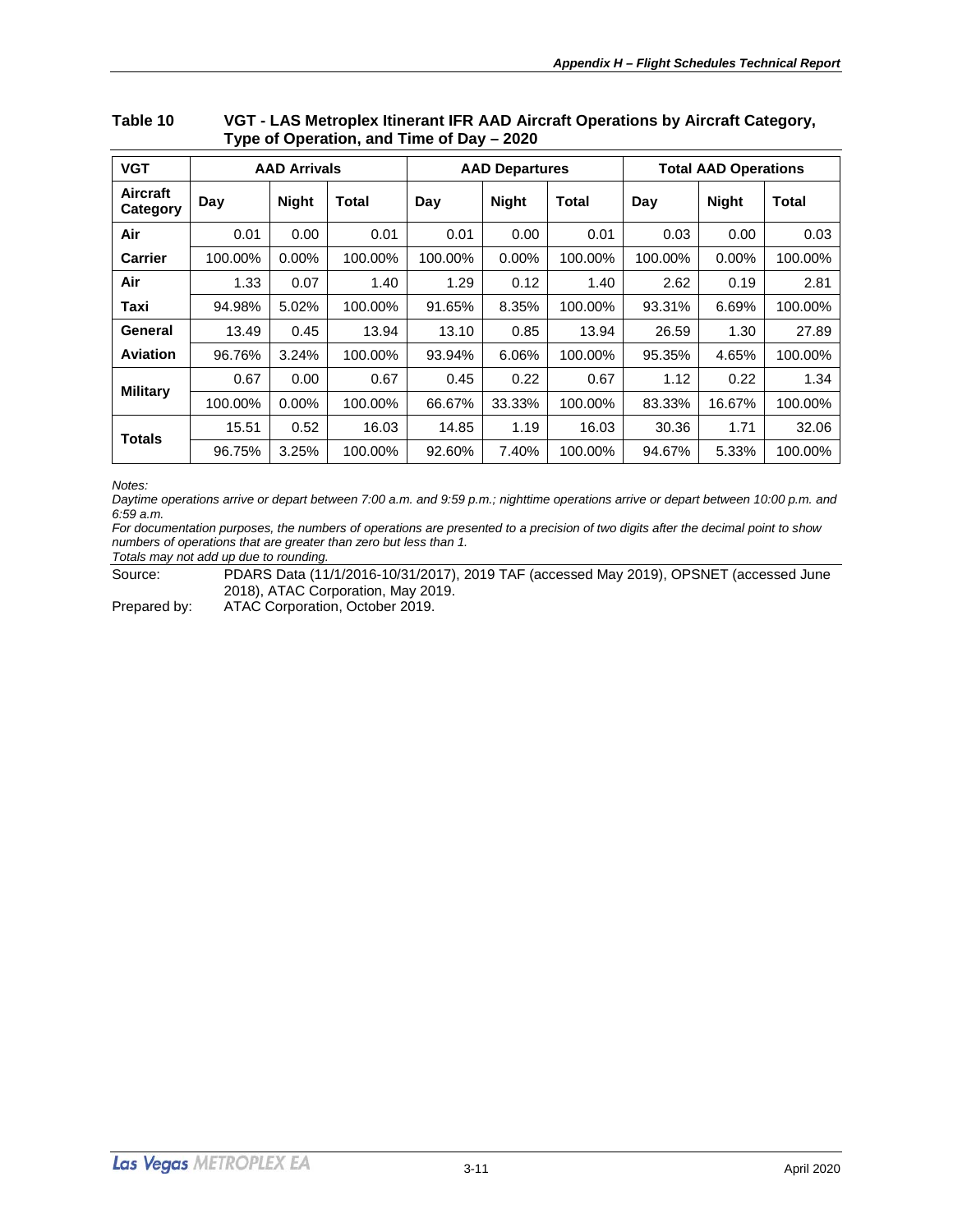### <span id="page-17-0"></span>**3.3.2 2025 Average Annual Day Flight Schedule**

Once the 2020 itinerant IFR AAD flight schedule was finalized, the 2025 itinerant IFR AAD flight schedule was developed following the same steps presented at the beginning of Section 3.1.2, using the percentage increases from 2016/2017 to 2025 presented in **Table 5** and the future aircraft fleet mix assumptions presented in **Table 6**.

**Table 11** presents the numbers of itinerant IFR AAD aircraft operations by aircraft category for 2025, along with the 2016/2017 itinerant IFR AAD aircraft operations and the percentage increases identified in **Table 6** calculated based on the 2019 TAF.

**Tables 12** through **14** present a breakdown of the number of itinerant IFR AAD aircraft operations for the 2025 conditions by aircraft category and type of operation. **Tables 12** through **14** also present the percentages of daytime and nighttime operations by type of operation and total aircraft operations for each aircraft category at each Study Airport.

|                          | AAD Aircaft Operations By Aircraft Category 2025 |                            |                 |
|--------------------------|--------------------------------------------------|----------------------------|-----------------|
| <b>Aircraft Category</b> | 2016/2017 Operations                             | <b>Percentage Increase</b> | 2025 Operations |
| <b>HND</b>               |                                                  |                            |                 |
| Air Carrier              | 0.01                                             | 1064.76%                   | 0.08            |
| Air Taxi                 | 6.81                                             | 6.38%                      | 7.24            |
| <b>General Aviation</b>  | 32.49                                            | 8.68%                      | 35.31           |
| Military                 | 0.00                                             | $0.00\%$                   | 0.00            |
| <b>LAS</b>               |                                                  |                            |                 |
| Air Carrier              | 993.35                                           | 16.87%                     | 1160.92         |
| Air Taxi                 | 75.64                                            | 2.83%                      | 77.78           |
| <b>General Aviation</b>  | 105.48                                           | 1.57%                      | 107.14          |
| Military                 | 2.08                                             | 10.75%                     | 2.31            |
| <b>VGT</b>               |                                                  |                            |                 |
| Air Carrier              | 0.05                                             | $-39.53%$                  | 0.03            |
| Air Taxi                 | 3.19                                             | $-11.88%$                  | 2.81            |
| <b>General Aviation</b>  | 28.18                                            | $-0.28%$                   | 28.10           |
| Military                 | 1.29                                             | 3.91%                      | 1.34            |

<span id="page-17-1"></span>**Table 11 Itinerant IFR AAD Aircraft Operations by Aircraft Category – 2025**

*Notes:*

*Percentages and cell counts are subjected to rounding.*

Source: Federal Aviation Administration, 2019 Terminal Area Forecast (accessed May 2019), ATAC Corporation, May 2019.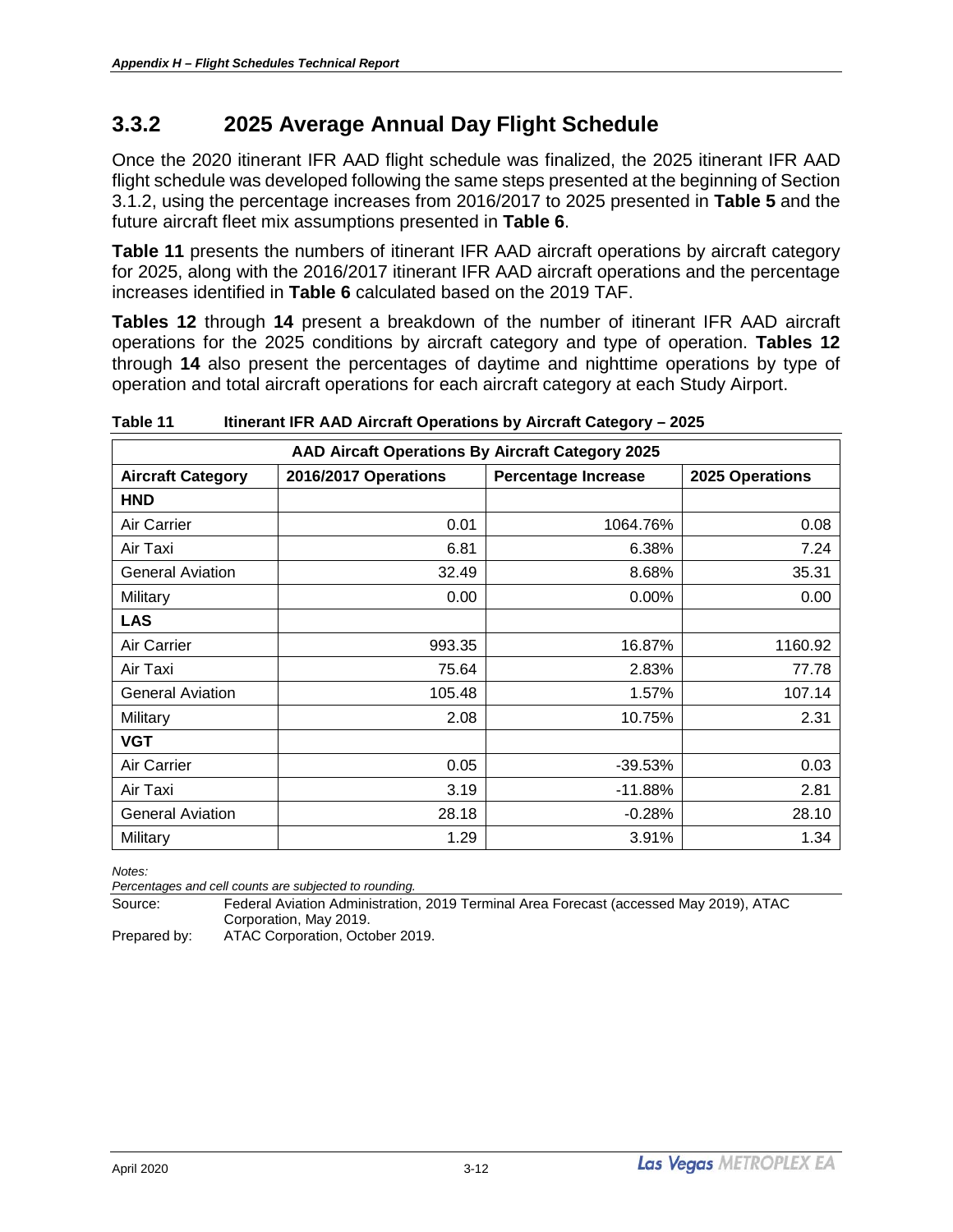| <b>HND</b>                  |          | <b>AAD Arrivals</b> |          |                     | <b>AAD Departures</b> |          | <b>Total AAD Operations</b> |              |         |  |
|-----------------------------|----------|---------------------|----------|---------------------|-----------------------|----------|-----------------------------|--------------|---------|--|
| <b>Aircraft</b><br>Category | Day      | <b>Night</b>        | Total    | <b>Night</b><br>Day |                       | Total    | Day                         | <b>Night</b> | Total   |  |
| Air                         | 0.05     | 0.00                | 0.05     | 0.03                | 0.00                  | 0.03     | 0.08                        | 0.00         | 0.08    |  |
| <b>Carrier</b>              | 100.00%  | $0.00\%$            | 100.00%  | 100.00%             | $0.00\%$              | 100.00%  | 100.00%                     | $0.00\%$     | 100.00% |  |
| Air                         | 3.48     | 0.13                | 3.61     | 3.42                | 0.21                  | 3.63     | 6.90                        | 0.34         | 7.24    |  |
| Taxi                        | 96.47%   | 3.53%               | 100.00%  | 94.11%              | 5.89%                 | 100.00%  | 95.29%                      | 4.71%        | 100.00% |  |
| General                     | 16.96    | 0.70                | 17.65    | 16.72               | 0.93                  | 17.65    | 33.68                       | 1.63         | 35.31   |  |
| <b>Aviation</b>             | 96.05%   | 3.95%               | 100.00%  | 94.73%              | 5.27%                 | 100.00%  | 95.39%                      | 4.61%        | 100.00% |  |
| <b>Military</b>             | 0.00     | 0.00                | 0.00     | 0.00                | 0.00                  | 0.00     | 0.00                        | 0.00         | 0.00    |  |
|                             | $0.00\%$ | $0.00\%$            | $0.00\%$ | $0.00\%$            | $0.00\%$              | $0.00\%$ | $0.00\%$                    | $0.00\%$     | 0.00%   |  |
| <b>Totals</b>               | 20.49    | 0.82                | 21.32    | 20.17               | 1.14                  | 21.32    | 40.66                       | 1.97         | 42.63   |  |
|                             | 96.13%   | 3.87%               | 100.00%  | 94.63%              | 5.37%                 | 100.00%  | 95.38%                      | 4.62%        | 100.00% |  |

<span id="page-18-0"></span>

| Table 12 | HND - LAS Metroplex Itinerant IFR AAD Aircraft Operations by Aircraft Category, |
|----------|---------------------------------------------------------------------------------|
|          | Type of Operation, and Time of Day – 2025                                       |

<span id="page-18-1"></span>

| Table 13 | LAS - LAS Metroplex Itinerant IFR AAD Aircraft Operations by Aircraft Category, |
|----------|---------------------------------------------------------------------------------|
|          | Type of Operation, and Time of Day – 2025                                       |

| <b>LAS</b>                  |        | <b>AAD Arrivals</b>                                   |         |        | <b>AAD Departures</b> |              | <b>Total AAD Operations</b> |        |         |  |
|-----------------------------|--------|-------------------------------------------------------|---------|--------|-----------------------|--------------|-----------------------------|--------|---------|--|
| <b>Aircraft</b><br>Category | Day    | <b>Night</b><br><b>Night</b><br>Total<br>Total<br>Day |         |        | Day                   | <b>Night</b> | Total                       |        |         |  |
| Air                         | 501.37 | 79.09                                                 | 580.46  | 479.83 | 100.63                | 580.46       | 981.21                      | 179.72 | 1160.92 |  |
| <b>Carrier</b>              | 86.37% | 13.63%                                                | 100.00% | 82.66% | 17.34%                | 100.00%      | 84.52%                      | 15.48% | 100.00% |  |
| Air                         | 36.89  | 1.99                                                  | 38.89   | 36.19  | 2.70                  | 38.89        | 73.09                       | 4.69   | 77.78   |  |
| Taxi                        | 94.87% | 5.13%                                                 | 100.00% | 93.07% | 6.93%                 | 100.00%      | 93.97%                      | 6.03%  | 100.00% |  |
| General                     | 49.03  | 4.54                                                  | 53.57   | 47.14  | 6.43                  | 53.57        | 96.16                       | 10.98  | 107.14  |  |
| <b>Aviation</b>             | 91.52% | 8.48%                                                 | 100.00% | 88.00% | 12.00%                | 100.00%      | 89.76%                      | 10.24% | 100.00% |  |
| <b>Military</b>             | 1.04   | 0.12                                                  | 1.15    | 0.83   | 0.33                  | 1.15         | 1.86                        | 0.45   | 2.31    |  |
|                             | 89.83% | 10.17%                                                | 100.00% | 71.60% | 28.40%                | 100.00%      | 80.71%                      | 19.29% | 100.00% |  |
| <b>Totals</b>               | 588.33 | 85.75                                                 | 674.07  | 563.99 | 110.08                | 674.07       | 1152.32                     | 195.83 | 1348.15 |  |
|                             | 87.28% | 12.72%                                                | 100.00% | 83.67% | 16.33%                | 100.00%      | 85.47%                      | 14.53% | 100.00% |  |

*Daytime operations arrive or depart between 7:00 a.m. and 9:59 p.m.; nighttime operations arrive or depart between 10:00 p.m. and 6:59 a.m.*

*For documentation purposes, the numbers of operations are presented to a precision of two digits after the decimal point to show numbers of operations that are greater than zero but less than 1.*

*Totals may not add up due to rounding.*

Source: PDARS Data (11/1/2016-10/31/2017), 2019 TAF (accessed May 2019), OPSNET (accessed June 2018), ATAC Corporation, May 2019.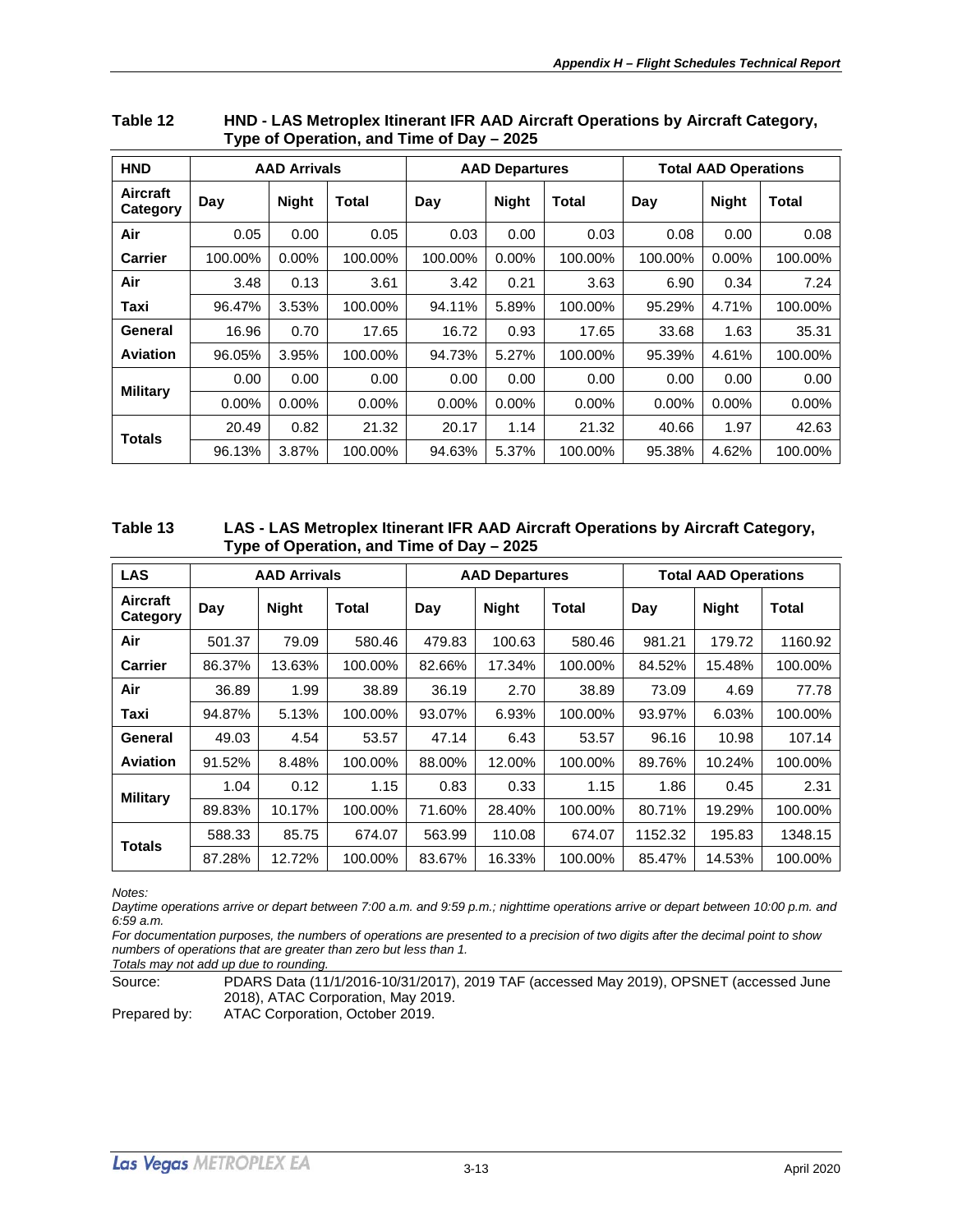| <b>VGT</b>                  |         | <b>AAD Arrivals</b> |         |         | <b>AAD Departures</b> |         | <b>Total AAD Operations</b> |              |              |  |
|-----------------------------|---------|---------------------|---------|---------|-----------------------|---------|-----------------------------|--------------|--------------|--|
| <b>Aircraft</b><br>Category | Day     | <b>Night</b>        | Total   | Day     | <b>Night</b>          | Total   | Day                         | <b>Night</b> | <b>Total</b> |  |
| Air                         | 0.01    | 0.00                | 0.01    | 0.01    | 0.00                  | 0.01    | 0.03                        | 0.00         | 0.03         |  |
| <b>Carrier</b>              | 100.00% | $0.00\%$            | 100.00% | 100.00% | $0.00\%$              | 100.00% | 100.00%                     | 0.00%        | 100.00%      |  |
| Air                         | 1.33    | 0.07                | 1.40    | 1.29    | 0.12                  | 1.40    | 2.62                        | 0.19         | 2.81         |  |
| Taxi                        | 94.98%  | 5.02%               | 100.00% | 91.65%  | 8.35%                 | 100.00% | 93.31%                      | 6.69%        | 100.00%      |  |
| General                     | 13.59   | 0.45                | 14.05   | 13.20   | 0.85                  | 14.05   | 26.79                       | 1.31         | 28.10        |  |
| Aviation                    | 96.76%  | 3.24%               | 100.00% | 93.94%  | 6.06%                 | 100.00% | 95.35%                      | 4.65%        | 100.00%      |  |
| <b>Military</b>             | 0.67    | 0.00                | 0.67    | 0.45    | 0.22                  | 0.67    | 1.12                        | 0.22         | 1.34         |  |
|                             | 100.00% | 0.00%               | 100.00% | 66.67%  | 33.33%                | 100.00% | 83.33%                      | 16.67%       | 100.00%      |  |
| <b>Totals</b>               | 15.61   | 0.53                | 16.14   | 14.94   | 1.19                  | 16.14   | 30.55                       | 1.72         | 32.27        |  |
|                             | 96.75%  | 3.25%               | 100.00% | 92.61%  | 7.39%                 | 100.00% | 94.68%                      | 5.32%        | 100.00%      |  |

#### <span id="page-19-0"></span>**Table 14 VGT - LAS Metroplex Itinerant IFR AAD Aircraft Operations by Aircraft Category, Type of Operation, and Time of Day – 2025**

*Notes:*

*Daytime operations arrive or depart between 7:00 a.m. and 9:59 p.m.; nighttime operations arrive or depart between 10:00 p.m. and 6:59 a.m.*

*For documentation purposes, the numbers of operations are presented to a precision of two digits after the decimal point to show numbers of operations that are greater than zero but less than 1. Totals may not add up due to rounding.*

Source: PDARS Data (11/1/2016-10/31/2017), 2019 TAF (accessed May 2019), OPSNET (accessed June 2018), ATAC Corporation, May 2019.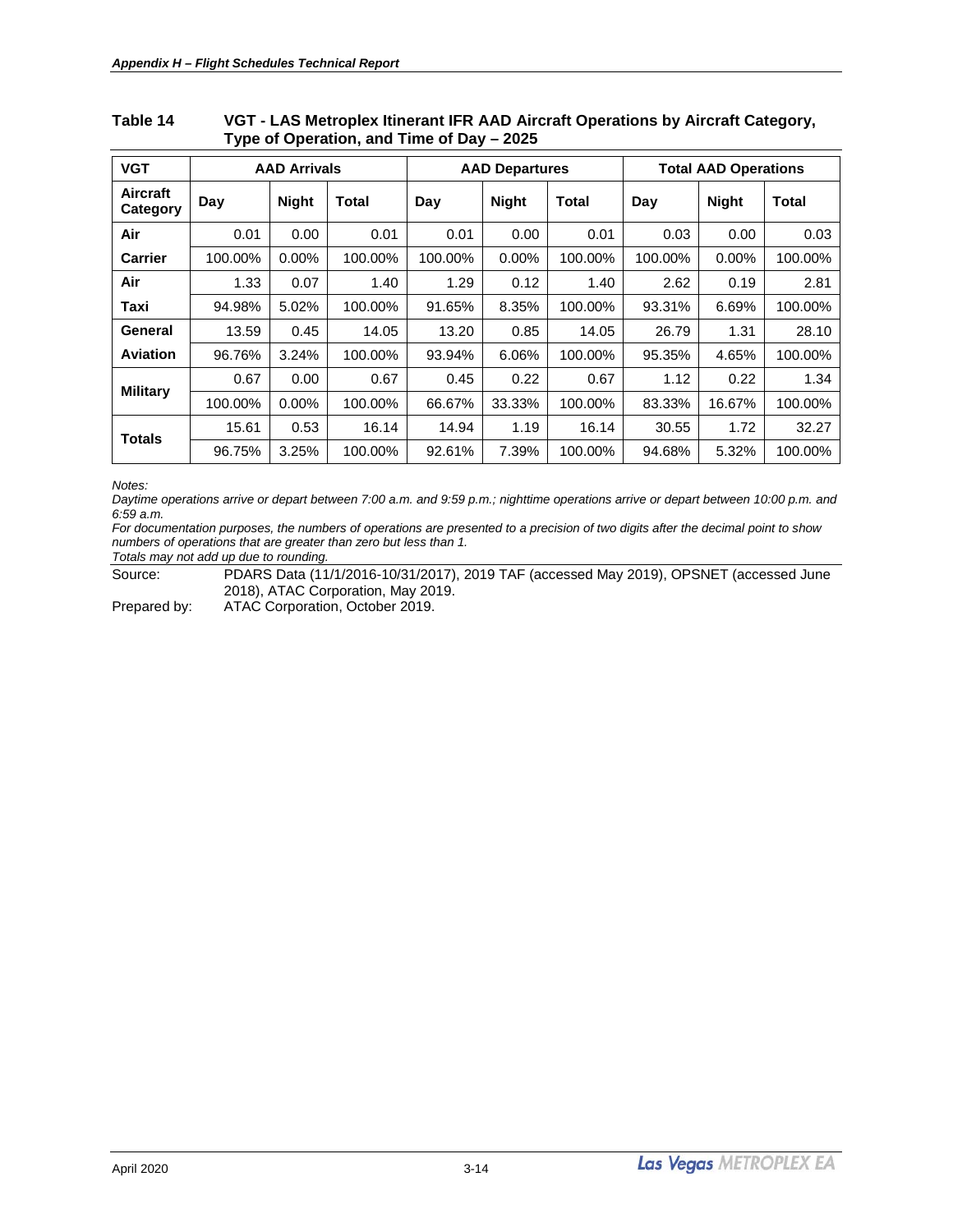## <span id="page-20-0"></span>**4 Detailed Tables**

**Tables 15** through **17** present details of the 2016/2017 itinerant IFR AAD aircraft operations by aircraft category and aircraft type (i.e., by each individual AEDT aircraft type used for noise modeling purposes). Similarly, **Tables 18** through **20** and **Tables 21** through **23** present the same data for forecast years 2020 and 2025, respectively.

| <b>HND</b>               |            | <b>Arrivals</b> |              |      | <b>Departures</b> |              | <b>Total Operations</b> |              |       |
|--------------------------|------------|-----------------|--------------|------|-------------------|--------------|-------------------------|--------------|-------|
| <b>Aircraft Type</b>     | <b>Day</b> | <b>Night</b>    | <b>Total</b> | Day  | <b>Night</b>      | <b>Total</b> | Day                     | <b>Night</b> | Total |
| <b>Air Carrier</b>       |            |                 |              |      |                   |              |                         |              |       |
| 717200                   | 0.00       | 0.00            | 0.00         | 0.00 | 0.00              | 0.00         | 0.00                    | 0.00         | 0.00  |
| 737300                   | 0.00       | 0.00            | 0.00         | 0.00 | 0.00              | 0.00         | 0.00                    | 0.00         | 0.00  |
| 737400                   | 0.00       | 0.00            | 0.00         | 0.00 | 0.00              | 0.00         | 0.00                    | 0.00         | 0.00  |
| 737500                   | 0.00       | 0.00            | 0.00         | 0.00 | 0.00              | 0.00         | 0.00                    | 0.00         | 0.00  |
| 737700                   | 0.00       | 0.00            | 0.00         | 0.00 | 0.00              | 0.00         | 0.00                    | 0.00         | 0.00  |
| 737800                   | 0.00       | 0.00            | 0.00         | 0.00 | 0.00              | 0.00         | 0.00                    | 0.00         | 0.00  |
| 747400                   | 0.00       | 0.00            | 0.00         | 0.00 | 0.00              | 0.00         | 0.00                    | 0.00         | 0.00  |
| 757300                   | 0.00       | 0.00            | 0.00         | 0.00 | 0.00              | 0.00         | 0.00                    | 0.00         | 0.00  |
| 767300                   | 0.00       | 0.00            | 0.00         | 0.00 | 0.00              | 0.00         | 0.00                    | 0.00         | 0.00  |
| 767400                   | 0.00       | 0.00            | 0.00         | 0.00 | 0.00              | 0.00         | 0.00                    | 0.00         | 0.00  |
| 777200                   | 0.00       | 0.00            | 0.00         | 0.00 | 0.00              | 0.00         | 0.00                    | 0.00         | 0.00  |
| 777300                   | 0.00       | 0.00            | 0.00         | 0.00 | 0.00              | 0.00         | 0.00                    | 0.00         | 0.00  |
| 1900D                    | 0.00       | 0.00            | 0.00         | 0.00 | 0.00              | 0.00         | 0.00                    | 0.00         | 0.00  |
| 727EM2                   | 0.00       | 0.00            | 0.00         | 0.00 | 0.00              | 0.00         | 0.00                    | 0.00         | 0.00  |
| <b>757RR</b>             | 0.00       | 0.00            | 0.00         | 0.00 | 0.00              | 0.00         | 0.00                    | 0.00         | 0.00  |
| 767CF6                   | 0.00       | 0.00            | 0.00         | 0.00 | 0.00              | 0.00         | 0.00                    | 0.00         | 0.00  |
| 7773ER                   | 0.00       | 0.00            | 0.00         | 0.00 | 0.00              | 0.00         | 0.00                    | 0.00         | 0.00  |
| 7878R                    | 0.00       | 0.00            | 0.00         | 0.00 | 0.00              | 0.00         | 0.00                    | 0.00         | 0.00  |
| A300-622R                | 0.00       | 0.00            | 0.00         | 0.00 | 0.00              | 0.00         | 0.00                    | 0.00         | 0.00  |
| A319-131                 | 0.00       | 0.00            | 0.00         | 0.00 | 0.00              | 0.00         | 0.00                    | 0.00         | 0.00  |
| A320-232                 | 0.00       | 0.00            | 0.00         | 0.00 | 0.00              | 0.00         | 0.00                    | 0.00         | 0.00  |
| A321-232                 | 0.00       | 0.00            | 0.00         | 0.00 | 0.00              | 0.00         | 0.00                    | 0.00         | 0.00  |
| A330-343                 | 0.00       | 0.00            | 0.00         | 0.00 | 0.00              | 0.00         | 0.00                    | 0.00         | 0.00  |
| A340-211                 | 0.00       | 0.00            | 0.00         | 0.00 | 0.00              | 0.00         | 0.00                    | 0.00         | 0.00  |
| CRJ9-ER                  | 0.00       | 0.00            | 0.00         | 0.00 | 0.00              | 0.00         | 0.00                    | 0.00         | 0.00  |
| DC1010                   | 0.00       | 0.00            | 0.00         | 0.00 | 0.00              | 0.00         | 0.00                    | 0.00         | 0.00  |
| <b>EMB170</b>            | 0.00       | 0.00            | 0.00         | 0.00 | 0.00              | 0.00         | 0.00                    | 0.00         | 0.00  |
| <b>EMB190</b>            | 0.00       | 0.00            | 0.00         | 0.00 | 0.00              | 0.00         | 0.00                    | 0.00         | 0.00  |
| IA1125                   | 0.00       | 0.00            | 0.00         | 0.00 | 0.00              | 0.00         | 0.00                    | 0.00         | 0.00  |
| MD11GE                   | 0.00       | 0.00            | 0.00         | 0.00 | 0.00              | 0.00         | 0.00                    | 0.00         | 0.00  |
| <b>MD82</b>              | 0.00       | 0.00            | 0.00         | 0.00 | 0.00              | 0.00         | 0.00                    | 0.00         | 0.00  |
| <b>MD83</b>              | 0.00       | 0.00            | 0.00         | 0.00 | 0.00              | 0.00         | 0.00                    | 0.00         | 0.00  |
| MD9025                   | 0.00       | 0.00            | 0.00         | 0.00 | 0.00              | 0.00         | 0.00                    | 0.00         | 0.00  |
| <b>Air Carrier Total</b> | 0.00       | 0.00            | 0.00         | 0.00 | 0.00              | 0.00         | 0.01                    | 0.00         | 0.01  |
| Air Taxi                 |            |                 |              |      |                   |              |                         |              |       |
| 1900D                    | 0.67       | 0.01            | 0.67         | 0.48 | 0.01              | 0.49         | 1.15                    | 0.02         | 1.16  |
| A319-131                 | 0.00       | 0.00            | 0.00         | 0.00 | 0.00              | 0.00         | 0.00                    | 0.00         | 0.00  |
| BEC58P                   | 0.09       | 0.00            | 0.09         | 0.10 | 0.00              | 0.10         | 0.18                    | 0.00         | 0.18  |
| CIT <sub>3</sub>         | 0.02       | 0.00            | 0.02         | 0.02 | 0.00              | 0.02         | 0.03                    | 0.00         | 0.03  |
| <b>CL600</b>             | 0.17       | 0.01            | 0.17         | 0.18 | 0.01              | 0.19         | 0.34                    | 0.02         | 0.36  |

<span id="page-20-1"></span>

| Table 15 | HND - AAD Itinerant IFR Aircraft Operations, by Aircraft Category, Aircraft Type, |
|----------|-----------------------------------------------------------------------------------|
|          | and Time of Day, 2016/2017                                                        |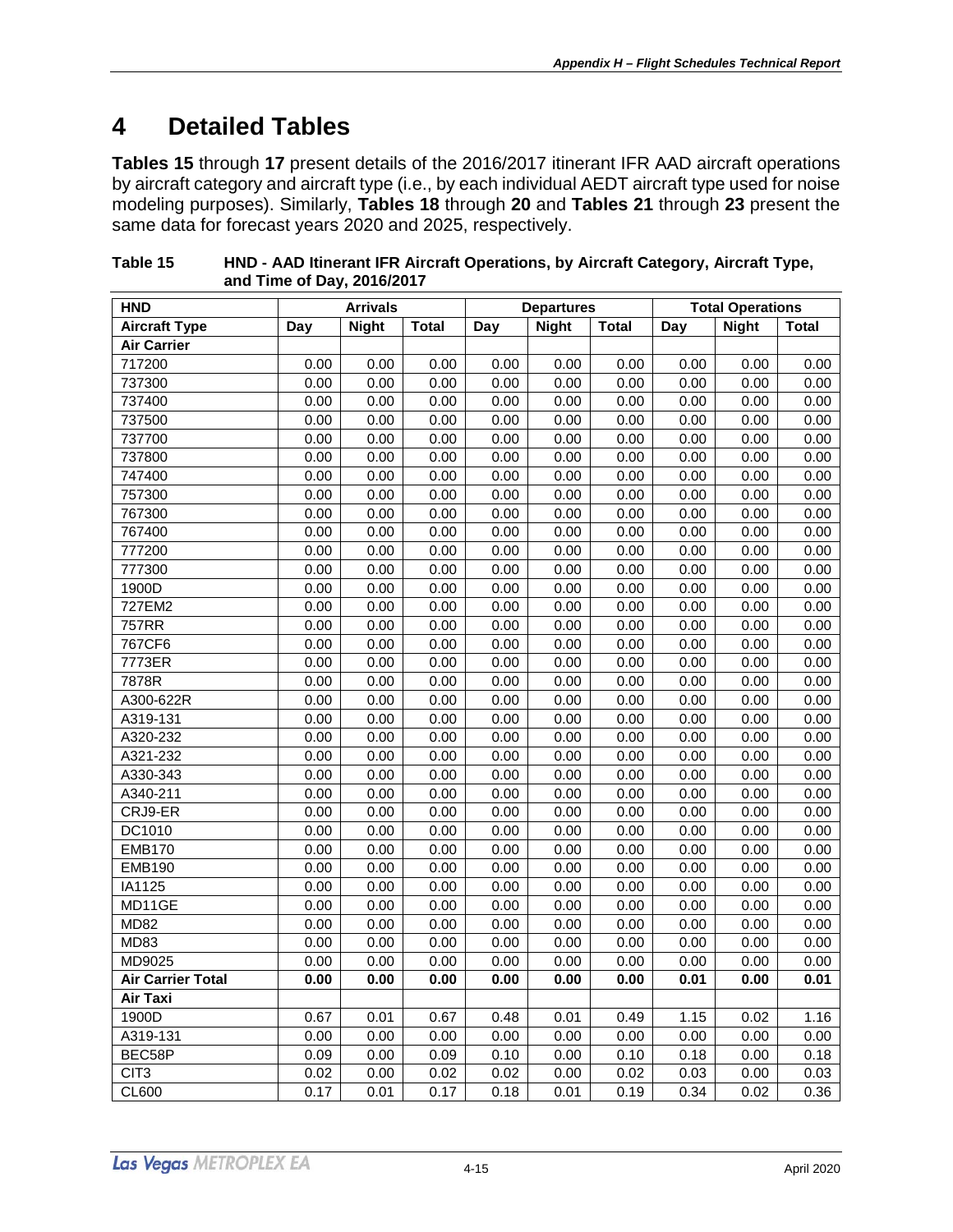| <b>Aircraft Type</b><br><b>Night</b><br><b>Total</b><br><b>Night</b><br><b>Total</b><br>Day<br><b>Night</b><br>Day<br>Day<br><b>Total</b><br>0.00<br><b>CNA172</b><br>0.01<br>0.01<br>0.01<br>0.00<br>0.01<br>0.01<br>0.00<br>0.01<br><b>CNA182</b><br>0.01<br>0.00<br>0.01<br>0.01<br>0.00<br>0.00<br>0.00<br>0.00<br>0.01<br><b>CNA208</b><br>0.10<br>0.00<br>0.11<br>0.10<br>0.11<br>0.20<br>0.21<br>0.00<br>0.01<br><b>CNA441</b><br>0.00<br>0.00<br>0.00<br>0.00<br>0.00<br>0.00<br>0.00<br>0.00<br>0.00<br><b>CNA500</b><br>0.01<br>0.00<br>0.02<br>0.01<br>0.01<br>0.00<br>0.01<br>0.00<br>0.02<br><b>CNA510</b><br>0.05<br>0.00<br>0.05<br>0.05<br>0.05<br>0.10<br>0.11<br>0.00<br>0.00<br><b>CNA525C</b><br>0.08<br>0.01<br>0.12<br>0.18<br>0.21<br>0.09<br>0.10<br>0.02<br>0.02<br>0.20<br>CNA55B<br>0.00<br>0.20<br>0.20<br>0.01<br>0.21<br>0.40<br>0.01<br>0.41<br><b>CNA560U</b><br>0.06<br>0.00<br>0.11<br>0.12<br>0.06<br>0.06<br>0.00<br>0.06<br>0.00<br>0.36<br>CNA560XL<br>0.18<br>0.00<br>0.18<br>0.18<br>0.01<br>0.19<br>0.01<br>0.37<br>0.10<br>0.00<br>0.21<br>0.22<br><b>CNA680</b><br>0.11<br>0.10<br>0.01<br>0.11<br>0.01<br><b>CNA750</b><br>0.54<br>0.02<br>0.55<br>0.55<br>0.04<br>0.60<br>1.09<br>1.15<br>0.06<br><b>COMSEP</b><br>0.00<br>0.02<br>0.01<br>0.01<br>0.01<br>0.00<br>0.01<br>0.00<br>0.02<br>0.27<br>0.53<br>DHC <sub>6</sub><br>0.00<br>0.27<br>0.27<br>0.27<br>0.01<br>0.54<br>0.00<br>DO228<br>0.00<br>0.00<br>0.00<br>0.00<br>0.00<br>0.00<br>0.00<br>0.00<br>0.00<br>ECLIPSE500<br>0.01<br>0.00<br>0.01<br>0.01<br>0.01<br>0.01<br>0.01<br>0.00<br>0.00<br>0.02<br>0.00<br>0.02<br>0.02<br>0.04<br>0.04<br><b>EMB145</b><br>0.02<br>0.00<br>0.00<br>EMB14L<br>0.00<br>0.00<br>0.00<br>0.00<br>0.00<br>0.00<br>0.00<br>0.00<br>0.00<br>FAL <sub>20</sub><br>0.00<br>0.00<br>0.00<br>0.00<br>0.00<br>0.00<br>0.00<br>0.00<br>0.00<br><b>GASEPF</b><br>0.00<br>0.00<br>0.00<br>0.00<br>0.00<br>0.00<br>0.00<br>0.00<br>0.00<br><b>GASEPV</b><br>0.02<br>0.00<br>0.02<br>0.01<br>0.01<br>0.03<br>0.03<br>0.00<br>0.00<br>GII<br>0.00<br>0.00<br>0.00<br>0.00<br>0.00<br>0.00<br>0.00<br>0.00<br>0.00<br>GIIB<br>0.00<br>0.00<br>0.01<br>0.00<br>0.00<br>0.01<br>0.01<br>0.00<br>0.01<br>GIV<br>0.02<br>0.00<br>0.05<br>0.02<br>0.02<br>0.00<br>0.03<br>0.00<br>0.05<br>GV<br>0.06<br>0.00<br>0.06<br>0.06<br>0.00<br>0.06<br>0.12<br>0.00<br>0.12<br><b>HS748A</b><br>0.00<br>0.00<br>0.00<br>0.00<br>0.00<br>0.00<br>0.00<br>0.00<br>0.00<br>IA1125<br>0.00<br>0.00<br>0.00<br>0.00<br>0.00<br>0.00<br>0.00<br>0.00<br>0.00<br>LEAR25<br>0.00<br>0.00<br>0.00<br>0.00<br>0.00<br>0.00<br>0.00<br>0.00<br>0.00<br>LEAR35<br>0.36<br>0.04<br>0.39<br>0.37<br>0.04<br>0.42<br>0.73<br>0.81<br>0.08<br>MU3001<br>0.26<br>0.02<br>0.27<br>0.30<br>0.53<br>0.57<br>0.28<br>0.03<br>0.05<br>PA30<br>0.00<br>0.00<br>0.00<br>0.00<br>0.00<br>0.01<br>0.01<br>0.01<br>0.02<br><b>Air Taxi Total</b><br>3.28<br>0.12<br>3.21<br>0.20<br>3.41<br>6.49<br>6.81<br>3.40<br>0.32<br><b>General Aviation</b><br>717200<br>0.00<br>0.00<br>0.00<br>0.00<br>0.00<br>0.00<br>0.00<br>0.00<br>0.00<br>737300<br>0.00<br>0.00<br>0.00<br>0.00<br>0.00<br>0.00<br>0.00<br>0.00<br>0.00<br>737500<br>0.00<br>0.00<br>0.00<br>0.00<br>0.00<br>0.00<br>0.00<br>0.00<br>0.00<br>737700<br>0.00<br>0.00<br>0.00<br>0.00<br>0.00<br>0.00<br>0.00<br>0.00<br>0.00<br>737800<br>0.00<br>0.00<br>0.00<br>0.00<br>0.00<br>0.00<br>0.00<br>0.00<br>0.00<br>767300<br>0.00<br>0.00<br>0.00<br>0.00<br>0.00<br>0.00<br>0.00<br>0.00<br>0.00<br>1900D<br>0.01<br>0.00<br>0.24<br>0.24<br>0.25<br>0.25<br>0.01<br>0.00<br>0.00<br>727EM2<br>0.00<br>0.00<br>0.00<br>0.00<br>0.00<br>0.00<br>0.00<br>0.00<br>0.00<br>747SP<br>0.00<br>0.00<br>0.00<br>0.00<br>0.00<br>0.00<br>0.00<br>0.00<br>0.00<br>757RR<br>0.00<br>0.00<br>0.00<br>0.00<br>0.00<br>0.00<br>0.00<br>0.00<br>0.00<br>7773ER<br>0.00<br>0.00<br>0.00<br>0.00<br>0.00<br>0.00<br>0.00<br>0.00<br>0.00<br>7878R<br>0.00<br>0.00<br>0.00<br>0.00<br>0.00<br>0.00<br>0.00<br>0.00<br>0.00<br>0.00<br>A300-622R<br>0.00<br>0.00<br>0.00<br>0.00<br>0.00<br>0.00<br>0.00<br>0.00<br>A319-131<br>0.00<br>0.00<br>0.00<br>0.00<br>0.00<br>0.00<br>0.00<br>0.00<br>0.00<br>A320-232<br>0.00<br>0.00<br>0.00<br>0.00<br>0.00<br>0.00<br>0.00<br>0.00<br>0.00<br>A340-642<br>0.00<br>0.00<br>0.00<br>0.00<br>0.00<br>0.00<br>0.00<br>0.00<br>0.00<br>BEC58P<br>0.79<br>1.56<br>0.01<br>0.80<br>0.77<br>0.02<br>0.79<br>0.03<br>1.59 | <b>HND</b>       | <b>Arrivals</b> |      |      |      | <b>Departures</b> |      | <b>Total Operations</b> |      |      |  |
|---------------------------------------------------------------------------------------------------------------------------------------------------------------------------------------------------------------------------------------------------------------------------------------------------------------------------------------------------------------------------------------------------------------------------------------------------------------------------------------------------------------------------------------------------------------------------------------------------------------------------------------------------------------------------------------------------------------------------------------------------------------------------------------------------------------------------------------------------------------------------------------------------------------------------------------------------------------------------------------------------------------------------------------------------------------------------------------------------------------------------------------------------------------------------------------------------------------------------------------------------------------------------------------------------------------------------------------------------------------------------------------------------------------------------------------------------------------------------------------------------------------------------------------------------------------------------------------------------------------------------------------------------------------------------------------------------------------------------------------------------------------------------------------------------------------------------------------------------------------------------------------------------------------------------------------------------------------------------------------------------------------------------------------------------------------------------------------------------------------------------------------------------------------------------------------------------------------------------------------------------------------------------------------------------------------------------------------------------------------------------------------------------------------------------------------------------------------------------------------------------------------------------------------------------------------------------------------------------------------------------------------------------------------------------------------------------------------------------------------------------------------------------------------------------------------------------------------------------------------------------------------------------------------------------------------------------------------------------------------------------------------------------------------------------------------------------------------------------------------------------------------------------------------------------------------------------------------------------------------------------------------------------------------------------------------------------------------------------------------------------------------------------------------------------------------------------------------------------------------------------------------------------------------------------------------------------------------------------------------------------------------------------------------------------------------------------------------------------------------------------------------------------------------------------------------------------------------------------------------------------------------------------------------------------------------------------------------------------------------------------------------------------------------------------------------------------------------------------------------------------------------------------------------------------------------------------------------------------------------------------------------------------------------------------------------------------------------------------------------------------------------------------------------------------------------------------------------------------------------------------|------------------|-----------------|------|------|------|-------------------|------|-------------------------|------|------|--|
|                                                                                                                                                                                                                                                                                                                                                                                                                                                                                                                                                                                                                                                                                                                                                                                                                                                                                                                                                                                                                                                                                                                                                                                                                                                                                                                                                                                                                                                                                                                                                                                                                                                                                                                                                                                                                                                                                                                                                                                                                                                                                                                                                                                                                                                                                                                                                                                                                                                                                                                                                                                                                                                                                                                                                                                                                                                                                                                                                                                                                                                                                                                                                                                                                                                                                                                                                                                                                                                                                                                                                                                                                                                                                                                                                                                                                                                                                                                                                                                                                                                                                                                                                                                                                                                                                                                                                                                                                                                                                                   |                  |                 |      |      |      |                   |      |                         |      |      |  |
|                                                                                                                                                                                                                                                                                                                                                                                                                                                                                                                                                                                                                                                                                                                                                                                                                                                                                                                                                                                                                                                                                                                                                                                                                                                                                                                                                                                                                                                                                                                                                                                                                                                                                                                                                                                                                                                                                                                                                                                                                                                                                                                                                                                                                                                                                                                                                                                                                                                                                                                                                                                                                                                                                                                                                                                                                                                                                                                                                                                                                                                                                                                                                                                                                                                                                                                                                                                                                                                                                                                                                                                                                                                                                                                                                                                                                                                                                                                                                                                                                                                                                                                                                                                                                                                                                                                                                                                                                                                                                                   |                  |                 |      |      |      |                   |      |                         |      |      |  |
|                                                                                                                                                                                                                                                                                                                                                                                                                                                                                                                                                                                                                                                                                                                                                                                                                                                                                                                                                                                                                                                                                                                                                                                                                                                                                                                                                                                                                                                                                                                                                                                                                                                                                                                                                                                                                                                                                                                                                                                                                                                                                                                                                                                                                                                                                                                                                                                                                                                                                                                                                                                                                                                                                                                                                                                                                                                                                                                                                                                                                                                                                                                                                                                                                                                                                                                                                                                                                                                                                                                                                                                                                                                                                                                                                                                                                                                                                                                                                                                                                                                                                                                                                                                                                                                                                                                                                                                                                                                                                                   |                  |                 |      |      |      |                   |      |                         |      |      |  |
|                                                                                                                                                                                                                                                                                                                                                                                                                                                                                                                                                                                                                                                                                                                                                                                                                                                                                                                                                                                                                                                                                                                                                                                                                                                                                                                                                                                                                                                                                                                                                                                                                                                                                                                                                                                                                                                                                                                                                                                                                                                                                                                                                                                                                                                                                                                                                                                                                                                                                                                                                                                                                                                                                                                                                                                                                                                                                                                                                                                                                                                                                                                                                                                                                                                                                                                                                                                                                                                                                                                                                                                                                                                                                                                                                                                                                                                                                                                                                                                                                                                                                                                                                                                                                                                                                                                                                                                                                                                                                                   |                  |                 |      |      |      |                   |      |                         |      |      |  |
|                                                                                                                                                                                                                                                                                                                                                                                                                                                                                                                                                                                                                                                                                                                                                                                                                                                                                                                                                                                                                                                                                                                                                                                                                                                                                                                                                                                                                                                                                                                                                                                                                                                                                                                                                                                                                                                                                                                                                                                                                                                                                                                                                                                                                                                                                                                                                                                                                                                                                                                                                                                                                                                                                                                                                                                                                                                                                                                                                                                                                                                                                                                                                                                                                                                                                                                                                                                                                                                                                                                                                                                                                                                                                                                                                                                                                                                                                                                                                                                                                                                                                                                                                                                                                                                                                                                                                                                                                                                                                                   |                  |                 |      |      |      |                   |      |                         |      |      |  |
|                                                                                                                                                                                                                                                                                                                                                                                                                                                                                                                                                                                                                                                                                                                                                                                                                                                                                                                                                                                                                                                                                                                                                                                                                                                                                                                                                                                                                                                                                                                                                                                                                                                                                                                                                                                                                                                                                                                                                                                                                                                                                                                                                                                                                                                                                                                                                                                                                                                                                                                                                                                                                                                                                                                                                                                                                                                                                                                                                                                                                                                                                                                                                                                                                                                                                                                                                                                                                                                                                                                                                                                                                                                                                                                                                                                                                                                                                                                                                                                                                                                                                                                                                                                                                                                                                                                                                                                                                                                                                                   |                  |                 |      |      |      |                   |      |                         |      |      |  |
|                                                                                                                                                                                                                                                                                                                                                                                                                                                                                                                                                                                                                                                                                                                                                                                                                                                                                                                                                                                                                                                                                                                                                                                                                                                                                                                                                                                                                                                                                                                                                                                                                                                                                                                                                                                                                                                                                                                                                                                                                                                                                                                                                                                                                                                                                                                                                                                                                                                                                                                                                                                                                                                                                                                                                                                                                                                                                                                                                                                                                                                                                                                                                                                                                                                                                                                                                                                                                                                                                                                                                                                                                                                                                                                                                                                                                                                                                                                                                                                                                                                                                                                                                                                                                                                                                                                                                                                                                                                                                                   |                  |                 |      |      |      |                   |      |                         |      |      |  |
|                                                                                                                                                                                                                                                                                                                                                                                                                                                                                                                                                                                                                                                                                                                                                                                                                                                                                                                                                                                                                                                                                                                                                                                                                                                                                                                                                                                                                                                                                                                                                                                                                                                                                                                                                                                                                                                                                                                                                                                                                                                                                                                                                                                                                                                                                                                                                                                                                                                                                                                                                                                                                                                                                                                                                                                                                                                                                                                                                                                                                                                                                                                                                                                                                                                                                                                                                                                                                                                                                                                                                                                                                                                                                                                                                                                                                                                                                                                                                                                                                                                                                                                                                                                                                                                                                                                                                                                                                                                                                                   |                  |                 |      |      |      |                   |      |                         |      |      |  |
|                                                                                                                                                                                                                                                                                                                                                                                                                                                                                                                                                                                                                                                                                                                                                                                                                                                                                                                                                                                                                                                                                                                                                                                                                                                                                                                                                                                                                                                                                                                                                                                                                                                                                                                                                                                                                                                                                                                                                                                                                                                                                                                                                                                                                                                                                                                                                                                                                                                                                                                                                                                                                                                                                                                                                                                                                                                                                                                                                                                                                                                                                                                                                                                                                                                                                                                                                                                                                                                                                                                                                                                                                                                                                                                                                                                                                                                                                                                                                                                                                                                                                                                                                                                                                                                                                                                                                                                                                                                                                                   |                  |                 |      |      |      |                   |      |                         |      |      |  |
|                                                                                                                                                                                                                                                                                                                                                                                                                                                                                                                                                                                                                                                                                                                                                                                                                                                                                                                                                                                                                                                                                                                                                                                                                                                                                                                                                                                                                                                                                                                                                                                                                                                                                                                                                                                                                                                                                                                                                                                                                                                                                                                                                                                                                                                                                                                                                                                                                                                                                                                                                                                                                                                                                                                                                                                                                                                                                                                                                                                                                                                                                                                                                                                                                                                                                                                                                                                                                                                                                                                                                                                                                                                                                                                                                                                                                                                                                                                                                                                                                                                                                                                                                                                                                                                                                                                                                                                                                                                                                                   |                  |                 |      |      |      |                   |      |                         |      |      |  |
|                                                                                                                                                                                                                                                                                                                                                                                                                                                                                                                                                                                                                                                                                                                                                                                                                                                                                                                                                                                                                                                                                                                                                                                                                                                                                                                                                                                                                                                                                                                                                                                                                                                                                                                                                                                                                                                                                                                                                                                                                                                                                                                                                                                                                                                                                                                                                                                                                                                                                                                                                                                                                                                                                                                                                                                                                                                                                                                                                                                                                                                                                                                                                                                                                                                                                                                                                                                                                                                                                                                                                                                                                                                                                                                                                                                                                                                                                                                                                                                                                                                                                                                                                                                                                                                                                                                                                                                                                                                                                                   |                  |                 |      |      |      |                   |      |                         |      |      |  |
|                                                                                                                                                                                                                                                                                                                                                                                                                                                                                                                                                                                                                                                                                                                                                                                                                                                                                                                                                                                                                                                                                                                                                                                                                                                                                                                                                                                                                                                                                                                                                                                                                                                                                                                                                                                                                                                                                                                                                                                                                                                                                                                                                                                                                                                                                                                                                                                                                                                                                                                                                                                                                                                                                                                                                                                                                                                                                                                                                                                                                                                                                                                                                                                                                                                                                                                                                                                                                                                                                                                                                                                                                                                                                                                                                                                                                                                                                                                                                                                                                                                                                                                                                                                                                                                                                                                                                                                                                                                                                                   |                  |                 |      |      |      |                   |      |                         |      |      |  |
|                                                                                                                                                                                                                                                                                                                                                                                                                                                                                                                                                                                                                                                                                                                                                                                                                                                                                                                                                                                                                                                                                                                                                                                                                                                                                                                                                                                                                                                                                                                                                                                                                                                                                                                                                                                                                                                                                                                                                                                                                                                                                                                                                                                                                                                                                                                                                                                                                                                                                                                                                                                                                                                                                                                                                                                                                                                                                                                                                                                                                                                                                                                                                                                                                                                                                                                                                                                                                                                                                                                                                                                                                                                                                                                                                                                                                                                                                                                                                                                                                                                                                                                                                                                                                                                                                                                                                                                                                                                                                                   |                  |                 |      |      |      |                   |      |                         |      |      |  |
|                                                                                                                                                                                                                                                                                                                                                                                                                                                                                                                                                                                                                                                                                                                                                                                                                                                                                                                                                                                                                                                                                                                                                                                                                                                                                                                                                                                                                                                                                                                                                                                                                                                                                                                                                                                                                                                                                                                                                                                                                                                                                                                                                                                                                                                                                                                                                                                                                                                                                                                                                                                                                                                                                                                                                                                                                                                                                                                                                                                                                                                                                                                                                                                                                                                                                                                                                                                                                                                                                                                                                                                                                                                                                                                                                                                                                                                                                                                                                                                                                                                                                                                                                                                                                                                                                                                                                                                                                                                                                                   |                  |                 |      |      |      |                   |      |                         |      |      |  |
|                                                                                                                                                                                                                                                                                                                                                                                                                                                                                                                                                                                                                                                                                                                                                                                                                                                                                                                                                                                                                                                                                                                                                                                                                                                                                                                                                                                                                                                                                                                                                                                                                                                                                                                                                                                                                                                                                                                                                                                                                                                                                                                                                                                                                                                                                                                                                                                                                                                                                                                                                                                                                                                                                                                                                                                                                                                                                                                                                                                                                                                                                                                                                                                                                                                                                                                                                                                                                                                                                                                                                                                                                                                                                                                                                                                                                                                                                                                                                                                                                                                                                                                                                                                                                                                                                                                                                                                                                                                                                                   |                  |                 |      |      |      |                   |      |                         |      |      |  |
|                                                                                                                                                                                                                                                                                                                                                                                                                                                                                                                                                                                                                                                                                                                                                                                                                                                                                                                                                                                                                                                                                                                                                                                                                                                                                                                                                                                                                                                                                                                                                                                                                                                                                                                                                                                                                                                                                                                                                                                                                                                                                                                                                                                                                                                                                                                                                                                                                                                                                                                                                                                                                                                                                                                                                                                                                                                                                                                                                                                                                                                                                                                                                                                                                                                                                                                                                                                                                                                                                                                                                                                                                                                                                                                                                                                                                                                                                                                                                                                                                                                                                                                                                                                                                                                                                                                                                                                                                                                                                                   |                  |                 |      |      |      |                   |      |                         |      |      |  |
|                                                                                                                                                                                                                                                                                                                                                                                                                                                                                                                                                                                                                                                                                                                                                                                                                                                                                                                                                                                                                                                                                                                                                                                                                                                                                                                                                                                                                                                                                                                                                                                                                                                                                                                                                                                                                                                                                                                                                                                                                                                                                                                                                                                                                                                                                                                                                                                                                                                                                                                                                                                                                                                                                                                                                                                                                                                                                                                                                                                                                                                                                                                                                                                                                                                                                                                                                                                                                                                                                                                                                                                                                                                                                                                                                                                                                                                                                                                                                                                                                                                                                                                                                                                                                                                                                                                                                                                                                                                                                                   |                  |                 |      |      |      |                   |      |                         |      |      |  |
|                                                                                                                                                                                                                                                                                                                                                                                                                                                                                                                                                                                                                                                                                                                                                                                                                                                                                                                                                                                                                                                                                                                                                                                                                                                                                                                                                                                                                                                                                                                                                                                                                                                                                                                                                                                                                                                                                                                                                                                                                                                                                                                                                                                                                                                                                                                                                                                                                                                                                                                                                                                                                                                                                                                                                                                                                                                                                                                                                                                                                                                                                                                                                                                                                                                                                                                                                                                                                                                                                                                                                                                                                                                                                                                                                                                                                                                                                                                                                                                                                                                                                                                                                                                                                                                                                                                                                                                                                                                                                                   |                  |                 |      |      |      |                   |      |                         |      |      |  |
|                                                                                                                                                                                                                                                                                                                                                                                                                                                                                                                                                                                                                                                                                                                                                                                                                                                                                                                                                                                                                                                                                                                                                                                                                                                                                                                                                                                                                                                                                                                                                                                                                                                                                                                                                                                                                                                                                                                                                                                                                                                                                                                                                                                                                                                                                                                                                                                                                                                                                                                                                                                                                                                                                                                                                                                                                                                                                                                                                                                                                                                                                                                                                                                                                                                                                                                                                                                                                                                                                                                                                                                                                                                                                                                                                                                                                                                                                                                                                                                                                                                                                                                                                                                                                                                                                                                                                                                                                                                                                                   |                  |                 |      |      |      |                   |      |                         |      |      |  |
|                                                                                                                                                                                                                                                                                                                                                                                                                                                                                                                                                                                                                                                                                                                                                                                                                                                                                                                                                                                                                                                                                                                                                                                                                                                                                                                                                                                                                                                                                                                                                                                                                                                                                                                                                                                                                                                                                                                                                                                                                                                                                                                                                                                                                                                                                                                                                                                                                                                                                                                                                                                                                                                                                                                                                                                                                                                                                                                                                                                                                                                                                                                                                                                                                                                                                                                                                                                                                                                                                                                                                                                                                                                                                                                                                                                                                                                                                                                                                                                                                                                                                                                                                                                                                                                                                                                                                                                                                                                                                                   |                  |                 |      |      |      |                   |      |                         |      |      |  |
|                                                                                                                                                                                                                                                                                                                                                                                                                                                                                                                                                                                                                                                                                                                                                                                                                                                                                                                                                                                                                                                                                                                                                                                                                                                                                                                                                                                                                                                                                                                                                                                                                                                                                                                                                                                                                                                                                                                                                                                                                                                                                                                                                                                                                                                                                                                                                                                                                                                                                                                                                                                                                                                                                                                                                                                                                                                                                                                                                                                                                                                                                                                                                                                                                                                                                                                                                                                                                                                                                                                                                                                                                                                                                                                                                                                                                                                                                                                                                                                                                                                                                                                                                                                                                                                                                                                                                                                                                                                                                                   |                  |                 |      |      |      |                   |      |                         |      |      |  |
|                                                                                                                                                                                                                                                                                                                                                                                                                                                                                                                                                                                                                                                                                                                                                                                                                                                                                                                                                                                                                                                                                                                                                                                                                                                                                                                                                                                                                                                                                                                                                                                                                                                                                                                                                                                                                                                                                                                                                                                                                                                                                                                                                                                                                                                                                                                                                                                                                                                                                                                                                                                                                                                                                                                                                                                                                                                                                                                                                                                                                                                                                                                                                                                                                                                                                                                                                                                                                                                                                                                                                                                                                                                                                                                                                                                                                                                                                                                                                                                                                                                                                                                                                                                                                                                                                                                                                                                                                                                                                                   |                  |                 |      |      |      |                   |      |                         |      |      |  |
|                                                                                                                                                                                                                                                                                                                                                                                                                                                                                                                                                                                                                                                                                                                                                                                                                                                                                                                                                                                                                                                                                                                                                                                                                                                                                                                                                                                                                                                                                                                                                                                                                                                                                                                                                                                                                                                                                                                                                                                                                                                                                                                                                                                                                                                                                                                                                                                                                                                                                                                                                                                                                                                                                                                                                                                                                                                                                                                                                                                                                                                                                                                                                                                                                                                                                                                                                                                                                                                                                                                                                                                                                                                                                                                                                                                                                                                                                                                                                                                                                                                                                                                                                                                                                                                                                                                                                                                                                                                                                                   |                  |                 |      |      |      |                   |      |                         |      |      |  |
|                                                                                                                                                                                                                                                                                                                                                                                                                                                                                                                                                                                                                                                                                                                                                                                                                                                                                                                                                                                                                                                                                                                                                                                                                                                                                                                                                                                                                                                                                                                                                                                                                                                                                                                                                                                                                                                                                                                                                                                                                                                                                                                                                                                                                                                                                                                                                                                                                                                                                                                                                                                                                                                                                                                                                                                                                                                                                                                                                                                                                                                                                                                                                                                                                                                                                                                                                                                                                                                                                                                                                                                                                                                                                                                                                                                                                                                                                                                                                                                                                                                                                                                                                                                                                                                                                                                                                                                                                                                                                                   |                  |                 |      |      |      |                   |      |                         |      |      |  |
|                                                                                                                                                                                                                                                                                                                                                                                                                                                                                                                                                                                                                                                                                                                                                                                                                                                                                                                                                                                                                                                                                                                                                                                                                                                                                                                                                                                                                                                                                                                                                                                                                                                                                                                                                                                                                                                                                                                                                                                                                                                                                                                                                                                                                                                                                                                                                                                                                                                                                                                                                                                                                                                                                                                                                                                                                                                                                                                                                                                                                                                                                                                                                                                                                                                                                                                                                                                                                                                                                                                                                                                                                                                                                                                                                                                                                                                                                                                                                                                                                                                                                                                                                                                                                                                                                                                                                                                                                                                                                                   |                  |                 |      |      |      |                   |      |                         |      |      |  |
|                                                                                                                                                                                                                                                                                                                                                                                                                                                                                                                                                                                                                                                                                                                                                                                                                                                                                                                                                                                                                                                                                                                                                                                                                                                                                                                                                                                                                                                                                                                                                                                                                                                                                                                                                                                                                                                                                                                                                                                                                                                                                                                                                                                                                                                                                                                                                                                                                                                                                                                                                                                                                                                                                                                                                                                                                                                                                                                                                                                                                                                                                                                                                                                                                                                                                                                                                                                                                                                                                                                                                                                                                                                                                                                                                                                                                                                                                                                                                                                                                                                                                                                                                                                                                                                                                                                                                                                                                                                                                                   |                  |                 |      |      |      |                   |      |                         |      |      |  |
|                                                                                                                                                                                                                                                                                                                                                                                                                                                                                                                                                                                                                                                                                                                                                                                                                                                                                                                                                                                                                                                                                                                                                                                                                                                                                                                                                                                                                                                                                                                                                                                                                                                                                                                                                                                                                                                                                                                                                                                                                                                                                                                                                                                                                                                                                                                                                                                                                                                                                                                                                                                                                                                                                                                                                                                                                                                                                                                                                                                                                                                                                                                                                                                                                                                                                                                                                                                                                                                                                                                                                                                                                                                                                                                                                                                                                                                                                                                                                                                                                                                                                                                                                                                                                                                                                                                                                                                                                                                                                                   |                  |                 |      |      |      |                   |      |                         |      |      |  |
|                                                                                                                                                                                                                                                                                                                                                                                                                                                                                                                                                                                                                                                                                                                                                                                                                                                                                                                                                                                                                                                                                                                                                                                                                                                                                                                                                                                                                                                                                                                                                                                                                                                                                                                                                                                                                                                                                                                                                                                                                                                                                                                                                                                                                                                                                                                                                                                                                                                                                                                                                                                                                                                                                                                                                                                                                                                                                                                                                                                                                                                                                                                                                                                                                                                                                                                                                                                                                                                                                                                                                                                                                                                                                                                                                                                                                                                                                                                                                                                                                                                                                                                                                                                                                                                                                                                                                                                                                                                                                                   |                  |                 |      |      |      |                   |      |                         |      |      |  |
|                                                                                                                                                                                                                                                                                                                                                                                                                                                                                                                                                                                                                                                                                                                                                                                                                                                                                                                                                                                                                                                                                                                                                                                                                                                                                                                                                                                                                                                                                                                                                                                                                                                                                                                                                                                                                                                                                                                                                                                                                                                                                                                                                                                                                                                                                                                                                                                                                                                                                                                                                                                                                                                                                                                                                                                                                                                                                                                                                                                                                                                                                                                                                                                                                                                                                                                                                                                                                                                                                                                                                                                                                                                                                                                                                                                                                                                                                                                                                                                                                                                                                                                                                                                                                                                                                                                                                                                                                                                                                                   |                  |                 |      |      |      |                   |      |                         |      |      |  |
|                                                                                                                                                                                                                                                                                                                                                                                                                                                                                                                                                                                                                                                                                                                                                                                                                                                                                                                                                                                                                                                                                                                                                                                                                                                                                                                                                                                                                                                                                                                                                                                                                                                                                                                                                                                                                                                                                                                                                                                                                                                                                                                                                                                                                                                                                                                                                                                                                                                                                                                                                                                                                                                                                                                                                                                                                                                                                                                                                                                                                                                                                                                                                                                                                                                                                                                                                                                                                                                                                                                                                                                                                                                                                                                                                                                                                                                                                                                                                                                                                                                                                                                                                                                                                                                                                                                                                                                                                                                                                                   |                  |                 |      |      |      |                   |      |                         |      |      |  |
|                                                                                                                                                                                                                                                                                                                                                                                                                                                                                                                                                                                                                                                                                                                                                                                                                                                                                                                                                                                                                                                                                                                                                                                                                                                                                                                                                                                                                                                                                                                                                                                                                                                                                                                                                                                                                                                                                                                                                                                                                                                                                                                                                                                                                                                                                                                                                                                                                                                                                                                                                                                                                                                                                                                                                                                                                                                                                                                                                                                                                                                                                                                                                                                                                                                                                                                                                                                                                                                                                                                                                                                                                                                                                                                                                                                                                                                                                                                                                                                                                                                                                                                                                                                                                                                                                                                                                                                                                                                                                                   |                  |                 |      |      |      |                   |      |                         |      |      |  |
|                                                                                                                                                                                                                                                                                                                                                                                                                                                                                                                                                                                                                                                                                                                                                                                                                                                                                                                                                                                                                                                                                                                                                                                                                                                                                                                                                                                                                                                                                                                                                                                                                                                                                                                                                                                                                                                                                                                                                                                                                                                                                                                                                                                                                                                                                                                                                                                                                                                                                                                                                                                                                                                                                                                                                                                                                                                                                                                                                                                                                                                                                                                                                                                                                                                                                                                                                                                                                                                                                                                                                                                                                                                                                                                                                                                                                                                                                                                                                                                                                                                                                                                                                                                                                                                                                                                                                                                                                                                                                                   |                  |                 |      |      |      |                   |      |                         |      |      |  |
|                                                                                                                                                                                                                                                                                                                                                                                                                                                                                                                                                                                                                                                                                                                                                                                                                                                                                                                                                                                                                                                                                                                                                                                                                                                                                                                                                                                                                                                                                                                                                                                                                                                                                                                                                                                                                                                                                                                                                                                                                                                                                                                                                                                                                                                                                                                                                                                                                                                                                                                                                                                                                                                                                                                                                                                                                                                                                                                                                                                                                                                                                                                                                                                                                                                                                                                                                                                                                                                                                                                                                                                                                                                                                                                                                                                                                                                                                                                                                                                                                                                                                                                                                                                                                                                                                                                                                                                                                                                                                                   |                  |                 |      |      |      |                   |      |                         |      |      |  |
|                                                                                                                                                                                                                                                                                                                                                                                                                                                                                                                                                                                                                                                                                                                                                                                                                                                                                                                                                                                                                                                                                                                                                                                                                                                                                                                                                                                                                                                                                                                                                                                                                                                                                                                                                                                                                                                                                                                                                                                                                                                                                                                                                                                                                                                                                                                                                                                                                                                                                                                                                                                                                                                                                                                                                                                                                                                                                                                                                                                                                                                                                                                                                                                                                                                                                                                                                                                                                                                                                                                                                                                                                                                                                                                                                                                                                                                                                                                                                                                                                                                                                                                                                                                                                                                                                                                                                                                                                                                                                                   |                  |                 |      |      |      |                   |      |                         |      |      |  |
|                                                                                                                                                                                                                                                                                                                                                                                                                                                                                                                                                                                                                                                                                                                                                                                                                                                                                                                                                                                                                                                                                                                                                                                                                                                                                                                                                                                                                                                                                                                                                                                                                                                                                                                                                                                                                                                                                                                                                                                                                                                                                                                                                                                                                                                                                                                                                                                                                                                                                                                                                                                                                                                                                                                                                                                                                                                                                                                                                                                                                                                                                                                                                                                                                                                                                                                                                                                                                                                                                                                                                                                                                                                                                                                                                                                                                                                                                                                                                                                                                                                                                                                                                                                                                                                                                                                                                                                                                                                                                                   |                  |                 |      |      |      |                   |      |                         |      |      |  |
|                                                                                                                                                                                                                                                                                                                                                                                                                                                                                                                                                                                                                                                                                                                                                                                                                                                                                                                                                                                                                                                                                                                                                                                                                                                                                                                                                                                                                                                                                                                                                                                                                                                                                                                                                                                                                                                                                                                                                                                                                                                                                                                                                                                                                                                                                                                                                                                                                                                                                                                                                                                                                                                                                                                                                                                                                                                                                                                                                                                                                                                                                                                                                                                                                                                                                                                                                                                                                                                                                                                                                                                                                                                                                                                                                                                                                                                                                                                                                                                                                                                                                                                                                                                                                                                                                                                                                                                                                                                                                                   |                  |                 |      |      |      |                   |      |                         |      |      |  |
|                                                                                                                                                                                                                                                                                                                                                                                                                                                                                                                                                                                                                                                                                                                                                                                                                                                                                                                                                                                                                                                                                                                                                                                                                                                                                                                                                                                                                                                                                                                                                                                                                                                                                                                                                                                                                                                                                                                                                                                                                                                                                                                                                                                                                                                                                                                                                                                                                                                                                                                                                                                                                                                                                                                                                                                                                                                                                                                                                                                                                                                                                                                                                                                                                                                                                                                                                                                                                                                                                                                                                                                                                                                                                                                                                                                                                                                                                                                                                                                                                                                                                                                                                                                                                                                                                                                                                                                                                                                                                                   |                  |                 |      |      |      |                   |      |                         |      |      |  |
|                                                                                                                                                                                                                                                                                                                                                                                                                                                                                                                                                                                                                                                                                                                                                                                                                                                                                                                                                                                                                                                                                                                                                                                                                                                                                                                                                                                                                                                                                                                                                                                                                                                                                                                                                                                                                                                                                                                                                                                                                                                                                                                                                                                                                                                                                                                                                                                                                                                                                                                                                                                                                                                                                                                                                                                                                                                                                                                                                                                                                                                                                                                                                                                                                                                                                                                                                                                                                                                                                                                                                                                                                                                                                                                                                                                                                                                                                                                                                                                                                                                                                                                                                                                                                                                                                                                                                                                                                                                                                                   |                  |                 |      |      |      |                   |      |                         |      |      |  |
|                                                                                                                                                                                                                                                                                                                                                                                                                                                                                                                                                                                                                                                                                                                                                                                                                                                                                                                                                                                                                                                                                                                                                                                                                                                                                                                                                                                                                                                                                                                                                                                                                                                                                                                                                                                                                                                                                                                                                                                                                                                                                                                                                                                                                                                                                                                                                                                                                                                                                                                                                                                                                                                                                                                                                                                                                                                                                                                                                                                                                                                                                                                                                                                                                                                                                                                                                                                                                                                                                                                                                                                                                                                                                                                                                                                                                                                                                                                                                                                                                                                                                                                                                                                                                                                                                                                                                                                                                                                                                                   |                  |                 |      |      |      |                   |      |                         |      |      |  |
|                                                                                                                                                                                                                                                                                                                                                                                                                                                                                                                                                                                                                                                                                                                                                                                                                                                                                                                                                                                                                                                                                                                                                                                                                                                                                                                                                                                                                                                                                                                                                                                                                                                                                                                                                                                                                                                                                                                                                                                                                                                                                                                                                                                                                                                                                                                                                                                                                                                                                                                                                                                                                                                                                                                                                                                                                                                                                                                                                                                                                                                                                                                                                                                                                                                                                                                                                                                                                                                                                                                                                                                                                                                                                                                                                                                                                                                                                                                                                                                                                                                                                                                                                                                                                                                                                                                                                                                                                                                                                                   |                  |                 |      |      |      |                   |      |                         |      |      |  |
|                                                                                                                                                                                                                                                                                                                                                                                                                                                                                                                                                                                                                                                                                                                                                                                                                                                                                                                                                                                                                                                                                                                                                                                                                                                                                                                                                                                                                                                                                                                                                                                                                                                                                                                                                                                                                                                                                                                                                                                                                                                                                                                                                                                                                                                                                                                                                                                                                                                                                                                                                                                                                                                                                                                                                                                                                                                                                                                                                                                                                                                                                                                                                                                                                                                                                                                                                                                                                                                                                                                                                                                                                                                                                                                                                                                                                                                                                                                                                                                                                                                                                                                                                                                                                                                                                                                                                                                                                                                                                                   |                  |                 |      |      |      |                   |      |                         |      |      |  |
|                                                                                                                                                                                                                                                                                                                                                                                                                                                                                                                                                                                                                                                                                                                                                                                                                                                                                                                                                                                                                                                                                                                                                                                                                                                                                                                                                                                                                                                                                                                                                                                                                                                                                                                                                                                                                                                                                                                                                                                                                                                                                                                                                                                                                                                                                                                                                                                                                                                                                                                                                                                                                                                                                                                                                                                                                                                                                                                                                                                                                                                                                                                                                                                                                                                                                                                                                                                                                                                                                                                                                                                                                                                                                                                                                                                                                                                                                                                                                                                                                                                                                                                                                                                                                                                                                                                                                                                                                                                                                                   |                  |                 |      |      |      |                   |      |                         |      |      |  |
|                                                                                                                                                                                                                                                                                                                                                                                                                                                                                                                                                                                                                                                                                                                                                                                                                                                                                                                                                                                                                                                                                                                                                                                                                                                                                                                                                                                                                                                                                                                                                                                                                                                                                                                                                                                                                                                                                                                                                                                                                                                                                                                                                                                                                                                                                                                                                                                                                                                                                                                                                                                                                                                                                                                                                                                                                                                                                                                                                                                                                                                                                                                                                                                                                                                                                                                                                                                                                                                                                                                                                                                                                                                                                                                                                                                                                                                                                                                                                                                                                                                                                                                                                                                                                                                                                                                                                                                                                                                                                                   |                  |                 |      |      |      |                   |      |                         |      |      |  |
|                                                                                                                                                                                                                                                                                                                                                                                                                                                                                                                                                                                                                                                                                                                                                                                                                                                                                                                                                                                                                                                                                                                                                                                                                                                                                                                                                                                                                                                                                                                                                                                                                                                                                                                                                                                                                                                                                                                                                                                                                                                                                                                                                                                                                                                                                                                                                                                                                                                                                                                                                                                                                                                                                                                                                                                                                                                                                                                                                                                                                                                                                                                                                                                                                                                                                                                                                                                                                                                                                                                                                                                                                                                                                                                                                                                                                                                                                                                                                                                                                                                                                                                                                                                                                                                                                                                                                                                                                                                                                                   |                  |                 |      |      |      |                   |      |                         |      |      |  |
|                                                                                                                                                                                                                                                                                                                                                                                                                                                                                                                                                                                                                                                                                                                                                                                                                                                                                                                                                                                                                                                                                                                                                                                                                                                                                                                                                                                                                                                                                                                                                                                                                                                                                                                                                                                                                                                                                                                                                                                                                                                                                                                                                                                                                                                                                                                                                                                                                                                                                                                                                                                                                                                                                                                                                                                                                                                                                                                                                                                                                                                                                                                                                                                                                                                                                                                                                                                                                                                                                                                                                                                                                                                                                                                                                                                                                                                                                                                                                                                                                                                                                                                                                                                                                                                                                                                                                                                                                                                                                                   |                  |                 |      |      |      |                   |      |                         |      |      |  |
|                                                                                                                                                                                                                                                                                                                                                                                                                                                                                                                                                                                                                                                                                                                                                                                                                                                                                                                                                                                                                                                                                                                                                                                                                                                                                                                                                                                                                                                                                                                                                                                                                                                                                                                                                                                                                                                                                                                                                                                                                                                                                                                                                                                                                                                                                                                                                                                                                                                                                                                                                                                                                                                                                                                                                                                                                                                                                                                                                                                                                                                                                                                                                                                                                                                                                                                                                                                                                                                                                                                                                                                                                                                                                                                                                                                                                                                                                                                                                                                                                                                                                                                                                                                                                                                                                                                                                                                                                                                                                                   |                  |                 |      |      |      |                   |      |                         |      |      |  |
|                                                                                                                                                                                                                                                                                                                                                                                                                                                                                                                                                                                                                                                                                                                                                                                                                                                                                                                                                                                                                                                                                                                                                                                                                                                                                                                                                                                                                                                                                                                                                                                                                                                                                                                                                                                                                                                                                                                                                                                                                                                                                                                                                                                                                                                                                                                                                                                                                                                                                                                                                                                                                                                                                                                                                                                                                                                                                                                                                                                                                                                                                                                                                                                                                                                                                                                                                                                                                                                                                                                                                                                                                                                                                                                                                                                                                                                                                                                                                                                                                                                                                                                                                                                                                                                                                                                                                                                                                                                                                                   |                  |                 |      |      |      |                   |      |                         |      |      |  |
|                                                                                                                                                                                                                                                                                                                                                                                                                                                                                                                                                                                                                                                                                                                                                                                                                                                                                                                                                                                                                                                                                                                                                                                                                                                                                                                                                                                                                                                                                                                                                                                                                                                                                                                                                                                                                                                                                                                                                                                                                                                                                                                                                                                                                                                                                                                                                                                                                                                                                                                                                                                                                                                                                                                                                                                                                                                                                                                                                                                                                                                                                                                                                                                                                                                                                                                                                                                                                                                                                                                                                                                                                                                                                                                                                                                                                                                                                                                                                                                                                                                                                                                                                                                                                                                                                                                                                                                                                                                                                                   |                  |                 |      |      |      |                   |      |                         |      |      |  |
|                                                                                                                                                                                                                                                                                                                                                                                                                                                                                                                                                                                                                                                                                                                                                                                                                                                                                                                                                                                                                                                                                                                                                                                                                                                                                                                                                                                                                                                                                                                                                                                                                                                                                                                                                                                                                                                                                                                                                                                                                                                                                                                                                                                                                                                                                                                                                                                                                                                                                                                                                                                                                                                                                                                                                                                                                                                                                                                                                                                                                                                                                                                                                                                                                                                                                                                                                                                                                                                                                                                                                                                                                                                                                                                                                                                                                                                                                                                                                                                                                                                                                                                                                                                                                                                                                                                                                                                                                                                                                                   |                  |                 |      |      |      |                   |      |                         |      |      |  |
|                                                                                                                                                                                                                                                                                                                                                                                                                                                                                                                                                                                                                                                                                                                                                                                                                                                                                                                                                                                                                                                                                                                                                                                                                                                                                                                                                                                                                                                                                                                                                                                                                                                                                                                                                                                                                                                                                                                                                                                                                                                                                                                                                                                                                                                                                                                                                                                                                                                                                                                                                                                                                                                                                                                                                                                                                                                                                                                                                                                                                                                                                                                                                                                                                                                                                                                                                                                                                                                                                                                                                                                                                                                                                                                                                                                                                                                                                                                                                                                                                                                                                                                                                                                                                                                                                                                                                                                                                                                                                                   |                  |                 |      |      |      |                   |      |                         |      |      |  |
|                                                                                                                                                                                                                                                                                                                                                                                                                                                                                                                                                                                                                                                                                                                                                                                                                                                                                                                                                                                                                                                                                                                                                                                                                                                                                                                                                                                                                                                                                                                                                                                                                                                                                                                                                                                                                                                                                                                                                                                                                                                                                                                                                                                                                                                                                                                                                                                                                                                                                                                                                                                                                                                                                                                                                                                                                                                                                                                                                                                                                                                                                                                                                                                                                                                                                                                                                                                                                                                                                                                                                                                                                                                                                                                                                                                                                                                                                                                                                                                                                                                                                                                                                                                                                                                                                                                                                                                                                                                                                                   |                  |                 |      |      |      |                   |      |                         |      |      |  |
|                                                                                                                                                                                                                                                                                                                                                                                                                                                                                                                                                                                                                                                                                                                                                                                                                                                                                                                                                                                                                                                                                                                                                                                                                                                                                                                                                                                                                                                                                                                                                                                                                                                                                                                                                                                                                                                                                                                                                                                                                                                                                                                                                                                                                                                                                                                                                                                                                                                                                                                                                                                                                                                                                                                                                                                                                                                                                                                                                                                                                                                                                                                                                                                                                                                                                                                                                                                                                                                                                                                                                                                                                                                                                                                                                                                                                                                                                                                                                                                                                                                                                                                                                                                                                                                                                                                                                                                                                                                                                                   | CIT <sub>3</sub> | 0.17            | 0.00 | 0.17 | 0.17 | 0.00              | 0.17 | 0.34                    | 0.00 | 0.34 |  |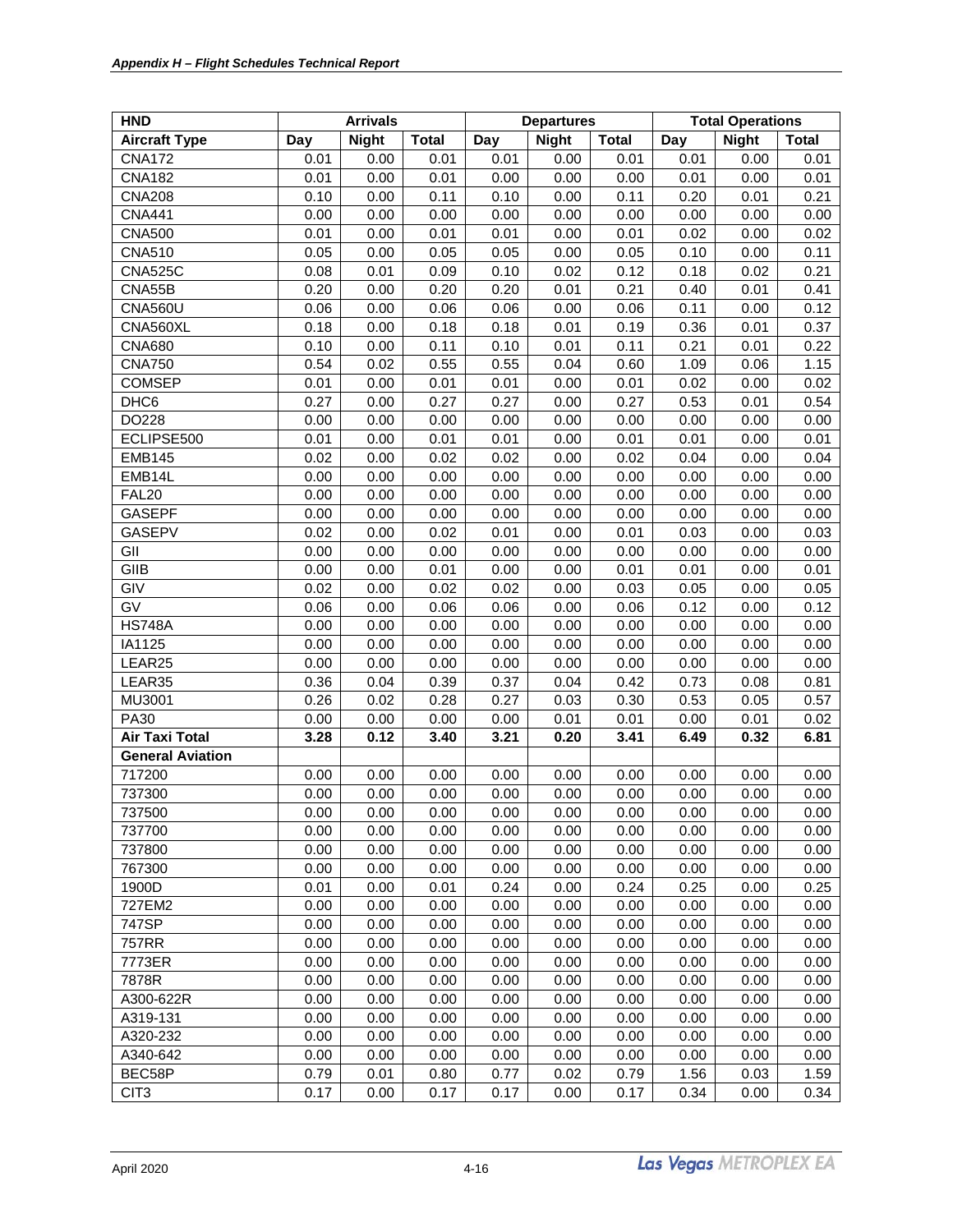| <b>HND</b>                    |       | <b>Arrivals</b> |              | <b>Departures</b> |              |              | <b>Total Operations</b> |              |              |
|-------------------------------|-------|-----------------|--------------|-------------------|--------------|--------------|-------------------------|--------------|--------------|
| <b>Aircraft Type</b>          | Day   | <b>Night</b>    | <b>Total</b> | Day               | <b>Night</b> | <b>Total</b> | Day                     | <b>Night</b> | <b>Total</b> |
| CL600                         | 0.76  | 0.01            | 0.77         | 0.66              | 0.10         | 0.76         | 1.41                    | 0.11         | 1.53         |
| <b>CNA172</b>                 | 0.18  | 0.02            | 0.20         | 0.20              | 0.01         | 0.20         | 0.38                    | 0.02         | 0.41         |
| <b>CNA182</b>                 | 0.23  | 0.01            | 0.23         | 0.21              | 0.03         | 0.24         | 0.44                    | 0.03         | 0.47         |
| <b>CNA208</b>                 | 1.29  | 0.05            | 1.33         | 1.27              | 0.05         | 1.32         | 2.56                    | 0.10         | 2.66         |
| <b>CNA441</b>                 | 0.91  | 0.01            | 0.92         | 0.87              | 0.03         | 0.90         | 1.77                    | 0.04         | 1.82         |
| <b>CNA500</b>                 | 0.30  | 0.00            | 0.30         | 0.29              | 0.01         | 0.30         | 0.58                    | 0.01         | 0.60         |
| <b>CNA510</b>                 | 0.58  | 0.02            | 0.60         | 0.58              | 0.01         | 0.59         | 1.16                    | 0.03         | 1.20         |
| <b>CNA525C</b>                | 1.80  | 0.11            | 1.92         | 1.71              | 0.15         | 1.86         | 3.51                    | 0.27         | 3.78         |
| CNA55B                        | 1.35  | 0.06            | 1.41         | 1.31              | 0.08         | 1.39         | 2.66                    | 0.13         | 2.79         |
| <b>CNA560U</b>                | 0.56  | 0.03            | 0.59         | 0.56              | 0.03         | 0.59         | 1.11                    | 0.06         | 1.18         |
| CNA560XL                      | 0.56  | 0.01            | 0.57         | 0.55              | 0.01         | 0.56         | 1.11                    | 0.02         | 1.13         |
| <b>CNA680</b>                 | 0.30  | 0.10            | 0.40         | 0.39              | 0.01         | 0.40         | 0.69                    | 0.11         | 0.80         |
| <b>CNA750</b>                 | 0.53  | 0.04            | 0.57         | 0.53              | 0.03         | 0.56         | 1.06                    | 0.07         | 1.13         |
| <b>COMSEP</b>                 | 0.59  | 0.00            | 0.59         | 0.55              | 0.03         | 0.58         | 1.14                    | 0.03         | 1.17         |
| CRJ9-ER                       | 0.00  | 0.00            | 0.00         | 0.00              | 0.00         | 0.00         | 0.00                    | 0.00         | 0.00         |
| DHC6                          | 1.41  | 0.07            | 1.48         | 1.40              | 0.07         | 1.47         | 2.81                    | 0.14         | 2.95         |
| DHC6QP                        | 0.00  | 0.00            | 0.00         | 0.00              | 0.00         | 0.00         | 0.00                    | 0.00         | 0.00         |
| DO228                         | 0.11  | 0.00            | 0.11         | 0.10              | 0.00         | 0.10         | 0.21                    | 0.00         | 0.21         |
| ECLIPSE500                    | 0.30  | 0.00            | 0.30         | 0.29              | 0.01         | 0.30         | 0.59                    | 0.01         | 0.60         |
| <b>EMB145</b>                 | 0.02  | 0.00            | 0.02         | 0.02              | 0.00         | 0.02         | 0.04                    | 0.00         | 0.04         |
| EMB14L                        | 0.00  | 0.00            | 0.00         | 0.00              | 0.00         | 0.00         | 0.00                    | 0.00         | 0.00         |
| <b>EMB190</b>                 | 0.01  | 0.00            | 0.01         | 0.01              | 0.00         | 0.01         | 0.02                    | 0.00         | 0.02         |
| <b>FAL20</b>                  | 0.09  | 0.00            | 0.10         | 0.09              | 0.01         | 0.10         | 0.18                    | 0.01         | 0.19         |
| <b>GASEPF</b>                 | 0.21  | 0.00            | 0.21         | 0.19              | 0.01         | 0.21         | 0.40                    | 0.02         | 0.42         |
| <b>GASEPV</b>                 | 0.87  | 0.01            | 0.88         | 0.82              | 0.03         | 0.85         | 1.69                    | 0.04         | 1.73         |
| GII                           | 0.02  | 0.00            | 0.02         | 0.02              | 0.00         | 0.02         | 0.04                    | 0.00         | 0.04         |
| GIIB                          | 0.11  | 0.00            | 0.11         | 0.11              | 0.00         | 0.11         | 0.22                    | 0.00         | 0.22         |
| GIV                           | 0.27  | 0.01            | 0.28         | 0.24              | 0.03         | 0.27         | 0.51                    | 0.04         | 0.55         |
| $\overline{GV}$               | 0.32  | 0.02            | 0.34         | 0.31              | 0.03         | 0.33         | 0.63                    | 0.05         | 0.67         |
| <b>HS748A</b>                 | 0.00  | 0.00            | 0.00         | 0.00              | 0.00         | 0.00         | 0.00                    | 0.00         | 0.00         |
| IA1125                        | 0.10  | 0.00            | 0.10         | 0.10              | 0.00         | 0.10         | 0.19                    | 0.00         | 0.20         |
| LEAR25                        | 0.02  | 0.00            | 0.02         | 0.02              | 0.00         | 0.02         | 0.05                    | 0.00         | 0.05         |
| LEAR35                        | 0.67  | 0.04            | 0.71         | 0.65              | 0.06         | 0.71         | 1.32                    | 0.10         | 1.42         |
| <b>MD81</b>                   | 0.00  | 0.00            | 0.00         | 0.00              | 0.00         | 0.00         | 0.00                    | 0.00         | 0.00         |
| MD9025                        | 0.00  | 0.00            | 0.00         | 0.00              | 0.00         | 0.00         | 0.00                    | 0.00         | 0.00         |
| MU3001                        | 0.12  | 0.00            | 0.12         | 0.12              | 0.00         | 0.12         | 0.24                    | 0.00         | 0.24         |
| <b>PA30</b>                   | 0.04  | 0.00            | 0.04         | 0.03              | 0.00         | 0.03         | 0.07                    | 0.00         | 0.07         |
| <b>PA42</b>                   | 0.02  | 0.00            | 0.02         | 0.02              | 0.00         | 0.02         | 0.03                    | 0.00         | 0.03         |
| <b>General Aviation Total</b> | 15.60 | 0.64            | 16.24        | 15.39             | 0.86         | 16.24        | 30.99                   | 1.50         | 32.49        |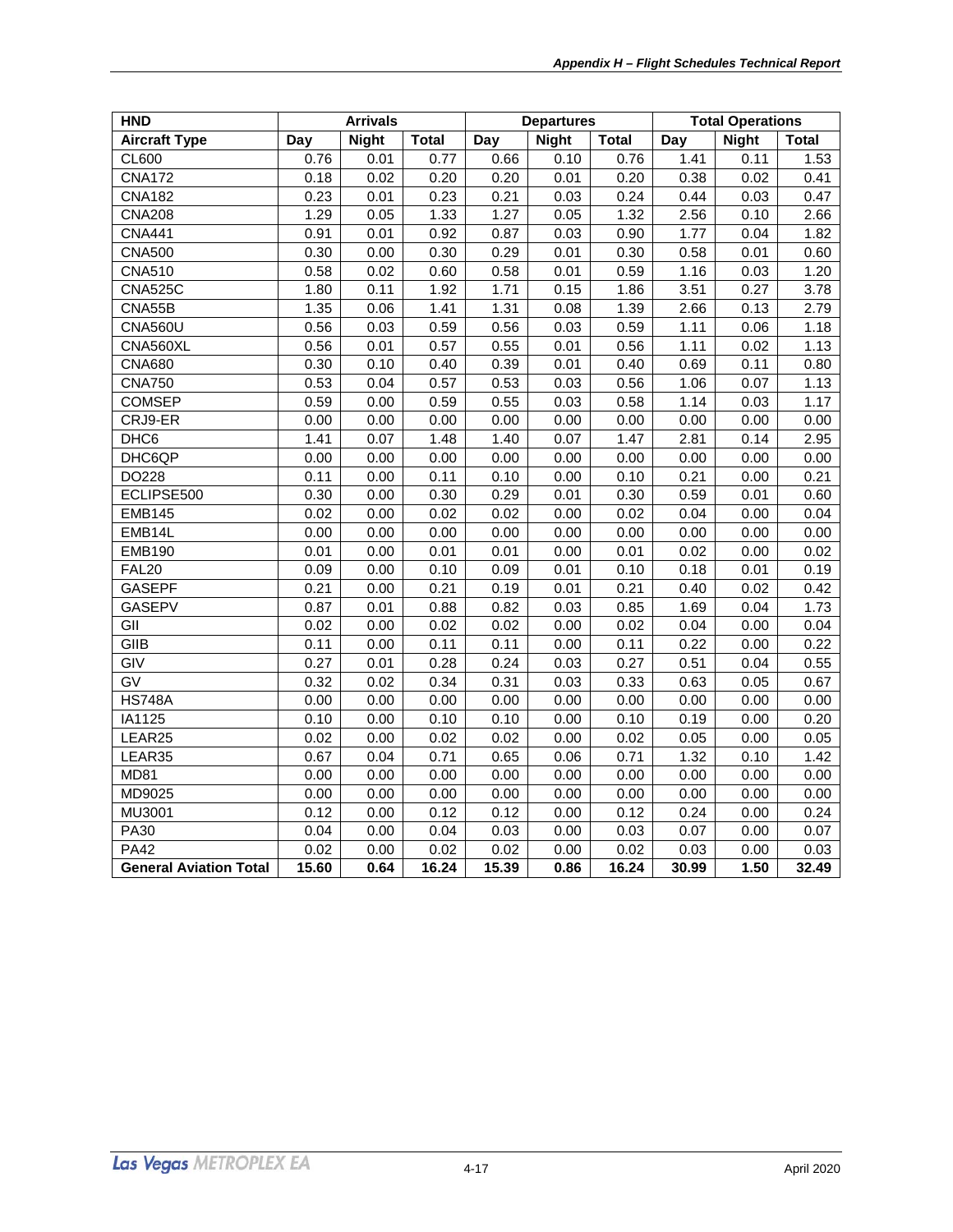| <b>HND</b>            | <b>Arrivals</b> |              |              | <b>Departures</b> |              |              | <b>Total Operations</b> |              |              |
|-----------------------|-----------------|--------------|--------------|-------------------|--------------|--------------|-------------------------|--------------|--------------|
| <b>Aircraft Type</b>  | Day             | <b>Night</b> | <b>Total</b> | Day               | <b>Night</b> | <b>Total</b> | Day                     | <b>Night</b> | <b>Total</b> |
| <b>Military</b>       |                 |              |              |                   |              |              |                         |              |              |
| 747SP                 | 0.00            | 0.00         | 0.00         | 0.00              | 0.00         | 0.00         | 0.00                    | 0.00         | 0.00         |
| C <sub>130</sub>      | 0.00            | 0.00         | 0.00         | 0.00              | 0.00         | 0.00         | 0.00                    | 0.00         | 0.00         |
| <b>GASEPV</b>         | 0.00            | 0.00         | 0.00         | 0.00              | 0.00         | 0.00         | 0.00                    | 0.00         | 0.00         |
| <b>Military Total</b> | 0.00            | 0.00         | 0.00         | 0.00              | 0.00         | 0.00         | 0.00                    | 0.00         | 0.00         |
| <b>Grand Total</b>    | 18.89           | 0.76         | 19.65        | 18.60             | 1.06         | 19.65        | 37.49                   | 1.82         | 39.30        |

*Daytime operations arrive or depart between 7:00 a.m. and 9:59 p.m.; nighttime operations arrive or depart between 10:00 p.m. and 6:59 a.m.*

*For documentation purposes, the numbers of operations are presented to a precision of two digits after the decimal point to show numbers of operations that are greater than zero but less than 1. Totals may not add up due to rounding.*

Source: PDARS Data (11/1/2016-10/31/2017), OPSNET (accessed June 2018), ATAC Corporation, June 2018.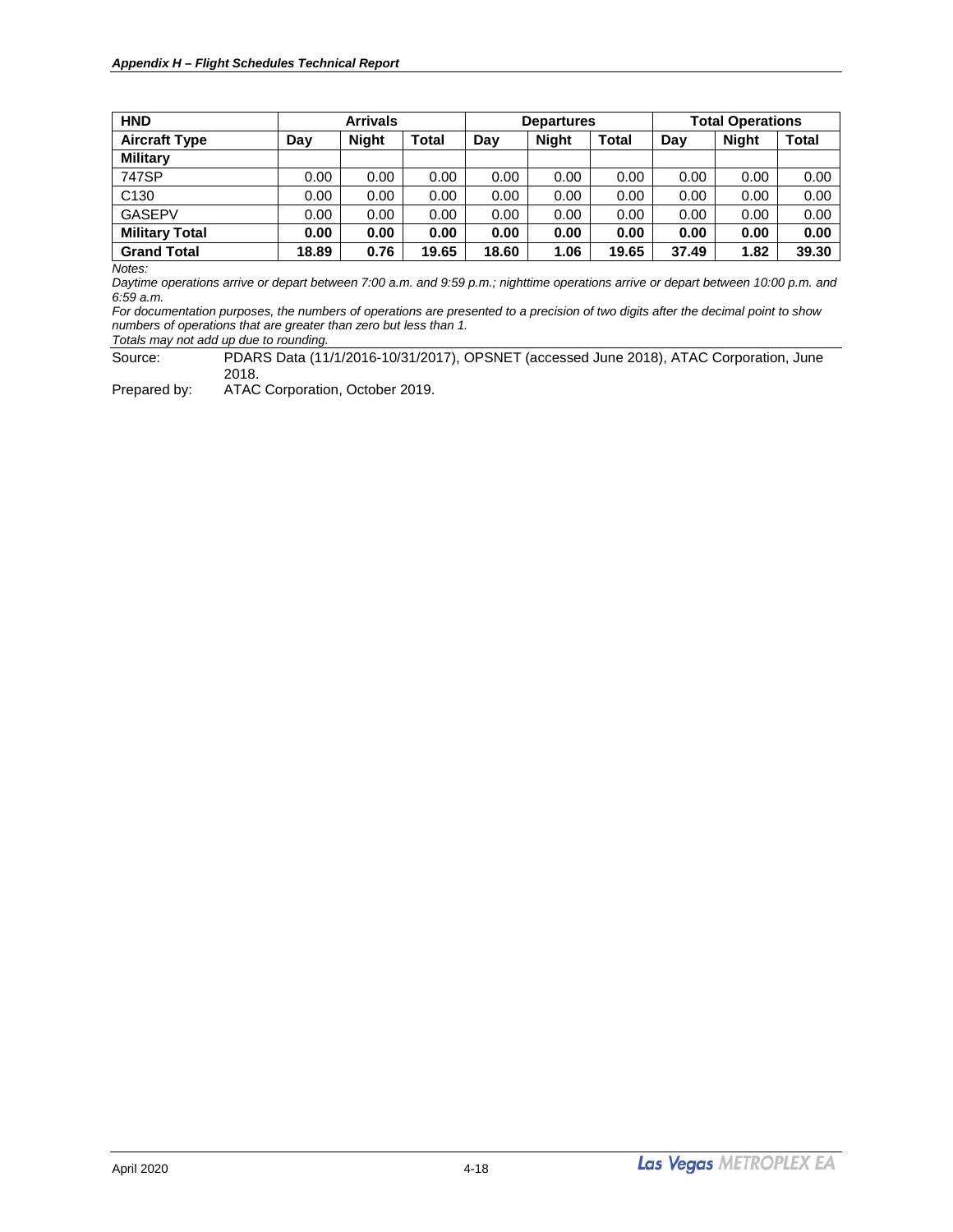| <b>LAS</b>               |        | <b>Arrivals</b> |              |        | <b>Departures</b> |              |        | <b>Total Operations</b> |              |
|--------------------------|--------|-----------------|--------------|--------|-------------------|--------------|--------|-------------------------|--------------|
| <b>Aircraft Type</b>     | Day    | <b>Night</b>    | <b>Total</b> | Day    | <b>Night</b>      | <b>Total</b> | Day    | <b>Night</b>            | <b>Total</b> |
| <b>Air Carrier</b>       |        |                 |              |        |                   |              |        |                         |              |
| 717200                   | 5.74   | 0.85            | 6.59         | 6.24   | 0.35              | 6.59         | 11.97  | 1.20                    | 13.18        |
| 737300                   | 7.47   | 0.99            | 8.46         | 7.82   | 0.64              | 8.46         | 15.29  | 1.64                    | 16.93        |
| 737400                   | 0.23   | 0.04            | 0.27         | 0.23   | 0.04              | 0.27         | 0.46   | 0.07                    | 0.54         |
| 737500                   | 0.05   | 0.00            | 0.05         | 0.05   | 0.00              | 0.05         | 0.09   | 0.00                    | 0.09         |
| 737700                   | 255.36 | 36.19           | 291.55       | 146.58 | 21.80             | 168.38       | 401.94 | 57.99                   | 459.92       |
| 737800                   | 0.00   | 0.00            | 0.00         | 103.84 | 19.34             | 123.18       | 103.84 | 19.34                   | 123.18       |
| 747400                   | 2.55   | 0.01            | 2.56         | 2.29   | 0.27              | 2.56         | 4.84   | 0.27                    | 5.12         |
| 757300                   | 0.00   | 0.00            | 0.00         | 1.70   | 0.83              | 2.53         | 1.70   | 0.83                    | 2.53         |
| 767300                   | 3.47   | 1.38            | 4.85         | 3.49   | 1.37              | 4.86         | 6.96   | 2.75                    | 9.71         |
| 767400                   | 0.00   | 0.00            | 0.00         | 0.01   | 0.01              | 0.02         | 0.01   | 0.01                    | 0.02         |
| 777200                   | 0.00   | 0.00            | 0.00         | 0.02   | 0.01              | 0.03         | 0.02   | 0.01                    | 0.03         |
| 777300                   | 0.00   | 0.00            | 0.00         | 0.01   | 0.00              | 0.02         | 0.01   | 0.00                    | 0.02         |
| 1900D                    | 0.05   | 0.00            | 0.05         | 0.00   | 0.00              | 0.00         | 0.05   | 0.00                    | 0.05         |
| 727EM2                   | 0.02   | 0.01            | 0.02         | 0.02   | 0.01              | 0.02         | 0.04   | 0.01                    | 0.05         |
| <b>757RR</b>             | 8.84   | 2.52            | 11.36        | 6.16   | 2.67              | 8.83         | 15.00  | 5.19                    | 20.19        |
| 767CF6                   | 0.31   | 0.28            | 0.59         | 0.58   | 0.01              | 0.59         | 0.89   | 0.29                    | 1.18         |
| 7773ER                   | 0.74   | 0.01            | 0.75         | 0.02   | 0.69              | 0.71         | 0.76   | 0.71                    | 1.46         |
| 7878R                    | 0.66   | 0.01            | 0.67         | 0.50   | 0.17              | 0.67         | 1.16   | 0.19                    | 1.35         |
| A300-622R                | 0.13   | 0.65            | 0.79         | 0.59   | 0.20              | 0.79         | 0.72   | 0.86                    | 1.58         |
| A319-131                 | 16.50  | 3.91            | 20.42        | 15.74  | 4.68              | 20.41        | 32.24  | 8.59                    | 40.83        |
| A320-232                 | 62.84  | 11.50           | 74.34        | 53.11  | 21.23             | 74.34        | 115.95 | 32.73                   | 148.68       |
| A321-232                 | 28.99  | 5.47            | 34.46        | 24.22  | 10.24             | 34.46        | 53.21  | 15.71                   | 68.92        |
| A330-343                 | 1.98   | 1.52            | 3.50         | 2.38   | 1.12              | 3.50         | 4.36   | 2.64                    | 7.00         |
| A340-211                 | 0.08   | 0.00            | 0.09         | 0.06   | 0.02              | 0.09         | 0.14   | 0.03                    | 0.17         |
| CRJ9-ER                  | 4.22   | 0.02            | 4.25         | 4.09   | 0.16              | 4.25         | 8.31   | 0.19                    | 8.50         |
| DC1010                   | 0.10   | 0.07            | 0.17         | 0.16   | 0.01              | 0.17         | 0.26   | 0.08                    | 0.34         |
| <b>EMB170</b>            | 9.97   | 0.09            | 10.06        | 9.85   | 0.21              | 10.06        | 19.82  | 0.29                    | 20.12        |
| <b>EMB190</b>            | 0.09   | 0.00            | 0.09         | 0.09   | 0.00              | 0.09         | 0.17   | 0.00                    | 0.17         |
| IA1125                   | 0.00   | 0.00            | 0.00         | 0.00   | 0.00              | 0.00         | 0.00   | 0.00                    | 0.00         |
| MD11GE                   | 0.02   | 0.01            | 0.02         | 0.02   | 0.00              | 0.02         | 0.04   | 0.01                    | 0.04         |
| <b>MD82</b>              | 0.00   | 0.00            | 0.00         | 0.00   | 0.00              | 0.00         | 0.00   | 0.00                    | 0.00         |
| MD83                     | 0.00   | 0.00            | 0.00         | 18.35  | 0.17              | 18.53        | 18.35  | 0.17                    | 18.53        |
| MD9025                   | 17.99  | 2.74            | 20.73        | 2.00   | 0.20              | 2.20         | 19.99  | 2.94                    | 22.93        |
| <b>Air Carrier Total</b> | 428.40 | 68.28           | 496.68       | 410.23 | 86.45             | 496.68       | 838.62 | 154.73                  | 993.35       |
| Air Taxi                 |        |                 |              |        |                   |              |        |                         |              |
| 1900D                    | 0.32   | 0.00            | 0.32         | 0.00   | 0.00              | 0.00         | 0.32   | 0.00                    | 0.32         |
| A319-131                 | 0.01   | 0.00            | 0.01         | 0.00   | 0.01              | 0.01         | 0.01   | 0.01                    | 0.01         |
| BEC58P                   | 0.00   | 0.00            | 0.00         | 0.00   | 0.00              | 0.00         | 0.00   | 0.00                    | 0.00         |
| CIT <sub>3</sub>         | 0.05   | 0.00            | 0.05         | 0.05   | 0.00              | 0.05         | 0.09   | 0.00                    | 0.09         |
| <b>CL600</b>             | 4.56   | 0.22            | 4.78         | 4.40   | 0.36              | 4.75         | 8.96   | 0.57                    | 9.53         |
| <b>CNA172</b>            | 0.00   | 0.00            | 0.00         | 0.00   | 0.00              | 0.00         | 0.00   | 0.00                    | 0.00         |
| <b>CNA182</b>            | 0.00   | 0.00            | 0.00         | 0.00   | 0.00              | 0.00         | 0.00   | 0.00                    | 0.00         |
| <b>CNA208</b>            | 2.41   | 0.10            | 2.50         | 2.25   | 0.33              | 2.58         | 4.66   | 0.42                    | 5.08         |
| <b>CNA441</b>            | 0.01   | 0.00            | 0.01         | 0.01   | 0.00              | 0.01         | 0.02   | 0.00                    | 0.02         |
| <b>CNA500</b>            | 0.28   | 0.01            | 0.29         | 0.28   | 0.03              | 0.31         | 0.56   | 0.04                    | 0.60         |
| <b>CNA510</b>            | 2.52   | 0.09            | 2.60         | 2.45   | 0.15              | 2.60         | 4.97   | 0.24                    | 5.20         |
| <b>CNA525C</b>           | 0.66   | 0.04            | 0.70         | 0.63   | 0.05              | 0.68         | 1.29   | 0.09                    | 1.38         |
| CNA55B                   | 2.34   | 0.09            | 2.43         | 2.25   | 0.20              | 2.44         | 4.58   | 0.29                    | 4.87         |

<span id="page-24-0"></span>**Table 16 LAS - AAD Itinerant IFR Aircraft Operations, by Aircraft Category, Aircraft Type, and Time of Day, 2016/2017**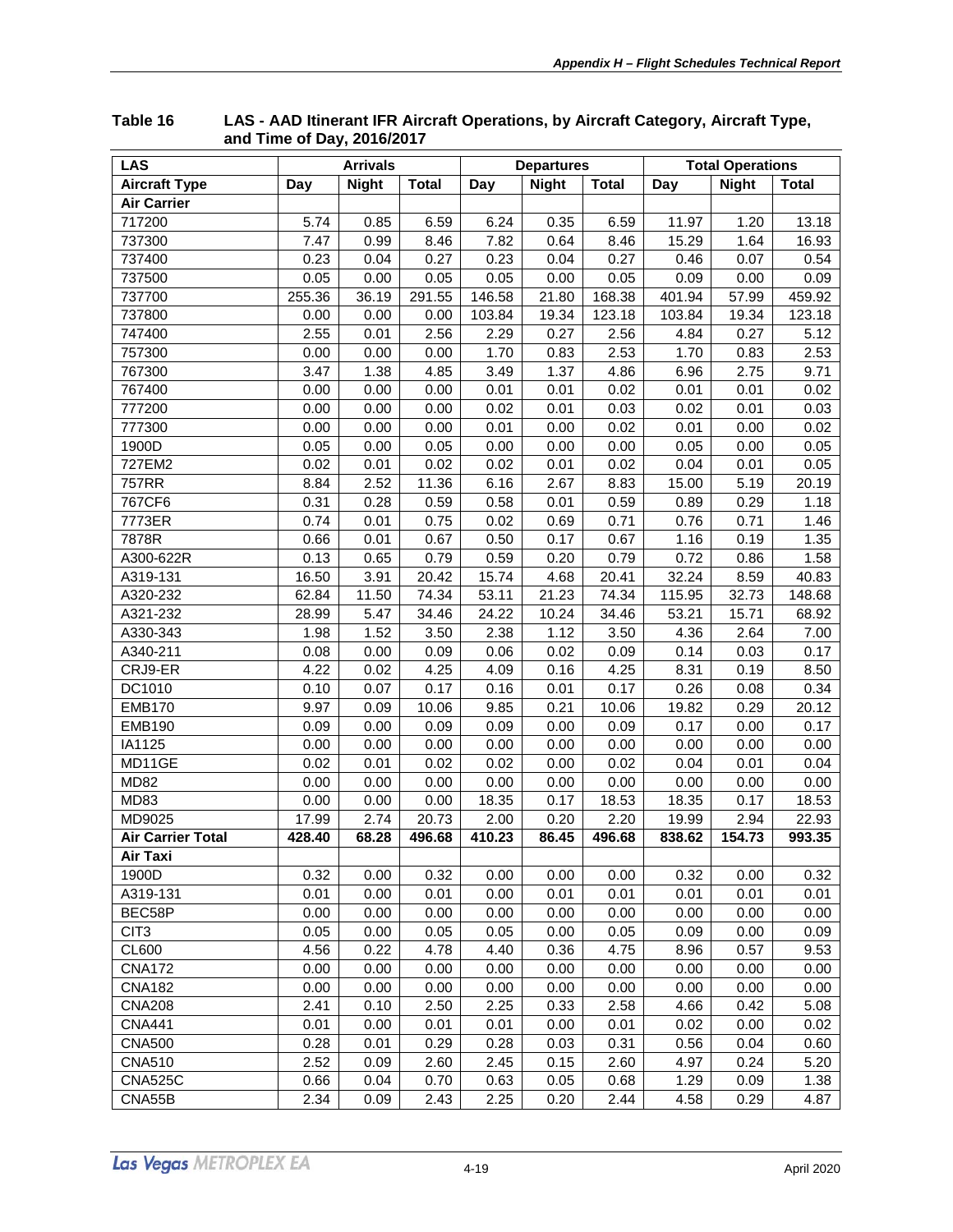| <b>LAS</b>              |       | <b>Arrivals</b> |              |       | <b>Departures</b> |              | <b>Total Operations</b> |              |              |  |
|-------------------------|-------|-----------------|--------------|-------|-------------------|--------------|-------------------------|--------------|--------------|--|
| <b>Aircraft Type</b>    | Day   | <b>Night</b>    | <b>Total</b> | Day   | <b>Night</b>      | <b>Total</b> | Day                     | <b>Night</b> | <b>Total</b> |  |
| <b>CNA560U</b>          | 0.73  | 0.03            | 0.76         | 0.72  | 0.04              | 0.76         | 1.45                    | 0.07         | 1.52         |  |
| CNA560XL                | 3.10  | 0.11            | 3.20         | 3.03  | 0.20              | 3.24         | 6.13                    | 0.31         | 6.44         |  |
| <b>CNA680</b>           | 1.56  | 0.07            | 1.62         | 1.49  | 0.13              | 1.62         | 3.04                    | 0.20         | 3.24         |  |
| <b>CNA750</b>           | 3.98  | 0.24            | 4.22         | 3.94  | 0.28              | 4.22         | 7.92                    | 0.52         | 8.44         |  |
| <b>COMSEP</b>           | 0.00  | 0.00            | 0.00         | 0.00  | 0.00              | 0.00         | 0.00                    | 0.00         | 0.00         |  |
| DHC <sub>6</sub>        | 3.37  | 0.39            | 3.77         | 3.53  | 0.26              | 3.79         | 6.91                    | 0.65         | 7.56         |  |
| DO228                   | 0.04  | 0.00            | 0.04         | 0.04  | 0.00              | 0.05         | 0.08                    | 0.00         | 0.08         |  |
| ECLIPSE500              | 0.01  | 0.00            | 0.01         | 0.02  | 0.00              | 0.02         | 0.03                    | 0.00         | 0.03         |  |
| <b>EMB145</b>           | 3.10  | 0.05            | 3.15         | 3.15  | 0.04              | 3.18         | 6.25                    | 0.09         | 6.34         |  |
| EMB14L                  | 0.01  | 0.00            | 0.01         | 0.01  | 0.00              | 0.01         | 0.01                    | 0.00         | 0.01         |  |
| FAL <sub>20</sub>       | 0.10  | 0.00            | 0.10         | 0.10  | 0.00              | 0.10         | 0.20                    | 0.00         | 0.20         |  |
| <b>GASEPF</b>           | 0.00  | 0.00            | 0.00         | 0.00  | 0.00              | 0.00         | 0.00                    | 0.00         | 0.00         |  |
| <b>GASEPV</b>           | 0.00  | 0.00            | 0.00         | 0.00  | 0.00              | 0.00         | 0.00                    | 0.00         | 0.00         |  |
| GII                     | 0.00  | 0.00            | 0.00         | 0.00  | 0.00              | 0.00         | 0.00                    | 0.00         | 0.00         |  |
| GIIB                    | 0.28  | 0.04            | 0.32         | 0.29  | 0.03              | 0.32         | 0.57                    | 0.07         | 0.64         |  |
| GIV                     | 1.72  | 0.13            | 1.86         | 1.70  | 0.19              | 1.89         | 3.42                    | 0.33         | 3.75         |  |
| GV                      | 1.08  | 0.08            | 1.16         | 1.08  | 0.08              | 1.16         | 2.16                    | 0.17         | 2.32         |  |
| <b>HS748A</b>           | 0.36  | 0.00            | 0.36         | 0.36  | 0.00              | 0.36         | 0.72                    | 0.00         | 0.73         |  |
| IA1125                  | 0.05  | 0.00            | 0.05         | 0.06  | 0.00              | 0.06         | 0.11                    | 0.00         | 0.11         |  |
| LEAR25                  | 0.00  | 0.00            | 0.00         | 0.00  | 0.00              | 0.00         | 0.01                    | 0.00         | 0.01         |  |
| LEAR35                  | 2.65  | 0.32            | 2.97         | 2.71  | 0.35              | 3.06         | 5.36                    | 0.67         | 6.03         |  |
| MU3001                  | 0.49  | 0.03            | 0.52         | 0.50  | 0.05              | 0.54         | 0.99                    | 0.08         | 1.06         |  |
| <b>PA30</b>             | 0.00  | 0.00            | 0.01         | 0.00  | 0.01              | 0.01         | 0.00                    | 0.01         | 0.01         |  |
| <b>Air Taxi Total</b>   | 35.78 | 2.04            | 37.82        | 35.04 | 2.77              | 37.82        | 70.82                   | 4.82         | 75.64        |  |
| <b>General Aviation</b> |       |                 |              |       |                   |              |                         |              |              |  |
| 717200                  | 0.00  | 0.00            | 0.00         | 0.00  | 0.00              | 0.00         | 0.00                    | 0.00         | 0.00         |  |
| 737300                  | 0.05  | 0.01            | 0.06         | 0.05  | 0.00              | 0.05         | 0.10                    | 0.01         | 0.11         |  |
| 737500                  | 0.00  | 0.00            | 0.00         | 0.00  | 0.00              | 0.00         | 0.01                    | 0.00         | 0.01         |  |
| 737700                  | 0.23  | 0.05            | 0.28         | 0.24  | 0.03              | 0.27         | 0.47                    | 0.08         | 0.55         |  |
| 737800                  | 0.00  | 0.00            | 0.00         | 0.00  | 0.00              | 0.00         | 0.00                    | 0.00         | 0.00         |  |
| 767300                  | 0.04  | 0.00            | 0.04         | 0.01  | 0.00              | 0.02         | 0.06                    | 0.00         | 0.06         |  |
| 1900D                   | 0.21  | 0.02            | 0.23         | 0.07  | 0.50              | 0.58         | 0.28                    | 0.52         | 0.81         |  |
| 727EM2                  | 0.01  | 0.00            | 0.01         | 0.01  | 0.00              | 0.01         | 0.02                    | 0.00         | 0.03         |  |
| 747SP                   | 0.06  | 0.00            | 0.07         | 0.06  | 0.00              | 0.06         | 0.12                    | 0.01         | 0.13         |  |
| 757RR                   | 0.02  | 0.01            | 0.03         | 0.02  | 0.01              | 0.03         | 0.04                    | 0.01         | 0.05         |  |
| 7773ER                  | 0.00  | 0.00            | 0.00         | 0.00  | 0.00              | 0.00         | 0.00                    | 0.00         | 0.00         |  |
| 7878R                   | 0.00  | 0.00            | 0.00         | 0.00  | 0.00              | 0.00         | 0.01                    | 0.00         | 0.01         |  |
| A300-622R               | 0.00  | 0.00            | 0.00         | 0.00  | 0.00              | 0.00         | 0.00                    | 0.00         | 0.00         |  |
| A319-131                | 0.00  | 0.00            | 0.00         | 0.00  | 0.00              | 0.00         | 0.00                    | 0.00         | 0.00         |  |
| A320-232                | 0.00  | 0.00            | 0.00         | 0.00  | 0.00              | 0.00         | 0.01                    | 0.00         | 0.01         |  |
| A340-642                | 0.05  | 0.01            | 0.06         | 0.06  | 0.00              | 0.06         | 0.10                    | 0.01         | 0.11         |  |
| BEC58P                  | 0.18  | 0.01            | 0.19         | 0.16  | 0.01              | 0.17         | 0.34                    | 0.02         | 0.36         |  |
| CIT <sub>3</sub>        | 1.04  | 0.07            | 1.11         | 1.05  | 0.05              | 1.11         | 2.09                    | 0.12         | 2.21         |  |
| <b>CL600</b>            | 3.89  | 0.34            | 4.23         | 3.92  | 0.35              | 4.27         | 7.81                    | 0.69         | 8.50         |  |
| <b>CNA172</b>           | 0.02  | 0.01            | 0.03         | 0.01  | 0.01              | 0.03         | 0.04                    | 0.02         | 0.06         |  |
| <b>CNA182</b>           | 0.04  | 0.00            | 0.04         | 0.04  | 0.01              | 0.04         | 0.08                    | 0.01         | 0.08         |  |
| <b>CNA208</b>           | 0.83  | 0.05            | 0.88         | 0.72  | 0.10              | 0.83         | 1.55                    | 0.15         | 1.71         |  |
| <b>CNA441</b>           | 0.40  | 0.03            | 0.44         | 0.36  | 0.06              | 0.42         | 0.76                    | 0.10         | 0.86         |  |
| <b>CNA500</b>           | 0.42  | 0.01            | 0.43         | 0.40  | 0.02              | 0.42         | 0.82                    | 0.03         | 0.85         |  |
| <b>CNA510</b>           | 2.77  | 0.25            | 3.02         | 2.75  | 0.28              | 3.03         | 5.52                    | 0.53         | 6.06         |  |
| <b>CNA525C</b>          | 2.86  | 0.15            | 3.01         | 2.75  | 0.27              | 3.01         | 5.61                    | 0.41         | 6.02         |  |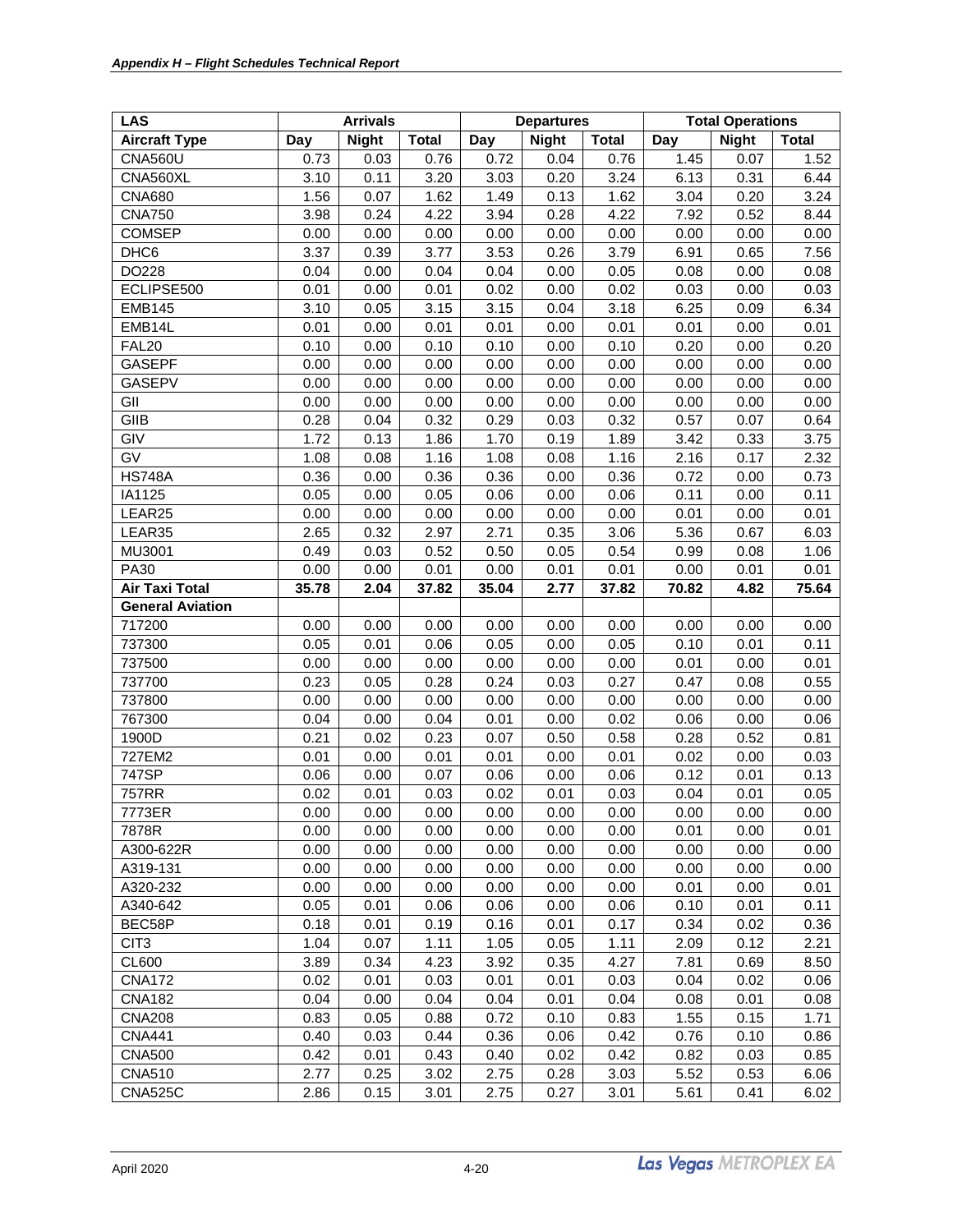| <b>LAS</b>                    |        | <b>Arrivals</b> |              |        | <b>Departures</b> |              | <b>Total Operations</b> |              |              |
|-------------------------------|--------|-----------------|--------------|--------|-------------------|--------------|-------------------------|--------------|--------------|
| <b>Aircraft Type</b>          | Day    | <b>Night</b>    | <b>Total</b> | Day    | <b>Night</b>      | <b>Total</b> | Day                     | <b>Night</b> | <b>Total</b> |
| CNA55B                        | 2.50   | 0.18            | 2.68         | 2.45   | 0.23              | 2.67         | 4.94                    | 0.41         | 5.35         |
| <b>CNA560U</b>                | 1.56   | 0.25            | 1.81         | 1.52   | 0.28              | 1.80         | 3.09                    | 0.53         | 3.61         |
| CNA560XL                      | 1.25   | 0.02            | 1.27         | 1.21   | 0.05              | 1.26         | 2.46                    | 0.07         | 2.54         |
| <b>CNA680</b>                 | 0.80   | 0.01            | 0.81         | 0.77   | 0.06              | 0.83         | 1.57                    | 0.07         | 1.64         |
| <b>CNA750</b>                 | 5.07   | 0.41            | 5.48         | 4.93   | 0.56              | 5.49         | 10.00                   | 0.98         | 10.97        |
| <b>COMSEP</b>                 | 0.18   | 0.02            | 0.20         | 0.18   | 0.02              | 0.20         | 0.36                    | 0.04         | 0.41         |
| CRJ9-ER                       | 0.01   | 0.00            | 0.01         | 0.01   | 0.00              | 0.01         | 0.02                    | 0.00         | 0.02         |
| DHC6                          | 1.80   | 0.31            | 2.12         | 1.70   | 0.42              | 2.12         | 3.51                    | 0.73         | 4.24         |
| DHC6QP                        | 0.00   | 0.00            | 0.00         | 0.00   | 0.00              | 0.00         | 0.00                    | 0.00         | 0.00         |
| DO228                         | 0.08   | 0.01            | 0.09         | 0.08   | 0.00              | 0.08         | 0.16                    | 0.01         | 0.17         |
| ECLIPSE500                    | 0.24   | 0.02            | 0.26         | 0.25   | 0.01              | 0.26         | 0.49                    | 0.03         | 0.52         |
| <b>EMB145</b>                 | 0.51   | 0.13            | 0.65         | 0.54   | 0.11              | 0.65         | 1.05                    | 0.24         | 1.30         |
| EMB14L                        | 0.00   | 0.00            | 0.01         | 0.00   | 0.00              | 0.01         | 0.01                    | 0.01         | 0.01         |
| <b>EMB190</b>                 | 0.91   | 0.23            | 1.14         | 1.03   | 0.10              | 1.13         | 1.94                    | 0.33         | 2.27         |
| <b>FAL20</b>                  | 0.18   | 0.03            | 0.21         | 0.19   | 0.02              | 0.21         | 0.37                    | 0.05         | 0.42         |
| <b>GASEPF</b>                 | 0.03   | 0.00            | 0.03         | 0.03   | 0.00              | 0.03         | 0.06                    | 0.00         | 0.06         |
| <b>GASEPV</b>                 | 0.13   | 0.00            | 0.13         | 0.10   | 0.02              | 0.12         | 0.23                    | 0.02         | 0.25         |
| GII                           | 0.03   | 0.00            | 0.03         | 0.02   | 0.00              | 0.02         | 0.05                    | 0.00         | 0.05         |
| GIIB                          | 0.26   | 0.05            | 0.31         | 0.26   | 0.05              | 0.31         | 0.51                    | 0.10         | 0.62         |
| GIV                           | 4.82   | 0.43            | 5.25         | 4.76   | 0.44              | 5.20         | 9.58                    | 0.87         | 10.45        |
| $\overline{GV}$               | 4.52   | 0.39            | 4.91         | 4.37   | 0.52              | 4.89         | 8.89                    | 0.91         | 9.80         |
| <b>HS748A</b>                 | 0.00   | 0.00            | 0.00         | 0.00   | 0.00              | 0.01         | 0.01                    | 0.00         | 0.01         |
| IA1125                        | 1.09   | 0.03            | 1.12         | 1.03   | 0.08              | 1.11         | 2.12                    | 0.11         | 2.23         |
| LEAR25                        | 0.05   | 0.00            | 0.05         | 0.04   | 0.00              | 0.05         | 0.09                    | 0.00         | 0.10         |
| LEAR35                        | 7.74   | 0.73            | 8.47         | 7.31   | 1.05              | 8.36         | 15.05                   | 1.78         | 16.83        |
| <b>MD81</b>                   | 0.00   | 0.00            | 0.00         | 0.01   | 0.00              | 0.01         | 0.01                    | 0.00         | 0.01         |
| MD9025                        | 0.00   | 0.00            | 0.01         | 0.00   | 0.00              | 0.00         | 0.00                    | 0.00         | 0.01         |
| MU3001                        | 1.32   | 0.15            | 1.47         | 1.37   | 0.07              | 1.44         | 2.69                    | 0.22         | 2.91         |
| <b>PA30</b>                   | 0.02   | 0.01            | 0.03         | 0.01   | 0.00              | 0.02         | 0.03                    | 0.02         | 0.05         |
| <b>PA42</b>                   | 0.03   | 0.00            | 0.03         | 0.02   | 0.01              | 0.03         | 0.05                    | 0.01         | 0.06         |
| <b>General Aviation Total</b> | 48.29  | 4.45            | 52.74        | 46.91  | 5.83              | 52.74        | 95.20                   | 10.28        | 105.48       |
| <b>Military</b>               |        |                 |              |        |                   |              |                         |              |              |
| 747SP                         | 0.33   | 0.05            | 0.39         | 0.32   | 0.07              | 0.39         | 0.65                    | 0.12         | 0.77         |
| C130                          | 0.56   | 0.10            | 0.66         | 0.48   | 0.18              | 0.66         | 1.03                    | 0.28         | 1.31         |
| <b>GASEPV</b>                 | 0.00   | 0.00            | 0.00         | 0.00   | 0.00              | 0.00         | 0.00                    | 0.00         | 0.00         |
| <b>Military Total</b>         | 0.89   | 0.15            | 1.04         | 0.79   | 0.25              | 1.04         | 1.68                    | 0.40         | 2.08         |
| <b>Grand Total</b>            | 513.35 | 74.92           | 588.28       | 492.97 | 95.30             | 588.28       | 1006.33                 | 170.23       | 1176.55      |

*Daytime operations arrive or depart between 7:00 a.m. and 9:59 p.m.; nighttime operations arrive or depart between 10:00 p.m. and 6:59 a.m.*

*For documentation purposes, the numbers of operations are presented to a precision of two digits after the decimal point to show numbers of operations that are greater than zero but less than 1.*

*Totals may not add up due to rounding.*

Source: PDARS Data (11/1/2016-10/31/2017), OPSNET (accessed June 2018), ATAC Corporation, June 2018.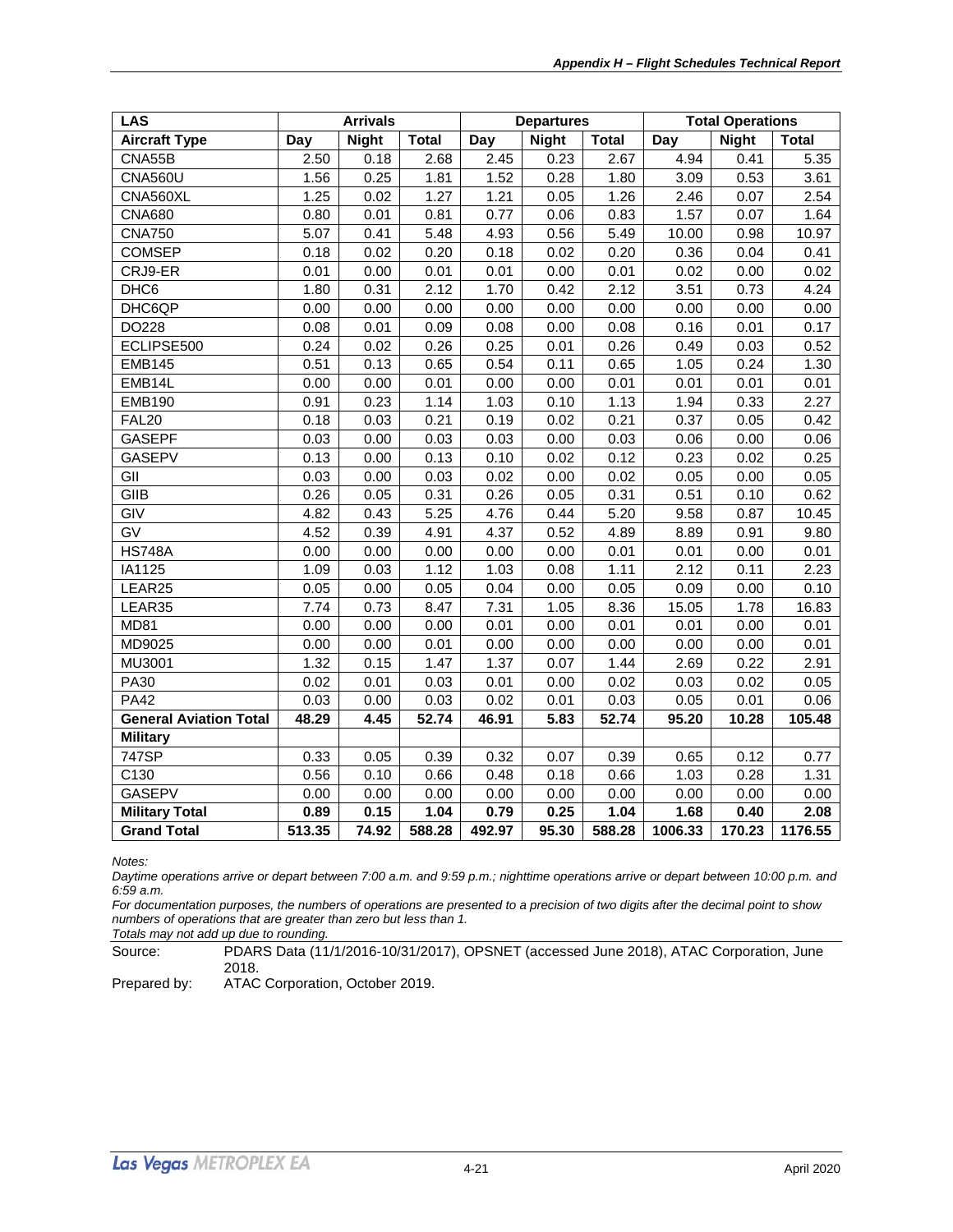| <b>VGT</b>               | <b>Arrivals</b> |              |              | <b>Departures</b> |              |              | <b>Total Operations</b> |              |              |
|--------------------------|-----------------|--------------|--------------|-------------------|--------------|--------------|-------------------------|--------------|--------------|
| <b>Aircraft Type</b>     | Day             | <b>Night</b> | <b>Total</b> | Day               | <b>Night</b> | <b>Total</b> | Day                     | <b>Night</b> | <b>Total</b> |
| <b>Air Carrier</b>       |                 |              |              |                   |              |              |                         |              |              |
| 717200                   | 0.00            | 0.00         | 0.00         | 0.00              | 0.00         | 0.00         | 0.00                    | 0.00         | 0.00         |
| 737300                   | 0.00            | 0.00         | 0.00         | 0.00              | 0.00         | 0.00         | 0.00                    | 0.00         | 0.00         |
| 737400                   | 0.00            | 0.00         | 0.00         | 0.00              | 0.00         | 0.00         | 0.00                    | 0.00         | 0.00         |
| 737500                   | 0.00            | 0.00         | 0.00         | 0.00              | 0.00         | 0.00         | 0.00                    | 0.00         | 0.00         |
| 737700                   | 0.02            | 0.00         | 0.02         | 0.02              | 0.00         | 0.02         | 0.04                    | 0.00         | 0.04         |
| 737800                   | 0.00            | 0.00         | 0.00         | 0.00              | 0.00         | 0.00         | 0.00                    | 0.00         | 0.00         |
| 747400                   | 0.00            | 0.00         | 0.00         | 0.00              | 0.00         | 0.00         | 0.00                    | 0.00         | 0.00         |
| 757300                   | 0.00            | 0.00         | 0.00         | 0.00              | 0.00         | 0.00         | 0.00                    | 0.00         | 0.00         |
| 767300                   | 0.00            | 0.00         | 0.00         | 0.00              | 0.00         | 0.00         | 0.00                    | 0.00         | 0.00         |
| 767400                   | 0.00            | 0.00         | 0.00         | 0.00              | 0.00         | 0.00         | 0.00                    | 0.00         | 0.00         |
| 777200                   | 0.00            | 0.00         | 0.00         | 0.00              | 0.00         | 0.00         | 0.00                    | 0.00         | 0.00         |
| 777300                   | 0.00            | 0.00         | 0.00         | 0.00              | 0.00         | 0.00         | 0.00                    | 0.00         | 0.00         |
| 1900D                    | 0.00            | 0.00         | 0.00         | 0.00              | 0.00         | 0.00         | 0.00                    | 0.00         | 0.00         |
| 727EM2                   | 0.00            | 0.00         | 0.00         | 0.00              | 0.00         | 0.00         | 0.00                    | 0.00         | 0.00         |
| 757RR                    | 0.00            | 0.00         | 0.00         | 0.00              | 0.00         | 0.00         | 0.00                    | 0.00         | 0.00         |
| 767CF6                   | 0.00            | 0.00         | 0.00         | 0.00              | 0.00         | 0.00         | 0.00                    | 0.00         | 0.00         |
| 7773ER                   | 0.00            | 0.00         | 0.00         | 0.00              | 0.00         | 0.00         | 0.00                    | 0.00         | 0.00         |
| 7878R                    | 0.00            | 0.00         | 0.00         | 0.00              | 0.00         | 0.00         | 0.00                    | 0.00         | 0.00         |
| A300-622R                | 0.00            | 0.00         | 0.00         | 0.00              | 0.00         | 0.00         | 0.00                    | 0.00         | 0.00         |
| A319-131                 | 0.00            | 0.00         | 0.00         | 0.00              | 0.00         | 0.00         | 0.00                    | 0.00         | 0.00         |
| A320-232                 | 0.00            | 0.00         | 0.00         | 0.00              | 0.00         | 0.00         | 0.00                    | 0.00         | 0.00         |
| A321-232                 | 0.00            | 0.00         | 0.00         | 0.00              | 0.00         | 0.00         | 0.00                    | 0.00         | 0.00         |
| A330-343                 | 0.00            | 0.00         | 0.00         | 0.00              | 0.00         | 0.00         | 0.00                    | 0.00         | 0.00         |
| A340-211                 | 0.00            | 0.00         | 0.00         | 0.00              | 0.00         | 0.00         | 0.00                    | 0.00         | 0.00         |
| CRJ9-ER                  | 0.01            | 0.00         | 0.01         | 0.00              | 0.00         | 0.00         | 0.01                    | 0.00         | 0.01         |
| DC1010                   | 0.00            | 0.00         | 0.00         | 0.00              | 0.00         | 0.00         | 0.00                    | 0.00         | 0.00         |
| <b>EMB170</b>            | 0.00            | 0.00         | 0.00         | 0.00              | 0.00         | 0.00         | 0.00                    | 0.00         | 0.00         |
| <b>EMB190</b>            | 0.00            | 0.00         | 0.00         | 0.00              | 0.00         | 0.00         | 0.00                    | 0.00         | 0.00         |
| IA1125                   | 0.00            | 0.00         | 0.00         | 0.00              | 0.00         | 0.00         | 0.00                    | 0.00         | 0.00         |
| MD11GE                   | 0.00            | 0.00         | 0.00         | 0.00              | 0.00         | 0.00         | 0.00                    | 0.00         | 0.00         |
| <b>MD82</b>              | 0.00            | 0.00         | 0.00         | 0.00              | 0.00         | 0.00         | 0.00                    | 0.00         | 0.00         |
| MD83                     | 0.00            | 0.00         | 0.00         | 0.00              | 0.00         | 0.00         | 0.00                    | 0.00         | 0.00         |
| MD9025                   | 0.00            | 0.00         | 0.00         | 0.00              | 0.00         | 0.00         | 0.00                    | 0.00         | 0.00         |
| <b>Air Carrier Total</b> | 0.02            | 0.00         | 0.02         | 0.02              | 0.00         | 0.02         | 0.05                    | 0.00         | 0.05         |
| Air Taxi                 |                 |              |              |                   |              |              |                         |              |              |
| 1900D                    | 0.00            | 0.00         | 0.00         | 0.00              | 0.00         | 0.00         | 0.00                    | 0.00         | 0.00         |
| A319-131                 | 0.00            | 0.00         | 0.00         | 0.00              | 0.00         | 0.00         | 0.00                    | 0.00         | 0.00         |
| BEC58P                   | 0.01            | 0.00         | 0.01         | 0.01              | 0.00         | 0.01         | 0.03                    | 0.00         | 0.03         |
| CIT <sub>3</sub>         | 0.00            | 0.00         | 0.00         | 0.00              | 0.00         | 0.00         | 0.01                    | 0.00         | 0.01         |
| <b>CL600</b>             | 0.05            | 0.00         | 0.05         | 0.05              | 0.00         | 0.05         | 0.10                    | 0.00         | 0.10         |
| <b>CNA172</b>            | 0.02            | 0.00         | 0.02         | 0.01              | 0.00         | 0.01         | 0.03                    | 0.00         | 0.03         |
| <b>CNA182</b>            | 0.00            | 0.00         | 0.00         | 0.00              | 0.00         | 0.00         | 0.00                    | 0.00         | 0.00         |
| <b>CNA208</b>            | 0.42            | 0.03         | 0.45         | 0.38              | 0.06         | 0.44         | 0.80                    | 0.09         | 0.89         |
| <b>CNA441</b>            | 0.00            | 0.00         | 0.00         | 0.00              | 0.00         | 0.00         | 0.01                    | 0.00         | 0.01         |
| <b>CNA500</b>            | 0.02            | 0.00         | 0.02         | 0.02              | 0.00         | 0.02         | 0.04                    | 0.00         | 0.04         |
| <b>CNA510</b>            | 0.19            | 0.01         | 0.20         | 0.18              | 0.02         | 0.20         | 0.37                    | 0.03         | 0.40         |
| <b>CNA525C</b>           | 0.05            | 0.00         | 0.05         | 0.05              | 0.00         | 0.05         | 0.10                    | 0.00         | 0.10         |
| CNA55B                   | 0.14            | 0.00         | 0.14         | 0.13              | 0.00         | 0.13         | 0.26                    | 0.00         | 0.27         |

#### <span id="page-27-0"></span>**Table 17 VGT - AAD Itinerant IFR Aircraft Operations, by Aircraft Category, Aircraft Type, and Time of Day, 2016/2017**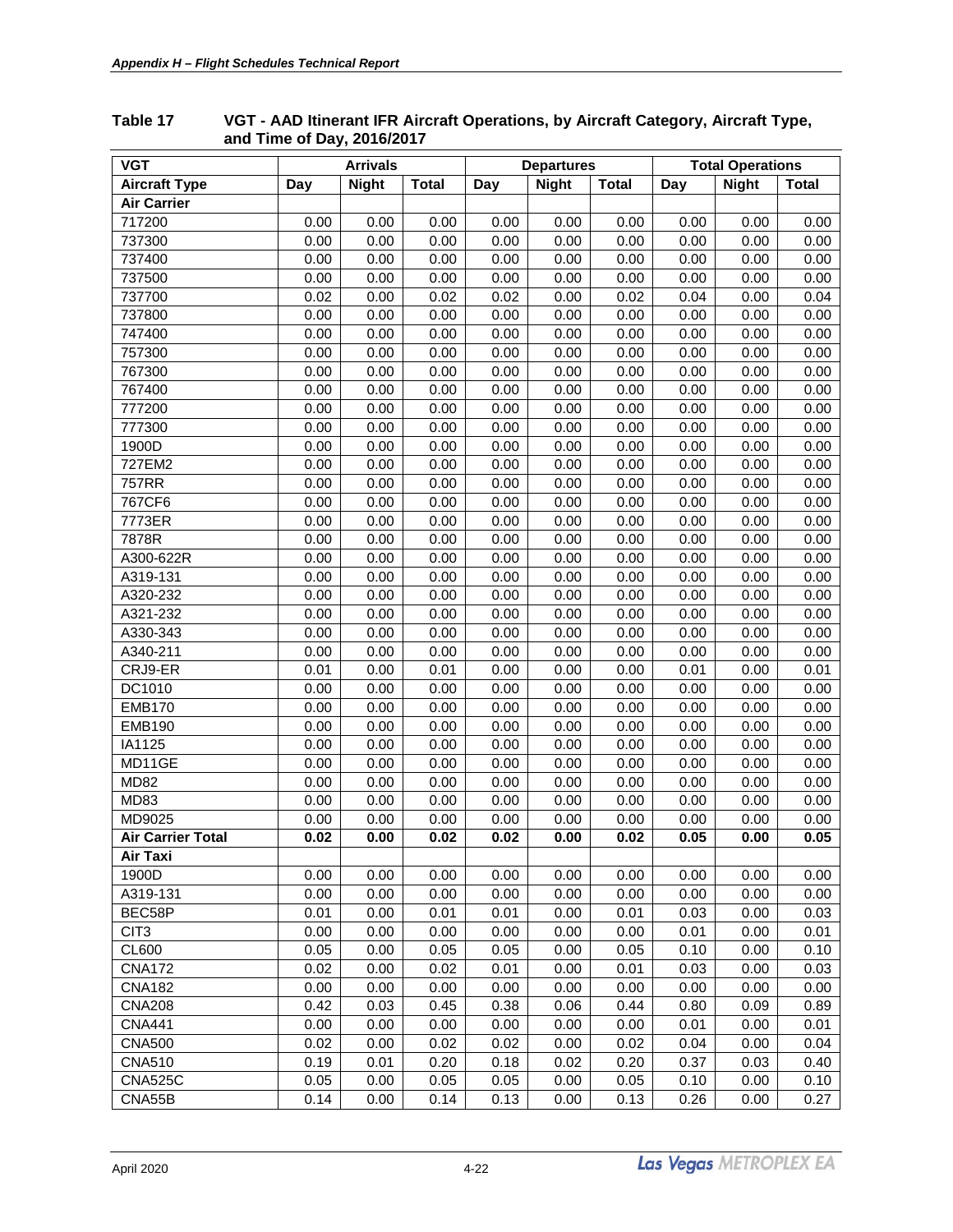| <b>VGT</b>              | <b>Arrivals</b> |              | <b>Departures</b> |      |              | <b>Total Operations</b> |      |              |              |
|-------------------------|-----------------|--------------|-------------------|------|--------------|-------------------------|------|--------------|--------------|
| <b>Aircraft Type</b>    | Day             | <b>Night</b> | <b>Total</b>      | Day  | <b>Night</b> | <b>Total</b>            | Day  | <b>Night</b> | <b>Total</b> |
| <b>CNA560U</b>          | 0.07            | 0.00         | 0.07              | 0.07 | 0.00         | 0.07                    | 0.14 | 0.00         | 0.14         |
| CNA560XL                | 0.07            | 0.00         | 0.08              | 0.07 | 0.01         | 0.08                    | 0.14 | 0.01         | 0.15         |
| <b>CNA680</b>           | 0.05            | 0.00         | 0.05              | 0.04 | 0.00         | 0.04                    | 0.10 | 0.00         | 0.10         |
| <b>CNA750</b>           | 0.03            | 0.00         | 0.03              | 0.02 | 0.00         | 0.03                    | 0.05 | 0.00         | 0.05         |
| <b>COMSEP</b>           | 0.00            | 0.00         | 0.00              | 0.00 | 0.00         | 0.00                    | 0.00 | 0.00         | 0.00         |
| DHC <sub>6</sub>        | 0.23            | 0.00         | 0.23              | 0.23 | 0.00         | 0.24                    | 0.46 | 0.01         | 0.47         |
| DO228                   | 0.00            | 0.00         | 0.00              | 0.03 | 0.00         | 0.03                    | 0.03 | 0.00         | 0.03         |
| ECLIPSE500              | 0.00            | 0.00         | 0.00              | 0.00 | 0.00         | 0.00                    | 0.00 | 0.00         | 0.00         |
| <b>EMB145</b>           | 0.02            | 0.01         | 0.03              | 0.03 | 0.00         | 0.03                    | 0.05 | 0.01         | 0.06         |
| EMB14L                  | 0.00            | 0.00         | 0.00              | 0.00 | 0.00         | 0.00                    | 0.00 | 0.00         | 0.00         |
| <b>FAL20</b>            | 0.00            | 0.00         | 0.00              | 0.00 | 0.00         | 0.00                    | 0.00 | 0.00         | 0.00         |
| <b>GASEPF</b>           | 0.00            | 0.00         | 0.00              | 0.00 | 0.00         | 0.00                    | 0.01 | 0.00         | 0.01         |
| <b>GASEPV</b>           | 0.03            | 0.00         | 0.03              | 0.03 | 0.00         | 0.03                    | 0.06 | 0.00         | 0.06         |
| GII                     | 0.00            | 0.00         | 0.00              | 0.00 | 0.00         | 0.00                    | 0.00 | 0.00         | 0.00         |
| GIIB                    | 0.00            | 0.00         | 0.00              | 0.00 | 0.00         | 0.00                    | 0.00 | 0.00         | 0.00         |
| GIV                     | 0.00            | 0.00         | 0.00              | 0.00 | 0.00         | 0.00                    | 0.00 | 0.00         | 0.00         |
| GV                      | 0.00            | 0.00         | 0.00              | 0.00 | 0.00         | 0.00                    | 0.00 | 0.00         | 0.00         |
| <b>HS748A</b>           | 0.00            | 0.00         | 0.00              | 0.00 | 0.00         | 0.00                    | 0.00 | 0.00         | 0.00         |
| IA1125                  | 0.00            | 0.00         | 0.00              | 0.00 | 0.00         | 0.00                    | 0.00 | 0.00         | 0.00         |
| LEAR25                  | 0.00            | 0.00         | 0.00              | 0.00 | 0.00         | 0.00                    | 0.00 | 0.00         | 0.00         |
| LEAR35                  | 0.05            | 0.00         | 0.05              | 0.05 | 0.00         | 0.05                    | 0.11 | 0.00         | 0.11         |
| MU3001                  | 0.02            | 0.00         | 0.02              | 0.02 | 0.00         | 0.02                    | 0.04 | 0.00         | 0.04         |
| <b>PA30</b>             | 0.02            | 0.03         | 0.05              | 0.02 | 0.03         | 0.05                    | 0.04 | 0.06         | 0.10         |
| <b>Air Taxi Total</b>   | 1.51            | 0.08         | 1.59              | 1.46 | 0.13         | 1.59                    | 2.97 | 0.21         | 3.19         |
| <b>General Aviation</b> |                 |              |                   |      |              |                         |      |              |              |
| 717200                  | 0.00            | 0.00         | 0.00              | 0.00 | 0.00         | 0.00                    | 0.01 | 0.00         | 0.01         |
| 737300                  | 0.00            | 0.00         | 0.00              | 0.00 | 0.00         | 0.00                    | 0.00 | 0.00         | 0.00         |
| 737500                  | 0.00            | 0.00         | 0.00              | 0.00 | 0.00         | 0.00                    | 0.00 | 0.00         | 0.00         |
| 737700                  | 0.00            | 0.00         | 0.00              | 0.00 | 0.00         | 0.00                    | 0.01 | 0.00         | 0.01         |
| 737800                  | 0.00            | 0.00         | 0.00              | 0.00 | 0.00         | 0.00                    | 0.00 | 0.00         | 0.00         |
| 767300                  | 0.00            | 0.00         | 0.00              | 0.00 | 0.00         | 0.00                    | 0.00 | 0.00         | 0.00         |
| 1900D                   | 0.00            | 0.00         | 0.00              | 0.00 | 0.00         | 0.00                    | 0.00 | 0.00         | 0.00         |
| 727EM2                  | 0.00            | 0.00         | 0.00              | 0.00 | 0.00         | 0.00                    | 0.00 | 0.00         | 0.00         |
| 747SP                   | 0.00            | 0.00         | 0.00              | 0.00 | 0.00         | 0.00                    | 0.00 | 0.00         | 0.00         |
| 757RR                   | 0.00            | 0.00         | 0.00              | 0.00 | 0.00         | 0.00                    | 0.00 | 0.00         | 0.00         |
| 7773ER                  | 0.00            | 0.00         | 0.00              | 0.00 | 0.00         | 0.00                    | 0.00 | 0.00         | 0.00         |
| 7878R                   | 0.00            | 0.00         | 0.00              | 0.00 | 0.00         | 0.00                    | 0.00 | 0.00         | 0.00         |
| A300-622R               | 0.00            | 0.00         | 0.00              | 0.00 | 0.00         | 0.00                    | 0.00 | 0.00         | 0.00         |
| A319-131                | 0.00            | 0.00         | 0.00              | 0.00 | 0.00         | 0.00                    | 0.00 | 0.00         | 0.00         |
| A320-232                | 0.00            | 0.00         | 0.00              | 0.00 | 0.00         | 0.00                    | 0.00 | 0.00         | 0.00         |
| A340-642                | 0.00            | 0.00         | 0.00              | 0.00 | 0.00         | 0.00                    | 0.00 | 0.00         | 0.00         |
| BEC58P                  | 0.95            | 0.00         | 0.95              | 0.91 | 0.03         | 0.95                    | 1.86 | 0.04         | 1.90         |
| CIT <sub>3</sub>        | 0.01            | 0.00         | 0.01              | 0.01 | 0.00         | 0.01                    | 0.03 | 0.00         | 0.03         |
| <b>CL600</b>            | 0.01            | 0.00         | 0.01              | 0.01 | 0.00         | 0.01                    | 0.02 | 0.00         | 0.02         |
| <b>CNA172</b>           | 2.80            | 0.07         | 2.86              | 2.74 | 0.12         | 2.85                    | 5.53 | 0.18         | 5.72         |
| <b>CNA182</b>           | 0.24            | 0.01         | 0.25              | 0.24 | 0.01         | 0.25                    | 0.48 | 0.02         | 0.51         |
| <b>CNA208</b>           | 1.32            | 0.07         | 1.40              | 1.24 | 0.17         | 1.41                    | 2.56 | 0.24         | 2.80         |
| <b>CNA441</b>           | 0.95            | 0.01         | 0.96              | 0.93 | 0.03         | 0.96                    | 1.88 | 0.04         | 1.92         |
| <b>CNA500</b>           | 0.20            | 0.00         | 0.20              | 0.20 | 0.00         | 0.21                    | 0.41 | 0.01         | 0.41         |
| <b>CNA510</b>           | 0.17            | 0.00         | 0.17              | 0.16 | 0.02         | 0.17                    | 0.33 | 0.02         | 0.34         |
| <b>CNA525C</b>          | 0.47            | 0.02         | 0.49              | 0.43 | 0.06         | 0.49                    | 0.91 | 0.07         | 0.98         |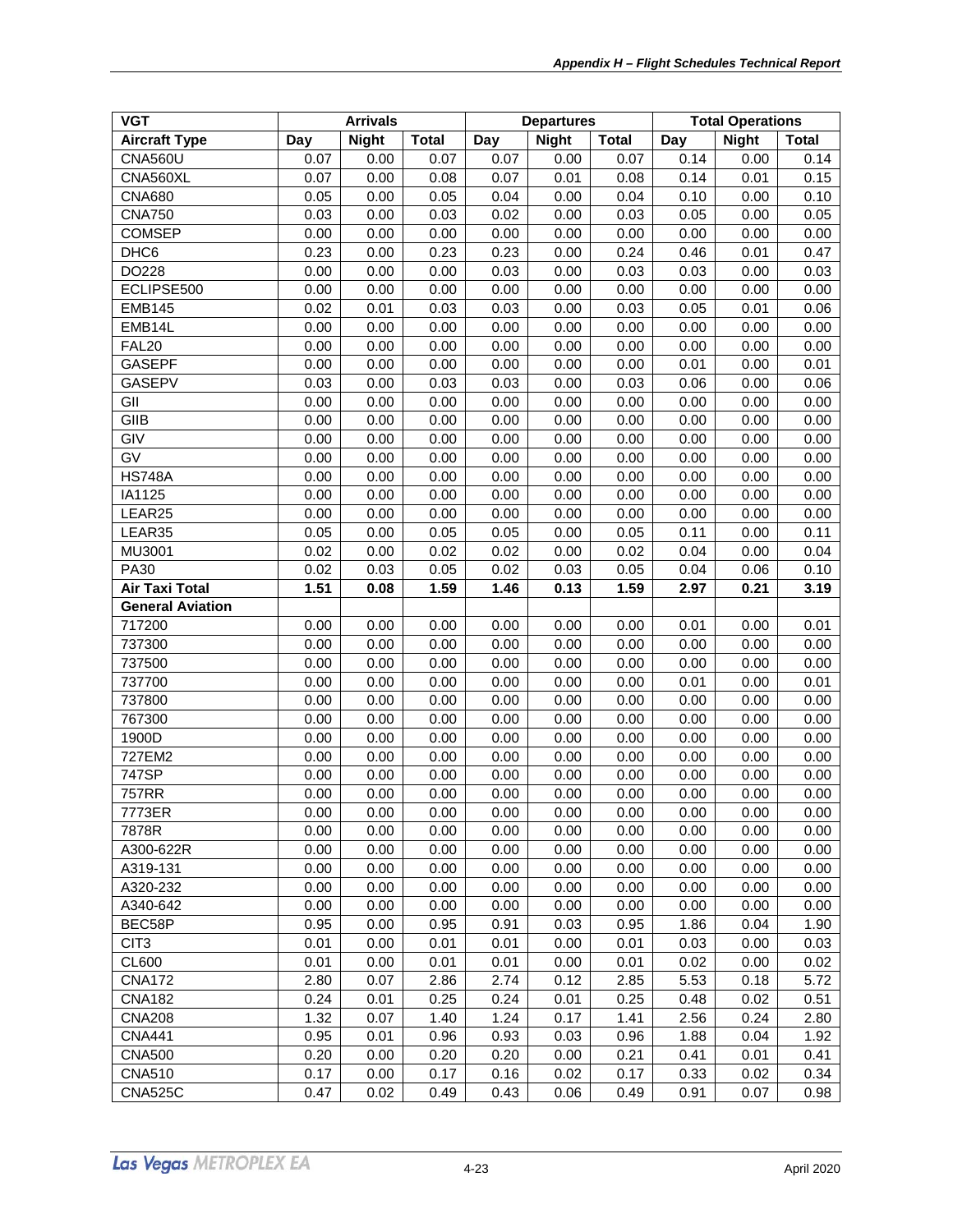| <b>VGT</b>                    |       | <b>Arrivals</b> |              | <b>Departures</b> |              |              | <b>Total Operations</b> |              |              |
|-------------------------------|-------|-----------------|--------------|-------------------|--------------|--------------|-------------------------|--------------|--------------|
| <b>Aircraft Type</b>          | Day   | <b>Night</b>    | <b>Total</b> | Day               | <b>Night</b> | <b>Total</b> | Day                     | <b>Night</b> | <b>Total</b> |
| CNA55B                        | 0.44  | 0.01            | 0.46         | 0.42              | 0.05         | 0.46         | 0.86                    | 0.06         | 0.92         |
| <b>CNA560U</b>                | 0.16  | 0.00            | 0.16         | 0.15              | 0.00         | 0.15         | 0.31                    | 0.00         | 0.31         |
| CNA560XL                      | 0.17  | 0.01            | 0.19         | 0.18              | 0.01         | 0.18         | 0.35                    | 0.02         | 0.37         |
| <b>CNA680</b>                 | 0.11  | 0.00            | 0.11         | 0.11              | 0.01         | 0.13         | 0.23                    | 0.01         | 0.24         |
| <b>CNA750</b>                 | 0.07  | 0.00            | 0.07         | 0.06              | 0.00         | 0.07         | 0.13                    | 0.01         | 0.14         |
| <b>COMSEP</b>                 | 0.83  | 0.01            | 0.84         | 0.80              | 0.04         | 0.83         | 1.63                    | 0.05         | 1.68         |
| CRJ9-ER                       | 0.00  | 0.00            | 0.00         | 0.00              | 0.00         | 0.00         | 0.00                    | 0.00         | 0.00         |
| DHC6                          | 0.78  | 0.01            | 0.79         | 0.76              | 0.03         | 0.79         | 1.54                    | 0.04         | 1.58         |
| DHC6QP                        | 0.01  | 0.00            | 0.01         | 0.01              | 0.00         | 0.01         | 0.03                    | 0.00         | 0.03         |
| DO228                         | 0.34  | 0.00            | 0.34         | 0.26              | 0.08         | 0.34         | 0.60                    | 0.08         | 0.68         |
| ECLIPSE500                    | 0.18  | 0.00            | 0.18         | 0.18              | 0.00         | 0.18         | 0.36                    | 0.00         | 0.36         |
| <b>EMB145</b>                 | 0.00  | 0.00            | 0.00         | 0.00              | 0.00         | 0.00         | 0.00                    | 0.00         | 0.00         |
| EMB14L                        | 0.00  | 0.00            | 0.00         | 0.00              | 0.00         | 0.00         | 0.00                    | 0.00         | 0.00         |
| <b>EMB190</b>                 | 0.00  | 0.00            | 0.00         | 0.00              | 0.00         | 0.00         | 0.00                    | 0.00         | 0.00         |
| <b>FAL20</b>                  | 0.00  | 0.00            | 0.00         | 0.00              | 0.00         | 0.00         | 0.00                    | 0.00         | 0.00         |
| <b>GASEPF</b>                 | 0.49  | 0.01            | 0.50         | 0.48              | 0.02         | 0.50         | 0.98                    | 0.03         | 1.01         |
| <b>GASEPV</b>                 | 1.46  | 0.01            | 1.47         | 1.41              | 0.07         | 1.48         | 2.87                    | 0.08         | 2.95         |
| GII                           | 0.00  | 0.00            | 0.00         | 0.00              | 0.00         | 0.00         | 0.00                    | 0.00         | 0.00         |
| GIIB                          | 0.01  | 0.00            | 0.01         | 0.01              | 0.00         | 0.01         | 0.02                    | 0.00         | 0.02         |
| GIV                           | 0.09  | 0.00            | 0.09         | 0.09              | 0.00         | 0.09         | 0.19                    | 0.00         | 0.19         |
| $\overline{GV}$               | 0.04  | 0.00            | 0.04         | 0.04              | 0.00         | 0.04         | 0.07                    | 0.00         | 0.08         |
| <b>HS748A</b>                 | 0.00  | 0.00            | 0.00         | 0.00              | 0.00         | 0.00         | 0.00                    | 0.00         | 0.00         |
| IA1125                        | 0.00  | 0.00            | 0.00         | 0.00              | 0.00         | 0.00         | 0.00                    | 0.00         | 0.01         |
| LEAR25                        | 0.01  | 0.00            | 0.01         | 0.01              | 0.00         | 0.01         | 0.01                    | 0.00         | 0.01         |
| LEAR35                        | 0.14  | 0.02            | 0.16         | 0.15              | 0.01         | 0.16         | 0.28                    | 0.03         | 0.32         |
| <b>MD81</b>                   | 0.00  | 0.00            | 0.00         | 0.00              | 0.00         | 0.00         | 0.00                    | 0.00         | 0.00         |
| MD9025                        | 0.00  | 0.00            | 0.00         | 0.00              | 0.00         | 0.00         | 0.00                    | 0.00         | 0.00         |
| MU3001                        | 0.09  | 0.00            | 0.09         | 0.09              | 0.00         | 0.09         | 0.18                    | 0.00         | 0.18         |
| <b>PA30</b>                   | 1.00  | 0.15            | 1.16         | 1.06              | 0.09         | 1.15         | 2.06                    | 0.25         | 2.31         |
| <b>PA42</b>                   | 0.07  | 0.01            | 0.08         | 0.08              | 0.00         | 0.08         | 0.15                    | 0.01         | 0.16         |
| <b>General Aviation Total</b> | 13.63 | 0.46            | 14.09        | 13.23             | 0.85         | 14.09        | 26.87                   | 1.31         | 28.18        |
| <b>Military</b>               |       |                 |              |                   |              |              |                         |              |              |
| 747SP                         | 0.00  | 0.00            | 0.00         | 0.00              | 0.00         | 0.00         | 0.00                    | 0.00         | 0.00         |
| C130                          | 0.00  | 0.00            | 0.00         | 0.00              | 0.00         | 0.00         | 0.00                    | 0.00         | 0.00         |
| <b>GASEPV</b>                 | 0.64  | 0.00            | 0.64         | 0.43              | 0.21         | 0.64         | 1.07                    | 0.21         | 1.29         |
| <b>Military Total</b>         | 0.64  | 0.00            | 0.64         | 0.43              | 0.21         | 0.64         | 1.07                    | 0.21         | 1.29         |
| <b>Grand Total</b>            | 15.81 | 0.54            | 16.35        | 15.15             | 1.20         | 16.35        | 30.96                   | 1.74         | 32.70        |

*Daytime operations arrive or depart between 7:00 a.m. and 9:59 p.m.; nighttime operations arrive or depart between 10:00 p.m. and 6:59 a.m.*

*For documentation purposes, the numbers of operations are presented to a precision of two digits after the decimal point to show numbers of operations that are greater than zero but less than 1.*

*Totals may not add up due to rounding.*

Source: PDARS Data (11/1/2016-10/31/2017), OPSNET (accessed June 2018), ATAC Corporation, June 2018.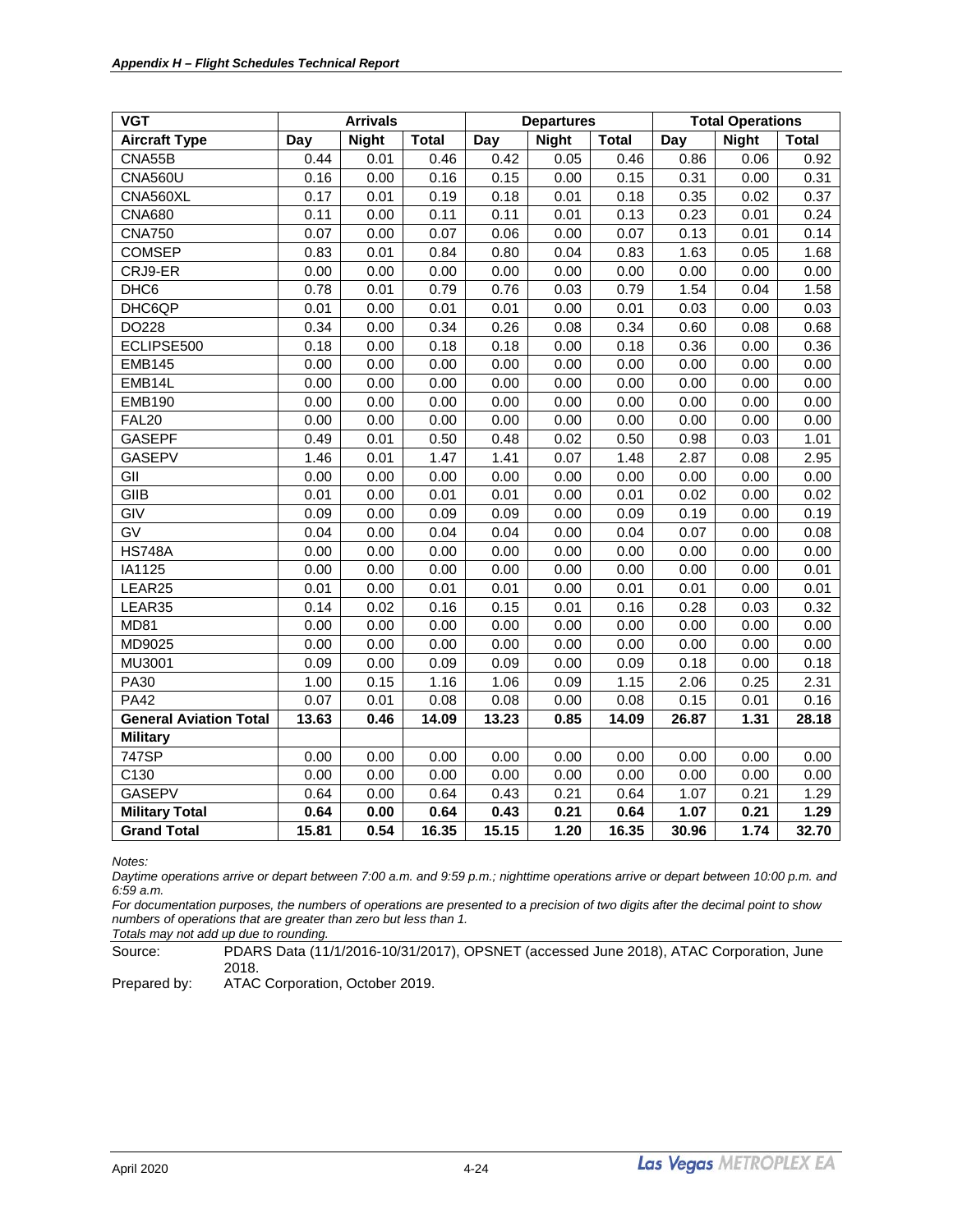| <b>HND</b>               | <b>Arrivals</b> |              |              | <b>Departures</b> |              | <b>Total Operations</b> |      |              |       |
|--------------------------|-----------------|--------------|--------------|-------------------|--------------|-------------------------|------|--------------|-------|
| <b>Aircraft Type</b>     | Day             | <b>Night</b> | <b>Total</b> | Day               | <b>Night</b> | <b>Total</b>            | Day  | <b>Night</b> | Total |
| <b>Air Carrier</b>       |                 |              |              |                   |              |                         |      |              |       |
| 717200                   | 0.00            | 0.00         | 0.00         | 0.00              | 0.00         | 0.00                    | 0.00 | 0.00         | 0.00  |
| 737300                   | 0.00            | 0.00         | 0.00         | 0.00              | 0.00         | 0.00                    | 0.00 | 0.00         | 0.00  |
| 737400                   | 0.00            | 0.00         | 0.00         | 0.00              | 0.00         | 0.00                    | 0.00 | 0.00         | 0.00  |
| 737500                   | 0.00            | 0.00         | 0.00         | 0.00              | 0.00         | 0.00                    | 0.00 | 0.00         | 0.00  |
| 737700                   | 0.03            | 0.00         | 0.03         | 0.00              | 0.00         | 0.00                    | 0.03 | 0.00         | 0.03  |
| 737800                   | 0.00            | 0.00         | 0.00         | 0.00              | 0.00         | 0.00                    | 0.00 | 0.00         | 0.00  |
| 747400                   | 0.00            | 0.00         | 0.00         | 0.00              | 0.00         | 0.00                    | 0.00 | 0.00         | 0.00  |
| 757300                   | 0.00            | 0.00         | 0.00         | 0.00              | 0.00         | 0.00                    | 0.00 | 0.00         | 0.00  |
| 767300                   | 0.00            | 0.00         | 0.00         | 0.00              | 0.00         | 0.00                    | 0.00 | 0.00         | 0.00  |
| 767400                   | 0.00            | 0.00         | 0.00         | 0.00              | 0.00         | 0.00                    | 0.00 | 0.00         | 0.00  |
| 777200                   | 0.00            | 0.00         | 0.00         | 0.00              | 0.00         | 0.00                    | 0.00 | 0.00         | 0.00  |
| 777300                   | 0.00            | 0.00         | 0.00         | 0.00              | 0.00         | 0.00                    | 0.00 | 0.00         | 0.00  |
| 1900D                    | 0.00            | 0.00         | 0.00         | 0.00              | 0.00         | 0.00                    | 0.00 | 0.00         | 0.00  |
| 727EM2                   | 0.00            | 0.00         | 0.00         | 0.00              | 0.00         | 0.00                    | 0.00 | 0.00         | 0.00  |
| 7378MAX                  | 0.00            | 0.00         | 0.00         | 0.00              | 0.00         | 0.00                    | 0.00 | 0.00         | 0.00  |
| 757RR                    | 0.00            | 0.00         | 0.00         | 0.00              | 0.00         | 0.00                    | 0.00 | 0.00         | 0.00  |
| 767CF6                   | 0.00            | 0.00         | 0.00         | 0.00              | 0.00         | 0.00                    | 0.00 | 0.00         | 0.00  |
| 7773ER                   | 0.00            | 0.00         | 0.00         | 0.00              | 0.00         | 0.00                    | 0.00 | 0.00         | 0.00  |
| 7878R                    | 0.00            | 0.00         | 0.00         | 0.00              | 0.00         | 0.00                    | 0.00 | 0.00         | 0.00  |
| A300-622R                | 0.00            | 0.00         | 0.00         | 0.00              | 0.00         | 0.00                    | 0.00 | 0.00         | 0.00  |
| A319-131                 | 0.00            | 0.00         | 0.00         | 0.00              | 0.00         | 0.00                    | 0.00 | 0.00         | 0.00  |
| A320-232                 | 0.00            | 0.00         | 0.00         | 0.00              | 0.00         | 0.00                    | 0.00 | 0.00         | 0.00  |
| A321-232                 | 0.00            | 0.00         | 0.00         | 0.00              | 0.00         | 0.00                    | 0.00 | 0.00         | 0.00  |
| A330-343                 | 0.00            | 0.00         | 0.00         | 0.00              | 0.00         | 0.00                    | 0.00 | 0.00         | 0.00  |
| A340-211                 | 0.00            | 0.00         | 0.00         | 0.00              | 0.00         | 0.00                    | 0.00 | 0.00         | 0.00  |
| CRJ9-ER                  | 0.00            | 0.00         | 0.00         | 0.00              | 0.00         | 0.00                    | 0.00 | 0.00         | 0.00  |
| DC1010                   | 0.00            | 0.00         | 0.00         | 0.00              | 0.00         | 0.00                    | 0.00 | 0.00         | 0.00  |
| <b>EMB170</b>            | 0.00            | 0.00         | 0.00         | 0.00              | 0.00         | 0.00                    | 0.00 | 0.00         | 0.00  |
| <b>EMB190</b>            | 0.00            | 0.00         | 0.00         | 0.00              | 0.00         | 0.00                    | 0.00 | 0.00         | 0.00  |
| IA1125                   | 0.03            | 0.00         | 0.03         | 0.03              | 0.00         | 0.03                    | 0.06 | 0.00         | 0.06  |
| MD11GE                   | 0.00            | 0.00         | 0.00         | 0.00              | 0.00         | 0.00                    | 0.00 | 0.00         | 0.00  |
| <b>MD82</b>              | 0.00            | 0.00         | 0.00         | 0.00              | 0.00         | 0.00                    | 0.00 | 0.00         | 0.00  |
| MD83                     | 0.00            | 0.00         | 0.00         | 0.00              | 0.00         | 0.00                    | 0.00 | 0.00         | 0.00  |
| MD9025                   | 0.00            | 0.00         | 0.00         | 0.00              | 0.00         | 0.00                    | 0.00 | 0.00         | 0.00  |
| <b>Air Carrier Total</b> | 0.05            | 0.00         | 0.05         | 0.03              | 0.00         | 0.03                    | 0.08 | 0.00         | 0.08  |
| Air Taxi                 |                 |              |              |                   |              |                         |      |              |       |
| 1900D                    | 0.67            | 0.01         | 0.68         | 0.50              | 0.01         | 0.50                    | 1.17 | 0.02         | 1.18  |
| A319-131                 | 0.00            | 0.00         | 0.00         | 0.00              | 0.00         | 0.00                    | 0.00 | 0.00         | 0.00  |
| BEC58P                   | 0.09            | 0.00         | 0.09         | 0.10              | 0.00         | 0.10                    | 0.19 | 0.00         | 0.19  |
| CIT <sub>3</sub>         | 0.02            | 0.00         | 0.02         | 0.02              | 0.00         | 0.02                    | 0.03 | 0.00         | 0.03  |
| <b>CL600</b>             | 0.17            | 0.01         | 0.18         | 0.18              | 0.01         | 0.19                    | 0.35 | 0.02         | 0.36  |
| <b>CNA172</b>            | 0.01            | 0.00         | 0.01         | 0.01              | 0.00         | 0.01                    | 0.01 | 0.00         | 0.01  |
| <b>CNA182</b>            | 0.01            | 0.00         | 0.01         | 0.00              | 0.00         | 0.00                    | 0.01 | 0.00         | 0.01  |
| <b>CNA208</b>            | 0.10            | 0.00         | 0.11         | 0.10              | 0.01         | 0.11                    | 0.20 | 0.01         | 0.21  |
| <b>CNA441</b>            | 0.00            | 0.00         | 0.00         | 0.00              | 0.00         | 0.00                    | 0.00 | 0.00         | 0.00  |
| <b>CNA500</b>            | 0.01            | 0.00         | 0.01         | 0.01              | 0.00         | 0.01                    | 0.02 | 0.00         | 0.02  |
| <b>CNA510</b>            | 0.05            | 0.00         | 0.05         | 0.05              | 0.00         | 0.05                    | 0.11 | 0.00         | 0.11  |
| <b>CNA525C</b>           | 0.08            | 0.01         | 0.09         | 0.10              | 0.02         | 0.12                    | 0.19 | 0.02         | 0.21  |

<span id="page-30-0"></span>**Table 18 HND - AAD Itinerant IFR Aircraft Operations, by Aircraft Category, Aircraft Type, and Time of Day, 2020**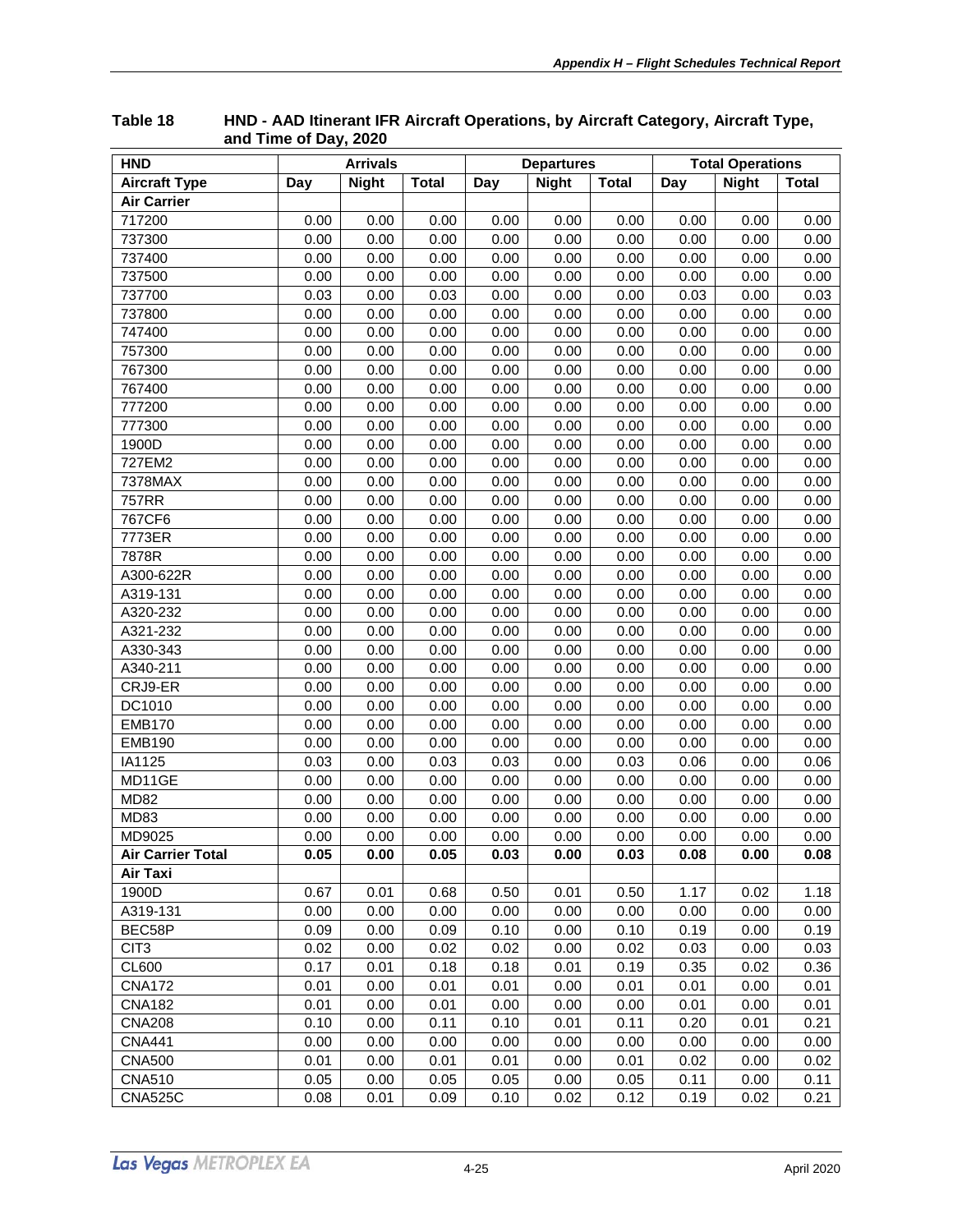| <b>HND</b>              |      | <b>Arrivals</b> |              | <b>Departures</b> |              |              | <b>Total Operations</b> |              |              |  |
|-------------------------|------|-----------------|--------------|-------------------|--------------|--------------|-------------------------|--------------|--------------|--|
| <b>Aircraft Type</b>    | Day  | <b>Night</b>    | <b>Total</b> | Day               | <b>Night</b> | <b>Total</b> | Day                     | <b>Night</b> | <b>Total</b> |  |
| CNA55B                  | 0.20 | 0.00            | 0.20         | 0.21              | 0.01         | 0.21         | 0.41                    | 0.01         | 0.42         |  |
| <b>CNA560U</b>          | 0.06 | 0.00            | 0.06         | 0.06              | 0.00         | 0.06         | 0.11                    | 0.00         | 0.12         |  |
| CNA560XL                | 0.18 | 0.00            | 0.18         | 0.18              | 0.01         | 0.19         | 0.36                    | 0.01         | 0.37         |  |
| <b>CNA680</b>           | 0.10 | 0.00            | 0.11         | 0.11              | 0.01         | 0.11         | 0.21                    | 0.01         | 0.22         |  |
| <b>CNA750</b>           | 0.54 | 0.02            | 0.56         | 0.56              | 0.05         | 0.61         | 1.10                    | 0.06         | 1.17         |  |
| <b>COMSEP</b>           | 0.01 | 0.00            | 0.01         | 0.01              | 0.00         | 0.01         | 0.02                    | 0.00         | 0.02         |  |
| DHC <sub>6</sub>        | 0.27 | 0.00            | 0.27         | 0.27              | 0.01         | 0.27         | 0.54                    | 0.01         | 0.55         |  |
| DO228                   | 0.00 | 0.00            | 0.00         | 0.00              | 0.00         | 0.00         | 0.00                    | 0.00         | 0.00         |  |
| ECLIPSE500              | 0.01 | 0.00            | 0.01         | 0.01              | 0.00         | 0.01         | 0.01                    | 0.00         | 0.01         |  |
| <b>EMB145</b>           | 0.02 | 0.00            | 0.02         | 0.02              | 0.00         | 0.02         | 0.04                    | 0.00         | 0.04         |  |
| EMB14L                  | 0.00 | 0.00            | 0.00         | 0.00              | 0.00         | 0.00         | 0.00                    | 0.00         | 0.00         |  |
| <b>FAL20</b>            | 0.00 | 0.00            | 0.00         | 0.00              | 0.00         | 0.00         | 0.00                    | 0.00         | 0.00         |  |
| <b>GASEPF</b>           | 0.00 | 0.00            | 0.00         | 0.00              | 0.00         | 0.00         | 0.00                    | 0.00         | 0.00         |  |
| GASEPV                  | 0.02 | 0.00            | 0.02         | 0.02              | 0.00         | 0.02         | 0.03                    | 0.00         | 0.03         |  |
| GII                     | 0.00 | 0.00            | 0.00         | 0.00              | 0.00         | 0.00         | 0.00                    | 0.00         | 0.00         |  |
| GIIB                    | 0.00 | 0.00            | 0.01         | 0.01              | 0.00         | 0.01         | 0.01                    | 0.00         | 0.01         |  |
| GIV                     | 0.02 | 0.00            | 0.02         | 0.03              | 0.01         | 0.03         | 0.05                    | 0.01         | 0.05         |  |
| GV                      | 0.06 | 0.00            | 0.06         | 0.06              | 0.00         | 0.06         | 0.12                    | 0.00         | 0.12         |  |
| <b>HS748A</b>           | 0.00 | 0.00            | 0.00         | 0.00              | 0.00         | 0.00         | 0.00                    | 0.00         | 0.00         |  |
| IA1125                  | 0.00 | 0.00            | 0.00         | 0.00              | 0.00         | 0.00         | 0.00                    | 0.00         | 0.00         |  |
| LEAR25                  | 0.00 | 0.00            | 0.00         | 0.00              | 0.00         | 0.00         | 0.00                    | 0.00         | 0.00         |  |
| LEAR35                  | 0.36 | 0.04            | 0.40         | 0.38              | 0.04         | 0.42         | 0.74                    | 0.08         | 0.82         |  |
| MU3001                  | 0.26 | 0.02            | 0.28         | 0.28              | 0.03         | 0.30         | 0.54                    | 0.05         | 0.58         |  |
| PA30                    | 0.00 | 0.00            | 0.00         | 0.00              | 0.01         | 0.01         | 0.00                    | 0.01         | 0.02         |  |
| Air Taxi Total          | 3.32 | 0.12            | 3.44         | 3.26              | 0.20         | 3.46         | 6.58                    | 0.33         | 6.90         |  |
| <b>General Aviation</b> |      |                 |              |                   |              |              |                         |              |              |  |
| 717200                  | 0.00 | 0.00            | 0.00         | 0.00              | 0.00         | 0.00         | 0.00                    | 0.00         | 0.00         |  |
| 737300                  | 0.00 | 0.00            | 0.00         | 0.00              | 0.00         | 0.00         | 0.00                    | 0.00         | 0.00         |  |
| 737500                  | 0.00 | 0.00            | 0.00         | 0.00              | 0.00         | 0.00         | 0.00                    | 0.00         | 0.00         |  |
| 737700                  | 0.00 | 0.00            | 0.00         | 0.00              | 0.00         | 0.00         | 0.00                    | 0.00         | 0.00         |  |
| 737800                  | 0.00 | 0.00            | 0.00         | 0.00              | 0.00         | 0.00         | 0.00                    | 0.00         | 0.00         |  |
| 767300                  | 0.00 | 0.00            | 0.00         | 0.00              | 0.00         | 0.00         | 0.00                    | 0.00         | 0.00         |  |
| 1900D                   | 0.01 | 0.00            | 0.01         | 0.24              | 0.00         | 0.24         | 0.25                    | 0.00         | 0.25         |  |
| 727EM2                  | 0.00 | 0.00            | 0.00         | 0.00              | 0.00         | 0.00         | 0.00                    | 0.00         | 0.00         |  |
| 747SP                   | 0.00 | 0.00            | 0.00         | 0.00              | 0.00         | 0.00         | 0.00                    | 0.00         | 0.00         |  |
| 757RR                   | 0.00 | 0.00            | 0.00         | 0.00              | 0.00         | 0.00         | 0.00                    | 0.00         | 0.00         |  |
| 7773ER                  | 0.00 | 0.00            | 0.00         | 0.00              | 0.00         | 0.00         | 0.00                    | 0.00         | 0.00         |  |
| 7878R                   | 0.00 | 0.00            | 0.00         | 0.00              | 0.00         | 0.00         | 0.00                    | 0.00         | 0.00         |  |
| A300-622R               | 0.00 | 0.00            | 0.00         | 0.00              | 0.00         | 0.00         | 0.00                    | 0.00         | 0.00         |  |
| A319-131                | 0.00 | 0.00            | 0.00         | 0.00              | 0.00         | 0.00         | 0.00                    | 0.00         | 0.00         |  |
| A320-232                | 0.00 | 0.00            | 0.00         | 0.00              | 0.00         | 0.00         | 0.00                    | 0.00         | 0.00         |  |
| A340-642                | 0.00 | 0.00            | 0.00         | 0.00              | 0.00         | 0.00         | 0.00                    | 0.00         | 0.00         |  |
| BEC58P                  | 0.78 | 0.01            | 0.79         | 0.76              | 0.02         | 0.77         | 1.54                    | 0.03         | 1.56         |  |
| CIT <sub>3</sub>        | 0.17 | 0.00            | 0.17         | 0.16              | 0.00         | 0.16         | 0.33                    | 0.00         | 0.33         |  |
| CL600                   | 0.74 | 0.01            | 0.76         | 0.65              | 0.10         | 0.75         | 1.39                    | 0.11         | 1.50         |  |
| <b>CNA172</b>           | 0.18 | 0.02            | 0.20         | 0.20              | 0.01         | 0.20         | 0.38                    | 0.02         | 0.40         |  |
| <b>CNA182</b>           | 0.23 | 0.01            | 0.23         | 0.21              | 0.03         | 0.23         | 0.43                    | 0.03         | 0.46         |  |
| <b>CNA208</b>           | 1.27 | 0.05            | 1.31         | 1.25              | 0.05         | 1.30         | 2.52                    | 0.09         | 2.62         |  |
| <b>CNA441</b>           | 0.89 | 0.01            | 0.90         | 0.85              | 0.03         | 0.88         | 1.75                    | 0.04         | 1.79         |  |
| <b>CNA500</b>           | 0.29 | 0.00            | 0.29         | 0.28              | 0.01         | 0.29         | 0.57                    | 0.01         | 0.59         |  |
| <b>CNA510</b>           | 0.57 | 0.02            | 0.59         | 0.57              | 0.01         | 0.58         | 1.14                    | 0.03         | 1.18         |  |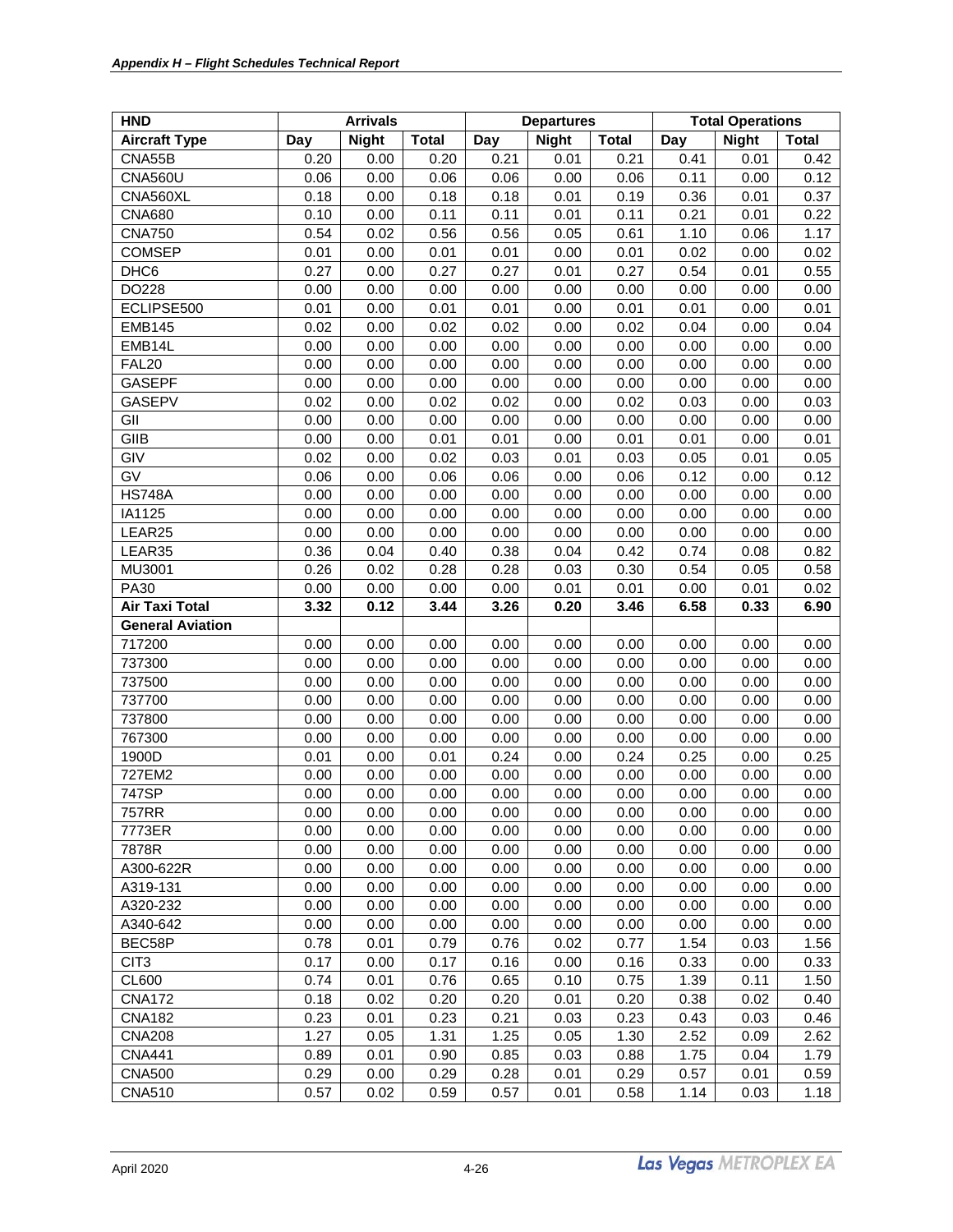| <b>HND</b>                    | <b>Arrivals</b> |              |              | <b>Departures</b> |              |              | <b>Total Operations</b> |              |              |
|-------------------------------|-----------------|--------------|--------------|-------------------|--------------|--------------|-------------------------|--------------|--------------|
| <b>Aircraft Type</b>          | Day             | <b>Night</b> | <b>Total</b> | Day               | <b>Night</b> | <b>Total</b> | Day                     | <b>Night</b> | <b>Total</b> |
| <b>CNA525C</b>                | 1.77            | 0.11         | 1.89         | 1.68              | 0.15         | 1.83         | 3.46                    | 0.26         | 3.72         |
| CNA55B                        | 1.33            | 0.06         | 1.38         | 1.29              | 0.07         | 1.37         | 2.62                    | 0.13         | 2.75         |
| <b>CNA560U</b>                | 0.55            | 0.03         | 0.58         | 0.55              | 0.03         | 0.58         | 1.10                    | 0.06         | 1.16         |
| CNA560XL                      | 0.55            | 0.01         | 0.56         | 0.54              | 0.01         | 0.55         | 1.10                    | 0.02         | 1.12         |
| <b>CNA680</b>                 | 0.29            | 0.10         | 0.39         | 0.38              | 0.01         | 0.39         | 0.68                    | 0.11         | 0.79         |
| <b>CNA750</b>                 | 0.52            | 0.04         | 0.56         | 0.52              | 0.03         | 0.55         | 1.04                    | 0.07         | 1.11         |
| <b>COMSEP</b>                 | 0.58            | 0.00         | 0.58         | 0.54              | 0.03         | 0.57         | 1.12                    | 0.03         | 1.15         |
| CRJ9-ER                       | 0.00            | 0.00         | 0.00         | 0.00              | 0.00         | 0.00         | 0.00                    | 0.00         | 0.00         |
| DHC <sub>6</sub>              | 1.39            | 0.07         | 1.46         | 1.38              | 0.07         | 1.45         | 2.77                    | 0.14         | 2.91         |
| DHC6QP                        | 0.00            | 0.00         | 0.00         | 0.00              | 0.00         | 0.00         | 0.00                    | 0.00         | 0.00         |
| DO228                         | 0.11            | 0.00         | 0.11         | 0.10              | 0.00         | 0.10         | 0.21                    | 0.00         | 0.21         |
| ECLIPSE500                    | 0.29            | 0.00         | 0.30         | 0.29              | 0.01         | 0.29         | 0.58                    | 0.01         | 0.59         |
| <b>EMB145</b>                 | 0.02            | 0.00         | 0.02         | 0.02              | 0.00         | 0.02         | 0.04                    | 0.00         | 0.04         |
| EMB14L                        | 0.00            | 0.00         | 0.00         | 0.00              | 0.00         | 0.00         | 0.00                    | 0.00         | 0.00         |
| <b>EMB190</b>                 | 0.01            | 0.00         | 0.01         | 0.01              | 0.00         | 0.01         | 0.02                    | 0.00         | 0.02         |
| <b>FAL20</b>                  | 0.09            | 0.00         | 0.10         | 0.08              | 0.01         | 0.09         | 0.18                    | 0.01         | 0.19         |
| <b>GASEPF</b>                 | 0.20            | 0.00         | 0.21         | 0.19              | 0.01         | 0.20         | 0.39                    | 0.02         | 0.41         |
| <b>GASEPV</b>                 | 0.85            | 0.01         | 0.86         | 0.81              | 0.03         | 0.84         | 1.66                    | 0.04         | 1.70         |
| GII                           | 0.02            | 0.00         | 0.02         | 0.02              | 0.00         | 0.02         | 0.04                    | 0.00         | 0.04         |
| GIIB                          | 0.11            | 0.00         | 0.11         | 0.11              | 0.00         | 0.11         | 0.22                    | 0.00         | 0.22         |
| GIV                           | 0.27            | 0.01         | 0.28         | 0.24              | 0.03         | 0.27         | 0.50                    | 0.04         | 0.54         |
| $\overline{GV}$               | 0.31            | 0.02         | 0.33         | 0.30              | 0.03         | 0.33         | 0.62                    | 0.05         | 0.66         |
| <b>HS748A</b>                 | 0.00            | 0.00         | 0.00         | 0.00              | 0.00         | 0.00         | 0.00                    | 0.00         | 0.00         |
| IA1125                        | 0.10            | 0.00         | 0.10         | 0.09              | 0.00         | 0.10         | 0.19                    | 0.00         | 0.19         |
| LEAR25                        | 0.02            | 0.00         | 0.02         | 0.02              | 0.00         | 0.02         | 0.04                    | 0.00         | 0.05         |
| LEAR35                        | 0.66            | 0.04         | 0.70         | 0.64              | 0.06         | 0.70         | 1.30                    | 0.10         | 1.40         |
| <b>MD81</b>                   | 0.00            | 0.00         | 0.00         | 0.00              | 0.00         | 0.00         | 0.00                    | 0.00         | 0.00         |
| MD9025                        | 0.00            | 0.00         | 0.00         | 0.00              | 0.00         | 0.00         | 0.00                    | 0.00         | 0.00         |
| MU3001                        | 0.11            | 0.00         | 0.12         | 0.12              | 0.00         | 0.12         | 0.23                    | 0.00         | 0.24         |
| <b>PA30</b>                   | 0.04            | 0.00         | 0.04         | 0.03              | 0.00         | 0.03         | 0.07                    | 0.00         | 0.07         |
| <b>PA42</b>                   | 0.02            | 0.00         | 0.02         | 0.02              | 0.00         | 0.02         | 0.03                    | 0.00         | 0.03         |
| <b>General Aviation Total</b> | 15.36           | 0.63         | 15.99        | 15.15             | 0.84         | 15.99        | 30.51                   | 1.47         | 31.98        |
| <b>Military</b>               |                 |              |              |                   |              |              |                         |              |              |
| 747SP                         | 0.00            | 0.00         | 0.00         | 0.00              | 0.00         | 0.00         | 0.00                    | 0.00         | 0.00         |
| C130                          | 0.00            | 0.00         | 0.00         | 0.00              | 0.00         | 0.00         | 0.00                    | 0.00         | 0.00         |
| <b>GASEPV</b>                 | 0.00            | 0.00         | 0.00         | 0.00              | 0.00         | 0.00         | 0.00                    | 0.00         | 0.00         |
| <b>Military Total</b>         | 0.00            | 0.00         | 0.00         | 0.00              | 0.00         | 0.00         | 0.00                    | 0.00         | 0.00         |
| <b>Grand Total</b>            | 18.73           | 0.75         | 19.48        | 18.44             | 1.05         | 19.48        | 37.16                   | 1.80         | 38.96        |

*Daytime operations arrive or depart between 7:00 a.m. and 9:59 p.m.; nighttime operations arrive or depart between 10:00 p.m. and 6:59 a.m.*

*For documentation purposes, the numbers of operations are presented to a precision of two digits after the decimal point to show numbers of operations that are greater than zero but less than 1.*

*Totals may not add up due to rounding.*

Source: PDARS Data (11/1/2016-10/31/2017), OPSNET (accessed June 2018), ATAC Corporation, June 2018.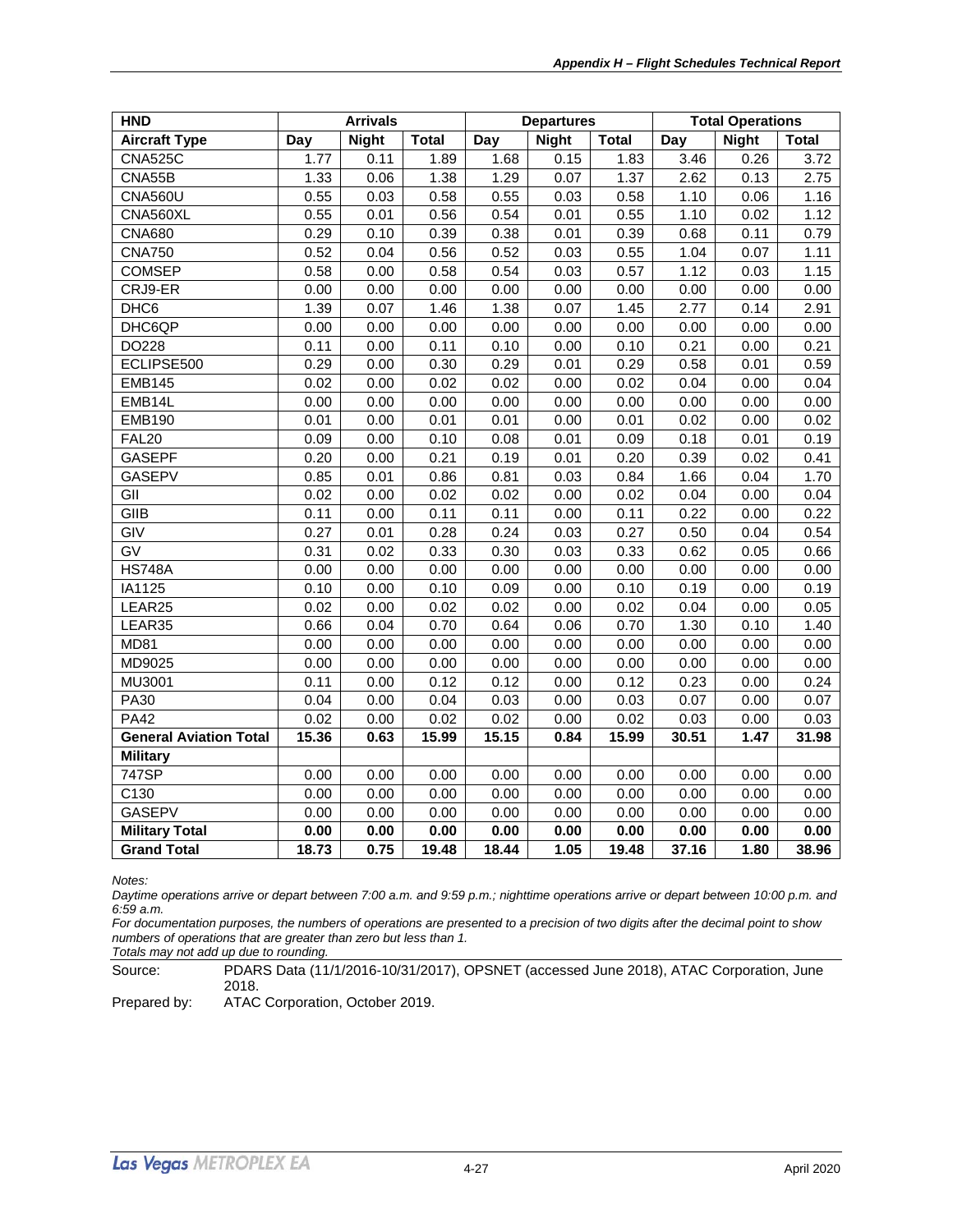| <b>Aircraft Type</b><br><b>Night</b><br><b>Total</b><br><b>Night</b><br><b>Total</b><br><b>Night</b><br>Day<br>Day<br>Day<br><b>Total</b><br><b>Air Carrier</b><br>4.75<br>5.45<br>717200<br>0.71<br>5.17<br>0.29<br>5.45<br>9.91<br>1.00<br>10.91<br>737300<br>0.02<br>0.00<br>0.02<br>0.00<br>0.04<br>0.00<br>0.02<br>0.02<br>0.04<br>737400<br>0.44<br>0.05<br>0.49<br>0.45<br>0.04<br>0.89<br>0.09<br>0.49<br>0.99<br>737500<br>0.03<br>0.00<br>0.03<br>0.03<br>0.00<br>0.03<br>0.07<br>0.00<br>0.07<br>33.97<br>277.90<br>52.44<br>737700<br>243.93<br>120.67<br>18.47<br>139.14<br>364.60<br>417.04<br>737800<br>0.00<br>0.00<br>118.45<br>22.13<br>118.45<br>22.13<br>0.00<br>140.57<br>140.57<br>747400<br>1.04<br>0.00<br>1.05<br>0.95<br>0.09<br>1.05<br>2.00<br>0.10<br>2.09<br>757300<br>0.00<br>0.00<br>0.00<br>1.28<br>0.75<br>2.03<br>1.28<br>0.75<br>2.03<br>1.61<br>5.45<br>7.86<br>3.06<br>767300<br>3.85<br>4.02<br>1.46<br>5.47<br>10.93<br>0.00<br>0.00<br>0.00<br>0.00<br>0.01<br>0.00<br>767400<br>0.01<br>0.01<br>0.01<br>0.33<br>777200<br>0.00<br>0.00<br>0.00<br>0.33<br>0.06<br>0.39<br>0.06<br>0.39<br>0.00<br>0.00<br>0.00<br>0.00<br>0.00<br>0.00<br>777300<br>0.00<br>0.01<br>0.01<br>1900D<br>0.13<br>0.00<br>0.13<br>0.00<br>0.00<br>0.00<br>0.13<br>0.00<br>0.13<br>727EM2<br>0.01<br>0.00<br>0.01<br>0.01<br>0.00<br>0.01<br>0.00<br>0.01<br>0.01<br>3.86<br>32.70<br>7.04<br>7378MAX<br>28.84<br>27.77<br>3.18<br>30.95<br>56.61<br>63.65<br>1.73<br>6.27<br>3.69<br>757RR<br>4.54<br>2.29<br>1.95<br>4.24<br>6.83<br>10.51<br>0.33<br>0.30<br>0.31<br>767CF6<br>0.63<br>0.61<br>0.01<br>0.63<br>0.94<br>1.25<br>0.55<br>7773ER<br>0.93<br>0.01<br>0.94<br>0.54<br>0.55<br>0.95<br>1.49<br>0.01<br>2.21<br>1.72<br>2.21<br>3.75<br>0.67<br>7878R<br>2.03<br>0.18<br>0.49<br>4.42<br>0.20<br>0.99<br>1.29<br>A300-622R<br>1.19<br>0.89<br>0.30<br>1.19<br>1.09<br>2.38<br>5.90<br>A319-131<br>29.13<br>35.03<br>5.14<br>35.04<br>59.03<br>11.04<br>70.07<br>29.90<br>12.32<br>76.71<br>153.44<br>A320-232<br>64.40<br>56.18<br>20.55<br>76.73<br>120.57<br>32.87<br>A321-232<br>41.33<br>7.13<br>48.47<br>34.87<br>13.61<br>48.47<br>76.20<br>20.74<br>96.94<br>1.60<br>1.26<br>A330-343<br>3.06<br>4.65<br>3.39<br>4.65<br>6.45<br>2.86<br>9.31<br>A340-211<br>0.06<br>0.00<br>0.06<br>0.02<br>0.11<br>0.02<br>0.05<br>0.06<br>0.13<br>1.31<br>1.32<br>1.31<br>1.32<br>CRJ9-ER<br>0.01<br>0.02<br>2.61<br>0.03<br>2.64<br>DC1010<br>0.03<br>0.01<br>0.04<br>0.07<br>0.01<br>0.04<br>0.00<br>0.04<br>0.08<br>16.79<br>0.13<br>16.92<br>0.58<br><b>EMB170</b><br>16.46<br>0.45<br>16.92<br>33.25<br>33.84<br>0.14<br>0.00<br>0.14<br>0.15<br>0.00<br>0.29<br>0.00<br>0.29<br><b>EMB190</b><br>0.15<br>IA1125<br>0.00<br>0.00<br>0.00<br>0.00<br>0.00<br>0.00<br>0.00<br>0.00<br>0.00<br>MD11GE<br>0.02<br>0.01<br>0.03<br>0.00<br>0.05<br>0.01<br>0.03<br>0.03<br>0.06<br><b>MD82</b><br>0.00<br>0.00<br>0.00<br>0.00<br>0.00<br>0.00<br>0.00<br>0.00<br>0.00<br>MD83<br>6.21<br>0.00<br>0.00<br>0.00<br>6.21<br>6.27<br>0.05<br>6.27<br>0.05<br>6.27<br>MD9025<br>5.36<br>0.91<br>0.00<br>5.36<br>0.91<br>6.27<br>0.00<br>0.00<br><b>Air Carrier Total</b><br>452.71<br>71.41<br>524.13<br>433.27<br>90.86<br>524.13<br>885.98<br>162.27<br>1048.25<br>Air Taxi<br>1900D<br>0.70<br>0.70<br>0.70<br>0.00<br>0.00<br>0.00<br>0.00<br>0.00<br>0.70<br>A319-131<br>0.00<br>0.00<br>0.00<br>0.00<br>0.01<br>0.01<br>0.00<br>0.01<br>0.01<br>BEC58P<br>0.00<br>0.00<br>0.00<br>0.00<br>0.00<br>0.00<br>0.00<br>0.00<br>0.00<br>CIT <sub>3</sub><br>0.03<br>0.00<br>0.03<br>0.03<br>0.00<br>0.03<br>0.07<br>0.00<br>0.07<br>CL600<br>4.31<br>0.19<br>4.50<br>4.17<br>0.35<br>4.52<br>0.54<br>8.48<br>9.02<br><b>CNA172</b><br>0.00<br>0.00<br>0.00<br>0.00<br>0.00<br>0.00<br>0.00<br>0.00<br>0.00<br><b>CNA182</b><br>0.00<br>0.00<br>0.00<br>0.00<br>0.00<br>0.00<br>0.00<br>0.00<br>0.00<br><b>CNA208</b><br>2.17<br>0.45<br>2.03<br>0.14<br>1.96<br>0.31<br>2.26<br>3.99<br>4.43<br><b>CNA441</b><br>0.01<br>0.00<br>0.01<br>0.01<br>0.00<br>0.01<br>0.03<br>0.00<br>0.03<br><b>CNA500</b><br>0.27<br>0.51<br>0.26<br>0.01<br>0.26<br>0.03<br>0.28<br>0.04<br>0.55<br><b>CNA510</b><br>2.17<br>2.25<br>2.14<br>0.14<br>2.27<br>4.30<br>0.22<br>4.52<br>0.08 | <b>LAS</b>     | <b>Arrivals</b> |      |      | <b>Departures</b> |      | <b>Total Operations</b> |      |      |      |
|-----------------------------------------------------------------------------------------------------------------------------------------------------------------------------------------------------------------------------------------------------------------------------------------------------------------------------------------------------------------------------------------------------------------------------------------------------------------------------------------------------------------------------------------------------------------------------------------------------------------------------------------------------------------------------------------------------------------------------------------------------------------------------------------------------------------------------------------------------------------------------------------------------------------------------------------------------------------------------------------------------------------------------------------------------------------------------------------------------------------------------------------------------------------------------------------------------------------------------------------------------------------------------------------------------------------------------------------------------------------------------------------------------------------------------------------------------------------------------------------------------------------------------------------------------------------------------------------------------------------------------------------------------------------------------------------------------------------------------------------------------------------------------------------------------------------------------------------------------------------------------------------------------------------------------------------------------------------------------------------------------------------------------------------------------------------------------------------------------------------------------------------------------------------------------------------------------------------------------------------------------------------------------------------------------------------------------------------------------------------------------------------------------------------------------------------------------------------------------------------------------------------------------------------------------------------------------------------------------------------------------------------------------------------------------------------------------------------------------------------------------------------------------------------------------------------------------------------------------------------------------------------------------------------------------------------------------------------------------------------------------------------------------------------------------------------------------------------------------------------------------------------------------------------------------------------------------------------------------------------------------------------------------------------------------------------------------------------------------------------------------------------------------------------------------------------------------------------------------------------------------------------------------------------------------------------------------------------------------------------------------------------------------------------------------------------------------------------------------------------------------------------------------------------------------------------------------------------------------------------------------------------------------------------------------------------------------------------------------------------------------------------------------------------------------------------------------------------------------------------------------------------------------------------------------------------------------------------------------------------------------------------------------------------------|----------------|-----------------|------|------|-------------------|------|-------------------------|------|------|------|
|                                                                                                                                                                                                                                                                                                                                                                                                                                                                                                                                                                                                                                                                                                                                                                                                                                                                                                                                                                                                                                                                                                                                                                                                                                                                                                                                                                                                                                                                                                                                                                                                                                                                                                                                                                                                                                                                                                                                                                                                                                                                                                                                                                                                                                                                                                                                                                                                                                                                                                                                                                                                                                                                                                                                                                                                                                                                                                                                                                                                                                                                                                                                                                                                                                                                                                                                                                                                                                                                                                                                                                                                                                                                                                                                                                                                                                                                                                                                                                                                                                                                                                                                                                                                                                                                                               |                |                 |      |      |                   |      |                         |      |      |      |
|                                                                                                                                                                                                                                                                                                                                                                                                                                                                                                                                                                                                                                                                                                                                                                                                                                                                                                                                                                                                                                                                                                                                                                                                                                                                                                                                                                                                                                                                                                                                                                                                                                                                                                                                                                                                                                                                                                                                                                                                                                                                                                                                                                                                                                                                                                                                                                                                                                                                                                                                                                                                                                                                                                                                                                                                                                                                                                                                                                                                                                                                                                                                                                                                                                                                                                                                                                                                                                                                                                                                                                                                                                                                                                                                                                                                                                                                                                                                                                                                                                                                                                                                                                                                                                                                                               |                |                 |      |      |                   |      |                         |      |      |      |
|                                                                                                                                                                                                                                                                                                                                                                                                                                                                                                                                                                                                                                                                                                                                                                                                                                                                                                                                                                                                                                                                                                                                                                                                                                                                                                                                                                                                                                                                                                                                                                                                                                                                                                                                                                                                                                                                                                                                                                                                                                                                                                                                                                                                                                                                                                                                                                                                                                                                                                                                                                                                                                                                                                                                                                                                                                                                                                                                                                                                                                                                                                                                                                                                                                                                                                                                                                                                                                                                                                                                                                                                                                                                                                                                                                                                                                                                                                                                                                                                                                                                                                                                                                                                                                                                                               |                |                 |      |      |                   |      |                         |      |      |      |
|                                                                                                                                                                                                                                                                                                                                                                                                                                                                                                                                                                                                                                                                                                                                                                                                                                                                                                                                                                                                                                                                                                                                                                                                                                                                                                                                                                                                                                                                                                                                                                                                                                                                                                                                                                                                                                                                                                                                                                                                                                                                                                                                                                                                                                                                                                                                                                                                                                                                                                                                                                                                                                                                                                                                                                                                                                                                                                                                                                                                                                                                                                                                                                                                                                                                                                                                                                                                                                                                                                                                                                                                                                                                                                                                                                                                                                                                                                                                                                                                                                                                                                                                                                                                                                                                                               |                |                 |      |      |                   |      |                         |      |      |      |
|                                                                                                                                                                                                                                                                                                                                                                                                                                                                                                                                                                                                                                                                                                                                                                                                                                                                                                                                                                                                                                                                                                                                                                                                                                                                                                                                                                                                                                                                                                                                                                                                                                                                                                                                                                                                                                                                                                                                                                                                                                                                                                                                                                                                                                                                                                                                                                                                                                                                                                                                                                                                                                                                                                                                                                                                                                                                                                                                                                                                                                                                                                                                                                                                                                                                                                                                                                                                                                                                                                                                                                                                                                                                                                                                                                                                                                                                                                                                                                                                                                                                                                                                                                                                                                                                                               |                |                 |      |      |                   |      |                         |      |      |      |
|                                                                                                                                                                                                                                                                                                                                                                                                                                                                                                                                                                                                                                                                                                                                                                                                                                                                                                                                                                                                                                                                                                                                                                                                                                                                                                                                                                                                                                                                                                                                                                                                                                                                                                                                                                                                                                                                                                                                                                                                                                                                                                                                                                                                                                                                                                                                                                                                                                                                                                                                                                                                                                                                                                                                                                                                                                                                                                                                                                                                                                                                                                                                                                                                                                                                                                                                                                                                                                                                                                                                                                                                                                                                                                                                                                                                                                                                                                                                                                                                                                                                                                                                                                                                                                                                                               |                |                 |      |      |                   |      |                         |      |      |      |
|                                                                                                                                                                                                                                                                                                                                                                                                                                                                                                                                                                                                                                                                                                                                                                                                                                                                                                                                                                                                                                                                                                                                                                                                                                                                                                                                                                                                                                                                                                                                                                                                                                                                                                                                                                                                                                                                                                                                                                                                                                                                                                                                                                                                                                                                                                                                                                                                                                                                                                                                                                                                                                                                                                                                                                                                                                                                                                                                                                                                                                                                                                                                                                                                                                                                                                                                                                                                                                                                                                                                                                                                                                                                                                                                                                                                                                                                                                                                                                                                                                                                                                                                                                                                                                                                                               |                |                 |      |      |                   |      |                         |      |      |      |
|                                                                                                                                                                                                                                                                                                                                                                                                                                                                                                                                                                                                                                                                                                                                                                                                                                                                                                                                                                                                                                                                                                                                                                                                                                                                                                                                                                                                                                                                                                                                                                                                                                                                                                                                                                                                                                                                                                                                                                                                                                                                                                                                                                                                                                                                                                                                                                                                                                                                                                                                                                                                                                                                                                                                                                                                                                                                                                                                                                                                                                                                                                                                                                                                                                                                                                                                                                                                                                                                                                                                                                                                                                                                                                                                                                                                                                                                                                                                                                                                                                                                                                                                                                                                                                                                                               |                |                 |      |      |                   |      |                         |      |      |      |
|                                                                                                                                                                                                                                                                                                                                                                                                                                                                                                                                                                                                                                                                                                                                                                                                                                                                                                                                                                                                                                                                                                                                                                                                                                                                                                                                                                                                                                                                                                                                                                                                                                                                                                                                                                                                                                                                                                                                                                                                                                                                                                                                                                                                                                                                                                                                                                                                                                                                                                                                                                                                                                                                                                                                                                                                                                                                                                                                                                                                                                                                                                                                                                                                                                                                                                                                                                                                                                                                                                                                                                                                                                                                                                                                                                                                                                                                                                                                                                                                                                                                                                                                                                                                                                                                                               |                |                 |      |      |                   |      |                         |      |      |      |
|                                                                                                                                                                                                                                                                                                                                                                                                                                                                                                                                                                                                                                                                                                                                                                                                                                                                                                                                                                                                                                                                                                                                                                                                                                                                                                                                                                                                                                                                                                                                                                                                                                                                                                                                                                                                                                                                                                                                                                                                                                                                                                                                                                                                                                                                                                                                                                                                                                                                                                                                                                                                                                                                                                                                                                                                                                                                                                                                                                                                                                                                                                                                                                                                                                                                                                                                                                                                                                                                                                                                                                                                                                                                                                                                                                                                                                                                                                                                                                                                                                                                                                                                                                                                                                                                                               |                |                 |      |      |                   |      |                         |      |      |      |
|                                                                                                                                                                                                                                                                                                                                                                                                                                                                                                                                                                                                                                                                                                                                                                                                                                                                                                                                                                                                                                                                                                                                                                                                                                                                                                                                                                                                                                                                                                                                                                                                                                                                                                                                                                                                                                                                                                                                                                                                                                                                                                                                                                                                                                                                                                                                                                                                                                                                                                                                                                                                                                                                                                                                                                                                                                                                                                                                                                                                                                                                                                                                                                                                                                                                                                                                                                                                                                                                                                                                                                                                                                                                                                                                                                                                                                                                                                                                                                                                                                                                                                                                                                                                                                                                                               |                |                 |      |      |                   |      |                         |      |      |      |
|                                                                                                                                                                                                                                                                                                                                                                                                                                                                                                                                                                                                                                                                                                                                                                                                                                                                                                                                                                                                                                                                                                                                                                                                                                                                                                                                                                                                                                                                                                                                                                                                                                                                                                                                                                                                                                                                                                                                                                                                                                                                                                                                                                                                                                                                                                                                                                                                                                                                                                                                                                                                                                                                                                                                                                                                                                                                                                                                                                                                                                                                                                                                                                                                                                                                                                                                                                                                                                                                                                                                                                                                                                                                                                                                                                                                                                                                                                                                                                                                                                                                                                                                                                                                                                                                                               |                |                 |      |      |                   |      |                         |      |      |      |
|                                                                                                                                                                                                                                                                                                                                                                                                                                                                                                                                                                                                                                                                                                                                                                                                                                                                                                                                                                                                                                                                                                                                                                                                                                                                                                                                                                                                                                                                                                                                                                                                                                                                                                                                                                                                                                                                                                                                                                                                                                                                                                                                                                                                                                                                                                                                                                                                                                                                                                                                                                                                                                                                                                                                                                                                                                                                                                                                                                                                                                                                                                                                                                                                                                                                                                                                                                                                                                                                                                                                                                                                                                                                                                                                                                                                                                                                                                                                                                                                                                                                                                                                                                                                                                                                                               |                |                 |      |      |                   |      |                         |      |      |      |
|                                                                                                                                                                                                                                                                                                                                                                                                                                                                                                                                                                                                                                                                                                                                                                                                                                                                                                                                                                                                                                                                                                                                                                                                                                                                                                                                                                                                                                                                                                                                                                                                                                                                                                                                                                                                                                                                                                                                                                                                                                                                                                                                                                                                                                                                                                                                                                                                                                                                                                                                                                                                                                                                                                                                                                                                                                                                                                                                                                                                                                                                                                                                                                                                                                                                                                                                                                                                                                                                                                                                                                                                                                                                                                                                                                                                                                                                                                                                                                                                                                                                                                                                                                                                                                                                                               |                |                 |      |      |                   |      |                         |      |      |      |
|                                                                                                                                                                                                                                                                                                                                                                                                                                                                                                                                                                                                                                                                                                                                                                                                                                                                                                                                                                                                                                                                                                                                                                                                                                                                                                                                                                                                                                                                                                                                                                                                                                                                                                                                                                                                                                                                                                                                                                                                                                                                                                                                                                                                                                                                                                                                                                                                                                                                                                                                                                                                                                                                                                                                                                                                                                                                                                                                                                                                                                                                                                                                                                                                                                                                                                                                                                                                                                                                                                                                                                                                                                                                                                                                                                                                                                                                                                                                                                                                                                                                                                                                                                                                                                                                                               |                |                 |      |      |                   |      |                         |      |      |      |
|                                                                                                                                                                                                                                                                                                                                                                                                                                                                                                                                                                                                                                                                                                                                                                                                                                                                                                                                                                                                                                                                                                                                                                                                                                                                                                                                                                                                                                                                                                                                                                                                                                                                                                                                                                                                                                                                                                                                                                                                                                                                                                                                                                                                                                                                                                                                                                                                                                                                                                                                                                                                                                                                                                                                                                                                                                                                                                                                                                                                                                                                                                                                                                                                                                                                                                                                                                                                                                                                                                                                                                                                                                                                                                                                                                                                                                                                                                                                                                                                                                                                                                                                                                                                                                                                                               |                |                 |      |      |                   |      |                         |      |      |      |
|                                                                                                                                                                                                                                                                                                                                                                                                                                                                                                                                                                                                                                                                                                                                                                                                                                                                                                                                                                                                                                                                                                                                                                                                                                                                                                                                                                                                                                                                                                                                                                                                                                                                                                                                                                                                                                                                                                                                                                                                                                                                                                                                                                                                                                                                                                                                                                                                                                                                                                                                                                                                                                                                                                                                                                                                                                                                                                                                                                                                                                                                                                                                                                                                                                                                                                                                                                                                                                                                                                                                                                                                                                                                                                                                                                                                                                                                                                                                                                                                                                                                                                                                                                                                                                                                                               |                |                 |      |      |                   |      |                         |      |      |      |
|                                                                                                                                                                                                                                                                                                                                                                                                                                                                                                                                                                                                                                                                                                                                                                                                                                                                                                                                                                                                                                                                                                                                                                                                                                                                                                                                                                                                                                                                                                                                                                                                                                                                                                                                                                                                                                                                                                                                                                                                                                                                                                                                                                                                                                                                                                                                                                                                                                                                                                                                                                                                                                                                                                                                                                                                                                                                                                                                                                                                                                                                                                                                                                                                                                                                                                                                                                                                                                                                                                                                                                                                                                                                                                                                                                                                                                                                                                                                                                                                                                                                                                                                                                                                                                                                                               |                |                 |      |      |                   |      |                         |      |      |      |
|                                                                                                                                                                                                                                                                                                                                                                                                                                                                                                                                                                                                                                                                                                                                                                                                                                                                                                                                                                                                                                                                                                                                                                                                                                                                                                                                                                                                                                                                                                                                                                                                                                                                                                                                                                                                                                                                                                                                                                                                                                                                                                                                                                                                                                                                                                                                                                                                                                                                                                                                                                                                                                                                                                                                                                                                                                                                                                                                                                                                                                                                                                                                                                                                                                                                                                                                                                                                                                                                                                                                                                                                                                                                                                                                                                                                                                                                                                                                                                                                                                                                                                                                                                                                                                                                                               |                |                 |      |      |                   |      |                         |      |      |      |
|                                                                                                                                                                                                                                                                                                                                                                                                                                                                                                                                                                                                                                                                                                                                                                                                                                                                                                                                                                                                                                                                                                                                                                                                                                                                                                                                                                                                                                                                                                                                                                                                                                                                                                                                                                                                                                                                                                                                                                                                                                                                                                                                                                                                                                                                                                                                                                                                                                                                                                                                                                                                                                                                                                                                                                                                                                                                                                                                                                                                                                                                                                                                                                                                                                                                                                                                                                                                                                                                                                                                                                                                                                                                                                                                                                                                                                                                                                                                                                                                                                                                                                                                                                                                                                                                                               |                |                 |      |      |                   |      |                         |      |      |      |
|                                                                                                                                                                                                                                                                                                                                                                                                                                                                                                                                                                                                                                                                                                                                                                                                                                                                                                                                                                                                                                                                                                                                                                                                                                                                                                                                                                                                                                                                                                                                                                                                                                                                                                                                                                                                                                                                                                                                                                                                                                                                                                                                                                                                                                                                                                                                                                                                                                                                                                                                                                                                                                                                                                                                                                                                                                                                                                                                                                                                                                                                                                                                                                                                                                                                                                                                                                                                                                                                                                                                                                                                                                                                                                                                                                                                                                                                                                                                                                                                                                                                                                                                                                                                                                                                                               |                |                 |      |      |                   |      |                         |      |      |      |
|                                                                                                                                                                                                                                                                                                                                                                                                                                                                                                                                                                                                                                                                                                                                                                                                                                                                                                                                                                                                                                                                                                                                                                                                                                                                                                                                                                                                                                                                                                                                                                                                                                                                                                                                                                                                                                                                                                                                                                                                                                                                                                                                                                                                                                                                                                                                                                                                                                                                                                                                                                                                                                                                                                                                                                                                                                                                                                                                                                                                                                                                                                                                                                                                                                                                                                                                                                                                                                                                                                                                                                                                                                                                                                                                                                                                                                                                                                                                                                                                                                                                                                                                                                                                                                                                                               |                |                 |      |      |                   |      |                         |      |      |      |
|                                                                                                                                                                                                                                                                                                                                                                                                                                                                                                                                                                                                                                                                                                                                                                                                                                                                                                                                                                                                                                                                                                                                                                                                                                                                                                                                                                                                                                                                                                                                                                                                                                                                                                                                                                                                                                                                                                                                                                                                                                                                                                                                                                                                                                                                                                                                                                                                                                                                                                                                                                                                                                                                                                                                                                                                                                                                                                                                                                                                                                                                                                                                                                                                                                                                                                                                                                                                                                                                                                                                                                                                                                                                                                                                                                                                                                                                                                                                                                                                                                                                                                                                                                                                                                                                                               |                |                 |      |      |                   |      |                         |      |      |      |
|                                                                                                                                                                                                                                                                                                                                                                                                                                                                                                                                                                                                                                                                                                                                                                                                                                                                                                                                                                                                                                                                                                                                                                                                                                                                                                                                                                                                                                                                                                                                                                                                                                                                                                                                                                                                                                                                                                                                                                                                                                                                                                                                                                                                                                                                                                                                                                                                                                                                                                                                                                                                                                                                                                                                                                                                                                                                                                                                                                                                                                                                                                                                                                                                                                                                                                                                                                                                                                                                                                                                                                                                                                                                                                                                                                                                                                                                                                                                                                                                                                                                                                                                                                                                                                                                                               |                |                 |      |      |                   |      |                         |      |      |      |
|                                                                                                                                                                                                                                                                                                                                                                                                                                                                                                                                                                                                                                                                                                                                                                                                                                                                                                                                                                                                                                                                                                                                                                                                                                                                                                                                                                                                                                                                                                                                                                                                                                                                                                                                                                                                                                                                                                                                                                                                                                                                                                                                                                                                                                                                                                                                                                                                                                                                                                                                                                                                                                                                                                                                                                                                                                                                                                                                                                                                                                                                                                                                                                                                                                                                                                                                                                                                                                                                                                                                                                                                                                                                                                                                                                                                                                                                                                                                                                                                                                                                                                                                                                                                                                                                                               |                |                 |      |      |                   |      |                         |      |      |      |
|                                                                                                                                                                                                                                                                                                                                                                                                                                                                                                                                                                                                                                                                                                                                                                                                                                                                                                                                                                                                                                                                                                                                                                                                                                                                                                                                                                                                                                                                                                                                                                                                                                                                                                                                                                                                                                                                                                                                                                                                                                                                                                                                                                                                                                                                                                                                                                                                                                                                                                                                                                                                                                                                                                                                                                                                                                                                                                                                                                                                                                                                                                                                                                                                                                                                                                                                                                                                                                                                                                                                                                                                                                                                                                                                                                                                                                                                                                                                                                                                                                                                                                                                                                                                                                                                                               |                |                 |      |      |                   |      |                         |      |      |      |
|                                                                                                                                                                                                                                                                                                                                                                                                                                                                                                                                                                                                                                                                                                                                                                                                                                                                                                                                                                                                                                                                                                                                                                                                                                                                                                                                                                                                                                                                                                                                                                                                                                                                                                                                                                                                                                                                                                                                                                                                                                                                                                                                                                                                                                                                                                                                                                                                                                                                                                                                                                                                                                                                                                                                                                                                                                                                                                                                                                                                                                                                                                                                                                                                                                                                                                                                                                                                                                                                                                                                                                                                                                                                                                                                                                                                                                                                                                                                                                                                                                                                                                                                                                                                                                                                                               |                |                 |      |      |                   |      |                         |      |      |      |
|                                                                                                                                                                                                                                                                                                                                                                                                                                                                                                                                                                                                                                                                                                                                                                                                                                                                                                                                                                                                                                                                                                                                                                                                                                                                                                                                                                                                                                                                                                                                                                                                                                                                                                                                                                                                                                                                                                                                                                                                                                                                                                                                                                                                                                                                                                                                                                                                                                                                                                                                                                                                                                                                                                                                                                                                                                                                                                                                                                                                                                                                                                                                                                                                                                                                                                                                                                                                                                                                                                                                                                                                                                                                                                                                                                                                                                                                                                                                                                                                                                                                                                                                                                                                                                                                                               |                |                 |      |      |                   |      |                         |      |      |      |
|                                                                                                                                                                                                                                                                                                                                                                                                                                                                                                                                                                                                                                                                                                                                                                                                                                                                                                                                                                                                                                                                                                                                                                                                                                                                                                                                                                                                                                                                                                                                                                                                                                                                                                                                                                                                                                                                                                                                                                                                                                                                                                                                                                                                                                                                                                                                                                                                                                                                                                                                                                                                                                                                                                                                                                                                                                                                                                                                                                                                                                                                                                                                                                                                                                                                                                                                                                                                                                                                                                                                                                                                                                                                                                                                                                                                                                                                                                                                                                                                                                                                                                                                                                                                                                                                                               |                |                 |      |      |                   |      |                         |      |      |      |
|                                                                                                                                                                                                                                                                                                                                                                                                                                                                                                                                                                                                                                                                                                                                                                                                                                                                                                                                                                                                                                                                                                                                                                                                                                                                                                                                                                                                                                                                                                                                                                                                                                                                                                                                                                                                                                                                                                                                                                                                                                                                                                                                                                                                                                                                                                                                                                                                                                                                                                                                                                                                                                                                                                                                                                                                                                                                                                                                                                                                                                                                                                                                                                                                                                                                                                                                                                                                                                                                                                                                                                                                                                                                                                                                                                                                                                                                                                                                                                                                                                                                                                                                                                                                                                                                                               |                |                 |      |      |                   |      |                         |      |      |      |
|                                                                                                                                                                                                                                                                                                                                                                                                                                                                                                                                                                                                                                                                                                                                                                                                                                                                                                                                                                                                                                                                                                                                                                                                                                                                                                                                                                                                                                                                                                                                                                                                                                                                                                                                                                                                                                                                                                                                                                                                                                                                                                                                                                                                                                                                                                                                                                                                                                                                                                                                                                                                                                                                                                                                                                                                                                                                                                                                                                                                                                                                                                                                                                                                                                                                                                                                                                                                                                                                                                                                                                                                                                                                                                                                                                                                                                                                                                                                                                                                                                                                                                                                                                                                                                                                                               |                |                 |      |      |                   |      |                         |      |      |      |
|                                                                                                                                                                                                                                                                                                                                                                                                                                                                                                                                                                                                                                                                                                                                                                                                                                                                                                                                                                                                                                                                                                                                                                                                                                                                                                                                                                                                                                                                                                                                                                                                                                                                                                                                                                                                                                                                                                                                                                                                                                                                                                                                                                                                                                                                                                                                                                                                                                                                                                                                                                                                                                                                                                                                                                                                                                                                                                                                                                                                                                                                                                                                                                                                                                                                                                                                                                                                                                                                                                                                                                                                                                                                                                                                                                                                                                                                                                                                                                                                                                                                                                                                                                                                                                                                                               |                |                 |      |      |                   |      |                         |      |      |      |
|                                                                                                                                                                                                                                                                                                                                                                                                                                                                                                                                                                                                                                                                                                                                                                                                                                                                                                                                                                                                                                                                                                                                                                                                                                                                                                                                                                                                                                                                                                                                                                                                                                                                                                                                                                                                                                                                                                                                                                                                                                                                                                                                                                                                                                                                                                                                                                                                                                                                                                                                                                                                                                                                                                                                                                                                                                                                                                                                                                                                                                                                                                                                                                                                                                                                                                                                                                                                                                                                                                                                                                                                                                                                                                                                                                                                                                                                                                                                                                                                                                                                                                                                                                                                                                                                                               |                |                 |      |      |                   |      |                         |      |      |      |
|                                                                                                                                                                                                                                                                                                                                                                                                                                                                                                                                                                                                                                                                                                                                                                                                                                                                                                                                                                                                                                                                                                                                                                                                                                                                                                                                                                                                                                                                                                                                                                                                                                                                                                                                                                                                                                                                                                                                                                                                                                                                                                                                                                                                                                                                                                                                                                                                                                                                                                                                                                                                                                                                                                                                                                                                                                                                                                                                                                                                                                                                                                                                                                                                                                                                                                                                                                                                                                                                                                                                                                                                                                                                                                                                                                                                                                                                                                                                                                                                                                                                                                                                                                                                                                                                                               |                |                 |      |      |                   |      |                         |      |      |      |
|                                                                                                                                                                                                                                                                                                                                                                                                                                                                                                                                                                                                                                                                                                                                                                                                                                                                                                                                                                                                                                                                                                                                                                                                                                                                                                                                                                                                                                                                                                                                                                                                                                                                                                                                                                                                                                                                                                                                                                                                                                                                                                                                                                                                                                                                                                                                                                                                                                                                                                                                                                                                                                                                                                                                                                                                                                                                                                                                                                                                                                                                                                                                                                                                                                                                                                                                                                                                                                                                                                                                                                                                                                                                                                                                                                                                                                                                                                                                                                                                                                                                                                                                                                                                                                                                                               |                |                 |      |      |                   |      |                         |      |      |      |
|                                                                                                                                                                                                                                                                                                                                                                                                                                                                                                                                                                                                                                                                                                                                                                                                                                                                                                                                                                                                                                                                                                                                                                                                                                                                                                                                                                                                                                                                                                                                                                                                                                                                                                                                                                                                                                                                                                                                                                                                                                                                                                                                                                                                                                                                                                                                                                                                                                                                                                                                                                                                                                                                                                                                                                                                                                                                                                                                                                                                                                                                                                                                                                                                                                                                                                                                                                                                                                                                                                                                                                                                                                                                                                                                                                                                                                                                                                                                                                                                                                                                                                                                                                                                                                                                                               |                |                 |      |      |                   |      |                         |      |      |      |
|                                                                                                                                                                                                                                                                                                                                                                                                                                                                                                                                                                                                                                                                                                                                                                                                                                                                                                                                                                                                                                                                                                                                                                                                                                                                                                                                                                                                                                                                                                                                                                                                                                                                                                                                                                                                                                                                                                                                                                                                                                                                                                                                                                                                                                                                                                                                                                                                                                                                                                                                                                                                                                                                                                                                                                                                                                                                                                                                                                                                                                                                                                                                                                                                                                                                                                                                                                                                                                                                                                                                                                                                                                                                                                                                                                                                                                                                                                                                                                                                                                                                                                                                                                                                                                                                                               |                |                 |      |      |                   |      |                         |      |      |      |
|                                                                                                                                                                                                                                                                                                                                                                                                                                                                                                                                                                                                                                                                                                                                                                                                                                                                                                                                                                                                                                                                                                                                                                                                                                                                                                                                                                                                                                                                                                                                                                                                                                                                                                                                                                                                                                                                                                                                                                                                                                                                                                                                                                                                                                                                                                                                                                                                                                                                                                                                                                                                                                                                                                                                                                                                                                                                                                                                                                                                                                                                                                                                                                                                                                                                                                                                                                                                                                                                                                                                                                                                                                                                                                                                                                                                                                                                                                                                                                                                                                                                                                                                                                                                                                                                                               |                |                 |      |      |                   |      |                         |      |      |      |
|                                                                                                                                                                                                                                                                                                                                                                                                                                                                                                                                                                                                                                                                                                                                                                                                                                                                                                                                                                                                                                                                                                                                                                                                                                                                                                                                                                                                                                                                                                                                                                                                                                                                                                                                                                                                                                                                                                                                                                                                                                                                                                                                                                                                                                                                                                                                                                                                                                                                                                                                                                                                                                                                                                                                                                                                                                                                                                                                                                                                                                                                                                                                                                                                                                                                                                                                                                                                                                                                                                                                                                                                                                                                                                                                                                                                                                                                                                                                                                                                                                                                                                                                                                                                                                                                                               |                |                 |      |      |                   |      |                         |      |      |      |
|                                                                                                                                                                                                                                                                                                                                                                                                                                                                                                                                                                                                                                                                                                                                                                                                                                                                                                                                                                                                                                                                                                                                                                                                                                                                                                                                                                                                                                                                                                                                                                                                                                                                                                                                                                                                                                                                                                                                                                                                                                                                                                                                                                                                                                                                                                                                                                                                                                                                                                                                                                                                                                                                                                                                                                                                                                                                                                                                                                                                                                                                                                                                                                                                                                                                                                                                                                                                                                                                                                                                                                                                                                                                                                                                                                                                                                                                                                                                                                                                                                                                                                                                                                                                                                                                                               |                |                 |      |      |                   |      |                         |      |      |      |
|                                                                                                                                                                                                                                                                                                                                                                                                                                                                                                                                                                                                                                                                                                                                                                                                                                                                                                                                                                                                                                                                                                                                                                                                                                                                                                                                                                                                                                                                                                                                                                                                                                                                                                                                                                                                                                                                                                                                                                                                                                                                                                                                                                                                                                                                                                                                                                                                                                                                                                                                                                                                                                                                                                                                                                                                                                                                                                                                                                                                                                                                                                                                                                                                                                                                                                                                                                                                                                                                                                                                                                                                                                                                                                                                                                                                                                                                                                                                                                                                                                                                                                                                                                                                                                                                                               |                |                 |      |      |                   |      |                         |      |      |      |
|                                                                                                                                                                                                                                                                                                                                                                                                                                                                                                                                                                                                                                                                                                                                                                                                                                                                                                                                                                                                                                                                                                                                                                                                                                                                                                                                                                                                                                                                                                                                                                                                                                                                                                                                                                                                                                                                                                                                                                                                                                                                                                                                                                                                                                                                                                                                                                                                                                                                                                                                                                                                                                                                                                                                                                                                                                                                                                                                                                                                                                                                                                                                                                                                                                                                                                                                                                                                                                                                                                                                                                                                                                                                                                                                                                                                                                                                                                                                                                                                                                                                                                                                                                                                                                                                                               |                |                 |      |      |                   |      |                         |      |      |      |
|                                                                                                                                                                                                                                                                                                                                                                                                                                                                                                                                                                                                                                                                                                                                                                                                                                                                                                                                                                                                                                                                                                                                                                                                                                                                                                                                                                                                                                                                                                                                                                                                                                                                                                                                                                                                                                                                                                                                                                                                                                                                                                                                                                                                                                                                                                                                                                                                                                                                                                                                                                                                                                                                                                                                                                                                                                                                                                                                                                                                                                                                                                                                                                                                                                                                                                                                                                                                                                                                                                                                                                                                                                                                                                                                                                                                                                                                                                                                                                                                                                                                                                                                                                                                                                                                                               |                |                 |      |      |                   |      |                         |      |      |      |
|                                                                                                                                                                                                                                                                                                                                                                                                                                                                                                                                                                                                                                                                                                                                                                                                                                                                                                                                                                                                                                                                                                                                                                                                                                                                                                                                                                                                                                                                                                                                                                                                                                                                                                                                                                                                                                                                                                                                                                                                                                                                                                                                                                                                                                                                                                                                                                                                                                                                                                                                                                                                                                                                                                                                                                                                                                                                                                                                                                                                                                                                                                                                                                                                                                                                                                                                                                                                                                                                                                                                                                                                                                                                                                                                                                                                                                                                                                                                                                                                                                                                                                                                                                                                                                                                                               |                |                 |      |      |                   |      |                         |      |      |      |
|                                                                                                                                                                                                                                                                                                                                                                                                                                                                                                                                                                                                                                                                                                                                                                                                                                                                                                                                                                                                                                                                                                                                                                                                                                                                                                                                                                                                                                                                                                                                                                                                                                                                                                                                                                                                                                                                                                                                                                                                                                                                                                                                                                                                                                                                                                                                                                                                                                                                                                                                                                                                                                                                                                                                                                                                                                                                                                                                                                                                                                                                                                                                                                                                                                                                                                                                                                                                                                                                                                                                                                                                                                                                                                                                                                                                                                                                                                                                                                                                                                                                                                                                                                                                                                                                                               |                |                 |      |      |                   |      |                         |      |      |      |
|                                                                                                                                                                                                                                                                                                                                                                                                                                                                                                                                                                                                                                                                                                                                                                                                                                                                                                                                                                                                                                                                                                                                                                                                                                                                                                                                                                                                                                                                                                                                                                                                                                                                                                                                                                                                                                                                                                                                                                                                                                                                                                                                                                                                                                                                                                                                                                                                                                                                                                                                                                                                                                                                                                                                                                                                                                                                                                                                                                                                                                                                                                                                                                                                                                                                                                                                                                                                                                                                                                                                                                                                                                                                                                                                                                                                                                                                                                                                                                                                                                                                                                                                                                                                                                                                                               |                |                 |      |      |                   |      |                         |      |      |      |
|                                                                                                                                                                                                                                                                                                                                                                                                                                                                                                                                                                                                                                                                                                                                                                                                                                                                                                                                                                                                                                                                                                                                                                                                                                                                                                                                                                                                                                                                                                                                                                                                                                                                                                                                                                                                                                                                                                                                                                                                                                                                                                                                                                                                                                                                                                                                                                                                                                                                                                                                                                                                                                                                                                                                                                                                                                                                                                                                                                                                                                                                                                                                                                                                                                                                                                                                                                                                                                                                                                                                                                                                                                                                                                                                                                                                                                                                                                                                                                                                                                                                                                                                                                                                                                                                                               |                |                 |      |      |                   |      |                         |      |      |      |
|                                                                                                                                                                                                                                                                                                                                                                                                                                                                                                                                                                                                                                                                                                                                                                                                                                                                                                                                                                                                                                                                                                                                                                                                                                                                                                                                                                                                                                                                                                                                                                                                                                                                                                                                                                                                                                                                                                                                                                                                                                                                                                                                                                                                                                                                                                                                                                                                                                                                                                                                                                                                                                                                                                                                                                                                                                                                                                                                                                                                                                                                                                                                                                                                                                                                                                                                                                                                                                                                                                                                                                                                                                                                                                                                                                                                                                                                                                                                                                                                                                                                                                                                                                                                                                                                                               |                |                 |      |      |                   |      |                         |      |      |      |
|                                                                                                                                                                                                                                                                                                                                                                                                                                                                                                                                                                                                                                                                                                                                                                                                                                                                                                                                                                                                                                                                                                                                                                                                                                                                                                                                                                                                                                                                                                                                                                                                                                                                                                                                                                                                                                                                                                                                                                                                                                                                                                                                                                                                                                                                                                                                                                                                                                                                                                                                                                                                                                                                                                                                                                                                                                                                                                                                                                                                                                                                                                                                                                                                                                                                                                                                                                                                                                                                                                                                                                                                                                                                                                                                                                                                                                                                                                                                                                                                                                                                                                                                                                                                                                                                                               | <b>CNA525C</b> | 0.39            | 0.03 | 0.42 | 0.39              | 0.02 | 0.41                    | 0.78 | 0.05 | 0.83 |

<span id="page-33-0"></span>

| Table 19 | LAS - AAD Itinerant IFR Aircraft Operations, by Aircraft Category, Aircraft Type, |
|----------|-----------------------------------------------------------------------------------|
|          | and Time of Day, 2020                                                             |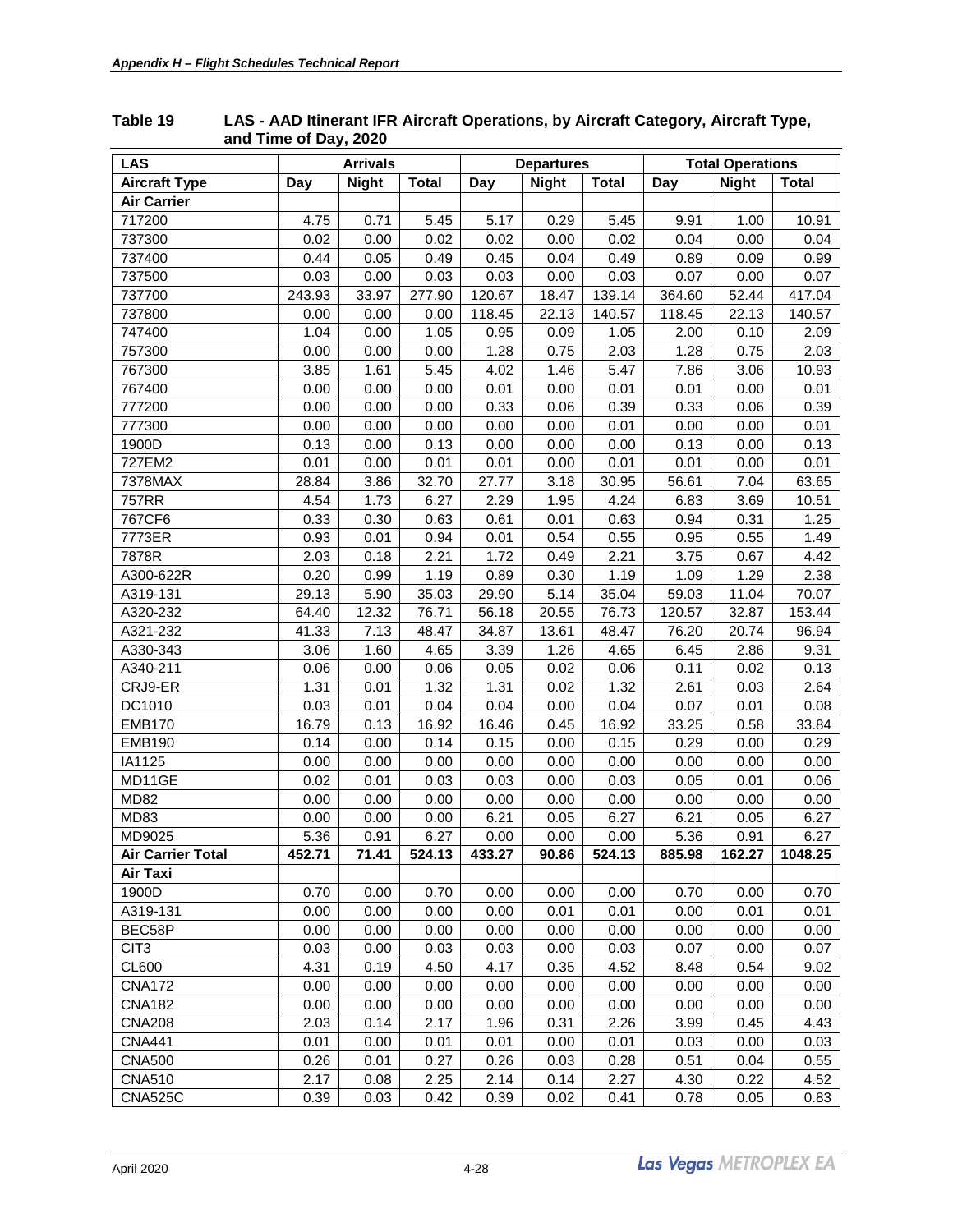| <b>LAS</b>              | <b>Arrivals</b> |              | <b>Departures</b> |       |              | <b>Total Operations</b> |       |              |              |
|-------------------------|-----------------|--------------|-------------------|-------|--------------|-------------------------|-------|--------------|--------------|
| <b>Aircraft Type</b>    | Day             | <b>Night</b> | <b>Total</b>      | Day   | <b>Night</b> | <b>Total</b>            | Day   | <b>Night</b> | <b>Total</b> |
| CNA55B                  | 2.58            | 0.09         | 2.67              | 2.50  | 0.22         | 2.72                    | 5.08  | 0.31         | 5.39         |
| <b>CNA560U</b>          | 0.54            | 0.02         | 0.56              | 0.54  | 0.03         | 0.56                    | 1.07  | 0.05         | 1.12         |
| CNA560XL                | 2.74            | 0.09         | 2.83              | 2.71  | 0.18         | 2.89                    | 5.45  | 0.27         | 5.73         |
| <b>CNA680</b>           | 1.92            | 0.09         | 2.01              | 1.90  | 0.13         | 2.04                    | 3.83  | 0.22         | 4.05         |
| <b>CNA750</b>           | 3.11            | 0.20         | 3.31              | 3.13  | 0.22         | 3.35                    | 6.24  | 0.42         | 6.66         |
| <b>COMSEP</b>           | 0.00            | 0.00         | 0.00              | 0.00  | 0.00         | 0.00                    | 0.00  | 0.00         | 0.00         |
| DHC <sub>6</sub>        | 3.13            | 0.38         | 3.51              | 3.33  | 0.24         | 3.57                    | 6.45  | 0.62         | 7.08         |
| DO228                   | 0.01            | 0.00         | 0.01              | 0.00  | 0.00         | 0.00                    | 0.01  | 0.00         | 0.01         |
| ECLIPSE500              | 0.01            | 0.00         | 0.01              | 0.01  | 0.00         | 0.01                    | 0.02  | 0.00         | 0.02         |
| <b>EMB145</b>           | 6.26            | 0.09         | 6.34              | 6.41  | 0.07         | 6.48                    | 12.67 | 0.15         | 12.82        |
| EMB14L                  | 0.01            | 0.00         | 0.01              | 0.01  | 0.00         | 0.01                    | 0.01  | 0.00         | 0.01         |
| FAL <sub>20</sub>       | 0.07            | 0.00         | 0.07              | 0.07  | 0.00         | 0.07                    | 0.13  | 0.00         | 0.14         |
| <b>GASEPF</b>           | 0.00            | 0.00         | 0.00              | 0.00  | 0.00         | 0.00                    | 0.00  | 0.00         | 0.00         |
| <b>GASEPV</b>           | 0.03            | 0.00         | 0.03              | 0.00  | 0.00         | 0.00                    | 0.03  | 0.00         | 0.03         |
| GII                     | 0.00            | 0.00         | 0.00              | 0.00  | 0.00         | 0.00                    | 0.00  | 0.00         | 0.00         |
| GIIB                    | 0.11            | 0.02         | 0.13              | 0.12  | 0.02         | 0.13                    | 0.23  | 0.03         | 0.26         |
| GIV                     | 1.43            | 0.11         | 1.54              | 1.42  | 0.17         | 1.59                    | 2.85  | 0.28         | 3.13         |
| GV                      | 1.06            | 0.08         | 1.14              | 1.07  | 0.08         | 1.15                    | 2.13  | 0.16         | 2.29         |
| <b>HS748A</b>           | 0.12            | 0.00         | 0.12              | 0.12  | 0.00         | 0.12                    | 0.24  | 0.00         | 0.24         |
| IA1125                  | 0.04            | 0.00         | 0.04              | 0.04  | 0.00         | 0.04                    | 0.08  | 0.00         | 0.08         |
| LEAR25                  | 0.00            | 0.00         | 0.00              | 0.00  | 0.00         | 0.00                    | 0.00  | 0.00         | 0.00         |
| LEAR35                  | 2.03            | 0.27         | 2.30              | 2.06  | 0.35         | 2.41                    | 4.09  | 0.62         | 4.71         |
| MU3001                  | 0.39            | 0.02         | 0.41              | 0.40  | 0.03         | 0.43                    | 0.79  | 0.05         | 0.84         |
| <b>PA30</b>             | 0.00            | 0.00         | 0.01              | 0.00  | 0.01         | 0.01                    | 0.00  | 0.01         | 0.01         |
| <b>Air Taxi Total</b>   | 35.48           | 1.92         | 37.39             | 34.80 | 2.59         | 37.39                   | 70.28 | 4.51         | 74.79        |
| <b>General Aviation</b> |                 |              |                   |       |              |                         |       |              |              |
| 717200                  | 0.00            | 0.00         | 0.00              | 0.00  | 0.00         | 0.00                    | 0.00  | 0.00         | 0.00         |
| 737300                  | 0.07            | 0.01         | 0.08              | 0.08  | 0.00         | 0.08                    | 0.15  | 0.01         | 0.16         |
| 737500                  | 0.00            | 0.00         | 0.00              | 0.00  | 0.00         | 0.00                    | 0.00  | 0.00         | 0.00         |
| 737700                  | 0.20            | 0.05         | 0.25              | 0.22  | 0.02         | 0.24                    | 0.42  | 0.07         | 0.49         |
| 737800                  | 0.00            | 0.00         | 0.00              | 0.00  | 0.00         | 0.00                    | 0.00  | 0.00         | 0.00         |
| 767300                  | 0.04            | 0.00         | 0.04              | 0.01  | 0.00         | 0.02                    | 0.06  | 0.00         | 0.06         |
| 1900D                   | 0.18            | 0.02         | 0.20              | 0.13  | 0.88         | 1.01                    | 0.31  | 0.90         | 1.21         |
| 727EM2                  | 0.00            | 0.00         | 0.00              | 0.00  | 0.00         | 0.00                    | 0.01  | 0.00         | 0.01         |
| 747SP                   | 0.02            | 0.00         | 0.02              | 0.02  | 0.00         | 0.02                    | 0.04  | 0.00         | 0.04         |
| 757RR                   | 0.02            | 0.01         | 0.03              | 0.02  | 0.01         | 0.02                    | 0.04  | 0.01         | 0.05         |
| 7773ER                  | 0.00            | 0.00         | 0.00              | 0.00  | 0.00         | 0.00                    | 0.00  | 0.00         | 0.00         |
| 7878R                   | 0.00            | 0.00         | 0.00              | 0.00  | 0.00         | 0.00                    | 0.00  | 0.00         | 0.00         |
| A300-622R               | 0.00            | 0.00         | 0.00              | 0.00  | 0.00         | 0.00                    | 0.00  | 0.00         | 0.00         |
| A319-131                | 0.00            | 0.00         | 0.00              | 0.00  | 0.00         | 0.00                    | 0.00  | 0.00         | 0.00         |
| A320-232                | 0.00            | 0.00         | 0.00              | 0.00  | 0.00         | 0.00                    | 0.00  | 0.00         | 0.00         |
| A340-642                | 0.03            | 0.01         | 0.04              | 0.04  | 0.00         | 0.04                    | 0.07  | 0.01         | 0.08         |
| BEC58P                  | 0.36            | 0.02         | 0.38              | 0.33  | 0.02         | 0.36                    | 0.70  | 0.04         | 0.74         |
| CIT <sub>3</sub>        | 0.80            | 0.05         | 0.85              | 0.80  | 0.04         | 0.84                    | 1.59  | 0.10         | 1.69         |
| <b>CL600</b>            | 3.88            | 0.33         | 4.21              | 3.88  | 0.35         | 4.23                    | 7.76  | 0.68         | 8.44         |
| <b>CNA172</b>           | 0.17            | 0.04         | 0.21              | 0.10  | 0.10         | 0.21                    | 0.27  | 0.15         | 0.42         |
| <b>CNA182</b>           | 0.16            | 0.01         | 0.18              | 0.16  | 0.02         | 0.17                    | 0.32  | 0.03         | 0.35         |
| <b>CNA208</b>           | 1.41            | 0.08         | 1.49              | 1.25  | 0.17         | 1.42                    | 2.66  | 0.25         | 2.91         |
| <b>CNA441</b>           | 0.41            | 0.03         | 0.44              | 0.38  | 0.04         | 0.42                    | 0.79  | 0.07         | 0.85         |
| <b>CNA500</b>           | 0.39            | 0.02         | 0.41              | 0.38  | 0.02         | 0.39                    | 0.77  | 0.03         | 0.80         |
| <b>CNA510</b>           | 2.64            | 0.24         | 2.88              | 2.60  | 0.26         | 2.86                    | 5.25  | 0.50         | 5.74         |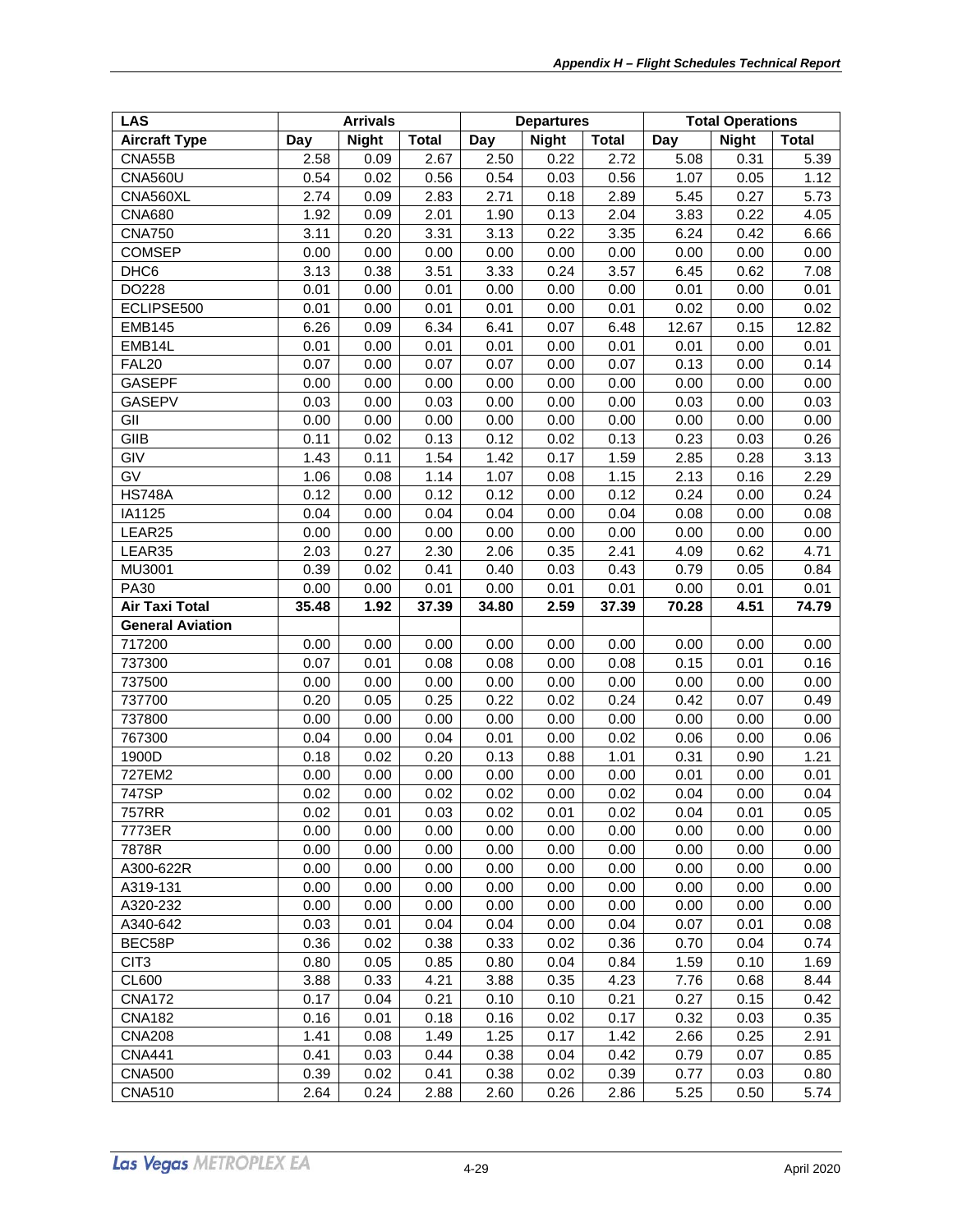| <b>LAS</b>                    | <b>Arrivals</b> |              |              |                   | <b>Departures</b> |              |         | <b>Total Operations</b> |              |  |
|-------------------------------|-----------------|--------------|--------------|-------------------|-------------------|--------------|---------|-------------------------|--------------|--|
| <b>Aircraft Type</b>          | Day             | <b>Night</b> | <b>Total</b> | Day               | <b>Night</b>      | <b>Total</b> | Day     | <b>Night</b>            | <b>Total</b> |  |
| <b>CNA525C</b>                | 2.99            | 0.15         | 3.14         | 2.84              | 0.28              | 3.12         | 5.84    | 0.42                    | 6.26         |  |
| CNA55B                        | 2.04            | 0.15         | 2.19         | 1.98              | 0.19              | 2.17         | 4.02    | 0.33                    | 4.36         |  |
| <b>CNA560U</b>                | 1.58            | 0.25         | 1.83         | 1.54              | 0.28              | 1.82         | 3.12    | 0.53                    | 3.65         |  |
| CNA560XL                      | 1.28            | 0.02         | 1.30         | $\overline{1.23}$ | 0.05              | 1.29         | 2.51    | 0.07                    | 2.59         |  |
| <b>CNA680</b>                 | 0.75            | 0.01         | 0.76         | 0.71              | 0.05              | 0.77         | 1.46    | 0.07                    | 1.53         |  |
| <b>CNA750</b>                 | 4.60            | 0.38         | 4.98         | 4.42              | 0.51              | 4.93         | 9.01    | 0.89                    | 9.91         |  |
| <b>COMSEP</b>                 | 0.58            | 0.07         | 0.65         | 0.57              | 0.07              | 0.64         | 1.14    | 0.15                    | 1.29         |  |
| CRJ9-ER                       | 0.02            | 0.00         | 0.02         | 0.02              | 0.00              | 0.02         | 0.05    | 0.00                    | 0.05         |  |
| DHC6                          | 2.00            | 0.34         | 2.34         | 1.87              | 0.45              | 2.32         | 3.87    | 0.79                    | 4.66         |  |
| DHC6QP                        | 0.00            | 0.00         | 0.00         | 0.00              | 0.00              | 0.00         | 0.00    | 0.00                    | 0.00         |  |
| DO228                         | 0.10            | 0.01         | 0.11         | 0.11              | 0.00              | 0.11         | 0.21    | 0.01                    | 0.22         |  |
| ECLIPSE500                    | 0.22            | 0.02         | 0.24         | 0.23              | 0.01              | 0.24         | 0.46    | 0.03                    | 0.48         |  |
| <b>EMB145</b>                 | 0.82            | 0.17         | 0.99         | 0.83              | 0.14              | 0.97         | 1.65    | 0.31                    | 1.96         |  |
| EMB14L                        | 0.00            | 0.00         | 0.01         | 0.00              | 0.00              | 0.01         | 0.01    | 0.01                    | 0.01         |  |
| <b>EMB190</b>                 | 1.35            | 0.34         | 1.68         | 1.51              | 0.15              | 1.66         | 2.86    | 0.48                    | 3.34         |  |
| <b>FAL20</b>                  | 0.13            | 0.02         | 0.15         | 0.13              | 0.02              | 0.15         | 0.27    | 0.03                    | 0.30         |  |
| <b>GASEPF</b>                 | 0.12            | 0.00         | 0.12         | 0.10              | 0.01              | 0.11         | 0.22    | 0.01                    | 0.23         |  |
| <b>GASEPV</b>                 | 0.59            | 0.00         | 0.59         | 0.40              | 0.17              | 0.57         | 1.00    | 0.17                    | 1.17         |  |
| GII                           | 0.01            | 0.00         | 0.01         | 0.01              | 0.00              | 0.01         | 0.02    | 0.00                    | 0.02         |  |
| GIIB                          | 0.14            | 0.03         | 0.17         | 0.14              | 0.03              | 0.16         | 0.27    | 0.05                    | 0.33         |  |
| GIV                           | 4.24            | 0.38         | 4.62         | 4.15              | 0.38              | 4.54         | 8.39    | 0.76                    | 9.16         |  |
| $\overline{GV}$               | 4.83            | 0.41         | 5.24         | 4.62              | 0.55              | 5.17         | 9.45    | 0.96                    | 10.41        |  |
| <b>HS748A</b>                 | 0.00            | 0.00         | 0.00         | 0.00              | 0.00              | 0.00         | 0.00    | 0.00                    | 0.00         |  |
| IA1125                        | 0.87            | 0.03         | 0.90         | 0.82              | 0.06              | 0.88         | 1.69    | 0.09                    | 1.78         |  |
| LEAR25                        | 0.04            | 0.00         | 0.04         | 0.04              | 0.00              | 0.04         | 0.08    | 0.00                    | 0.08         |  |
| LEAR35                        | 6.93            | 0.65         | 7.58         | 6.50              | 0.89              | 7.40         | 13.43   | 1.54                    | 14.97        |  |
| <b>MD81</b>                   | 0.00            | 0.00         | 0.00         | 0.01              | 0.00              | 0.01         | 0.01    | 0.00                    | 0.01         |  |
| MD9025                        | 0.01            | 0.00         | 0.01         | 0.00              | 0.00              | 0.00         | 0.01    | 0.00                    | 0.01         |  |
| MU3001                        | 1.19            | 0.13         | 1.33         | 1.22              | 0.07              | 1.29         | 2.42    | 0.20                    | 2.62         |  |
| <b>PA30</b>                   | 0.02            | 0.01         | 0.03         | 0.01              | 0.00              | 0.02         | 0.04    | 0.02                    | 0.05         |  |
| <b>PA42</b>                   | 0.02            | 0.00         | 0.02         | 0.01              | 0.00              | 0.01         | 0.03    | 0.00                    | 0.03         |  |
| <b>General Aviation Total</b> | 48.29           | 4.48         | 52.77        | 46.46             | 6.32              | 52.77        | 94.75   | 10.79                   | 105.54       |  |
| <b>Military</b>               |                 |              |              |                   |                   |              |         |                         |              |  |
| 747SP                         | 0.32            | 0.05         | 0.37         | 0.30              | 0.07              | 0.37         | 0.63    | 0.12                    | 0.74         |  |
| C130                          | 0.72            | 0.07         | 0.78         | 0.52              | 0.26              | 0.78         | 1.24    | 0.33                    | 1.57         |  |
| GASEPV                        | 0.00            | 0.00         | 0.00         | 0.00              | 0.00              | 0.00         | 0.00    | 0.00                    | 0.00         |  |
| <b>Military Total</b>         | 1.04            | 0.12         | 1.15         | 0.83              | 0.33              | 1.15         | 1.86    | 0.45                    | 2.31         |  |
| <b>Grand Total</b>            | 537.52          | 77.92        | 615.44       | 515.35            | 100.10            | 615.44       | 1052.87 | 178.02                  | 1230.89      |  |

*Daytime operations arrive or depart between 7:00 a.m. and 9:59 p.m.; nighttime operations arrive or depart between 10:00 p.m. and 6:59 a.m.*

*For documentation purposes, the numbers of operations are presented to a precision of two digits after the decimal point to show numbers of operations that are greater than zero but less than 1.*

*Totals may not add up due to rounding.*

Source: PDARS Data (11/1/2016-10/31/2017), OPSNET (accessed June 2018), ATAC Corporation, June 2018.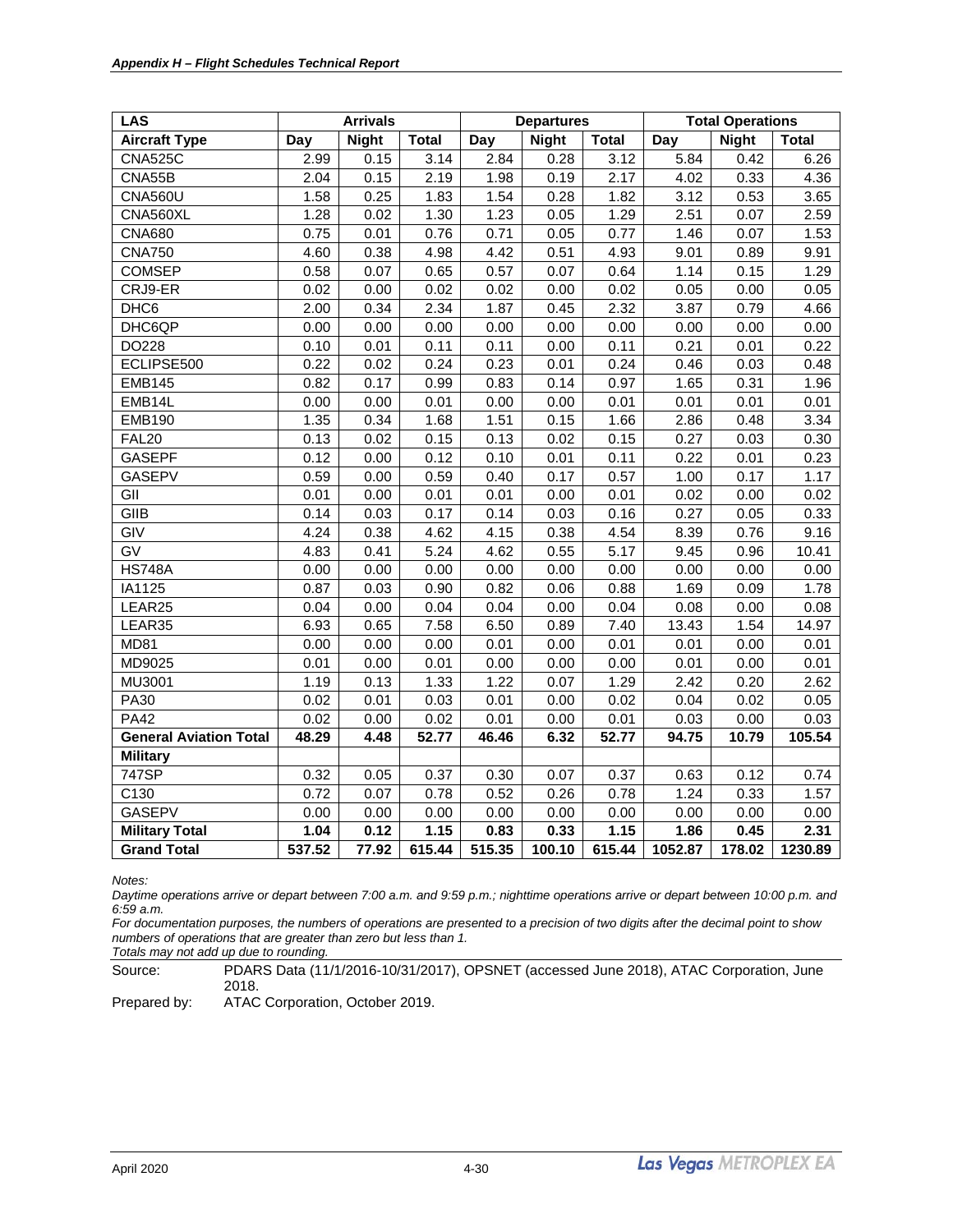| <b>VGT</b>               | <b>Arrivals</b> |              |              | <b>Departures</b> |              | <b>Total Operations</b> |      |              |              |
|--------------------------|-----------------|--------------|--------------|-------------------|--------------|-------------------------|------|--------------|--------------|
| <b>Aircraft Type</b>     | Day             | <b>Night</b> | <b>Total</b> | Day               | <b>Night</b> | <b>Total</b>            | Day  | <b>Night</b> | <b>Total</b> |
| <b>Air Carrier</b>       |                 |              |              |                   |              |                         |      |              |              |
| 717200                   | 0.00            | 0.00         | 0.00         | 0.00              | 0.00         | 0.00                    | 0.00 | 0.00         | 0.00         |
| 737300                   | 0.00            | 0.00         | 0.00         | 0.00              | 0.00         | 0.00                    | 0.00 | 0.00         | 0.00         |
| 737400                   | 0.00            | 0.00         | 0.00         | 0.00              | 0.00         | 0.00                    | 0.00 | 0.00         | 0.00         |
| 737500                   | 0.00            | 0.00         | 0.00         | 0.00              | 0.00         | 0.00                    | 0.00 | 0.00         | 0.00         |
| 737700                   | 0.01            | 0.00         | 0.01         | 0.01              | 0.00         | 0.01                    | 0.02 | 0.00         | 0.02         |
| 737800                   | 0.00            | 0.00         | 0.00         | 0.00              | 0.00         | 0.00                    | 0.00 | 0.00         | 0.00         |
| 747400                   | 0.00            | 0.00         | 0.00         | 0.00              | 0.00         | 0.00                    | 0.00 | 0.00         | 0.00         |
| 757300                   | 0.00            | 0.00         | 0.00         | 0.00              | 0.00         | 0.00                    | 0.00 | 0.00         | 0.00         |
| 767300                   | 0.00            | 0.00         | 0.00         | 0.00              | 0.00         | 0.00                    | 0.00 | 0.00         | 0.00         |
| 767400                   | 0.00            | 0.00         | 0.00         | 0.00              | 0.00         | 0.00                    | 0.00 | 0.00         | 0.00         |
| 777200                   | 0.00            | 0.00         | 0.00         | 0.00              | 0.00         | 0.00                    | 0.00 | 0.00         | 0.00         |
| 777300                   | 0.00            | 0.00         | 0.00         | 0.00              | 0.00         | 0.00                    | 0.00 | 0.00         | 0.00         |
| 1900D                    | 0.00            | 0.00         | 0.00         | 0.00              | 0.00         | 0.00                    | 0.00 | 0.00         | 0.00         |
| 727EM2                   | 0.00            | 0.00         | 0.00         | 0.00              | 0.00         | 0.00                    | 0.00 | 0.00         | 0.00         |
| 7378MAX                  | 0.00            | 0.00         | 0.00         | 0.00              | 0.00         | 0.00                    | 0.00 | 0.00         | 0.00         |
| <b>757RR</b>             | 0.00            | 0.00         | 0.00         | 0.00              | 0.00         | 0.00                    | 0.00 | 0.00         | 0.00         |
| 767CF6                   | 0.00            | 0.00         | 0.00         | 0.00              | 0.00         | 0.00                    | 0.00 | 0.00         | 0.00         |
| 7773ER                   | 0.00            | 0.00         | 0.00         | 0.00              | 0.00         | 0.00                    | 0.00 | 0.00         | 0.00         |
| 7878R                    | 0.00            | 0.00         | 0.00         | 0.00              | 0.00         | 0.00                    | 0.00 | 0.00         | 0.00         |
| A300-622R                | 0.00            | 0.00         | 0.00         | 0.00              | 0.00         | 0.00                    | 0.00 | 0.00         | 0.00         |
| A319-131                 | 0.00            | 0.00         | 0.00         | 0.00              | 0.00         | 0.00                    | 0.00 | 0.00         | 0.00         |
| A320-232                 | 0.00            | 0.00         | 0.00         | 0.00              | 0.00         | 0.00                    | 0.00 | 0.00         | 0.00         |
| A321-232                 | 0.00            | 0.00         | 0.00         | 0.00              | 0.00         | 0.00                    | 0.00 | 0.00         | 0.00         |
| A330-343                 | 0.00            | 0.00         | 0.00         | 0.00              | 0.00         | 0.00                    | 0.00 | 0.00         | 0.00         |
| A340-211                 | 0.00            | 0.00         | 0.00         | 0.00              | 0.00         | 0.00                    | 0.00 | 0.00         | 0.00         |
| CRJ9-ER                  | 0.00            | 0.00         | 0.00         | 0.00              | 0.00         | 0.00                    | 0.01 | 0.00         | 0.01         |
| DC1010                   | 0.00            | 0.00         | 0.00         | 0.00              | 0.00         | 0.00                    | 0.00 | 0.00         | 0.00         |
| <b>EMB170</b>            | 0.00            | 0.00         | 0.00         | 0.00              | 0.00         | 0.00                    | 0.00 | 0.00         | 0.00         |
| <b>EMB190</b>            | 0.00            | 0.00         | 0.00         | 0.00              | 0.00         | 0.00                    | 0.00 | 0.00         | 0.00         |
| IA1125                   | 0.00            | 0.00         | 0.00         | 0.00              | 0.00         | 0.00                    | 0.00 | 0.00         | 0.00         |
| MD11GE                   | 0.00            | 0.00         | 0.00         | 0.00              | 0.00         | 0.00                    | 0.00 | 0.00         | 0.00         |
| <b>MD82</b>              | 0.00            | 0.00         | 0.00         | 0.00              | 0.00         | 0.00                    | 0.00 | 0.00         | 0.00         |
| MD83                     | 0.00            | 0.00         | 0.00         | 0.00              | 0.00         | 0.00                    | 0.00 | 0.00         | 0.00         |
| MD9025                   | 0.00            | 0.00         | 0.00         | 0.00              | 0.00         | 0.00                    | 0.00 | 0.00         | 0.00         |
| <b>Air Carrier Total</b> | 0.01            | 0.00         | 0.01         | 0.01              | 0.00         | 0.01                    | 0.03 | 0.00         | 0.03         |
| Air Taxi                 |                 |              |              |                   |              |                         |      |              |              |
| 1900D                    | 0.00            | 0.00         | 0.00         | 0.00              | 0.00         | 0.00                    | 0.00 | 0.00         | 0.00         |
| A319-131                 | 0.00            | 0.00         | 0.00         | 0.00              | 0.00         | 0.00                    | 0.00 | 0.00         | 0.00         |
| BEC58P                   | 0.01            | 0.00         | 0.01         | 0.01              | 0.00         | 0.01                    | 0.02 | 0.00         | 0.02         |
| CIT <sub>3</sub>         | 0.00            | 0.00         | 0.00         | 0.00              | 0.00         | 0.00                    | 0.01 | 0.00         | 0.01         |
| <b>CL600</b>             | 0.04            | 0.00         | 0.04         | 0.05              | 0.00         | 0.05                    | 0.09 | 0.00         | 0.09         |
| <b>CNA172</b>            | 0.02            | 0.00         | 0.02         | 0.01              | 0.00         | 0.01                    | 0.03 | 0.00         | 0.03         |
| <b>CNA182</b>            | 0.00            | 0.00         | 0.00         | 0.00              | 0.00         | 0.00                    | 0.00 | 0.00         | 0.00         |
| <b>CNA208</b>            | 0.37            | 0.03         | 0.39         | 0.34              | 0.06         | 0.39                    | 0.70 | 0.08         | 0.78         |
| <b>CNA441</b>            | 0.00            | 0.00         | 0.00         | 0.00              | 0.00         | 0.00                    | 0.01 | 0.00         | 0.01         |
| <b>CNA500</b>            | 0.02            | 0.00         | 0.02         | 0.02              | 0.00         | 0.02                    | 0.04 | 0.00         | 0.04         |
| <b>CNA510</b>            | 0.17            | 0.01         | 0.17         | 0.16              | 0.02         | 0.17                    | 0.32 | 0.02         | 0.35         |
| <b>CNA525C</b>           | 0.04            | 0.00         | 0.04         | 0.04              | 0.00         | 0.04                    | 0.08 | 0.00         | 0.09         |

<span id="page-36-0"></span>**Table 20 VGT - AAD Itinerant IFR Aircraft Operations, by Aircraft Category, Aircraft Type, and Time of Day, 2020**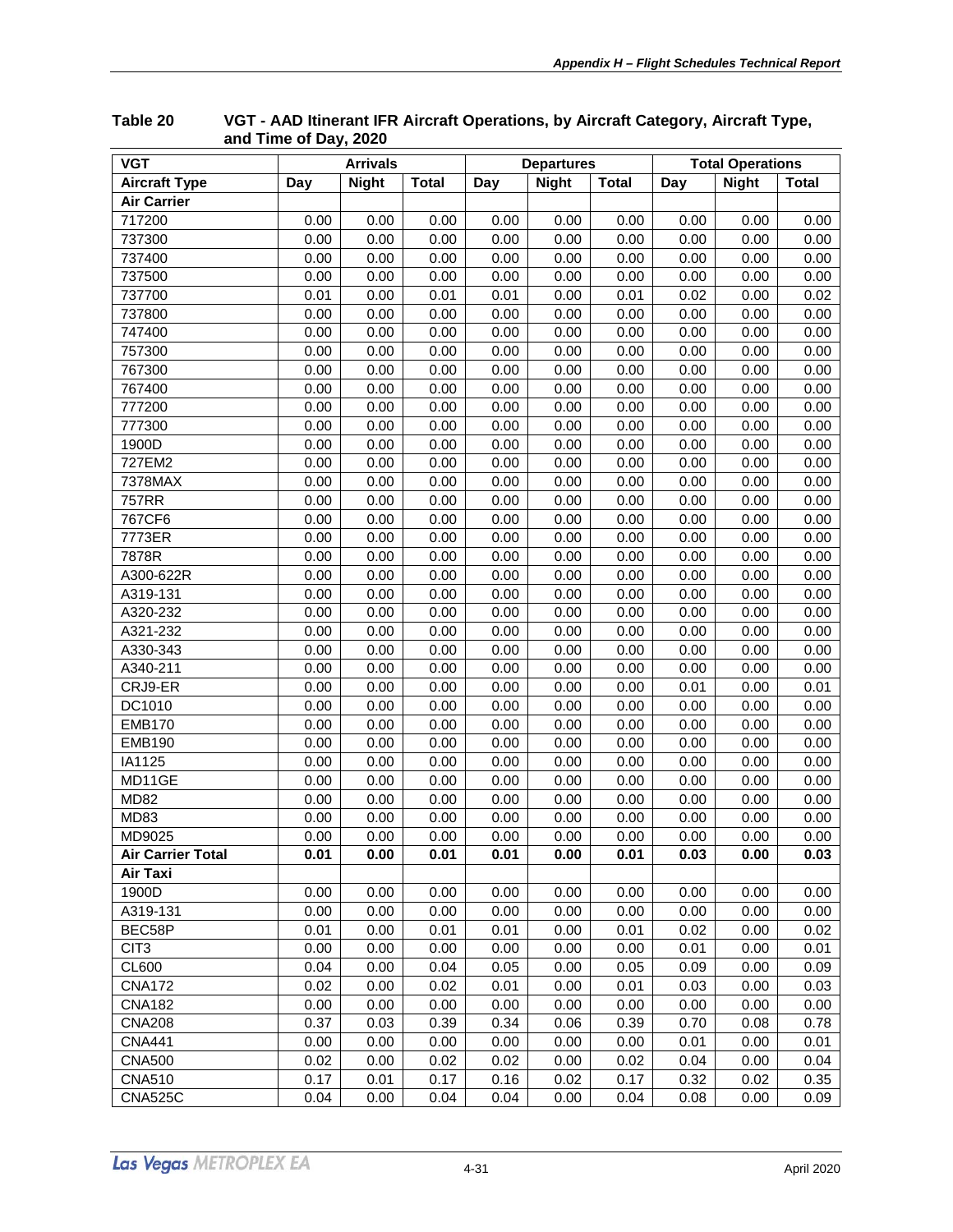| <b>VGT</b>              | <b>Arrivals</b> |              |              |      | <b>Departures</b> |              | <b>Total Operations</b> |              |              |  |
|-------------------------|-----------------|--------------|--------------|------|-------------------|--------------|-------------------------|--------------|--------------|--|
| <b>Aircraft Type</b>    | Day             | <b>Night</b> | <b>Total</b> | Day  | <b>Night</b>      | <b>Total</b> | Day                     | <b>Night</b> | <b>Total</b> |  |
| CNA55B                  | 0.12            | 0.00         | 0.12         | 0.11 | 0.00              | 0.11         | 0.23                    | 0.00         | 0.23         |  |
| <b>CNA560U</b>          | 0.06            | 0.00         | 0.06         | 0.06 | 0.00              | 0.06         | 0.13                    | 0.00         | 0.13         |  |
| CNA560XL                | 0.06            | 0.00         | 0.07         | 0.06 | 0.01              | 0.07         | 0.13                    | 0.01         | 0.14         |  |
| <b>CNA680</b>           | 0.05            | 0.00         | 0.05         | 0.04 | 0.00              | 0.04         | 0.09                    | 0.00         | 0.09         |  |
| <b>CNA750</b>           | 0.02            | 0.00         | 0.02         | 0.02 | 0.00              | 0.02         | 0.04                    | 0.00         | 0.05         |  |
| <b>COMSEP</b>           | 0.00            | 0.00         | 0.00         | 0.00 | 0.00              | 0.00         | 0.00                    | 0.00         | 0.00         |  |
| DHC <sub>6</sub>        | 0.20            | 0.00         | 0.20         | 0.20 | 0.00              | 0.21         | 0.40                    | 0.01         | 0.41         |  |
| DO228                   | 0.00            | 0.00         | 0.00         | 0.02 | 0.00              | 0.02         | 0.03                    | 0.00         | 0.03         |  |
| ECLIPSE500              | 0.00            | 0.00         | 0.00         | 0.00 | 0.00              | 0.00         | 0.00                    | 0.00         | 0.00         |  |
| <b>EMB145</b>           | 0.02            | 0.01         | 0.03         | 0.03 | 0.00              | 0.03         | 0.05                    | 0.01         | 0.05         |  |
| EMB14L                  | 0.00            | 0.00         | 0.00         | 0.00 | 0.00              | 0.00         | 0.00                    | 0.00         | 0.00         |  |
| <b>FAL20</b>            | 0.00            | 0.00         | 0.00         | 0.00 | 0.00              | 0.00         | 0.00                    | 0.00         | 0.00         |  |
| <b>GASEPF</b>           | 0.00            | 0.00         | 0.00         | 0.00 | 0.00              | 0.00         | 0.01                    | 0.00         | 0.01         |  |
| GASEPV                  | 0.03            | 0.00         | 0.03         | 0.02 | 0.00              | 0.03         | 0.05                    | 0.00         | 0.06         |  |
| GII                     | 0.00            | 0.00         | 0.00         | 0.00 | 0.00              | 0.00         | 0.00                    | 0.00         | 0.00         |  |
| GIIB                    | 0.00            | 0.00         | 0.00         | 0.00 | 0.00              | 0.00         | 0.00                    | 0.00         | 0.00         |  |
| GIV                     | 0.00            | 0.00         | 0.00         | 0.00 | 0.00              | 0.00         | 0.00                    | 0.00         | 0.00         |  |
| GV                      | 0.00            | 0.00         | 0.00         | 0.00 | 0.00              | 0.00         | 0.00                    | 0.00         | 0.00         |  |
| <b>HS748A</b>           | 0.00            | 0.00         | 0.00         | 0.00 | 0.00              | 0.00         | 0.00                    | 0.00         | 0.00         |  |
| IA1125                  | 0.00            | 0.00         | 0.00         | 0.00 | 0.00              | 0.00         | 0.00                    | 0.00         | 0.00         |  |
| LEAR25                  | 0.00            | 0.00         | 0.00         | 0.00 | 0.00              | 0.00         | 0.00                    | 0.00         | 0.00         |  |
| LEAR35                  | 0.05            | 0.00         | 0.05         | 0.04 | 0.00              | 0.04         | 0.09                    | 0.00         | 0.09         |  |
| MU3001                  | 0.02            | 0.00         | 0.02         | 0.02 | 0.00              | 0.02         | 0.03                    | 0.00         | 0.03         |  |
| PA30                    | 0.02            | 0.03         | 0.04         | 0.01 | 0.03              | 0.04         | 0.03                    | 0.05         | 0.08         |  |
| Air Taxi Total          | 1.33            | 0.07         | 1.40         | 1.29 | 0.12              | 1.40         | 2.62                    | 0.19         | 2.81         |  |
| <b>General Aviation</b> |                 |              |              |      |                   |              |                         |              |              |  |
| 717200                  | 0.00            | 0.00         | 0.00         | 0.00 | 0.00              | 0.00         | 0.01                    | 0.00         | 0.01         |  |
| 737300                  | 0.00            | 0.00         | 0.00         | 0.00 | 0.00              | 0.00         | 0.00                    | 0.00         | 0.00         |  |
| 737500                  | 0.00            | 0.00         | 0.00         | 0.00 | 0.00              | 0.00         | 0.00                    | 0.00         | 0.00         |  |
| 737700                  | 0.00            | 0.00         | 0.00         | 0.00 | 0.00              | 0.00         | 0.01                    | 0.00         | 0.01         |  |
| 737800                  | 0.00            | 0.00         | 0.00         | 0.00 | 0.00              | 0.00         | 0.00                    | 0.00         | 0.00         |  |
| 767300                  | 0.00            | 0.00         | 0.00         | 0.00 | 0.00              | 0.00         | 0.00                    | 0.00         | 0.00         |  |
| 1900D                   | 0.00            | 0.00         | 0.00         | 0.00 | 0.00              | 0.00         | 0.00                    | 0.00         | 0.00         |  |
| 727EM2                  | 0.00            | 0.00         | 0.00         | 0.00 | 0.00              | 0.00         | 0.00                    | 0.00         | 0.00         |  |
| 747SP                   | 0.00            | 0.00         | 0.00         | 0.00 | 0.00              | 0.00         | 0.00                    | 0.00         | 0.00         |  |
| 757RR                   | 0.00            | 0.00         | 0.00         | 0.00 | 0.00              | 0.00         | 0.00                    | 0.00         | 0.00         |  |
| 7773ER                  | 0.00            | 0.00         | 0.00         | 0.00 | 0.00              | 0.00         | 0.00                    | 0.00         | 0.00         |  |
| 7878R                   | 0.00            | 0.00         | 0.00         | 0.00 | 0.00              | 0.00         | 0.00                    | 0.00         | 0.00         |  |
| A300-622R               | 0.00            | 0.00         | 0.00         | 0.00 | 0.00              | 0.00         | 0.00                    | 0.00         | 0.00         |  |
| A319-131                | 0.00            | 0.00         | 0.00         | 0.00 | 0.00              | 0.00         | 0.00                    | 0.00         | 0.00         |  |
| A320-232                | 0.00            | 0.00         | 0.00         | 0.00 | 0.00              | 0.00         | 0.00                    | 0.00         | 0.00         |  |
| A340-642                | 0.00            | 0.00         | 0.00         | 0.00 | 0.00              | 0.00         | 0.00                    | 0.00         | 0.00         |  |
| BEC58P                  | 0.94            | 0.00         | 0.94         | 0.90 | 0.03              | 0.94         | 1.84                    | 0.04         | 1.88         |  |
| CIT <sub>3</sub>        | 0.01            | 0.00         | 0.01         | 0.01 | 0.00              | 0.01         | 0.03                    | 0.00         | 0.03         |  |
| CL600                   | 0.01            | 0.00         | 0.01         | 0.01 | 0.00              | 0.01         | 0.02                    | 0.00         | 0.02         |  |
| <b>CNA172</b>           | 2.77            | 0.07         | 2.83         | 2.71 | 0.12              | 2.82         | 5.48                    | 0.18         | 5.66         |  |
| <b>CNA182</b>           | 0.24            | 0.01         | 0.25         | 0.24 | 0.01              | 0.25         | 0.48                    | 0.02         | 0.50         |  |
| <b>CNA208</b>           | 1.31            | 0.07         | 1.38         | 1.22 | 0.17              | 1.39         | 2.53                    | 0.24         | 2.77         |  |
| <b>CNA441</b>           | 0.94            | 0.01         | 0.95         | 0.92 | 0.03              | 0.95         | 1.86                    | 0.04         | 1.90         |  |
| <b>CNA500</b>           | 0.20            | 0.00         | 0.20         | 0.20 | 0.00              | 0.21         | 0.40                    | 0.01         | 0.41         |  |
| <b>CNA510</b>           | 0.17            | 0.00         | 0.17         | 0.15 | 0.02              | 0.17         | 0.32                    | 0.02         | 0.34         |  |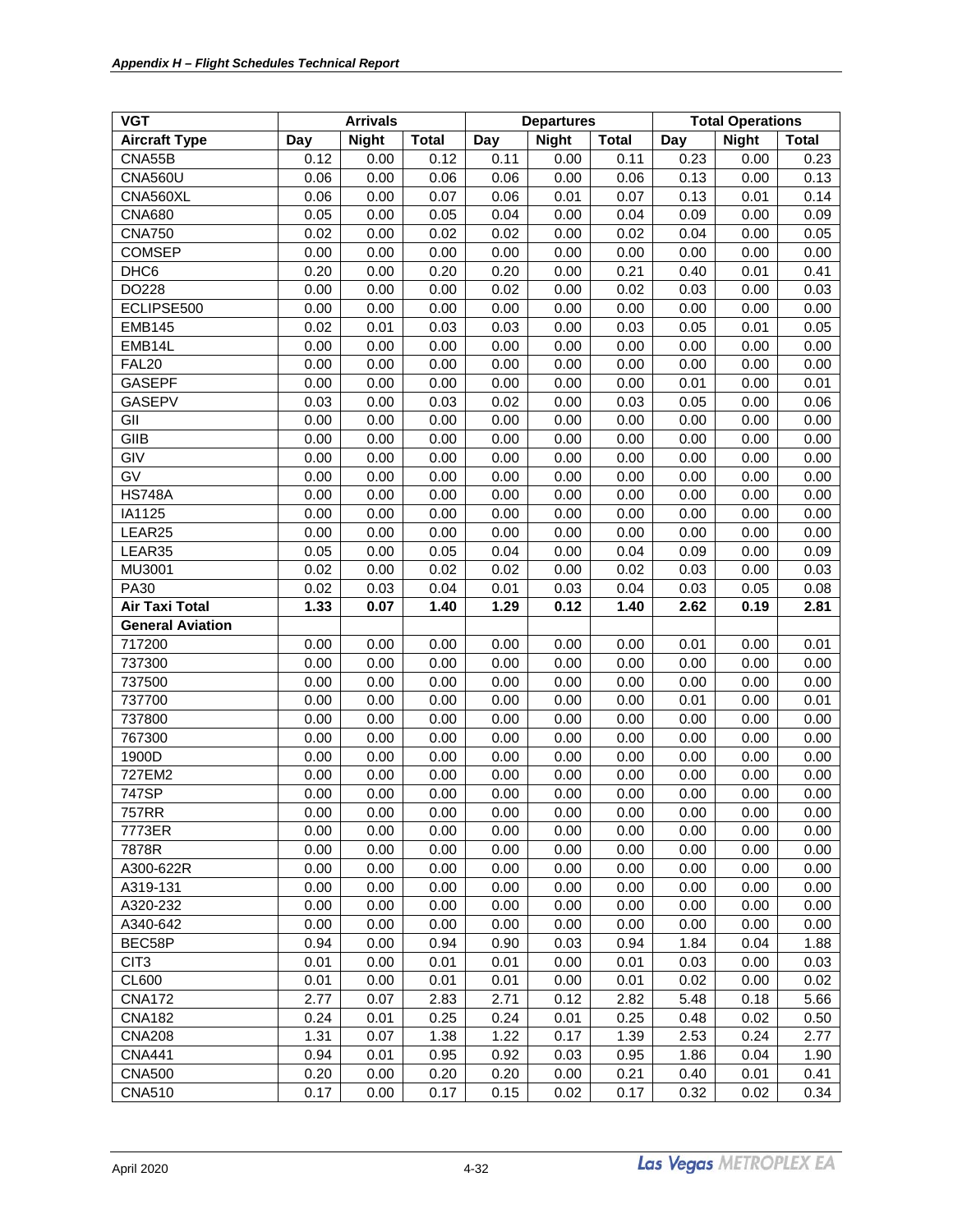| <b>VGT</b>                    | <b>Arrivals</b> |              |              | <b>Departures</b> |              |       | <b>Total Operations</b> |              |              |
|-------------------------------|-----------------|--------------|--------------|-------------------|--------------|-------|-------------------------|--------------|--------------|
| <b>Aircraft Type</b>          | Day             | <b>Night</b> | <b>Total</b> | Day               | <b>Night</b> | Total | Day                     | <b>Night</b> | <b>Total</b> |
| <b>CNA525C</b>                | 0.47            | 0.02         | 0.49         | 0.43              | 0.06         | 0.48  | 0.90                    | 0.07         | 0.97         |
| CNA55B                        | 0.44            | 0.01         | 0.45         | 0.41              | 0.05         | 0.46  | 0.85                    | 0.06         | 0.91         |
| <b>CNA560U</b>                | 0.15            | 0.00         | 0.15         | 0.15              | 0.00         | 0.15  | 0.30                    | 0.00         | 0.31         |
| CNA560XL                      | 0.17            | 0.01         | 0.18         | 0.17              | 0.01         | 0.18  | 0.34                    | 0.02         | 0.37         |
| <b>CNA680</b>                 | 0.11            | 0.00         | 0.11         | 0.11              | 0.01         | 0.12  | 0.22                    | 0.01         | 0.24         |
| <b>CNA750</b>                 | 0.07            | 0.00         | 0.07         | 0.06              | 0.00         | 0.07  | 0.13                    | 0.01         | 0.14         |
| <b>COMSEP</b>                 | 0.82            | 0.01         | 0.83         | 0.79              | 0.04         | 0.83  | 1.61                    | 0.05         | 1.66         |
| CRJ9-ER                       | 0.00            | 0.00         | 0.00         | 0.00              | 0.00         | 0.00  | 0.00                    | 0.00         | 0.00         |
| DHC <sub>6</sub>              | 0.77            | 0.01         | 0.78         | 0.75              | 0.03         | 0.78  | 1.52                    | 0.04         | 1.56         |
| DHC6QP                        | 0.01            | 0.00         | 0.01         | 0.01              | 0.00         | 0.01  | 0.03                    | 0.00         | 0.03         |
| DO228                         | 0.34            | 0.00         | 0.34         | 0.26              | 0.08         | 0.34  | 0.60                    | 0.08         | 0.67         |
| ECLIPSE500                    | 0.18            | 0.00         | 0.18         | 0.18              | 0.00         | 0.18  | 0.36                    | 0.00         | 0.36         |
| <b>EMB145</b>                 | 0.00            | 0.00         | 0.00         | 0.00              | 0.00         | 0.00  | 0.00                    | 0.00         | 0.00         |
| EMB14L                        | 0.00            | 0.00         | 0.00         | 0.00              | 0.00         | 0.00  | 0.00                    | 0.00         | 0.00         |
| <b>EMB190</b>                 | 0.00            | 0.00         | 0.00         | 0.00              | 0.00         | 0.00  | 0.00                    | 0.00         | 0.00         |
| <b>FAL20</b>                  | 0.00            | 0.00         | 0.00         | 0.00              | 0.00         | 0.00  | 0.00                    | 0.00         | 0.00         |
| <b>GASEPF</b>                 | 0.49            | 0.01         | 0.50         | 0.48              | 0.02         | 0.50  | 0.97                    | 0.03         | 1.00         |
| <b>GASEPV</b>                 | 1.44            | 0.01         | 1.45         | 1.40              | 0.07         | 1.47  | 2.84                    | 0.08         | 2.92         |
| GII                           | 0.00            | 0.00         | 0.00         | 0.00              | 0.00         | 0.00  | 0.00                    | 0.00         | 0.00         |
| GIIB                          | 0.01            | 0.00         | 0.01         | 0.01              | 0.00         | 0.01  | 0.02                    | 0.00         | 0.02         |
| GIV                           | 0.09            | 0.00         | 0.09         | 0.09              | 0.00         | 0.09  | 0.18                    | 0.00         | 0.19         |
| $\overline{GV}$               | 0.04            | 0.00         | 0.04         | 0.04              | 0.00         | 0.04  | 0.07                    | 0.00         | 0.08         |
| <b>HS748A</b>                 | 0.00            | 0.00         | 0.00         | 0.00              | 0.00         | 0.00  | 0.00                    | 0.00         | 0.00         |
| IA1125                        | 0.00            | 0.00         | 0.00         | 0.00              | 0.00         | 0.00  | 0.00                    | 0.00         | 0.01         |
| LEAR25                        | 0.01            | 0.00         | 0.01         | 0.01              | 0.00         | 0.01  | 0.01                    | 0.00         | 0.01         |
| LEAR35                        | 0.14            | 0.02         | 0.16         | 0.14              | 0.01         | 0.16  | 0.28                    | 0.03         | 0.31         |
| <b>MD81</b>                   | 0.00            | 0.00         | 0.00         | 0.00              | 0.00         | 0.00  | 0.00                    | 0.00         | 0.00         |
| MD9025                        | 0.00            | 0.00         | 0.00         | 0.00              | 0.00         | 0.00  | 0.00                    | 0.00         | 0.00         |
| MU3001                        | 0.09            | 0.00         | 0.09         | 0.09              | 0.00         | 0.09  | 0.18                    | 0.00         | 0.18         |
| <b>PA30</b>                   | 0.99            | 0.15         | 1.14         | 1.05              | 0.09         | 1.14  | 2.04                    | 0.25         | 2.29         |
| <b>PA42</b>                   | 0.07            | 0.01         | 0.08         | 0.08              | 0.00         | 0.08  | 0.15                    | 0.01         | 0.16         |
| <b>General Aviation Total</b> | 13.49           | 0.45         | 13.94        | 13.10             | 0.85         | 13.94 | 26.59                   | 1.30         | 27.89        |
| <b>Military</b>               |                 |              |              |                   |              |       |                         |              |              |
| 747SP                         | 0.00            | 0.00         | 0.00         | 0.00              | 0.00         | 0.00  | 0.00                    | 0.00         | 0.00         |
| C130                          | 0.00            | 0.00         | 0.00         | 0.00              | 0.00         | 0.00  | 0.00                    | 0.00         | 0.00         |
| <b>GASEPV</b>                 | 0.67            | 0.00         | 0.67         | 0.45              | 0.22         | 0.67  | 1.12                    | 0.22         | 1.34         |
| <b>Military Total</b>         | 0.67            | 0.00         | 0.67         | 0.45              | 0.22         | 0.67  | 1.12                    | 0.22         | 1.34         |
| <b>Grand Total</b>            | 15.51           | 0.52         | 16.03        | 14.85             | 1.19         | 16.03 | 30.36                   | 1.71         | 32.06        |

*Daytime operations arrive or depart between 7:00 a.m. and 9:59 p.m.; nighttime operations arrive or depart between 10:00 p.m. and 6:59 a.m.*

*For documentation purposes, the numbers of operations are presented to a precision of two digits after the decimal point to show numbers of operations that are greater than zero but less than 1.*

*Totals may not add up due to rounding.*

Source: PDARS Data (11/1/2016-10/31/2017), OPSNET (accessed June 2018), ATAC Corporation, June 2018.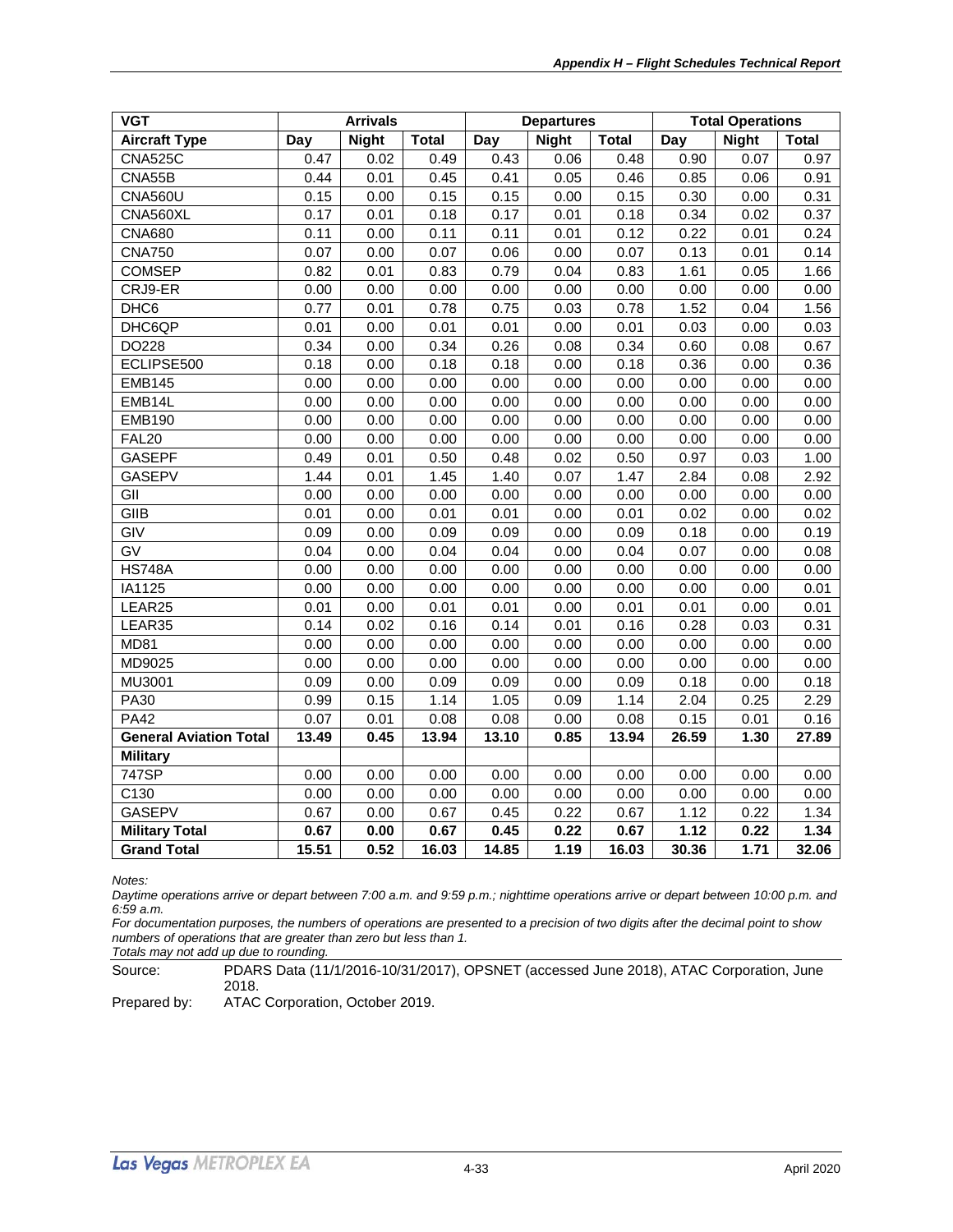| <b>HND</b>               | <b>Arrivals</b> |              |              |      | <b>Departures</b> |              | <b>Total Operations</b> |              |              |  |
|--------------------------|-----------------|--------------|--------------|------|-------------------|--------------|-------------------------|--------------|--------------|--|
| <b>Aircraft Type</b>     | Day             | <b>Night</b> | <b>Total</b> | Day  | <b>Night</b>      | <b>Total</b> | Day                     | <b>Night</b> | <b>Total</b> |  |
| <b>Air Carrier</b>       |                 |              |              |      |                   |              |                         |              |              |  |
| 717200                   | 0.00            | 0.00         | 0.00         | 0.00 | 0.00              | 0.00         | 0.00                    | 0.00         | 0.00         |  |
| 737300                   | 0.00            | 0.00         | 0.00         | 0.00 | 0.00              | 0.00         | 0.00                    | 0.00         | 0.00         |  |
| 737400                   | 0.00            | 0.00         | 0.00         | 0.00 | 0.00              | 0.00         | 0.00                    | 0.00         | 0.00         |  |
| 737500                   | 0.00            | 0.00         | 0.00         | 0.00 | 0.00              | 0.00         | 0.00                    | 0.00         | 0.00         |  |
| 737700                   | 0.03            | 0.00         | 0.03         | 0.00 | 0.00              | 0.00         | 0.03                    | 0.00         | 0.03         |  |
| 737800                   | 0.00            | 0.00         | 0.00         | 0.00 | 0.00              | 0.00         | 0.00                    | 0.00         | 0.00         |  |
| 747400                   | 0.00            | 0.00         | 0.00         | 0.00 | 0.00              | 0.00         | 0.00                    | 0.00         | 0.00         |  |
| 757300                   | 0.00            | 0.00         | 0.00         | 0.00 | 0.00              | 0.00         | 0.00                    | 0.00         | 0.00         |  |
| 767300                   | 0.00            | 0.00         | 0.00         | 0.00 | 0.00              | 0.00         | 0.00                    | 0.00         | 0.00         |  |
| 767400                   | 0.00            | 0.00         | 0.00         | 0.00 | 0.00              | 0.00         | 0.00                    | 0.00         | 0.00         |  |
| 777200                   | 0.00            | 0.00         | 0.00         | 0.00 | 0.00              | 0.00         | 0.00                    | 0.00         | 0.00         |  |
| 777300                   | 0.00            | 0.00         | 0.00         | 0.00 | 0.00              | 0.00         | 0.00                    | 0.00         | 0.00         |  |
| 1900D                    | 0.00            | 0.00         | 0.00         | 0.00 | 0.00              | 0.00         | 0.00                    | 0.00         | 0.00         |  |
| 727EM2                   | 0.00            | 0.00         | 0.00         | 0.00 | 0.00              | 0.00         | 0.00                    | 0.00         | 0.00         |  |
| 7378MAX                  | 0.00            | 0.00         | 0.00         | 0.00 | 0.00              | 0.00         | 0.00                    | 0.00         | 0.00         |  |
| 757RR                    | 0.00            | 0.00         | 0.00         | 0.00 | 0.00              | 0.00         | 0.00                    | 0.00         | 0.00         |  |
| 767CF6                   | 0.00            | 0.00         | 0.00         | 0.00 | 0.00              | 0.00         | 0.00                    | 0.00         | 0.00         |  |
| 7773ER                   | 0.00            | 0.00         | 0.00         | 0.00 | 0.00              | 0.00         | 0.00                    | 0.00         | 0.00         |  |
| 7878R                    | 0.00            | 0.00         | 0.00         | 0.00 | 0.00              | 0.00         | 0.00                    | 0.00         | 0.00         |  |
| A300-622R                | 0.00            | 0.00         | 0.00         | 0.00 | 0.00              | 0.00         | 0.00                    | 0.00         | 0.00         |  |
| A319-131                 | 0.00            | 0.00         | 0.00         | 0.00 | 0.00              | 0.00         | 0.00                    | 0.00         | 0.00         |  |
| A320-232                 | 0.00            | 0.00         | 0.00         | 0.00 | 0.00              | 0.00         | 0.00                    | 0.00         | 0.00         |  |
| A321-232                 | 0.00            | 0.00         | 0.00         | 0.00 | 0.00              | 0.00         | 0.00                    | 0.00         | 0.00         |  |
| A330-343                 | 0.00            | 0.00         | 0.00         | 0.00 | 0.00              | 0.00         | 0.00                    | 0.00         | 0.00         |  |
| A340-211                 | 0.00            | 0.00         | 0.00         | 0.00 | 0.00              | 0.00         | 0.00                    | 0.00         | 0.00         |  |
| CRJ9-ER                  | 0.00            | 0.00         | 0.00         | 0.00 | 0.00              | 0.00         | 0.00                    | 0.00         | 0.00         |  |
| DC1010                   | 0.00            | 0.00         | 0.00         | 0.00 | 0.00              | 0.00         | 0.00                    | 0.00         | 0.00         |  |
| <b>EMB170</b>            | 0.00            | 0.00         | 0.00         | 0.00 | 0.00              | 0.00         | 0.00                    | 0.00         | 0.00         |  |
| <b>EMB190</b>            | 0.00            | 0.00         | 0.00         | 0.00 | 0.00              | 0.00         | 0.00                    | 0.00         | 0.00         |  |
| IA1125                   | 0.03            | 0.00         | 0.03         | 0.03 | 0.00              | 0.03         | 0.06                    | 0.00         | 0.06         |  |
| MD11GE                   | 0.00            | 0.00         | 0.00         | 0.00 | 0.00              | 0.00         | 0.00                    | 0.00         | 0.00         |  |
| <b>MD82</b>              | 0.00            | 0.00         | 0.00         | 0.00 | 0.00              | 0.00         | 0.00                    | 0.00         | 0.00         |  |
| <b>MD83</b>              | 0.00            | 0.00         | 0.00         | 0.00 | 0.00              | 0.00         | 0.00                    | 0.00         | 0.00         |  |
| MD9025                   | 0.00            | 0.00         | 0.00         | 0.00 | 0.00              | 0.00         | 0.00                    | 0.00         | 0.00         |  |
| <b>Air Carrier Total</b> | 0.05            | 0.00         | 0.05         | 0.03 | 0.00              | 0.03         | 0.08                    | 0.00         | 0.08         |  |
| Air Taxi                 |                 |              |              |      |                   |              |                         |              |              |  |
| 1900D                    | 0.71            | 0.01         | 0.72         | 0.51 | 0.01              | 0.52         | 1.22                    | 0.02         | 1.24         |  |
| A319-131                 | 0.00            | 0.00         | 0.00         | 0.00 | 0.00              | 0.00         | 0.00                    | 0.00         | 0.00         |  |
| BEC58P                   | 0.09            | 0.00         | 0.09         | 0.10 | 0.00              | 0.10         | 0.20                    | 0.00         | 0.20         |  |
| CIT <sub>3</sub>         | 0.02            | 0.00         | 0.02         | 0.02 | 0.00              | 0.02         | 0.04                    | 0.00         | 0.04         |  |
| <b>CL600</b>             | 0.17            | 0.01         | 0.18         | 0.19 | 0.01              | 0.20         | 0.36                    | 0.02         | 0.38         |  |
| <b>CNA172</b>            | 0.01            | 0.00         | 0.01         | 0.01 | 0.00              | 0.01         | 0.02                    | 0.00         | 0.02         |  |
| <b>CNA182</b>            | 0.01            | 0.00         | 0.01         | 0.00 | 0.00              | 0.00         | 0.01                    | 0.00         | 0.01         |  |
| <b>CNA208</b>            | 0.11            | 0.00         | 0.11         | 0.11 | 0.01              | 0.11         | 0.21                    | 0.01         | 0.23         |  |
| <b>CNA441</b>            | 0.00            | 0.00         | 0.00         | 0.00 | 0.00              | 0.00         | 0.00                    | 0.00         | 0.00         |  |
| <b>CNA500</b>            | 0.01            | 0.00         | 0.01         | 0.01 | 0.00              | 0.01         | 0.02                    | 0.00         | 0.02         |  |
| <b>CNA510</b>            | 0.06            | 0.00         | 0.06         | 0.05 | 0.00              | 0.06         | 0.11                    | 0.00         | 0.11         |  |
| <b>CNA525C</b>           | 0.09            | 0.01         | 0.10         | 0.11 | 0.02              | 0.12         | 0.20                    | 0.02         | 0.22         |  |

#### <span id="page-39-0"></span>**Table 21 HND - AAD Itinerant IFR Aircraft Operations, by Aircraft Category, Aircraft Type, and Time of Day, 2025**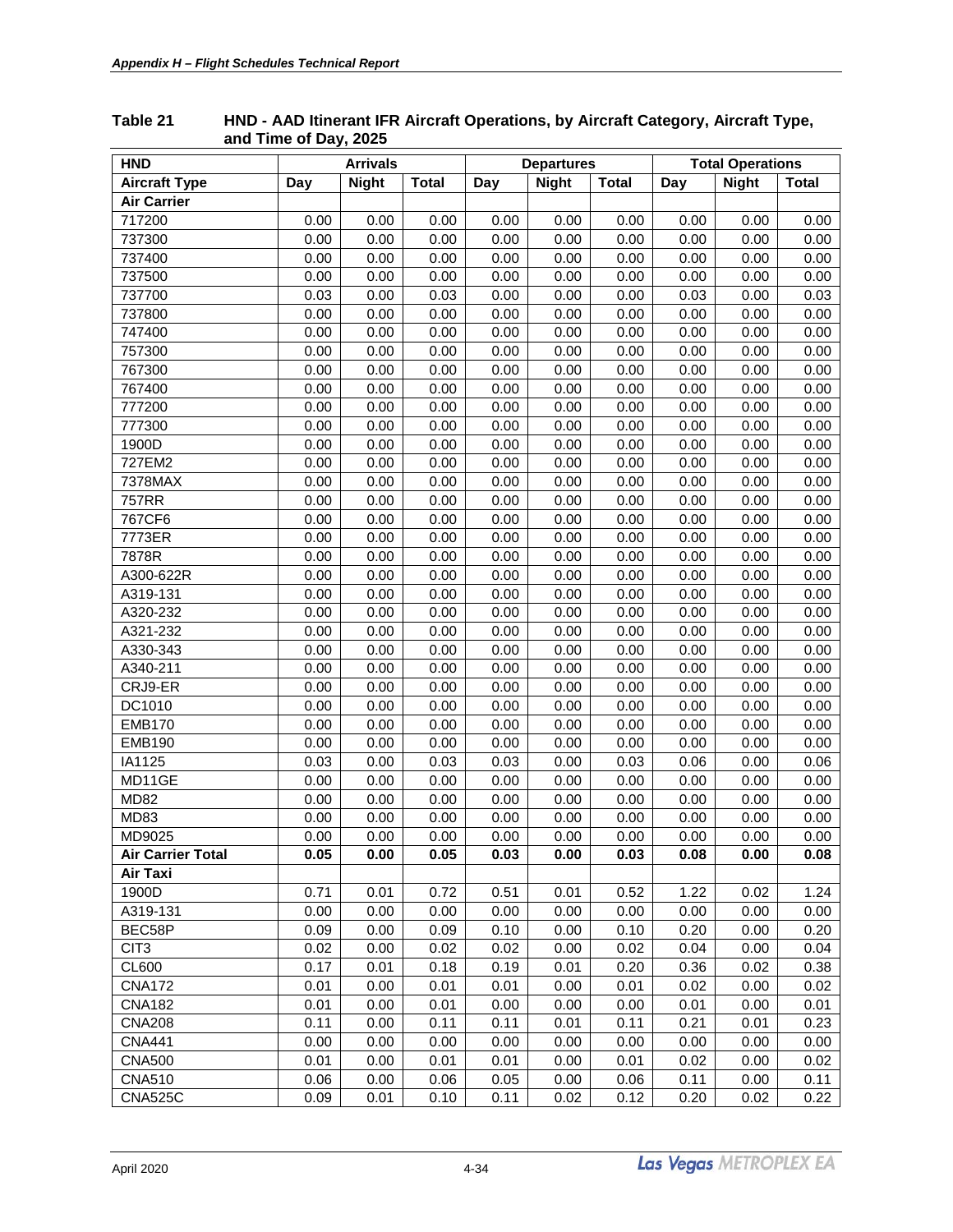| <b>HND</b>              | <b>Arrivals</b> |              |              | <b>Departures</b> |              | <b>Total Operations</b> |      |              |              |
|-------------------------|-----------------|--------------|--------------|-------------------|--------------|-------------------------|------|--------------|--------------|
| <b>Aircraft Type</b>    | Day             | <b>Night</b> | <b>Total</b> | Day               | <b>Night</b> | <b>Total</b>            | Day  | <b>Night</b> | <b>Total</b> |
| CNA55B                  | 0.21            | 0.00         | 0.21         | 0.22              | 0.01         | 0.23                    | 0.43 | 0.01         | 0.44         |
| <b>CNA560U</b>          | 0.06            | 0.00         | 0.06         | 0.06              | 0.00         | 0.06                    | 0.12 | 0.00         | 0.12         |
| CNA560XL                | 0.19            | 0.00         | 0.19         | 0.19              | 0.01         | 0.20                    | 0.38 | 0.01         | 0.39         |
| <b>CNA680</b>           | 0.11            | 0.00         | 0.11         | 0.11              | 0.01         | 0.12                    | 0.22 | 0.01         | 0.23         |
| <b>CNA750</b>           | 0.57            | 0.02         | 0.58         | 0.59              | 0.05         | 0.64                    | 1.16 | 0.06         | 1.22         |
| <b>COMSEP</b>           | 0.01            | 0.00         | 0.01         | 0.01              | 0.00         | 0.01                    | 0.02 | 0.00         | 0.02         |
| DHC6                    | 0.28            | 0.00         | 0.29         | 0.28              | 0.01         | 0.29                    | 0.57 | 0.01         | 0.57         |
| DO228                   | 0.00            | 0.00         | 0.00         | 0.00              | 0.00         | 0.00                    | 0.00 | 0.00         | 0.00         |
| ECLIPSE500              | 0.01            | 0.00         | 0.01         | 0.01              | 0.00         | 0.01                    | 0.01 | 0.00         | 0.01         |
| <b>EMB145</b>           | 0.02            | 0.00         | 0.02         | 0.02              | 0.00         | 0.02                    | 0.04 | 0.00         | 0.04         |
| EMB14L                  | 0.00            | 0.00         | 0.00         | 0.00              | 0.00         | 0.00                    | 0.00 | 0.00         | 0.00         |
| <b>EMB175</b>           | 0.00            | 0.00         | 0.00         | 0.00              | 0.00         | 0.00                    | 0.00 | 0.00         | 0.00         |
| <b>FAL20</b>            | 0.00            | 0.00         | 0.00         | 0.00              | 0.00         | 0.00                    | 0.00 | 0.00         | 0.00         |
| <b>GASEPF</b>           | 0.00            | 0.00         | 0.00         | 0.00              | 0.00         | 0.00                    | 0.00 | 0.00         | 0.00         |
| <b>GASEPV</b>           | 0.02            | 0.00         | 0.02         | 0.02              | 0.00         | 0.02                    | 0.03 | 0.00         | 0.03         |
| GII                     | 0.00            | 0.00         | 0.00         | 0.00              | 0.00         | 0.00                    | 0.00 | 0.00         | 0.00         |
| GIIB                    | 0.00            | 0.00         | 0.01         | 0.01              | 0.00         | 0.01                    | 0.01 | 0.01         | 0.02         |
| GIV                     | 0.02            | 0.00         | 0.02         | 0.03              | 0.01         | 0.03                    | 0.05 | 0.01         | 0.06         |
| GV                      | 0.06            | 0.00         | 0.06         | 0.07              | 0.00         | 0.07                    | 0.13 | 0.00         | 0.13         |
| <b>HS748A</b>           | 0.00            | 0.00         | 0.00         | 0.00              | 0.00         | 0.00                    | 0.00 | 0.00         | 0.00         |
| IA1125                  | 0.00            | 0.00         | 0.00         | 0.00              | 0.00         | 0.00                    | 0.00 | 0.01         | 0.01         |
| LEAR25                  | 0.00            | 0.00         | 0.00         | 0.00              | 0.00         | 0.00                    | 0.00 | 0.00         | 0.00         |
| LEAR35                  | 0.38            | 0.04         | 0.42         | 0.40              | 0.05         | 0.45                    | 0.78 | 0.09         | 0.86         |
| MU3001                  | 0.27            | 0.02         | 0.29         | 0.29              | 0.03         | 0.32                    | 0.56 | 0.05         | 0.61         |
| <b>PA30</b>             | 0.00            | 0.00         | 0.00         | 0.00              | 0.01         | 0.01                    | 0.00 | 0.01         | 0.02         |
| <b>Air Taxi Total</b>   | 3.48            | 0.13         | 3.61         | 3.42              | 0.21         | 3.63                    | 6.90 | 0.34         | 7.24         |
| <b>General Aviation</b> |                 |              |              |                   |              |                         |      |              |              |
| 717200                  | 0.00            | 0.00         | 0.00         | 0.00              | 0.00         | 0.00                    | 0.00 | 0.00         | 0.00         |
| 737300                  | 0.00            | 0.00         | 0.00         | 0.00              | 0.00         | 0.00                    | 0.00 | 0.00         | 0.00         |
| 737500                  | 0.00            | 0.00         | 0.00         | 0.00              | 0.00         | 0.00                    | 0.00 | 0.00         | 0.00         |
| 737700                  | 0.00            | 0.00         | 0.00         | 0.00              | 0.00         | 0.00                    | 0.01 | 0.00         | 0.01         |
| 737800                  | 0.00            | 0.00         | 0.00         | 0.00              | 0.00         | 0.00                    | 0.00 | 0.00         | 0.00         |
| 767300                  | 0.00            | 0.00         | 0.00         | 0.00              | 0.00         | 0.00                    | 0.00 | 0.00         | 0.00         |
| 1900D                   | 0.01            | 0.00         | 0.01         | 0.26              | 0.00         | 0.27                    | 0.27 | 0.00         | 0.27         |
| 727EM2                  | 0.00            | 0.00         | 0.00         | 0.00              | 0.00         | 0.00                    | 0.00 | 0.00         | 0.00         |
| 747SP                   | 0.00            | 0.00         | 0.00         | 0.00              | 0.00         | 0.00                    | 0.00 | 0.00         | 0.00         |
| 757RR                   | 0.00            | 0.00         | 0.00         | 0.00              | 0.00         | 0.00                    | 0.00 | 0.00         | 0.00         |
| 7773ER                  | 0.00            | 0.00         | 0.00         | 0.00              | 0.00         | 0.00                    | 0.00 | 0.00         | 0.00         |
| 7878R                   | 0.00            | 0.00         | 0.00         | 0.00              | 0.00         | 0.00                    | 0.00 | 0.00         | 0.00         |
| A300-622R               | 0.00            | 0.00         | 0.00         | 0.00              | 0.00         | 0.00                    | 0.00 | 0.00         | 0.00         |
| A319-131                | 0.00            | 0.00         | 0.00         | 0.00              | 0.00         | 0.00                    | 0.00 | 0.00         | 0.00         |
| A320-232                | 0.00            | 0.00         | 0.00         | 0.00              | 0.00         | 0.00                    | 0.00 | 0.00         | 0.00         |
| A340-642                | 0.00            | 0.00         | 0.00         | 0.00              | 0.00         | 0.00                    | 0.00 | 0.00         | 0.00         |
| BEC58P                  | 0.86            | 0.01         | 0.87         | 0.83              | 0.02         | 0.86                    | 1.70 | 0.03         | 1.73         |
| CIT <sub>3</sub>        | 0.18            | 0.00         | 0.18         | 0.18              | 0.00         | 0.18                    | 0.37 | 0.00         | 0.37         |
| <b>CL600</b>            | 0.82            | 0.01         | 0.83         | 0.72              | 0.11         | 0.82                    | 1.54 | 0.12         | 1.66         |
| <b>CNA172</b>           | 0.20            | 0.02         | 0.22         | 0.22              | 0.01         | 0.22                    | 0.42 | 0.03         | 0.44         |
| <b>CNA182</b>           | 0.25            | 0.01         | 0.25         | 0.23              | 0.03         | 0.26                    | 0.48 | 0.03         | 0.51         |
| <b>CNA208</b>           | 1.40            | 0.05         | 1.45         | 1.39              | 0.05         | 1.44                    | 2.78 | 0.10         | 2.89         |
| <b>CNA441</b>           | 0.99            | 0.01         | 1.00         | 0.94              | 0.04         | 0.98                    | 1.93 | 0.05         | 1.97         |
| <b>CNA500</b>           | 0.32            | 0.00         | 0.32         | 0.31              | 0.01         | 0.32                    | 0.63 | 0.01         | 0.65         |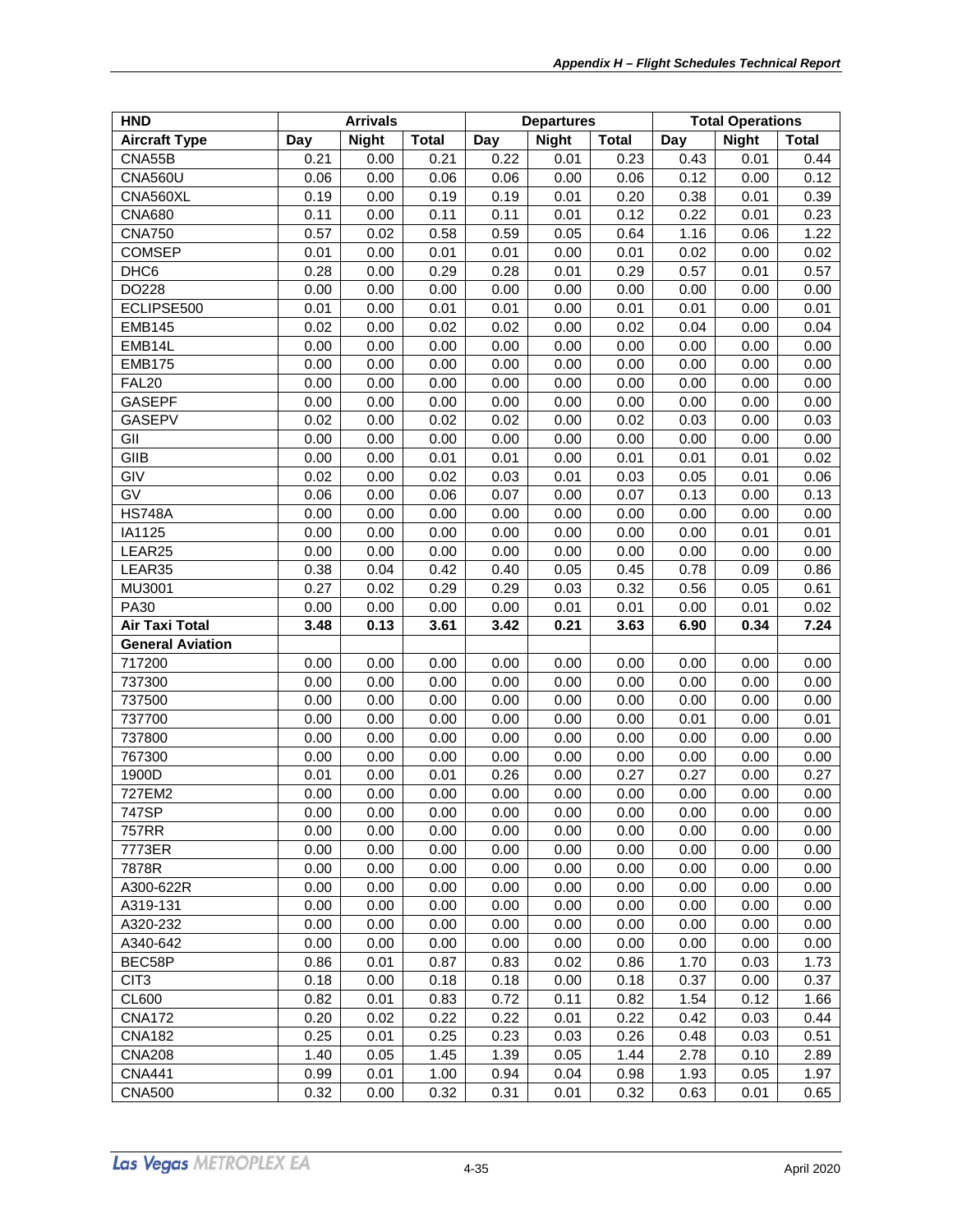| <b>HND</b>                    | <b>Arrivals</b> |              |              | <b>Departures</b> |              |              | <b>Total Operations</b> |              |              |
|-------------------------------|-----------------|--------------|--------------|-------------------|--------------|--------------|-------------------------|--------------|--------------|
| <b>Aircraft Type</b>          | Day             | <b>Night</b> | <b>Total</b> | Day               | <b>Night</b> | <b>Total</b> | Day                     | <b>Night</b> | <b>Total</b> |
| <b>CNA510</b>                 | 0.63            | 0.02         | 0.65         | 0.63              | 0.01         | 0.65         | 1.26                    | 0.04         | 1.30         |
| CNA525C                       | 1.96            | 0.12         | 2.08         | 1.86              | 0.17         | 2.03         | 3.82                    | 0.29         | 4.11         |
| CNA55B                        | 1.46            | 0.06         | 1.53         | 1.43              | 0.08         | 1.51         | 2.89                    | 0.15         | 3.04         |
| <b>CNA560U</b>                | 0.61            | 0.03         | 0.64         | 0.60              | 0.03         | 0.64         | 1.21                    | 0.07         | 1.28         |
| CNA560XL                      | 0.61            | 0.01         | 0.62         | 0.60              | 0.02         | 0.61         | 1.21                    | 0.02         | 1.23         |
| <b>CNA680</b>                 | 0.32            | 0.11         | 0.44         | 0.42              | 0.01         | 0.43         | 0.75                    | 0.12         | 0.87         |
| <b>CNA750</b>                 | 0.58            | 0.04         | 0.62         | 0.58              | 0.03         | 0.61         | 1.15                    | 0.08         | 1.23         |
| <b>COMSEP</b>                 | 0.64            | 0.00         | 0.64         | 0.60              | 0.03         | 0.63         | 1.24                    | 0.03         | 1.27         |
| CRJ9-ER                       | 0.00            | 0.00         | 0.00         | 0.00              | 0.00         | 0.00         | 0.00                    | 0.00         | 0.00         |
| DHC6                          | 1.53            | 0.07         | 1.61         | 1.52              | 0.08         | 1.60         | 3.06                    | 0.15         | 3.21         |
| DHC6QP                        | 0.00            | 0.00         | 0.00         | 0.00              | 0.00         | 0.00         | 0.00                    | 0.00         | 0.00         |
| DO228                         | 0.12            | 0.00         | 0.12         | 0.11              | 0.00         | 0.11         | 0.23                    | 0.00         | 0.23         |
| ECLIPSE500                    | 0.32            | 0.01         | 0.33         | 0.32              | 0.01         | 0.32         | 0.64                    | 0.01         | 0.65         |
| <b>EMB145</b>                 | 0.02            | 0.00         | 0.02         | 0.02              | 0.00         | 0.02         | 0.04                    | 0.00         | 0.04         |
| EMB14L                        | 0.00            | 0.00         | 0.00         | 0.00              | 0.00         | 0.00         | 0.00                    | 0.00         | 0.00         |
| <b>EMB190</b>                 | 0.01            | 0.00         | 0.01         | 0.01              | 0.00         | 0.01         | 0.03                    | 0.00         | 0.03         |
| FAL <sub>20</sub>             | 0.10            | 0.01         | 0.11         | 0.09              | 0.01         | 0.10         | 0.19                    | 0.02         | 0.21         |
| <b>GASEPF</b>                 | 0.22            | 0.00         | 0.23         | 0.21              | 0.02         | 0.23         | 0.43                    | 0.02         | 0.45         |
| <b>GASEPV</b>                 | 0.94            | 0.01         | 0.95         | 0.89              | 0.04         | 0.93         | 1.83                    | 0.04         | 1.88         |
| GII                           | 0.02            | 0.00         | 0.02         | 0.02              | 0.00         | 0.02         | 0.04                    | 0.00         | 0.04         |
| GIIB                          | 0.12            | 0.00         | 0.12         | 0.12              | 0.00         | 0.12         | 0.24                    | 0.00         | 0.24         |
| GIV                           | 0.30            | 0.01         | 0.31         | 0.26              | 0.03         | 0.30         | 0.56                    | 0.04         | 0.60         |
| $\overline{GV}$               | 0.35            | 0.02         | 0.37         | 0.33              | 0.03         | 0.36         | 0.68                    | 0.05         | 0.73         |
| <b>HS748A</b>                 | 0.00            | 0.00         | 0.00         | 0.00              | 0.00         | 0.00         | 0.00                    | 0.00         | 0.00         |
| IA1125                        | 0.11            | 0.00         | 0.11         | 0.10              | 0.00         | 0.11         | 0.21                    | 0.00         | 0.21         |
| LEAR25                        | 0.02            | 0.00         | 0.03         | 0.03              | 0.00         | 0.03         | 0.05                    | 0.00         | 0.05         |
| LEAR35                        | 0.73            | 0.04         | 0.77         | 0.71              | 0.07         | 0.77         | 1.44                    | 0.11         | 1.55         |
| <b>MD81</b>                   | 0.00            | 0.00         | 0.00         | 0.00              | 0.00         | 0.00         | 0.00                    | 0.00         | 0.00         |
| MD9025                        | 0.00            | 0.00         | 0.00         | 0.00              | 0.00         | 0.00         | 0.00                    | 0.00         | 0.00         |
| MU3001                        | 0.13            | 0.00         | 0.13         | 0.13              | 0.00         | 0.13         | 0.26                    | 0.00         | 0.26         |
| <b>PA30</b>                   | 0.04            | 0.00         | 0.04         | 0.03              | 0.00         | 0.03         | 0.07                    | 0.00         | 0.08         |
| <b>PA42</b>                   | 0.02            | 0.00         | 0.02         | 0.02              | 0.00         | 0.02         | 0.04                    | 0.00         | 0.04         |
| <b>General Aviation Total</b> | 16.96           | 0.70         | 17.65        | 16.72             | 0.93         | 17.65        | 33.68                   | 1.63         | 35.31        |
| <b>Military</b>               |                 |              |              |                   |              |              |                         |              |              |
| 747SP                         | 0.00            | 0.00         | 0.00         | 0.00              | 0.00         | 0.00         | 0.00                    | 0.00         | 0.00         |
| C130                          | 0.00            | 0.00         | 0.00         | 0.00              | 0.00         | 0.00         | 0.00                    | 0.00         | 0.00         |
| <b>GASEPV</b>                 | 0.00            | 0.00         | 0.00         | 0.00              | 0.00         | 0.00         | 0.00                    | 0.00         | 0.00         |
| <b>Military Total</b>         | 0.00            | 0.00         | 0.00         | 0.00              | 0.00         | 0.00         | 0.00                    | 0.00         | 0.00         |
| <b>Grand Total</b>            | 20.49           | 0.82         | 21.32        | 20.17             | 1.14         | 21.32        | 40.66                   | 1.97         | 42.63        |

*Daytime operations arrive or depart between 7:00 a.m. and 9:59 p.m.; nighttime operations arrive or depart between 10:00 p.m. and 6:59 a.m.*

*For documentation purposes, the numbers of operations are presented to a precision of two digits after the decimal point to show numbers of operations that are greater than zero but less than 1.*

*Totals may not add up due to rounding.*

Source: PDARS Data (11/1/2016-10/31/2017), OPSNET (accessed June 2018), ATAC Corporation, June 2018.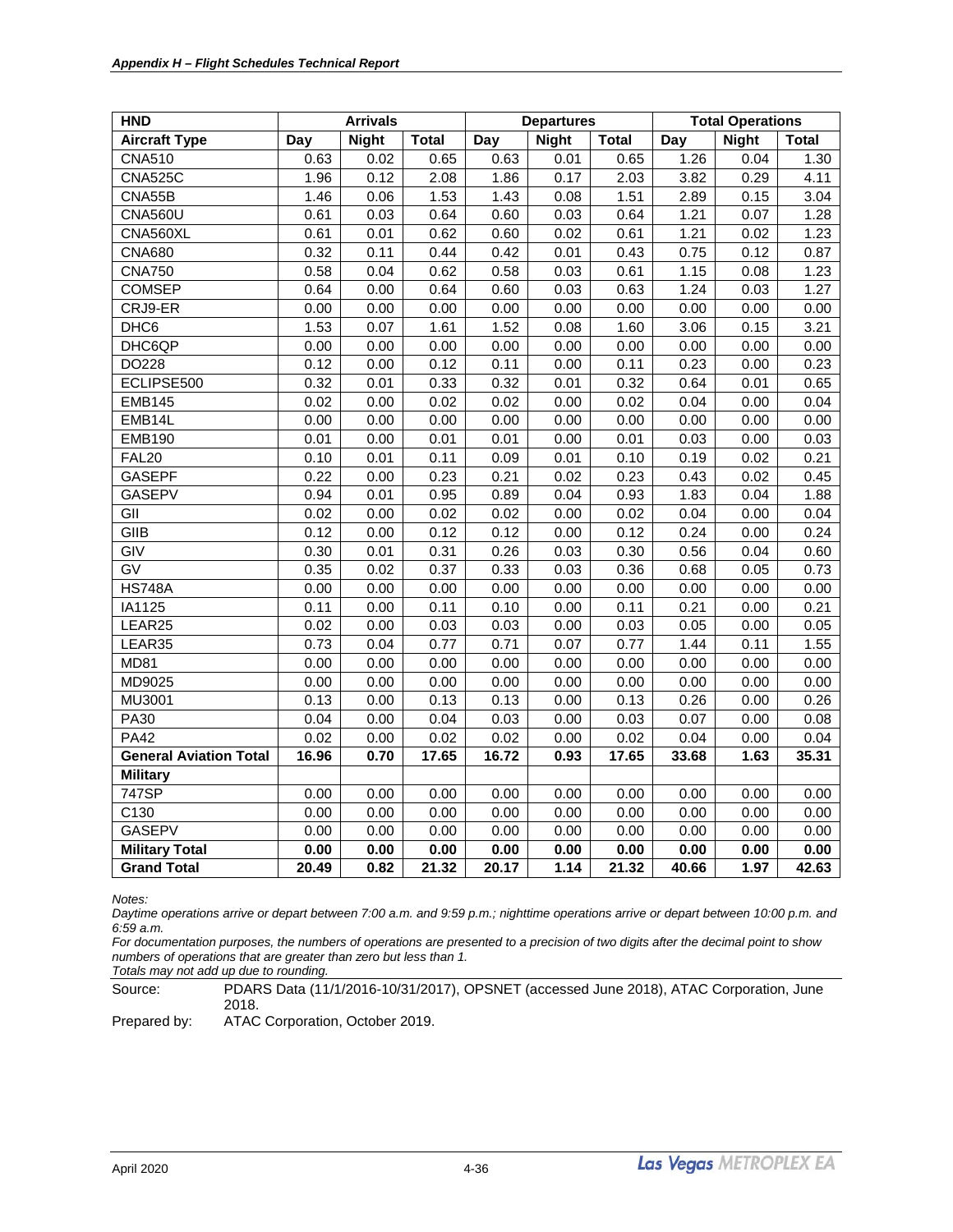| <b>LAS</b>               | <b>Arrivals</b> |              | <b>Departures</b> |        |              | <b>Total Operations</b> |        |              |              |
|--------------------------|-----------------|--------------|-------------------|--------|--------------|-------------------------|--------|--------------|--------------|
| <b>Aircraft Type</b>     | Day             | <b>Night</b> | <b>Total</b>      | Day    | <b>Night</b> | <b>Total</b>            | Day    | <b>Night</b> | <b>Total</b> |
| <b>Air Carrier</b>       |                 |              |                   |        |              |                         |        |              |              |
| 717200                   | 5.26            | 0.78         | 6.04              | 5.72   | 0.32         | 6.04                    | 10.98  | 1.10         | 12.08        |
| 737300                   | 0.02            | 0.00         | 0.02              | 0.02   | 0.00         | 0.02                    | 0.04   | 0.00         | 0.04         |
| 737400                   | 0.49            | 0.06         | 0.55              | 0.50   | 0.05         | 0.55                    | 0.99   | 0.10         | 1.09         |
| 737500                   | 0.04            | 0.00         | 0.04              | 0.04   | 0.00         | 0.04                    | 0.08   | 0.00         | 0.08         |
| 737700                   | 217.32          | 30.84        | 248.16            | 81.67  | 14.08        | 95.75                   | 298.98 | 44.93        | 343.91       |
| 737800                   | 0.00            | 0.00         | 0.00              | 132.97 | 25.18        | 158.15                  | 132.97 | 25.18        | 158.15       |
| 747400                   | 0.41            | 0.00         | 0.41              | 0.38   | 0.03         | 0.41                    | 0.79   | 0.03         | 0.82         |
| 757300                   | 0.00            | 0.00         | 0.00              | 1.42   | 0.83         | 2.25                    | 1.42   | 0.83         | 2.25         |
| 767300                   | 4.06            | 1.72         | 5.78              | 4.21   | 1.58         | 5.80                    | 8.27   | 3.31         | 11.58        |
| 767400                   | 0.00            | 0.00         | 0.00              | 0.01   | 0.00         | 0.01                    | 0.01   | 0.00         | 0.01         |
| 777200                   | 0.00            | 0.00         | 0.00              | 0.37   | 0.06         | 0.43                    | 0.37   | 0.06         | 0.43         |
| 777300                   | 0.00            | 0.00         | 0.00              | 0.00   | 0.00         | 0.01                    | 0.00   | 0.00         | 0.01         |
| 1900D                    | 0.14            | 0.00         | 0.14              | 0.00   | 0.00         | 0.00                    | 0.14   | 0.00         | 0.14         |
| 727EM2                   | 0.01            | 0.00         | 0.01              | 0.01   | 0.00         | 0.01                    | 0.01   | 0.00         | 0.02         |
| 7378MAX                  | 88.17           | 11.86        | 100.04            | 84.26  | 10.11        | 94.37                   | 172.43 | 21.97        | 194.40       |
| 757RR                    | 2.06            | 1.34         | 3.41              | 0.16   | 1.00         | 1.16                    | 2.23   | 2.34         | 4.57         |
| 767CF6                   | 0.37            | 0.33         | 0.69              | 0.68   | 0.01         | 0.69                    | 1.05   | 0.34         | 1.39         |
| 7773ER                   | 1.02            | 0.03         | 1.04              | 0.01   | 0.59         | 0.61                    | 1.03   | 0.62         | 1.65         |
| 7878R                    | 2.97            | 0.99         | 3.96              | 2.91   | 1.04         | 3.96                    | 5.89   | 2.03         | 7.91         |
| A300-622R                | 0.22            | 1.09         | 1.32              | 0.99   | 0.33         | 1.32                    | 1.21   | 1.42         | 2.64         |
| A319-131                 | 31.70           | 6.16         | 37.86             | 32.54  | 5.33         | 37.86                   | 64.23  | 11.49        | 75.72        |
| A320-232                 | 69.08           | 13.27        | 82.35             | 59.90  | 22.47        | 82.37                   | 128.98 | 35.74        | 164.72       |
| A321-232                 | 48.06           | 8.38         | 56.44             | 40.46  | 15.99        | 56.45                   | 88.52  | 24.38        | 112.89       |
| A330-343                 | 3.66            | 1.04         | 4.70              | 3.70   | 1.00         | 4.70                    | 7.36   | 2.04         | 9.40         |
| A340-211                 | 0.07            | 0.00         | 0.07              | 0.05   | 0.02         | 0.07                    | 0.12   | 0.02         | 0.14         |
| CRJ9-ER                  | 1.45            | 0.01         | 1.46              | 1.45   | 0.02         | 1.46                    | 2.90   | 0.03         | 2.93         |
| DC1010                   | 0.02            | 0.00         | 0.02              | 0.02   | 0.00         | 0.02                    | 0.04   | 0.00         | 0.04         |
| <b>EMB170</b>            | 18.59           | 0.14         | 18.73             | 18.23  | 0.50         | 18.74                   | 36.83  | 0.65         | 37.47        |
| <b>EMB190</b>            | 0.16            | 0.00         | 0.16              | 0.16   | 0.00         | 0.16                    | 0.32   | 0.00         | 0.32         |
| IA1125                   | 0.00            | 0.00         | 0.00              | 0.00   | 0.00         | 0.00                    | 0.00   | 0.00         | 0.00         |
| MD11GE                   | 0.01            | 0.01         | 0.01              | 0.01   | 0.00         | 0.01                    | 0.02   | 0.01         | 0.02         |
| <b>MD82</b>              | 0.00            | 0.00         | 0.00              | 0.00   | 0.00         | 0.00                    | 0.00   | 0.00         | 0.00         |
| <b>MD83</b>              | 0.00            | 0.00         | 0.00              | 6.90   | 0.06         | 6.95                    | 6.90   | 0.06         | 6.95         |
| MD9025                   | 6.02            | 1.03         | 7.05              | 0.08   | 0.00         | 0.09                    | 6.10   | 1.03         | 7.14         |
| <b>Air Carrier Total</b> | 501.37          | 79.09        | 580.46            | 479.83 | 100.63       | 580.46                  | 981.21 | 179.72       | 1160.92      |
| Air Taxi                 |                 |              |                   |        |              |                         |        |              |              |
| 1900D                    | 0.72            | 0.00         | 0.72              | 0.00   | 0.00         | 0.00                    | 0.72   | 0.00         | 0.72         |
| A319-131                 | 0.01            | 0.00         | 0.01              | 0.00   | 0.01         | 0.01                    | 0.01   | 0.01         | 0.01         |
| BEC58P                   | 0.00            | 0.00         | 0.00              | 0.00   | 0.00         | 0.00                    | 0.00   | 0.00         | 0.00         |
| CIT <sub>3</sub>         | 0.04            | 0.00         | 0.04              | 0.03   | 0.00         | 0.03                    | 0.07   | 0.00         | 0.07         |
| CL600                    | 4.47            | 0.20         | 4.67              | 4.33   | 0.36         | 4.69                    | 8.80   | 0.56         | 9.36         |
| <b>CNA172</b>            | 0.00            | 0.00         | 0.00              | 0.00   | 0.00         | 0.00                    | 0.00   | 0.00         | 0.00         |
| <b>CNA182</b>            | 0.00            | 0.00         | 0.00              | 0.00   | 0.00         | 0.00                    | 0.00   | 0.00         | 0.00         |
| <b>CNA208</b>            | 2.11            | 0.15         | 2.26              | 2.03   | 0.32         | 2.35                    | 4.14   | 0.47         | 4.61         |
| <b>CNA441</b>            | 0.01            | 0.00         | 0.01              | 0.01   | 0.00         | 0.01                    | 0.03   | 0.00         | 0.03         |
| <b>CNA500</b>            | 0.27            | 0.01         | 0.28              | 0.27   | 0.03         | 0.30                    | 0.54   | 0.04         | 0.58         |
| <b>CNA510</b>            | 2.25            | 0.08         | 2.34              | 2.22   | 0.14         | 2.37                    | 4.48   | 0.23         | 4.70         |
| <b>CNA525C</b>           | 0.41            | 0.03         | 0.44              | 0.40   | 0.02         | 0.43                    | 0.81   | 0.06         | 0.87         |

<span id="page-42-0"></span>**Table 22 LAS - AAD Itinerant IFR Aircraft Operations, by Aircraft Category, Aircraft Type, and Time of Day, 2025**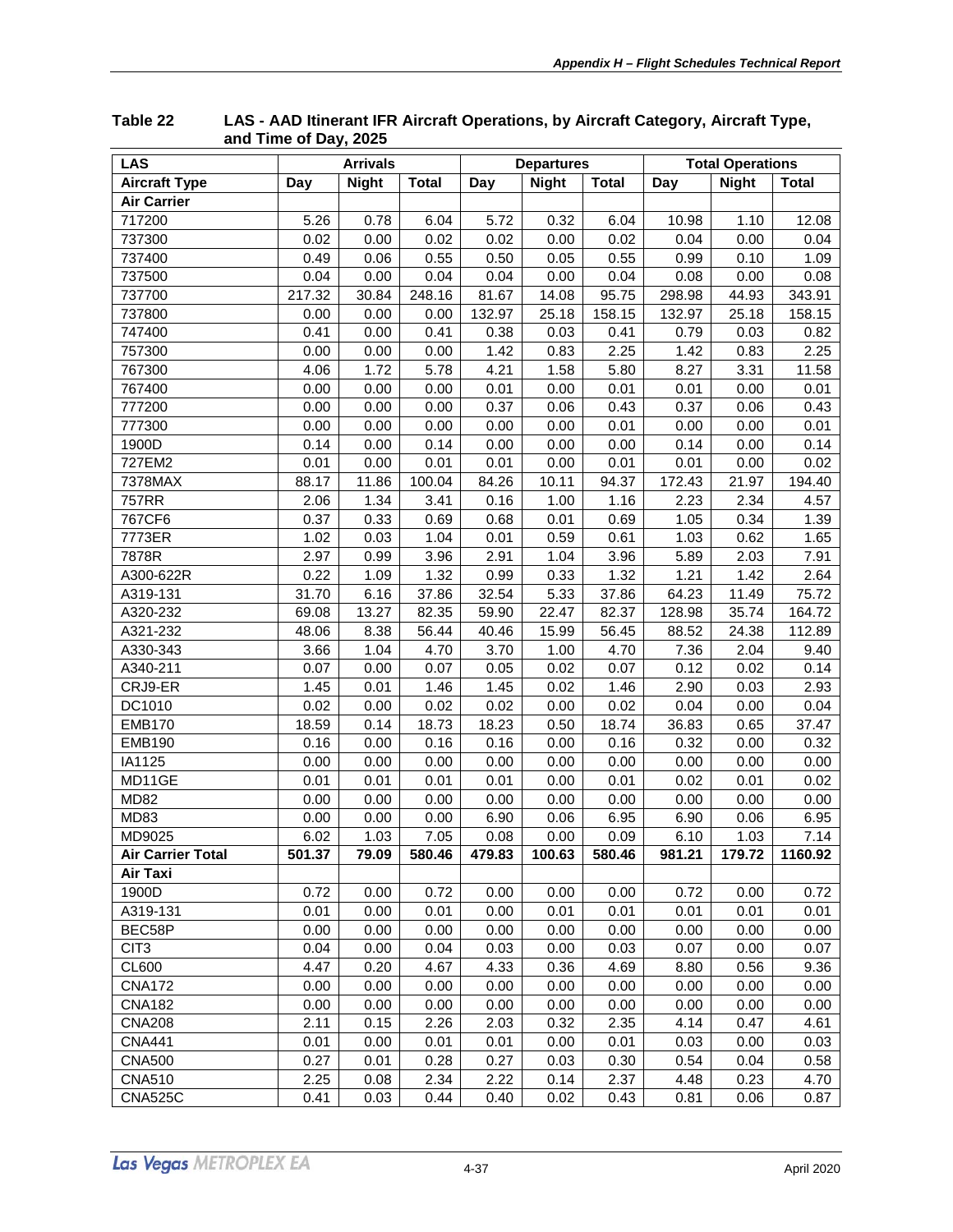| <b>LAS</b>              | <b>Arrivals</b> |              |              | <b>Departures</b> |              | <b>Total Operations</b> |       |              |              |
|-------------------------|-----------------|--------------|--------------|-------------------|--------------|-------------------------|-------|--------------|--------------|
| <b>Aircraft Type</b>    | Day             | <b>Night</b> | <b>Total</b> | Day               | <b>Night</b> | <b>Total</b>            | Day   | <b>Night</b> | <b>Total</b> |
| CNA55B                  | 2.69            | 0.09         | 2.78         | 2.59              | 0.23         | 2.83                    | 5.28  | 0.33         | 5.61         |
| <b>CNA560U</b>          | 0.56            | 0.02         | 0.58         | 0.56              | 0.03         | 0.59                    | 1.12  | 0.05         | 1.17         |
| CNA560XL                | 2.85            | 0.09         | 2.95         | 2.82              | 0.19         | 3.01                    | 5.67  | 0.28         | 5.95         |
| <b>CNA680</b>           | 2.00            | 0.09         | 2.09         | 1.98              | 0.14         | 2.12                    | 3.98  | 0.23         | 4.21         |
| <b>CNA750</b>           | 3.23            | 0.21         | 3.44         | 3.25              | 0.23         | 3.49                    | 6.49  | 0.44         | 6.93         |
| <b>COMSEP</b>           | 0.00            | 0.00         | 0.00         | 0.00              | 0.00         | 0.00                    | 0.00  | 0.00         | 0.00         |
| DHC <sub>6</sub>        | 3.25            | 0.40         | 3.65         | 3.46              | 0.25         | 3.71                    | 6.71  | 0.65         | 7.36         |
| DO228                   | 0.01            | 0.00         | 0.01         | 0.00              | 0.00         | 0.00                    | 0.01  | 0.00         | 0.01         |
| ECLIPSE500              | 0.01            | 0.00         | 0.01         | 0.01              | 0.00         | 0.01                    | 0.03  | 0.00         | 0.03         |
| <b>EMB145</b>           | 6.51            | 0.09         | 6.60         | 6.67              | 0.07         | 6.74                    | 13.18 | 0.16         | 13.34        |
| EMB14L                  | 0.01            | 0.00         | 0.01         | 0.01              | 0.00         | 0.01                    | 0.01  | 0.00         | 0.01         |
| <b>EMB175</b>           | 0.01            | 0.00         | 0.01         | 0.01              | 0.00         | 0.01                    | 0.02  | 0.00         | 0.02         |
| <b>FAL20</b>            | 0.07            | 0.00         | 0.07         | 0.07              | 0.00         | 0.07                    | 0.14  | 0.00         | 0.14         |
| <b>GASEPF</b>           | 0.00            | 0.00         | 0.00         | 0.00              | 0.00         | 0.00                    | 0.00  | 0.00         | 0.00         |
| <b>GASEPV</b>           | 0.03            | 0.00         | 0.03         | 0.00              | 0.00         | 0.00                    | 0.03  | 0.00         | 0.03         |
| GII                     | 0.00            | 0.00         | 0.00         | 0.00              | 0.00         | 0.00                    | 0.00  | 0.00         | 0.00         |
| GIIB                    | 0.12            | 0.02         | 0.13         | 0.12              | 0.02         | 0.14                    | 0.24  | 0.03         | 0.27         |
| GIV                     | 1.49            | 0.12         | 1.60         | 1.48              | 0.17         | 1.65                    | 2.97  | 0.29         | 3.26         |
| GV                      | 1.10            | 0.08         | 1.19         | 1.12              | 0.08         | 1.20                    | 2.22  | 0.16         | 2.38         |
| <b>HS748A</b>           | 0.12            | 0.00         | 0.12         | 0.12              | 0.00         | 0.12                    | 0.25  | 0.00         | 0.25         |
| IA1125                  | 0.04            | 0.00         | 0.04         | 0.04              | 0.00         | 0.04                    | 0.08  | 0.00         | 0.08         |
| LEAR25                  | 0.00            | 0.00         | 0.00         | 0.00              | 0.00         | 0.00                    | 0.00  | 0.00         | 0.00         |
| LEAR35                  | 2.11            | 0.28         | 2.39         | 2.14              | 0.37         | 2.51                    | 4.25  | 0.64         | 4.90         |
| MU3001                  | 0.41            | 0.02         | 0.43         | 0.42              | 0.04         | 0.45                    | 0.82  | 0.06         | 0.88         |
| <b>PA30</b>             | 0.00            | 0.00         | 0.01         | 0.00              | 0.01         | 0.01                    | 0.00  | 0.01         | 0.01         |
| Air Taxi Total          | 36.89           | 1.99         | 38.89        | 36.19             | 2.70         | 38.89                   | 73.09 | 4.69         | 77.78        |
| <b>General Aviation</b> |                 |              |              |                   |              |                         |       |              |              |
| 717200                  | 0.00            | 0.00         | 0.00         | 0.00              | 0.00         | 0.00                    | 0.00  | 0.00         | 0.00         |
| 737300                  | 0.07            | 0.01         | 0.08         | 0.08              | 0.00         | 0.08                    | 0.15  | 0.01         | 0.16         |
| 737500                  | 0.00            | 0.00         | 0.00         | 0.00              | 0.00         | 0.00                    | 0.00  | 0.00         | 0.00         |
| 737700                  | 0.21            | 0.05         | 0.25         | 0.22              | 0.03         | 0.24                    | 0.43  | 0.07         | 0.50         |
| 737800                  | 0.00            | 0.00         | 0.00         | 0.00              | 0.00         | 0.00                    | 0.00  | 0.00         | 0.00         |
| 767300                  | 0.04            | 0.00         | 0.04         | 0.01              | 0.00         | 0.02                    | 0.06  | 0.00         | 0.06         |
| 1900D                   | 0.19            | 0.02         | 0.20         | 0.13              | 0.92         | 1.05                    | 0.32  | 0.94         | 1.25         |
| 727EM2                  | 0.00            | 0.00         | 0.00         | 0.00              | 0.00         | 0.00                    | 0.01  | 0.00         | 0.01         |
| 747SP                   | 0.02            | 0.00         | 0.02         | 0.02              | 0.00         | 0.02                    | 0.04  | 0.00         | 0.04         |
| 757RR                   | 0.02            | 0.01         | 0.03         | 0.02              | 0.01         | 0.02                    | 0.04  | 0.01         | 0.05         |
| 7773ER                  | 0.00            | 0.00         | 0.00         | 0.00              | 0.00         | 0.00                    | 0.00  | 0.00         | 0.00         |
| 7878R                   | 0.00            | 0.00         | 0.00         | 0.00              | 0.00         | 0.00                    | 0.00  | 0.00         | 0.00         |
| A300-622R               | 0.00            | 0.00         | 0.00         | 0.00              | 0.00         | 0.00                    | 0.00  | 0.00         | 0.00         |
| A319-131                | 0.00            | 0.00         | 0.00         | 0.00              | 0.00         | 0.00                    | 0.00  | 0.00         | 0.00         |
| A320-232                | 0.00            | 0.00         | 0.00         | 0.00              | 0.00         | 0.00                    | 0.00  | 0.00         | 0.00         |
| A340-642                | 0.03            | 0.01         | 0.04         | 0.04              | 0.00         | 0.04                    | 0.07  | 0.01         | 0.08         |
| BEC58P                  | 0.37            | 0.02         | 0.39         | 0.34              | 0.02         | 0.36                    | 0.71  | 0.04         | 0.75         |
| CIT <sub>3</sub>        | 0.81            | 0.06         | 0.86         | 0.81              | 0.04         | 0.85                    | 1.62  | 0.10         | 1.72         |
| <b>CL600</b>            | 3.94            | 0.34         | 4.28         | 3.94              | 0.35         | 4.29                    | 7.88  | 0.69         | 8.57         |
| <b>CNA172</b>           | 0.17            | 0.04         | 0.22         | 0.11              | 0.11         | 0.21                    | 0.28  | 0.15         | 0.43         |
| <b>CNA182</b>           | 0.17            | 0.01         | 0.18         | 0.16              | 0.02         | 0.18                    | 0.33  | 0.03         | 0.36         |
| <b>CNA208</b>           | 1.43            | 0.08         | 1.51         | 1.27              | 0.17         | 1.44                    | 2.70  | 0.25         | 2.95         |
| <b>CNA441</b>           | 0.42            | 0.03         | 0.44         | 0.38              | 0.04         | 0.42                    | 0.80  | 0.07         | 0.87         |
| <b>CNA500</b>           | 0.40            | 0.02         | 0.41         | 0.38              | 0.02         | 0.40                    | 0.78  | 0.03         | 0.81         |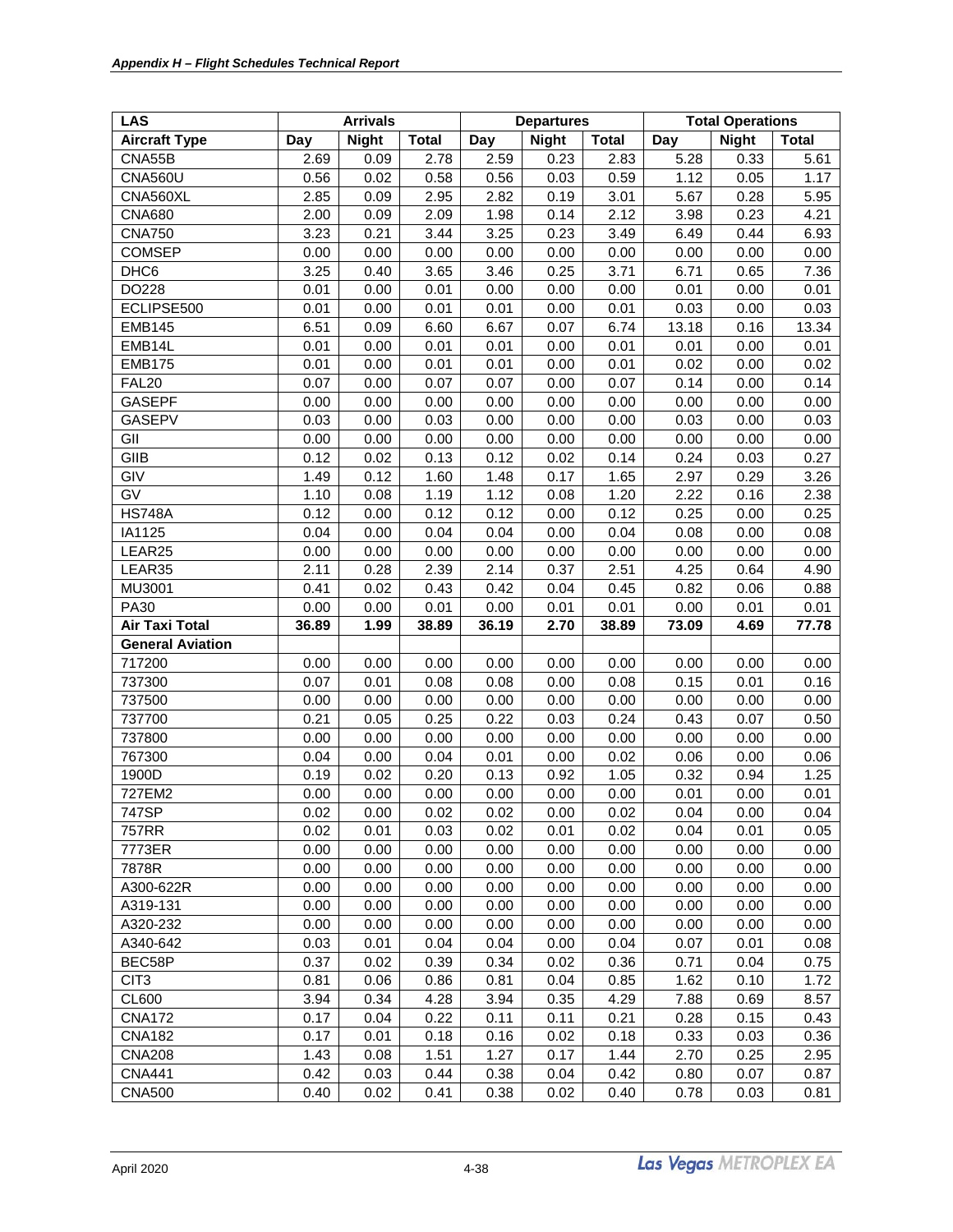| <b>LAS</b>                    | <b>Arrivals</b> |              |              | <b>Departures</b> |              |              | <b>Total Operations</b> |              |              |
|-------------------------------|-----------------|--------------|--------------|-------------------|--------------|--------------|-------------------------|--------------|--------------|
| <b>Aircraft Type</b>          | Day             | <b>Night</b> | <b>Total</b> | Day               | <b>Night</b> | <b>Total</b> | Day                     | <b>Night</b> | <b>Total</b> |
| <b>CNA510</b>                 | 2.68            | 0.24         | 2.93         | 2.64              | 0.26         | 2.90         | 5.33                    | 0.50         | 5.83         |
| <b>CNA525C</b>                | 3.04            | 0.15         | 3.19         | 2.88              | 0.28         | 3.16         | 5.92                    | 0.43         | 6.35         |
| CNA55B                        | 2.07            | 0.15         | 2.22         | 2.01              | 0.19         | 2.20         | 4.08                    | 0.34         | 4.42         |
| <b>CNA560U</b>                | 1.61            | 0.26         | 1.86         | 1.56              | 0.28         | 1.84         | 3.17                    | 0.54         | 3.70         |
| CNA560XL                      | 1.30            | 0.02         | 1.32         | 1.25              | 0.06         | 1.30         | 2.55                    | 0.08         | 2.63         |
| <b>CNA680</b>                 | 0.76            | 0.01         | 0.77         | 0.73              | 0.05         | 0.78         | 1.48                    | 0.07         | 1.55         |
| <b>CNA750</b>                 | 4.67            | 0.38         | 5.05         | 4.48              | 0.52         | 5.00         | 9.15                    | 0.90         | 10.05        |
| <b>COMSEP</b>                 | 0.58            | 0.08         | 0.66         | 0.58              | 0.07         | 0.65         | 1.16                    | 0.15         | 1.31         |
| CRJ9-ER                       | 0.02            | 0.00         | 0.02         | 0.02              | 0.00         | 0.02         | 0.05                    | 0.00         | 0.05         |
| DHC6                          | 2.03            | 0.35         | 2.38         | 1.90              | 0.46         | 2.36         | 3.93                    | 0.81         | 4.73         |
| DHC6QP                        | 0.00            | 0.00         | 0.00         | 0.00              | 0.00         | 0.00         | 0.00                    | 0.00         | 0.00         |
| DO228                         | 0.10            | 0.01         | 0.11         | 0.11              | 0.00         | 0.11         | 0.21                    | 0.01         | 0.22         |
| ECLIPSE500                    | 0.23            | 0.02         | 0.25         | 0.24              | 0.01         | 0.24         | 0.46                    | 0.03         | 0.49         |
| <b>EMB145</b>                 | 0.83            | 0.17         | 1.00         | 0.85              | 0.14         | 0.99         | 1.68                    | 0.31         | 1.99         |
| EMB14L                        | 0.00            | 0.00         | 0.01         | 0.00              | 0.00         | 0.01         | 0.01                    | 0.01         | 0.01         |
| <b>EMB190</b>                 | 1.37            | 0.34         | 1.71         | 1.53              | 0.15         | 1.68         | 2.90                    | 0.49         | 3.39         |
| FAL <sub>20</sub>             | 0.13            | 0.02         | 0.15         | 0.14              | 0.02         | 0.15         | 0.27                    | 0.04         | 0.31         |
| <b>GASEPF</b>                 | 0.12            | 0.00         | 0.12         | 0.10              | 0.01         | 0.12         | 0.22                    | 0.01         | 0.23         |
| <b>GASEPV</b>                 | 0.60            | 0.00         | 0.60         | 0.41              | 0.17         | 0.58         | 1.01                    | 0.17         | 1.19         |
| $\overline{G}$                | 0.01            | 0.00         | 0.01         | 0.01              | 0.00         | 0.01         | 0.02                    | 0.00         | 0.02         |
| GIIB                          | 0.14            | 0.03         | 0.17         | 0.14              | 0.03         | 0.16         | 0.28                    | 0.05         | 0.33         |
| GIV                           | 4.30            | 0.39         | 4.69         | 4.21              | 0.39         | 4.60         | 8.52                    | 0.78         | 9.29         |
| $\overline{GV}$               | 4.90            | 0.42         | 5.32         | 4.69              | 0.56         | 5.25         | 9.59                    | 0.98         | 10.57        |
| <b>HS748A</b>                 | 0.00            | 0.00         | 0.00         | 0.00              | 0.00         | 0.00         | 0.00                    | 0.00         | 0.00         |
| IA1125                        | 0.89            | 0.03         | 0.91         | 0.83              | 0.07         | 0.90         | 1.72                    | 0.09         | 1.81         |
| LEAR25                        | 0.04            | 0.00         | 0.04         | 0.04              | 0.00         | 0.04         | 0.08                    | 0.00         | 0.08         |
| LEAR35                        | 7.03            | 0.66         | 7.69         | 6.60              | 0.91         | 7.50         | 13.63                   | 1.56         | 15.19        |
| <b>MD81</b>                   | 0.00            | 0.00         | 0.00         | 0.01              | 0.00         | 0.01         | 0.01                    | 0.00         | 0.01         |
| MD9025                        | 0.01            | 0.00         | 0.01         | 0.00              | 0.00         | 0.00         | 0.01                    | 0.00         | 0.01         |
| MU3001                        | 1.21            | 0.13         | 1.35         | 1.24              | 0.07         | 1.31         | 2.45                    | 0.20         | 2.65         |
| <b>PA30</b>                   | 0.02            | 0.01         | 0.03         | 0.01              | 0.00         | 0.02         | 0.04                    | 0.02         | 0.05         |
| <b>PA42</b>                   | 0.02            | 0.00         | 0.02         | 0.01              | 0.00         | 0.02         | 0.03                    | 0.00         | 0.03         |
| <b>General Aviation Total</b> | 49.03           | 4.54         | 53.57        | 47.14             | 6.43         | 53.57        | 96.16                   | 10.98        | 107.14       |
| <b>Military</b>               |                 |              |              |                   |              |              |                         |              |              |
| 747SP                         | 0.32            | 0.05         | 0.37         | 0.30              | 0.07         | 0.37         | 0.63                    | 0.12         | 0.74         |
| C130                          | 0.72            | 0.07         | 0.78         | 0.52              | 0.26         | 0.78         | 1.24                    | 0.33         | 1.57         |
| <b>GASEPV</b>                 | 0.00            | 0.00         | 0.00         | 0.00              | 0.00         | 0.00         | 0.00                    | 0.00         | 0.00         |
| <b>Military Total</b>         | 1.04            | 0.12         | 1.15         | 0.83              | 0.33         | 1.15         | 1.86                    | 0.45         | 2.31         |
| <b>Grand Total</b>            | 588.33          | 85.75        | 674.07       | 563.99            | 110.08       | 674.07       | 1152.32                 | 195.83       | 1348.15      |

*Daytime operations arrive or depart between 7:00 a.m. and 9:59 p.m.; nighttime operations arrive or depart between 10:00 p.m. and 6:59 a.m.*

*For documentation purposes, the numbers of operations are presented to a precision of two digits after the decimal point to show numbers of operations that are greater than zero but less than 1.*

*Totals may not add up due to rounding.*

Source: PDARS Data (11/1/2016-10/31/2017), OPSNET (accessed June 2018), ATAC Corporation, June 2018.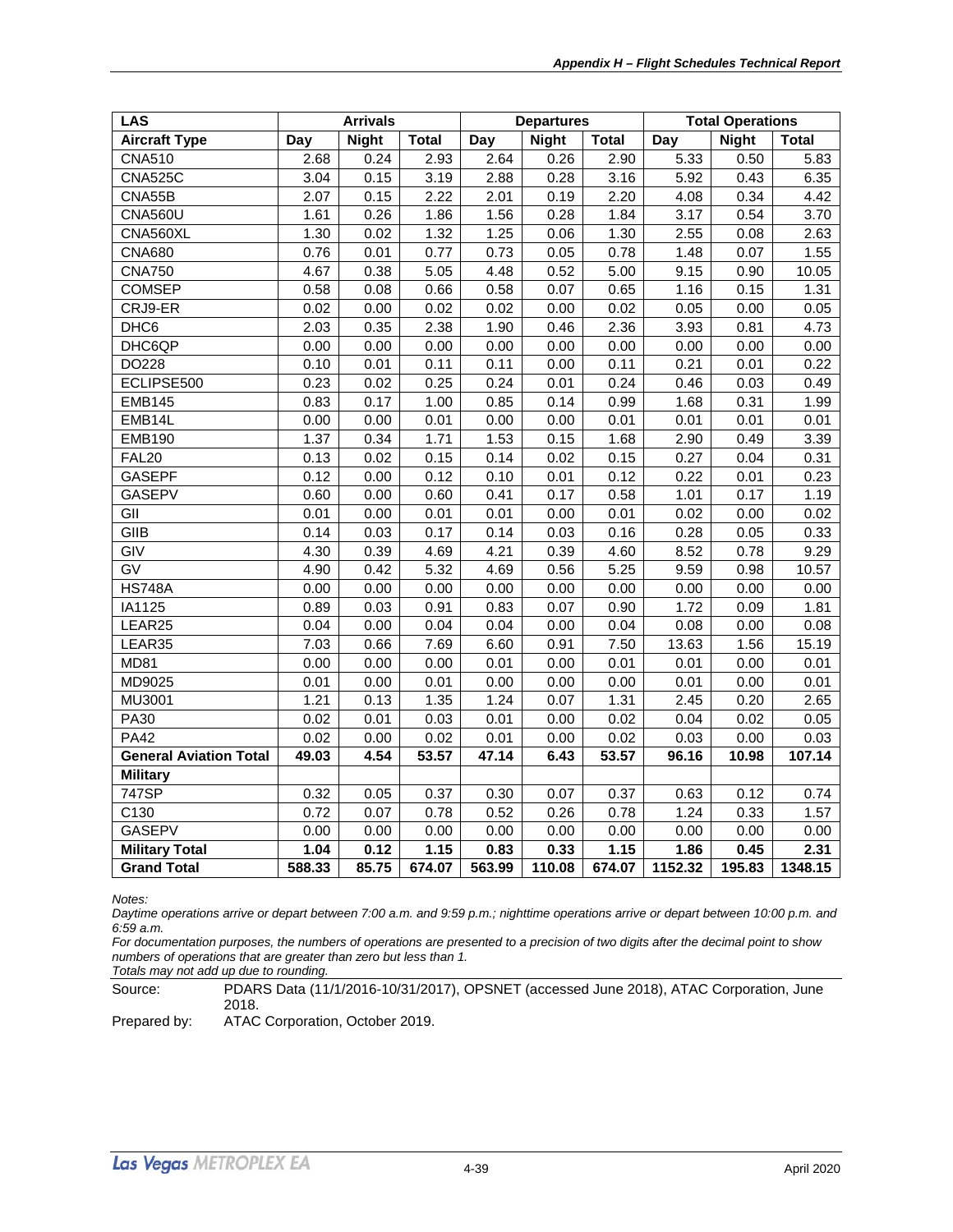| <b>VGT</b>               | <b>Arrivals</b> |              |              | <b>Departures</b> |              | <b>Total Operations</b> |      |              |              |
|--------------------------|-----------------|--------------|--------------|-------------------|--------------|-------------------------|------|--------------|--------------|
| <b>Aircraft Type</b>     | Day             | <b>Night</b> | <b>Total</b> | Day               | <b>Night</b> | <b>Total</b>            | Day  | <b>Night</b> | <b>Total</b> |
| <b>Air Carrier</b>       |                 |              |              |                   |              |                         |      |              |              |
| 717200                   | 0.00            | 0.00         | 0.00         | 0.00              | 0.00         | 0.00                    | 0.00 | 0.00         | 0.00         |
| 737300                   | 0.00            | 0.00         | 0.00         | 0.00              | 0.00         | 0.00                    | 0.00 | 0.00         | 0.00         |
| 737400                   | 0.00            | 0.00         | 0.00         | 0.00              | 0.00         | 0.00                    | 0.00 | 0.00         | 0.00         |
| 737500                   | 0.00            | 0.00         | 0.00         | 0.00              | 0.00         | 0.00                    | 0.00 | 0.00         | 0.00         |
| 737700                   | 0.01            | 0.00         | 0.01         | 0.01              | 0.00         | 0.01                    | 0.02 | 0.00         | 0.02         |
| 737800                   | 0.00            | 0.00         | 0.00         | 0.00              | 0.00         | 0.00                    | 0.00 | 0.00         | 0.00         |
| 747400                   | 0.00            | 0.00         | 0.00         | 0.00              | 0.00         | 0.00                    | 0.00 | 0.00         | 0.00         |
| 757300                   | 0.00            | 0.00         | 0.00         | 0.00              | 0.00         | 0.00                    | 0.00 | 0.00         | 0.00         |
| 767300                   | 0.00            | 0.00         | 0.00         | 0.00              | 0.00         | 0.00                    | 0.00 | 0.00         | 0.00         |
| 767400                   | 0.00            | 0.00         | 0.00         | 0.00              | 0.00         | 0.00                    | 0.00 | 0.00         | 0.00         |
| 777200                   | 0.00            | 0.00         | 0.00         | 0.00              | 0.00         | 0.00                    | 0.00 | 0.00         | 0.00         |
| 777300                   | 0.00            | 0.00         | 0.00         | 0.00              | 0.00         | 0.00                    | 0.00 | 0.00         | 0.00         |
| 1900D                    | 0.00            | 0.00         | 0.00         | 0.00              | 0.00         | 0.00                    | 0.00 | 0.00         | 0.00         |
| 727EM2                   | 0.00            | 0.00         | 0.00         | 0.00              | 0.00         | 0.00                    | 0.00 | 0.00         | 0.00         |
| 7378MAX                  | 0.00            | 0.00         | 0.00         | 0.00              | 0.00         | 0.00                    | 0.00 | 0.00         | 0.00         |
| 757RR                    | 0.00            | 0.00         | 0.00         | 0.00              | 0.00         | 0.00                    | 0.00 | 0.00         | 0.00         |
| 767CF6                   | 0.00            | 0.00         | 0.00         | 0.00              | 0.00         | 0.00                    | 0.00 | 0.00         | 0.00         |
| 7773ER                   | 0.00            | 0.00         | 0.00         | 0.00              | 0.00         | 0.00                    | 0.00 | 0.00         | 0.00         |
| 7878R                    | 0.00            | 0.00         | 0.00         | 0.00              | 0.00         | 0.00                    | 0.00 | 0.00         | 0.00         |
| A300-622R                | 0.00            | 0.00         | 0.00         | 0.00              | 0.00         | 0.00                    | 0.00 | 0.00         | 0.00         |
| A319-131                 | 0.00            | 0.00         | 0.00         | 0.00              | 0.00         | 0.00                    | 0.00 | 0.00         | 0.00         |
| A320-232                 | 0.00            | 0.00         | 0.00         | 0.00              | 0.00         | 0.00                    | 0.00 | 0.00         | 0.00         |
| A321-232                 | 0.00            | 0.00         | 0.00         | 0.00              | 0.00         | 0.00                    | 0.00 | 0.00         | 0.00         |
| A330-343                 | 0.00            | 0.00         | 0.00         | 0.00              | 0.00         | 0.00                    | 0.00 | 0.00         | 0.00         |
| A340-211                 | 0.00            | 0.00         | 0.00         | 0.00              | 0.00         | 0.00                    | 0.00 | 0.00         | 0.00         |
| CRJ9-ER                  | 0.00            | 0.00         | 0.00         | 0.00              | 0.00         | 0.00                    | 0.01 | 0.00         | 0.01         |
| DC1010                   | 0.00            | 0.00         | 0.00         | 0.00              | 0.00         | 0.00                    | 0.00 | 0.00         | 0.00         |
| <b>EMB170</b>            | 0.00            | 0.00         | 0.00         | 0.00              | 0.00         | 0.00                    | 0.00 | 0.00         | 0.00         |
| <b>EMB190</b>            | 0.00            | 0.00         | 0.00         | 0.00              | 0.00         | 0.00                    | 0.00 | 0.00         | 0.00         |
| IA1125                   | 0.00            | 0.00         | 0.00         | 0.00              | 0.00         | 0.00                    | 0.00 | 0.00         | 0.00         |
| MD11GE                   | 0.00            | 0.00         | 0.00         | 0.00              | 0.00         | 0.00                    | 0.00 | 0.00         | 0.00         |
| <b>MD82</b>              | 0.00            | 0.00         | 0.00         | 0.00              | 0.00         | 0.00                    | 0.00 | 0.00         | 0.00         |
| <b>MD83</b>              | 0.00            | 0.00         | 0.00         | 0.00              | 0.00         | 0.00                    | 0.00 | 0.00         | 0.00         |
| MD9025                   | 0.00            | 0.00         | 0.00         | 0.00              | 0.00         | 0.00                    | 0.00 | 0.00         | 0.00         |
| <b>Air Carrier Total</b> | 0.01            | 0.00         | 0.01         | 0.01              | 0.00         | 0.01                    | 0.03 | 0.00         | 0.03         |
| Air Taxi                 |                 |              |              |                   |              |                         |      |              |              |
| 1900D                    | 0.00            | 0.00         | 0.00         | 0.00              | 0.00         | 0.00                    | 0.00 | 0.00         | 0.00         |
| A319-131                 | 0.00            | 0.00         | 0.00         | 0.00              | 0.00         | 0.00                    | 0.00 | 0.00         | 0.00         |
| BEC58P                   | 0.01            | 0.00         | 0.01         | 0.01              | 0.00         | 0.01                    | 0.02 | 0.00         | 0.02         |
| CIT <sub>3</sub>         | 0.00            | 0.00         | 0.00         | 0.00              | 0.00         | 0.00                    | 0.01 | 0.00         | 0.01         |
| <b>CL600</b>             | 0.04            | 0.00         | 0.04         | 0.05              | 0.00         | 0.05                    | 0.09 | 0.00         | 0.09         |
| <b>CNA172</b>            | 0.02            | 0.00         | 0.02         | 0.01              | 0.00         | 0.01                    | 0.03 | 0.00         | 0.03         |
| <b>CNA182</b>            | 0.00            | 0.00         | 0.00         | 0.00              | 0.00         | 0.00                    | 0.00 | 0.00         | 0.00         |
| <b>CNA208</b>            | 0.37            | 0.03         | 0.39         | 0.34              | 0.06         | 0.39                    | 0.70 | 0.08         | 0.78         |
| <b>CNA441</b>            | 0.00            | 0.00         | 0.00         | 0.00              | 0.00         | 0.00                    | 0.01 | 0.00         | 0.01         |
| <b>CNA500</b>            | 0.02            | 0.00         | 0.02         | 0.02              | 0.00         | 0.02                    | 0.04 | 0.00         | 0.04         |
| <b>CNA510</b>            | 0.17            | 0.01         | 0.17         | 0.16              | 0.02         | 0.17                    | 0.32 | 0.02         | 0.35         |
| <b>CNA525C</b>           | 0.04            | 0.00         | 0.04         | 0.04              | 0.00         | 0.04                    | 0.08 | 0.00         | 0.09         |

#### <span id="page-45-0"></span>**Table 23 VGT - AAD Itinerant IFR Aircraft Operations, by Aircraft Category, Aircraft Type, and Time of Day, 2025**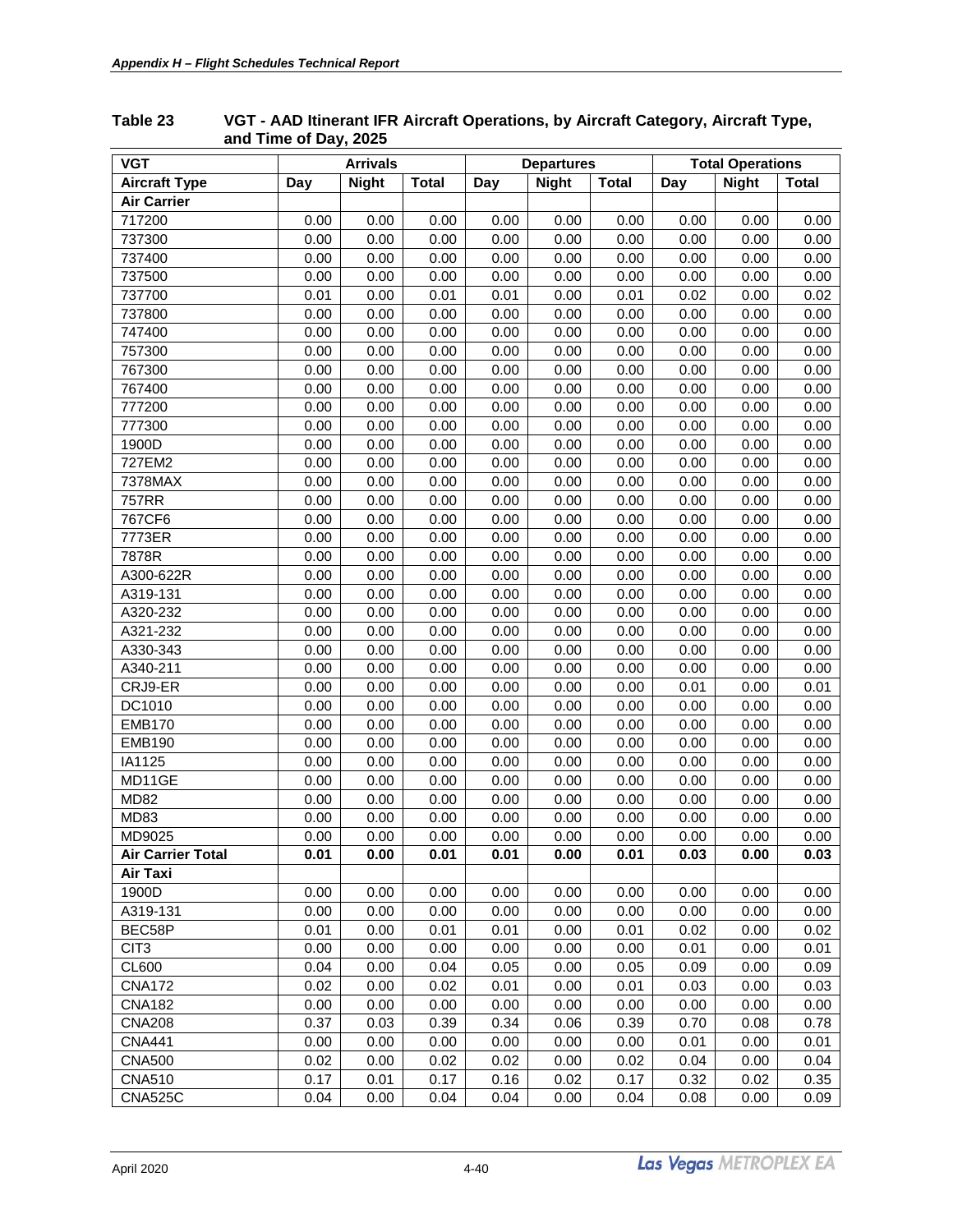| <b>VGT</b>              | <b>Arrivals</b> |              |              | <b>Departures</b> |              | <b>Total Operations</b> |      |              |              |
|-------------------------|-----------------|--------------|--------------|-------------------|--------------|-------------------------|------|--------------|--------------|
| <b>Aircraft Type</b>    | Day             | <b>Night</b> | <b>Total</b> | Day               | <b>Night</b> | <b>Total</b>            | Day  | <b>Night</b> | <b>Total</b> |
| CNA55B                  | 0.12            | 0.00         | 0.12         | 0.11              | 0.00         | 0.11                    | 0.23 | 0.00         | 0.23         |
| <b>CNA560U</b>          | 0.06            | 0.00         | 0.06         | 0.06              | 0.00         | 0.06                    | 0.13 | 0.00         | 0.13         |
| CNA560XL                | 0.06            | 0.00         | 0.07         | 0.06              | 0.01         | 0.07                    | 0.13 | 0.01         | 0.14         |
| <b>CNA680</b>           | 0.05            | 0.00         | 0.05         | 0.04              | 0.00         | 0.04                    | 0.09 | 0.00         | 0.09         |
| <b>CNA750</b>           | 0.02            | 0.00         | 0.02         | 0.02              | 0.00         | 0.02                    | 0.04 | 0.00         | 0.05         |
| <b>COMSEP</b>           | 0.00            | 0.00         | 0.00         | 0.00              | 0.00         | 0.00                    | 0.00 | 0.00         | 0.00         |
| DHC6                    | 0.20            | 0.00         | 0.20         | 0.20              | 0.00         | 0.21                    | 0.40 | 0.01         | 0.41         |
| DO228                   | 0.00            | 0.00         | 0.00         | 0.02              | 0.00         | 0.02                    | 0.03 | 0.00         | 0.03         |
| ECLIPSE500              | 0.00            | 0.00         | 0.00         | 0.00              | 0.00         | 0.00                    | 0.00 | 0.00         | 0.00         |
| <b>EMB145</b>           | 0.02            | 0.01         | 0.03         | 0.03              | 0.00         | 0.03                    | 0.05 | 0.01         | 0.05         |
| EMB14L                  | 0.00            | 0.00         | 0.00         | 0.00              | 0.00         | 0.00                    | 0.00 | 0.00         | 0.00         |
| <b>EMB175</b>           | 0.00            | 0.00         | 0.00         | 0.00              | 0.00         | 0.00                    | 0.00 | 0.00         | 0.00         |
| <b>FAL20</b>            | 0.00            | 0.00         | 0.00         | 0.00              | 0.00         | 0.00                    | 0.00 | 0.00         | 0.00         |
| <b>GASEPF</b>           | 0.00            | 0.00         | 0.00         | 0.00              | 0.00         | 0.00                    | 0.01 | 0.00         | 0.01         |
| <b>GASEPV</b>           | 0.03            | 0.00         | 0.03         | 0.02              | 0.00         | 0.03                    | 0.05 | 0.00         | 0.06         |
| GII                     | 0.00            | 0.00         | 0.00         | 0.00              | 0.00         | 0.00                    | 0.00 | 0.00         | 0.00         |
| GIIB                    | 0.00            | 0.00         | 0.00         | 0.00              | 0.00         | 0.00                    | 0.00 | 0.00         | 0.00         |
| GIV                     | 0.00            | 0.00         | 0.00         | 0.00              | 0.00         | 0.00                    | 0.00 | 0.00         | 0.00         |
| GV                      | 0.00            | 0.00         | 0.00         | 0.00              | 0.00         | 0.00                    | 0.00 | 0.00         | 0.00         |
| <b>HS748A</b>           | 0.00            | 0.00         | 0.00         | 0.00              | 0.00         | 0.00                    | 0.00 | 0.00         | 0.00         |
| IA1125                  | 0.00            | 0.00         | 0.00         | 0.00              | 0.00         | 0.00                    | 0.00 | 0.00         | 0.00         |
| LEAR25                  | 0.00            | 0.00         | 0.00         | 0.00              | 0.00         | 0.00                    | 0.00 | 0.00         | 0.00         |
| LEAR35                  | 0.05            | 0.00         | 0.05         | 0.04              | 0.00         | 0.04                    | 0.09 | 0.00         | 0.09         |
| MU3001                  | 0.02            | 0.00         | 0.02         | 0.02              | 0.00         | 0.02                    | 0.03 | 0.00         | 0.03         |
| <b>PA30</b>             | 0.02            | 0.03         | 0.04         | 0.01              | 0.03         | 0.04                    | 0.03 | 0.05         | 0.08         |
| <b>Air Taxi Total</b>   | 1.33            | 0.07         | 1.40         | 1.29              | 0.12         | 1.40                    | 2.62 | 0.19         | 2.81         |
| <b>General Aviation</b> |                 |              |              |                   |              |                         |      |              |              |
| 717200                  | 0.00            | 0.00         | 0.00         | 0.00              | 0.00         | 0.00                    | 0.01 | 0.00         | 0.01         |
| 737300                  | 0.00            | 0.00         | 0.00         | 0.00              | 0.00         | 0.00                    | 0.00 | 0.00         | 0.00         |
| 737500                  | 0.00            | 0.00         | 0.00         | 0.00              | 0.00         | 0.00                    | 0.00 | 0.00         | 0.00         |
| 737700                  | 0.00            | 0.00         | 0.00         | 0.00              | 0.00         | 0.00                    | 0.01 | 0.00         | 0.01         |
| 737800                  | 0.00            | 0.00         | 0.00         | 0.00              | 0.00         | 0.00                    | 0.00 | 0.00         | 0.00         |
| 767300                  | 0.00            | 0.00         | 0.00         | 0.00              | 0.00         | 0.00                    | 0.00 | 0.00         | 0.00         |
| 1900D                   | 0.00            | 0.00         | 0.00         | 0.00              | 0.00         | 0.00                    | 0.00 | 0.00         | 0.00         |
| 727EM2                  | 0.00            | 0.00         | 0.00         | 0.00              | 0.00         | 0.00                    | 0.00 | 0.00         | 0.00         |
| 747SP                   | 0.00            | 0.00         | 0.00         | 0.00              | 0.00         | 0.00                    | 0.00 | 0.00         | 0.00         |
| 757RR                   | 0.00            | 0.00         | 0.00         | 0.00              | 0.00         | 0.00                    | 0.00 | 0.00         | 0.00         |
| 7773ER                  | 0.00            | 0.00         | 0.00         | 0.00              | 0.00         | 0.00                    | 0.00 | 0.00         | 0.00         |
| 7878R                   | 0.00            | 0.00         | 0.00         | 0.00              | 0.00         | 0.00                    | 0.00 | 0.00         | 0.00         |
| A300-622R               | 0.00            | 0.00         | 0.00         | 0.00              | 0.00         | 0.00                    | 0.00 | 0.00         | 0.00         |
| A319-131                | 0.00            | 0.00         | 0.00         | 0.00              | 0.00         | 0.00                    | 0.00 | 0.00         | 0.00         |
| A320-232                | 0.00            | 0.00         | 0.00         | 0.00              | 0.00         | 0.00                    | 0.00 | 0.00         | 0.00         |
| A340-642                | 0.00            | 0.00         | 0.00         | 0.00              | 0.00         | 0.00                    | 0.00 | 0.00         | 0.00         |
| BEC58P                  | 0.95            | 0.00         | 0.95         | 0.91              | 0.03         | 0.94                    | 1.86 | 0.04         | 1.89         |
| CIT <sub>3</sub>        | 0.01            | 0.00         | 0.01         | 0.01              | 0.00         | 0.01                    | 0.03 | 0.00         | 0.03         |
| <b>CL600</b>            | 0.01            | 0.00         | 0.01         | 0.01              | 0.00         | 0.01                    | 0.02 | 0.00         | 0.02         |
| <b>CNA172</b>           | 2.79            | 0.07         | 2.85         | 2.73              | 0.12         | 2.85                    | 5.52 | 0.18         | 5.70         |
| <b>CNA182</b>           | 0.24            | 0.01         | 0.25         | 0.24              | 0.01         | 0.25                    | 0.48 | 0.02         | 0.51         |
| <b>CNA208</b>           | 1.32            | 0.07         | 1.39         | 1.23              | 0.17         | 1.40                    | 2.55 | 0.24         | 2.80         |
| <b>CNA441</b>           | 0.95            | 0.01         | 0.96         | 0.92              | 0.03         | 0.95                    | 1.87 | 0.04         | 1.91         |
| <b>CNA500</b>           | 0.20            | 0.00         | 0.20         | 0.20              | 0.00         | 0.21                    | 0.40 | 0.01         | 0.41         |